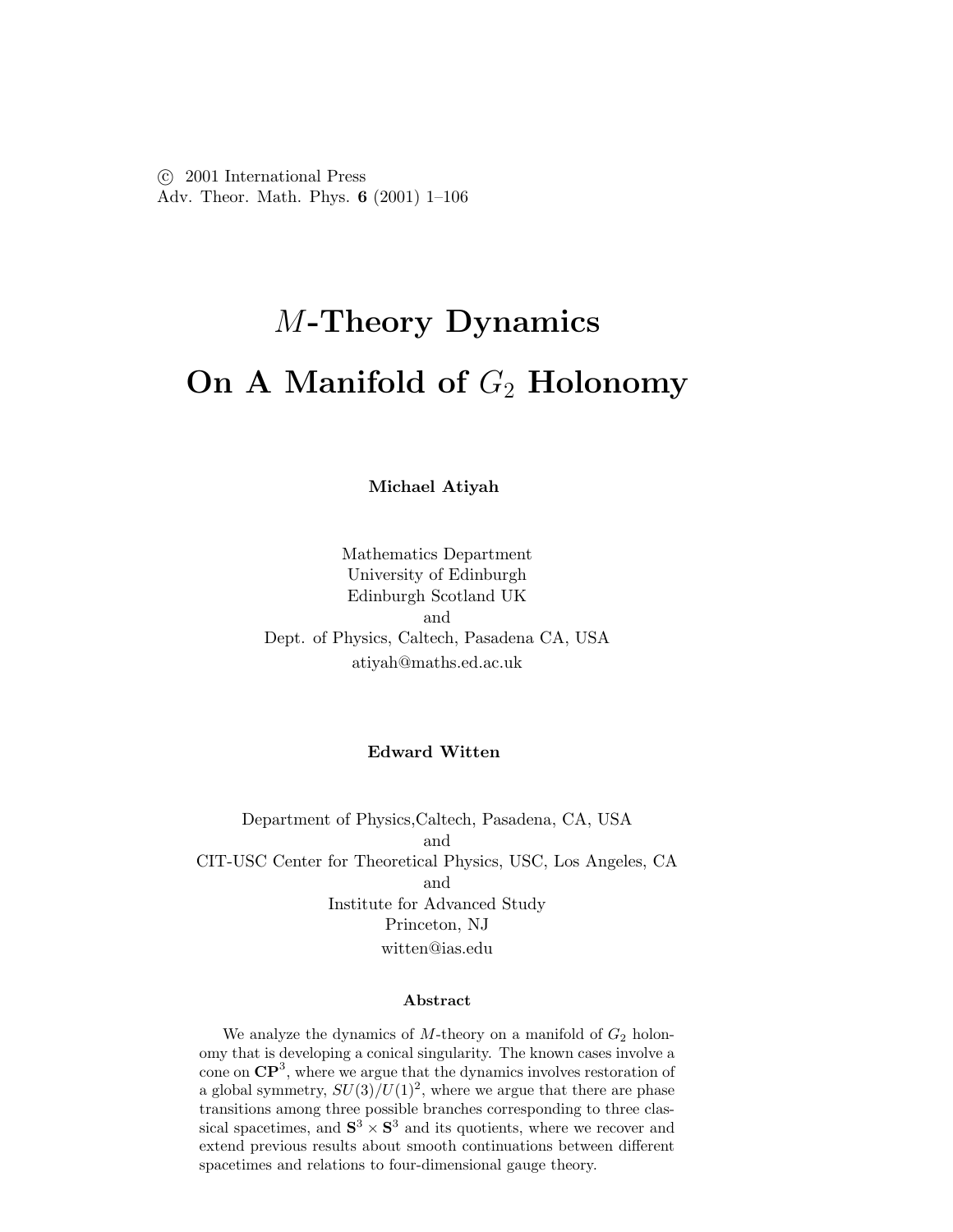# **1 Introduction**

In studying supersymmetric compactifications of string theory, one of the important issues is the behavior at a singularity. For example, in compactifications of  $M$ -theory and of Type II superstring theory, an important role is played by the  $A - D - E$  singularities of a K3 surface and by various singularities of a Calabi-Yau threefold. Singularities of heterotic string or D-brane gauge fields are also important, though in the present paper we focus on metric singularities.

The basic questions about string theory and M-theory dynamics at a classical singularity are familiar. What happens in the quantum theory when a classical singularity develops? Does extra gauge symmetry appear? Are there new massless particles? Does the quantum theory flow to a nontrivial infrared fixed point? Is it possible to make a transition to a different classical spacetime by following the behavior of the quantum theory through a classical singularity? If such transitions are possible, do they occur smoothly (as in the case of the classical "flop" of Type II superstring theory  $[1, 2]$ ) or via a phase transition to a different branch ofthe moduli space ofvacua (as in the case of the Type II conifold transition  $[3, 4]$ ?

Usually, the essential phenomena occurring at a singularity are local in nature, independent of the details of a global spacetime in which the singularity is embedded. The most basic singularities from which more elaborate examples are built are generally conical in nature. In n dimensions, a conical metric takes the general form

$$
ds^2 = dr^2 + r^2 d\Omega^2,\tag{1.1}
$$

where r is the "radial" coordinate, and  $d\Omega^2$  is a metric on some compact  $(n-1)$ -manifold Y. An n-manifold X with such a metric is said to be a cone on Y; X has a singularity at the origin unless  $Y = S^{n-1}$  and  $d\Omega^2$  is the standard round metric. For example, the  $A - D - E$  singularity in real dimension four is a cone on  $S^3/\Gamma$ , with  $S^3$  a three-sphere and  $\Gamma$  a finite subgroup of  $SU(2)$ .

In this example, as in many others, the  $A - D - E$  singularity can be resolved (or deformed) to make a smooth four-manifold  $\hat{X}$  that is only asymptotically conical.  $\hat{X}$  carries a hyper-Kahler metric that depends on a number of parameters or moduli.  $\hat{X}$  is smooth for generic values of the moduli, but becomes singular when one varies the moduli so that  $\hat{X}$  is exactly, not just asymptotically, conical.

The present paper is devoted to analyzing M-theory dynamics on a seven-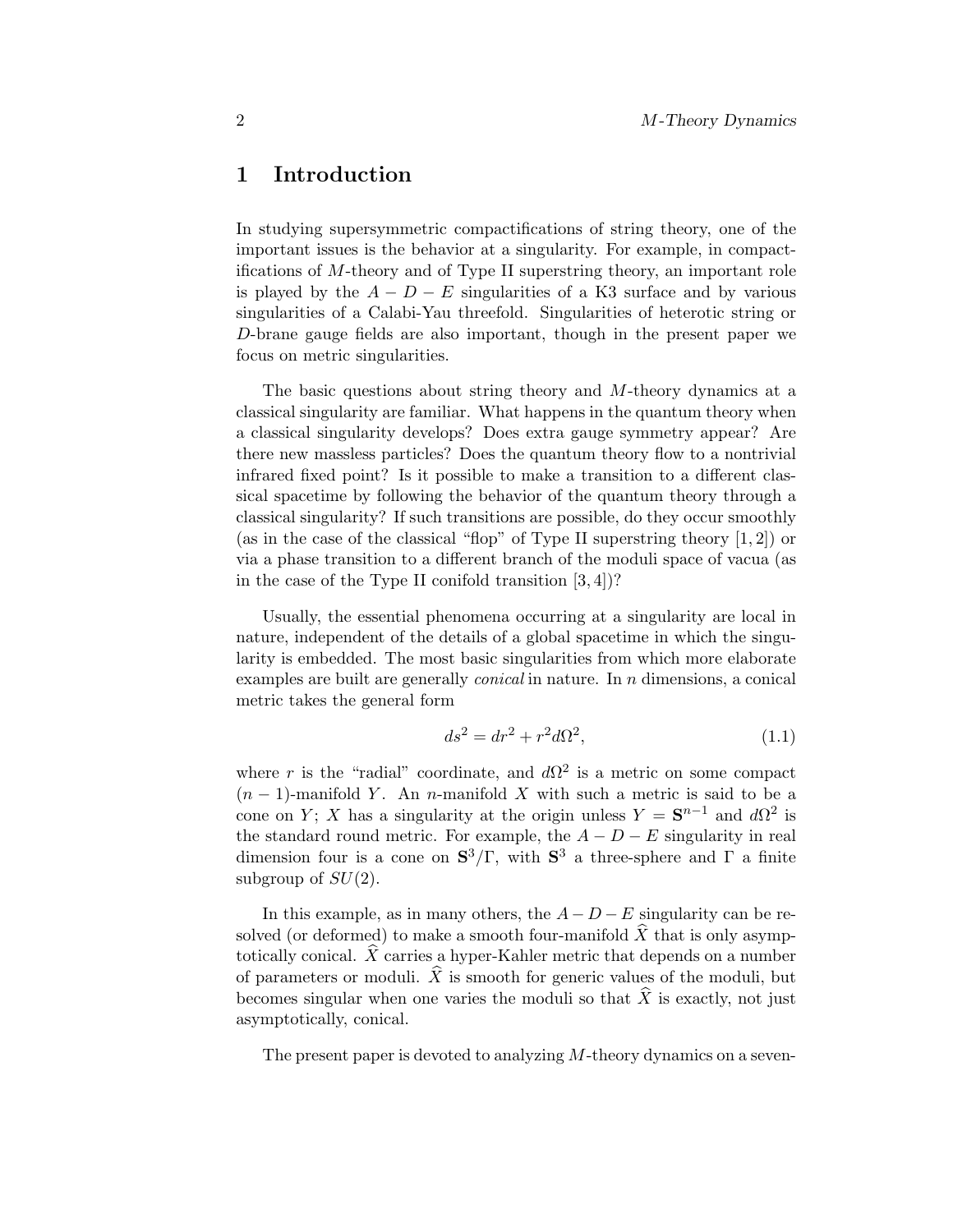manifold of  $G_2$  holonomy that develops an isolated conical singularity. The motivation for studying  $G_2$ -manifolds is of course that  $G_2$  holonomy is the condition for unbroken supersymmetry in four dimensions. This is also the reason that it is possible to get interesting results about this case.

There are probably many possibilities for an isolated conical singularity of a  $G_2$ -manifold, but apparently only three simply-connected cases are known [5,6]: a cone on  $\mathbb{CP}^3$ ,  $SU(3)/U(1) \times U(1)$ , or  $\mathbb{S}^3 \times \mathbb{S}^3$  can carry a metric of  $G_2$  holonomy; each of these cones can be deformed to make a smooth, complete, and asymptotically conical manifold  $X$  of  $G_2$  holonomy. We will study the behavior of M-theory on these manifolds, as well as on additional examples obtained by dividing by a finite group.

The case of a cone on  $S^3 \times S^3$  or a quotient thereof has been studied previously [7–10] and found to be rather interesting. This example, in fact, is related to earlier investigations of dualities involving fluxes and branes in topological [11] and ordinary [12–14] strings. We will reexamine it in more detail, and also investigate the other examples, which turn out to be easier to understand. Our results in sections 4 and 6 are closely related to results in [13, 15, 16].

In section 2, we introduce the examples, describe some of their basic properties, and make a proposal for the dynamics of the first two examples. According to our proposal, the dynamics involves in one case the restoration ofa global symmetry in the strong coupling region, and in the second case a phase transition between three different branches that represent three different classical spacetimes. In section 3, we give evidence for this proposal by relating the manifolds of  $G_2$  holonomy to certain configurations of branes in  $\mathbb{C}^3$  that have been studied as examples of singularities of special Lagrangian threefolds [17]. (For somewhat analogous quotients, see [18] and [19].) By a slight extension ofthese arguments, we also give simple examples of four-dimensional chiral fermions arising from models of  $G_2$  holonomy.

In section 4, we analyze the more challenging example, involving the cone on  $S^3 \times S^3$ . In this example, refining the reasoning in [8], we argue that there is a moduli space of theories of complex dimension one that interpolates smoothly, without a phase transition, between three different classical spacetimes. To describe the interpolation precisely, we introduce some natural physical observables associated with the deviation ofthe geometry at infinity from being precisely conical. Using these observables together with familiar ideas of applying holomorphy to supersymmetric dynamics [20], we give a precise description of the moduli space.

In section 5, we compare details of the solution found in section 4 to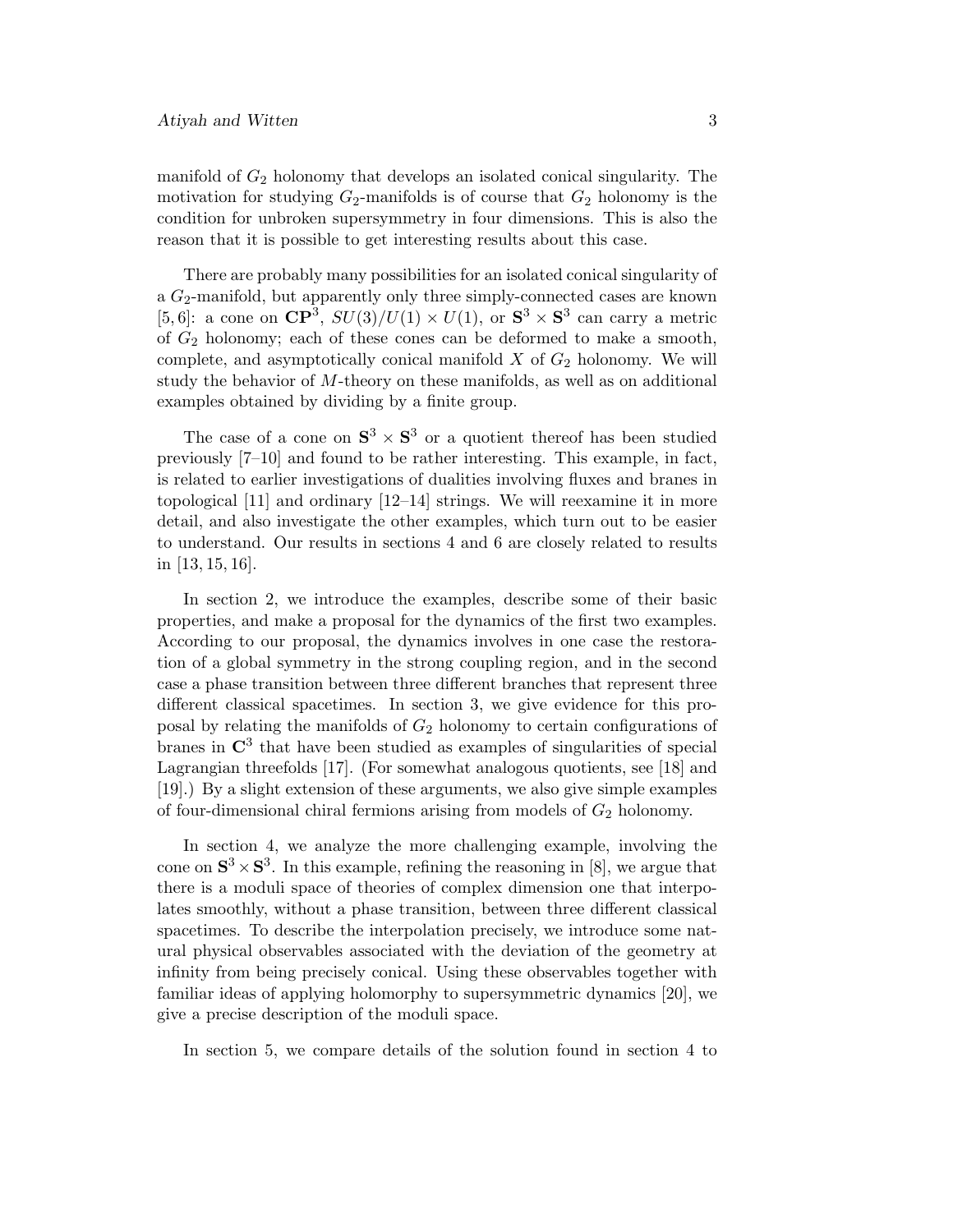topological subtleties in the membrane effective action.

In section 6, following [7, 8], we consider further examples obtained by dividing by a finite group  $\Gamma$ . In one limit of the models considered, there is an effective four-dimensional gauge theory with a gauge group of type  $A$ ,  $D$ , or  $E$ . We again give a precise description of the moduli space in these examples, in terms of the natural observables. For the  $A$  series, this enables us to put on a more precise basis some observations made in [8] about the relation of the classical geometry to chiral symmetry breaking. For the D and  $E$  series, there is a further surprise: the model interpolates between different possible classical gauge groups, for example  $SO(8+2n)$  and  $Sp(n)$ in the case of the  $D$  series, with generalizations of this statement for the  $E$ series. In the case of the  $E$  series, the analysis makes contact with recent developments involving commuting triples and M-theory singularities [21].

Our discussion will be relevant to  $M$ -theory on a compact manifold of  $G_2$  holonomy if (as is likely but not yet known) such a compact manifold can develop a conical singularity of the types we consider. The known techniques of construction of compact manifolds of  $G_2$  holonomy are explained in detail in a recent book [22].

The asymptotically conical manifolds of  $G_2$  holonomy that we study have been reexamined in recent papers [23, 24], along with asymptotically conical metrics with other reduced holonomy groups [25]. Some features explored there will be relevant below, and other aspects are likely to be important in generalizations.

For additional work on M-theory on manifolds of  $G_2$  holonomy, see [27– 42].

## **2 Known Examples And Their Basic Properties**

In studying M-theory on a manifold X that is asymptotic to a cone on  $Y$ , the problem is defined by specifying the fields at infinity, and in particular by specifying  $Y$ . The fields are then free to fluctuate in the interior. Here the phrase "in the interior" means that one should look at those fluctuations that decay fast enough at infinity to have finite kinetic energy. Variations ofthe fields that would have infinite kinetic energy are nondynamical; their values are specified at infinity as part of the definition of the problem. They are analogous to coupling constants in ordinary four-dimensional field theory. The problem of dynamics is to understand the behavior of the fluctuations. Quantum mechanically, one type of fluctuation is that there might be differ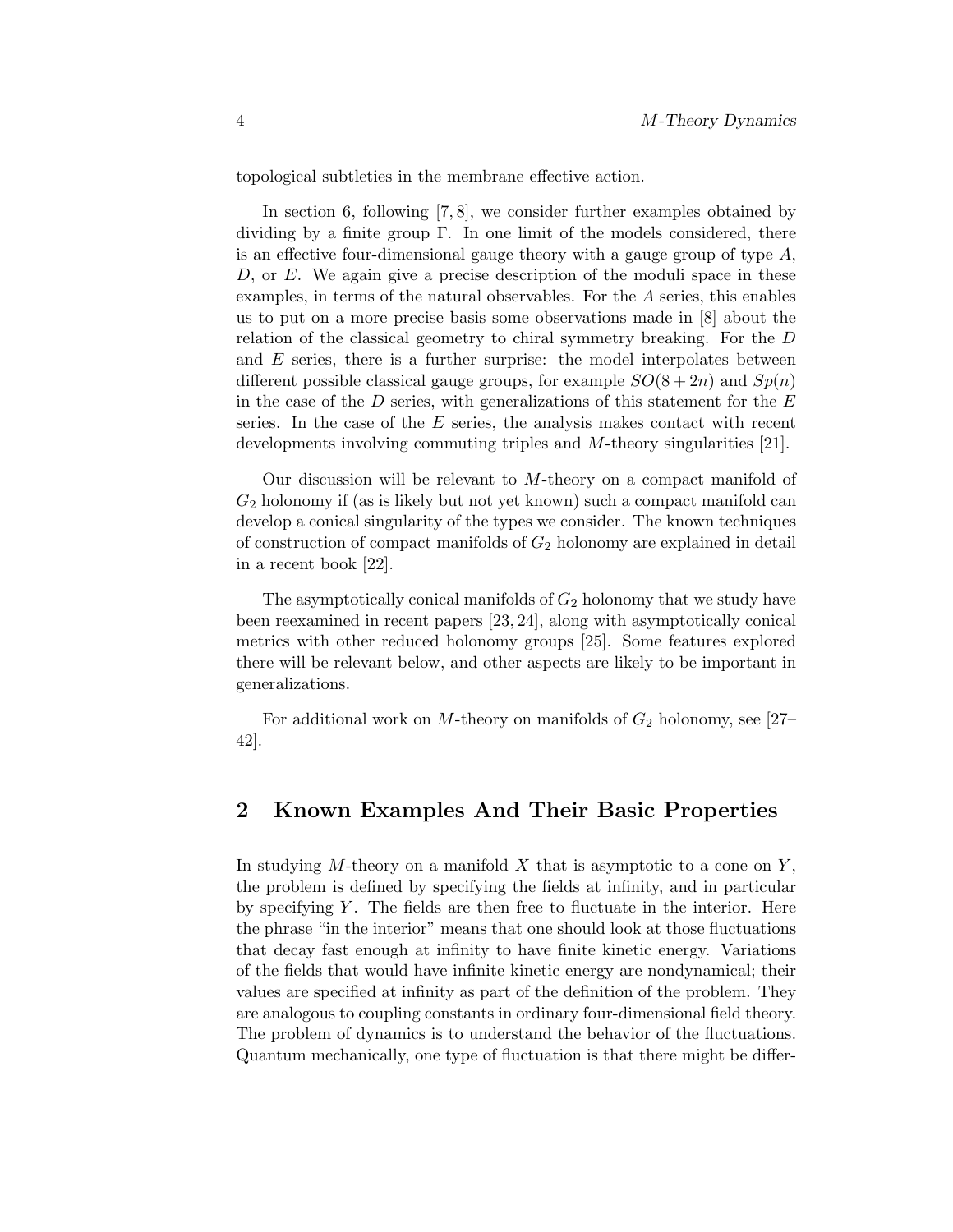ent possible  $X$ 's once  $Y$  is given.

A similar dichotomy holds for symmetries. The symmetries of the problem are the symmetries of the fields at infinity, that is, on  $Y$ . An unbroken symmetry is a symmetry that leaves fixed the fields in the interior.

Much of our work in the present section will be devoted to identifying the fluctuating fields and the couplings, the symmetries and the unbroken symmetries, for the various known examples. In describing the examples, we largely follow the notation of [6].

### **2.1 R**<sup>3</sup> **Bundles Over Four-Manifolds**

The starting point for the first two examples is a four-manifold  $M$  with selfdual Weyl curvature and a positive curvature Einstein metric, normalized so that  $R_{\alpha\beta} = 3g_{\alpha\beta}$ . We write the line element of M as  $h_{\alpha\beta}dx^{\alpha}dx^{\beta}$ , where h is the metric and  $x^{\alpha}$  are local coordinates. In practice, the known possibilities for M are  $S^4$  and  $\mathbb{CP}^2$ . (In the case of  $\mathbb{CP}^2$ , the orientation is taken so that the Kahler form of  $\mathbf{CP}^2$  is considered self-dual.) At a point in M, the space of anti-self-dual two-forms is three-dimensional. The bundle  $X$  of anti-self-dual two-forms is accordingly a rank three real vector bundle over M; it carries an  $SO(3)$  connection A that is simply the positive chirality part of the spin connection of  $M$  written in the spin one representation.

X admits a complete metric of  $G_2$  holonomy:

$$
ds^{2} = \frac{dr^{2}}{1 - (r_{0}/r)^{4}} + \frac{r^{2}}{4}(1 - (r_{0}/r)^{4})|d_{A}u|^{2} + \frac{r^{2}}{2} \sum_{\alpha,\beta=1}^{4} h_{\alpha\beta}dx^{\alpha}dx^{\beta}.
$$
 (2.1)

Here  $u^i$  are fiber coordinates for the bundle  $X \to M$ , and  $d_A u$  is the covariant derivative  $d_A u_i = du_i + \epsilon_{ijk} A_i u_k$ . Also,  $r_0$  is an arbitrary positive parameter with dimensions of length, and r is a "radial" coordinate with  $r_0 \leq r \leq \infty$ .

This metric is asymptotic to a cone on a six-manifold  $Y$  that is a twosphere bundle over M. Indeed, for  $r \to \infty$ , we can drop the  $r_0/r$  terms, and then the metric takes the general form  $dr^2 + r^2 d\Omega^2$ , where here  $d\Omega^2$  is a metric on Y. Y is the subspace of X with  $\sum_i u_i^2 = 1$  and is known as the twist or space of M.

In fact, we can be more specific: the metric on  $X$  differs from a conical metric by terms of order  $(r_0/r)^4$ , for  $r \to \infty$ . The exponent 4 is greater than half of the dimension of  $X$ , and this has the following important consequence. Let q be the metric of X, and  $\delta q$  the variation of q with respect to a change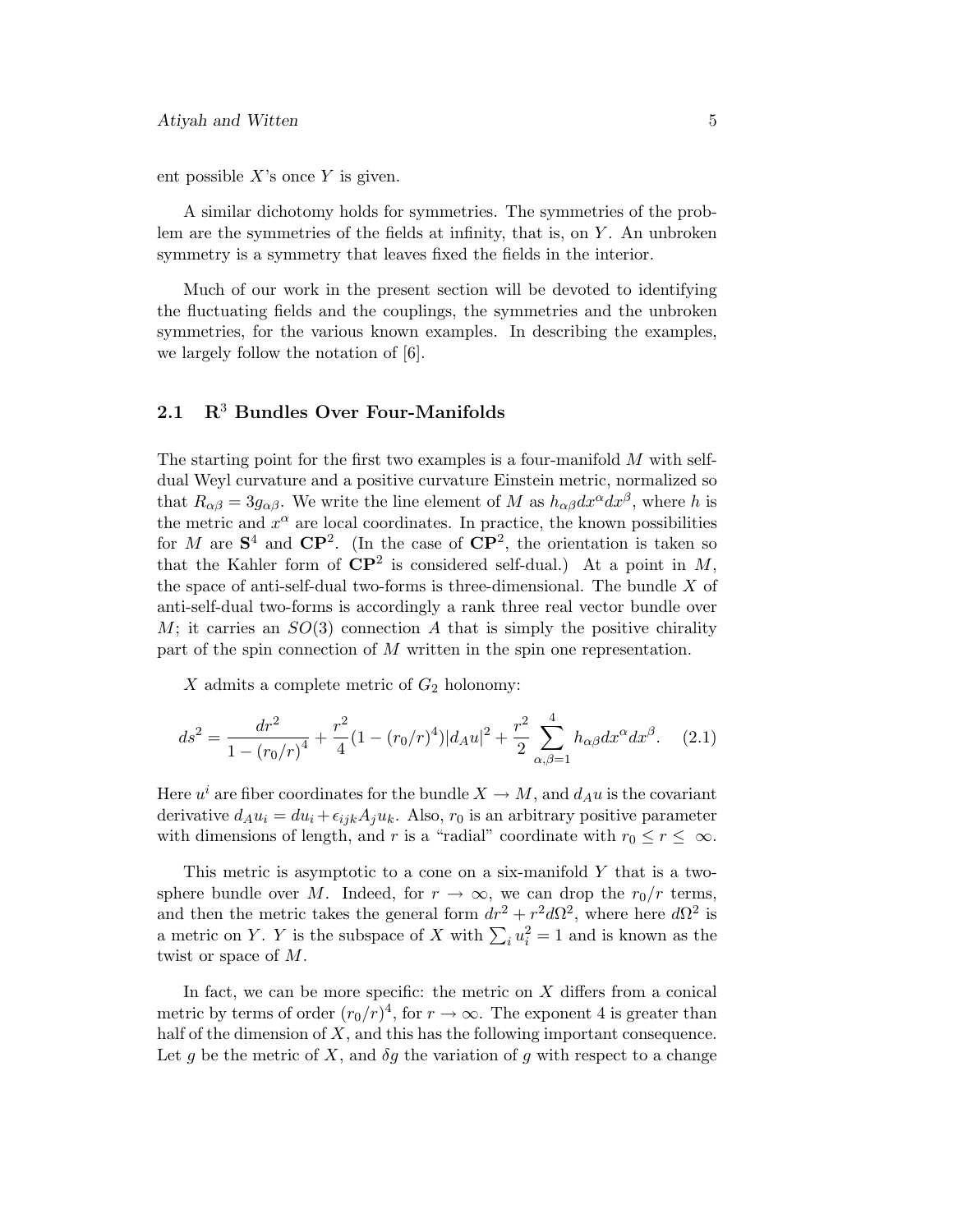in  $r_0$ . Define the **L**<sup>2</sup> norm of  $\delta q$  by

$$
|\delta g|^2 = \int_X d^7x \sqrt{g} g^{ii'} g^{jj'} \delta g_{ij} \delta g_{i'j'}.
$$
 (2.2)

Since  $\delta g/g \sim r^{-4}$ , and we are in seven dimensions, we have

$$
|\delta g|^2 < \infty. \tag{2.3}
$$

This means that in M-theory on  $\mathbb{R}^4 \times X$ , the kinetic energy associated with a fluctuation in  $r_0$  is finite; this fluctuation gives rise to a massless scalar field a in four dimensions.

Supersymmetrically, this massless scalar field must be completed to a massless chiral multiplet Φ. Apart from zero modes of the metric, massless scalars in four dimensions can arise as zero modes of the three-form field C of eleven-dimensional supergravity. In the present example, an additional massless scalar arises because there is on  $X$  an  $L^2$  harmonic three-form  $\omega$ , constructed in [24]. This additional scalar combines with a to make a complex scalar field that is the bosonic part of  $\Phi$ . The superpotential of  $\Phi$  vanishes identically for a reason that will be explained later, so the expectation value of  $\Phi$  parameterizes a family of supersymmetric vacua.

The topological interpretation of  $\omega$  will be of some interest.  $\omega$  is zero as an element of  $H^3(X; \mathbf{R})$ , since in fact (X being contractible to  $S^4$  or  $\mathbf{CP}^2$ ) that group vanishes. The key feature of  $\omega$  topologically is that

$$
\int_{\mathbf{R}^3} \omega \neq 0,\tag{2.4}
$$

where the integral is taken over any fiber of the fibration  $Y \to M$ . Since  $\mathbb{R}^3$  is noncompact, this means that  $\omega$  can be associated with an element of the compactly supported cohomology  $H^3_{cpct}(X; \mathbf{R})$ . The physical meaning of this will become clear presently.

#### Geometrical Symmetries

Now we want to discuss the symmetries of these models. Some symmetries arise from geometrical symmetries of the manifold  $Y$ . They will be examined in detail when we consider specific examples.

For now, we merely make some general observations about geometrical symmetries. A symmetry of  $X$  may either preserve its orientation or reverse it. When  $X$  is asymptotic to a cone on  $Y$ , a symmetry reverses the orientation of X if and only if it reverses the orientation of Y. In M-theory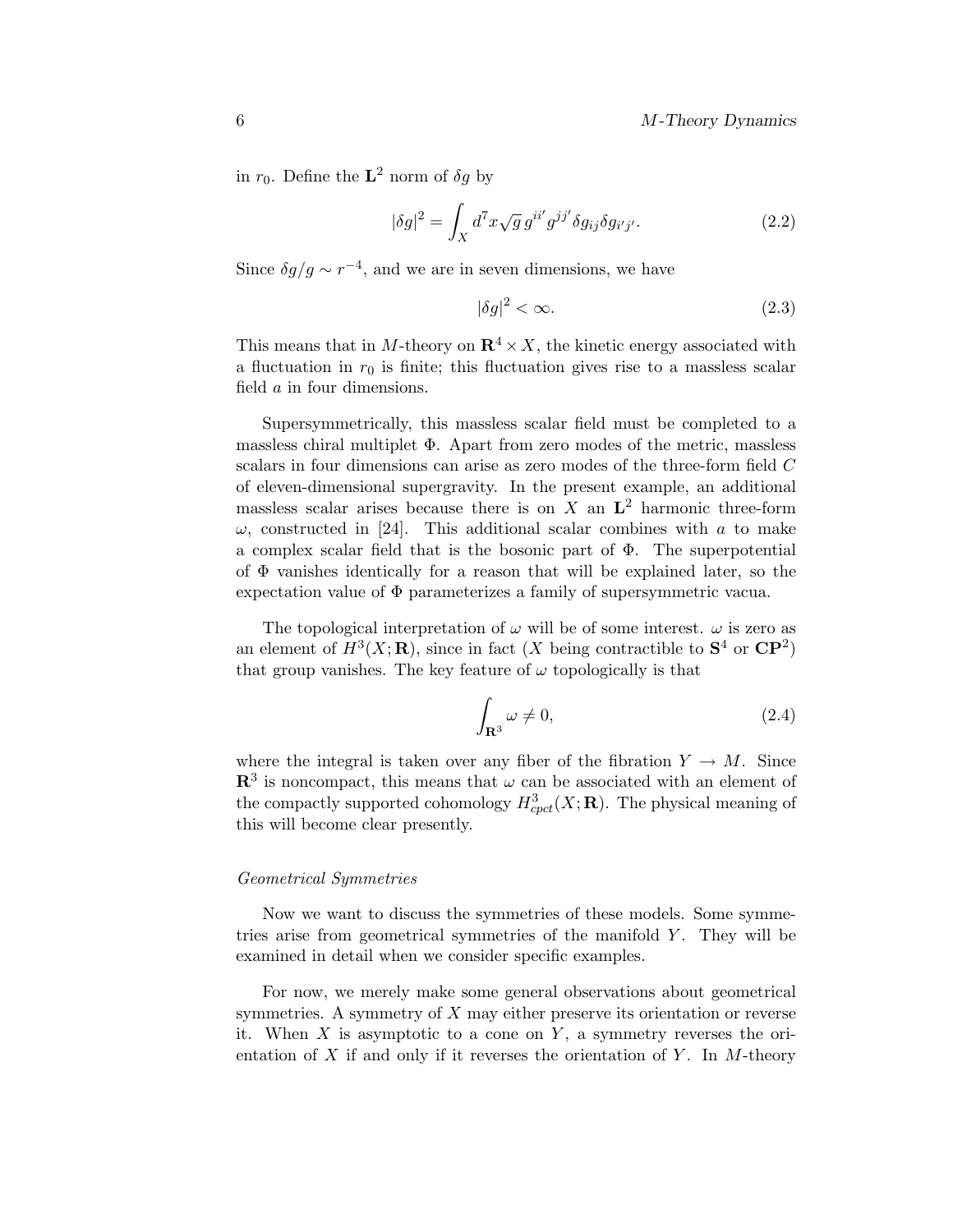on  $\mathbb{R}^4 \times X$ , a symmetry of X that reverses its orientation is observed in the effective four-dimensional physics as an "R-symmetry" that changes the sign of the superpotential. <sup>1</sup> Orientation-preserving symmetries of X are not R-symmetries; they leave the superpotential invariant.

For example, the symmetry  $\tau : u \to -u$  of (2.1) reverses the orientation of X, so it is an R-symmetry. Since it preserves the modulus  $|\Phi|$ , it transforms  $\Phi \to e^{i\alpha} \Phi$  for some constant  $\alpha$ . We can take  $\alpha$  to be zero, because as we will presently see, these models also have a  $U(1)$  symmetry (coming from gauge transformations of the C-field) that rotates the phase of  $\Phi$  without acting as an R-symmetry. Existence of a symmetry that leaves  $\Phi$  fixed and reverses the sign of the superpotential means that the superpotential is zero for a model of this type. This is consistent with the fact that, as the third homology of  $X$  vanishes in these examples, there are no membrane instantons that would generate a superpotential.

We should also consider geometrical symmetries of the first factor of  $\mathbb{R}^4 \times X$ . Apart from the connected part of the Poincaré group, we must consider a "parity" symmetry, reflecting one of the  $\mathbb{R}^4$  directions in  $\mathbb{R}^4 \times X$ . This exchanges chiral and anti-chiral superfields, changes the sign of the C-field, and maps the chiral superfield  $\Phi$  to its complex conjugate  $\overline{\Phi}$ . By contrast, symmetries of  $\mathbb{R}^4 \times X$  that act only on X, preserving the orientation of  $\mathbb{R}^4$ , give holomorphic mappings of chiral superfields to chiral superfields.

#### Symmetries From C-Field

Important additional symmetries arise from the M-theory three-form C. As always in gauge theories, global symmetries come from gauge symmetries whose generators do not vanish at infinity but that leave the fields fixed at infinity. (Gauge symmetries whose generators vanish at infinity can be neglected as they act trivially on all physical excitations. Gauge transformations that do not leave the fields fixed at infinity are not really symmetries of the physics.)

For the M-theory three-form  $C$ , the basic gauge transformation law is  $\delta C = d\Lambda$ , where  $\Lambda$  is a two-form. So a symmetry generator obeys  $d\Lambda = 0$  at infinity. In M-theory on  $\mathbb{R}^4 \times X$ , with X being asymptotic to a cone on a sixmanifold  $Y$ , the global symmetry group coming from the  $C$ -field is therefore  $K = H<sup>2</sup>(Y; U(1))$ . What subgroup of K leaves the vacuum invariant? A

<sup>&</sup>lt;sup>1</sup>For example, a symmetry of X of order two that preserves the  $G_2$  structure and reverses the orientation of X squares to  $-1$  on spinors, so its eigenvalues are  $\pm i$ . In Mtheory, the gravitino field on  $\mathbb{R}^4 \times X$  is real, so such a symmetry acts as  $\pm i$  on positive chirality gravitinos on  $\mathbb{R}^4$  and as  $\mp i$  on their complex conjugates, the negative chirality gravitinos. Since it transforms the two chiralities oppositely, it is an R-symmetry.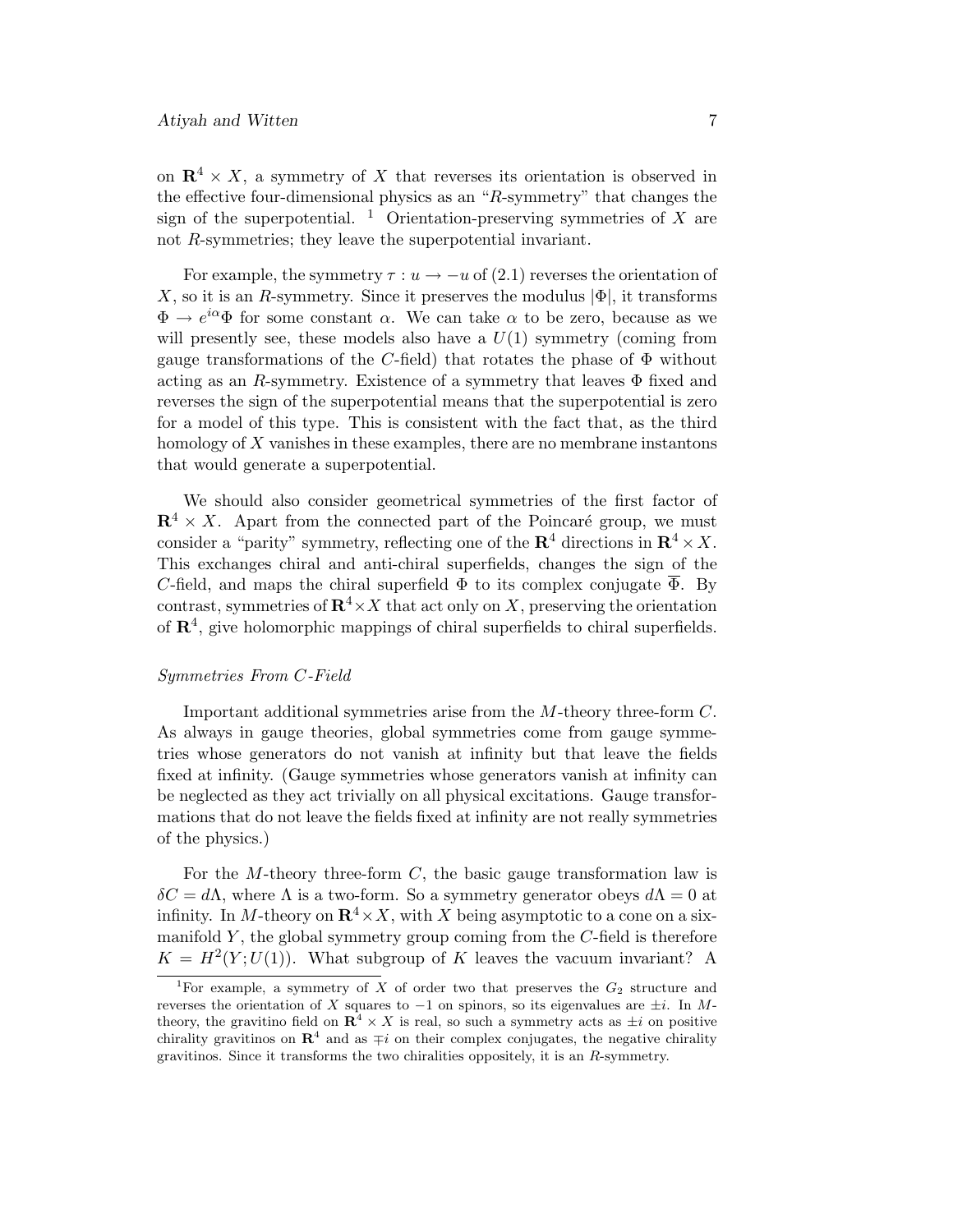two-form  $\Lambda$  generates an unbroken symmetry if, in a gauge transformation generated by  $\Lambda$ ,  $0 = \delta C = d\Lambda$  everywhere, not just at infinity. So an element of  $G$  is unbroken if it is obtained by restricting to  $Y$  an element of  $H^2(X;U(1))$ . Such elements of K form the subgroup L of unbroken symmetries.

In practice, for X an  $\mathbb{R}^3$  bundle over a four-manifold M, a spontaneously broken symmetry arises for  $\Lambda$  such that

$$
\int_{\mathbf{S}^2} \Lambda \neq 0,\tag{2.5}
$$

where here  $S^2$  is the "sphere at infinity" in one of the  $\mathbb{R}^3$  fibers. Indeed, when this integral is nonzero,  $\Lambda$  cannot be extended over X as a closed form, since  $S^2$  is a boundary in  $X$  – it is the boundary of a fiber. But  $\Lambda$  can be extended over  $X$  somehow, for example, by multiplying it by a function that is 1 at infinity on  $X$  and zero in the "interior." After picking such an extension of  $\Lambda$ , we transform C by  $\delta C = d\Lambda$ , and we have  $\int_{\mathbf{R}^3} \delta C = \int_{\mathbf{S}^2} \Lambda$ , so

$$
\int_{\mathbf{R}^3} \delta C \neq 0. \tag{2.6}
$$

Under favorable conditions, and in particular in the examples considered here, we can pick  $\Lambda$  so that  $\delta C$  is harmonic. Then the massless scalar in four dimensions associated with the harmonic three-form  $\delta C$  is a Goldstone boson for the symmetry generated by  $\Lambda$ . That in turn gives us the physical meaning of  $(2.4)$ : the massless scalar in four dimensions associated with the harmonic three-form  $\omega$  is the Goldstone boson of a spontaneously broken symmetry whose generator obeys (2.5).

#### **2.2 First Example And Proposal For Dynamics**

There are two known examples of this type. In the first example,  $M = S^4$ . The three-plane bundle X over M is asymptotic to a cone on  $Y = \mathbb{C}P^3$ . This arises as follows.

**CP**<sup>3</sup> admits two different homogeneous Einstein metrics. The usual Fubini-Study metric has  $SU(4)$  symmetry, and the second one, which is relevant here, is invariant under the subgroup  $Sp(2)$  of  $SU(4)$ .<sup>2</sup> Thus,

<sup>&</sup>lt;sup>2</sup>Our notation is such that  $Sp(1) = SU(2)$ . The preceding statements about the symmetry groups can be refined slightly; the groups that act faithfully on **CP**<sup>3</sup> are, respectively,  $SU(4)/{\bf Z}_4$  and  $Sp(2)/{\bf Z}_2$ .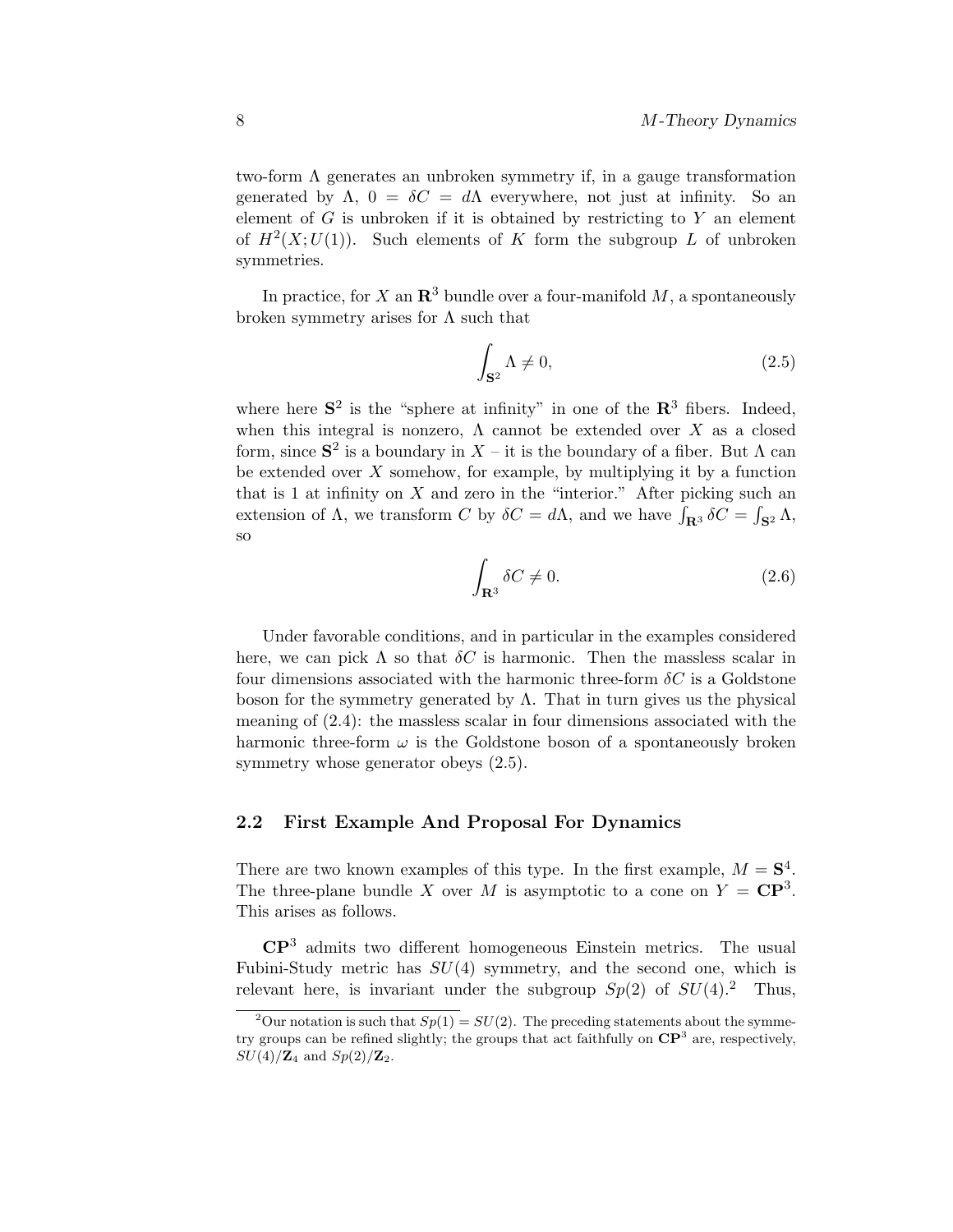$\mathbb{CP}^3$  can be viewed as the homogeneous space  $SU(4)/U(3)$ , but for the present purposes, it can be more usefully viewed as the homogeneous space  $Sp(2)/SU(2) \times U(1)$ , where  $SU(2) \times U(1) \subset SU(2) \times SU(2) = Sp(1) \times$  $Sp(1) \subset Sp(2)$ .

If we divide  $Sp(2)$  by  $SU(2) \times SU(2)$ , we are imposing a stronger equivalence relation than if we divide by  $SU(2) \times U(1)$ . So defining a six-manifold and a four-manifold  $Y$  and  $M$  by

$$
Y = Sp(2)/U(1) \times SU(2), \quad M = Sp(2)/SU(2) \times SU(2), \tag{2.7}
$$

Y fibers over M with fibers that are copies of  $SU(2)/U(1) = S^2$ . In fact, as  $SO(5) = Sp(2)/\mathbb{Z}_2$  and  $SO(4) = SU(2) \times SU(2)/\mathbb{Z}_2$ , M is the same as  $SO(5)/SO(4) = S<sup>4</sup>$ . If we replace the  $S<sup>2</sup>$  fibers of  $Y \to S<sup>4</sup>$  by  $\mathbb{R}^{3}$ 's, we get an asymptotically conical seven-manifold X.

X is the bundle of anti-self-dual two-forms over  $S<sup>4</sup>$ . Indeed, an antiself-dual two-form at a point on  $S<sup>4</sup>$  breaks the isotropy group of that point from  $SU(2) \times SU(2)$  to  $SU(2) \times U(1)$ . If we restrict to unit anti-self-dual two-forms, we get the six-manifold Y.  $M = S<sup>4</sup>$  admits the standard "round" Einstein metric, and an asymptotically conical metric of  $G_2$  holonomy on X is given in  $(2.1)$ .

#### Geometrical Symmetries

Now let us work out the symmetries of  $Y$ , and of  $X$ . Geometrical symmetries of  $Y$  can be interpreted rather like the symmetries of the  $C$ -field that were discussed in section 2.1. Symmetries of Y are symmetries of  $M$ -theory on  $\mathbb{R}^4$  × A symmetry of Y that extends over X is an unbroken symmetry. A symmetry of  $Y$  that does not extend over  $X$  is spontaneously broken; it maps one  $X$  to another possible  $X$ . In the particular example at hand, we will see that all of the symmetries of  $Y$  extend over  $X$ , but that will not be so in our other examples. We can represent Y as the space of all  $q \in Sp(2)$ , with the equivalence relation  $q \cong gh$  for  $h \in SU(2) \times U(1)$ . In this description, it is clear that Y is invariant under the left action of  $Sp(2)$  on g (as noted in a footnote above, it is the quotient  $Sp(2)/\mathbb{Z}_2 = SO(5)$  that acts faithfully). These symmetries also act on  $M$  and  $X$ . Additional symmetries of Y come from right action by elements  $w \in Sp(2)$  that "centralize"  $H = SU(2) \times U(1)$ , that is, for any  $h \in H$ ,  $w^{-1}hw \in H$ . (We should also consider outer automorphisms of  $Sp(2)$  that centralize H, but  $Sp(2)$  has no outer automorphisms.) Any  $w \in H$  centralizes H, but acts trivially on Y. There is only one nontrivial element w of  $Sp(2)$  that centralizes H. It is contained in the second factor of  $SU(2) \times SU(2) \subset Sp(2)$ . If we represent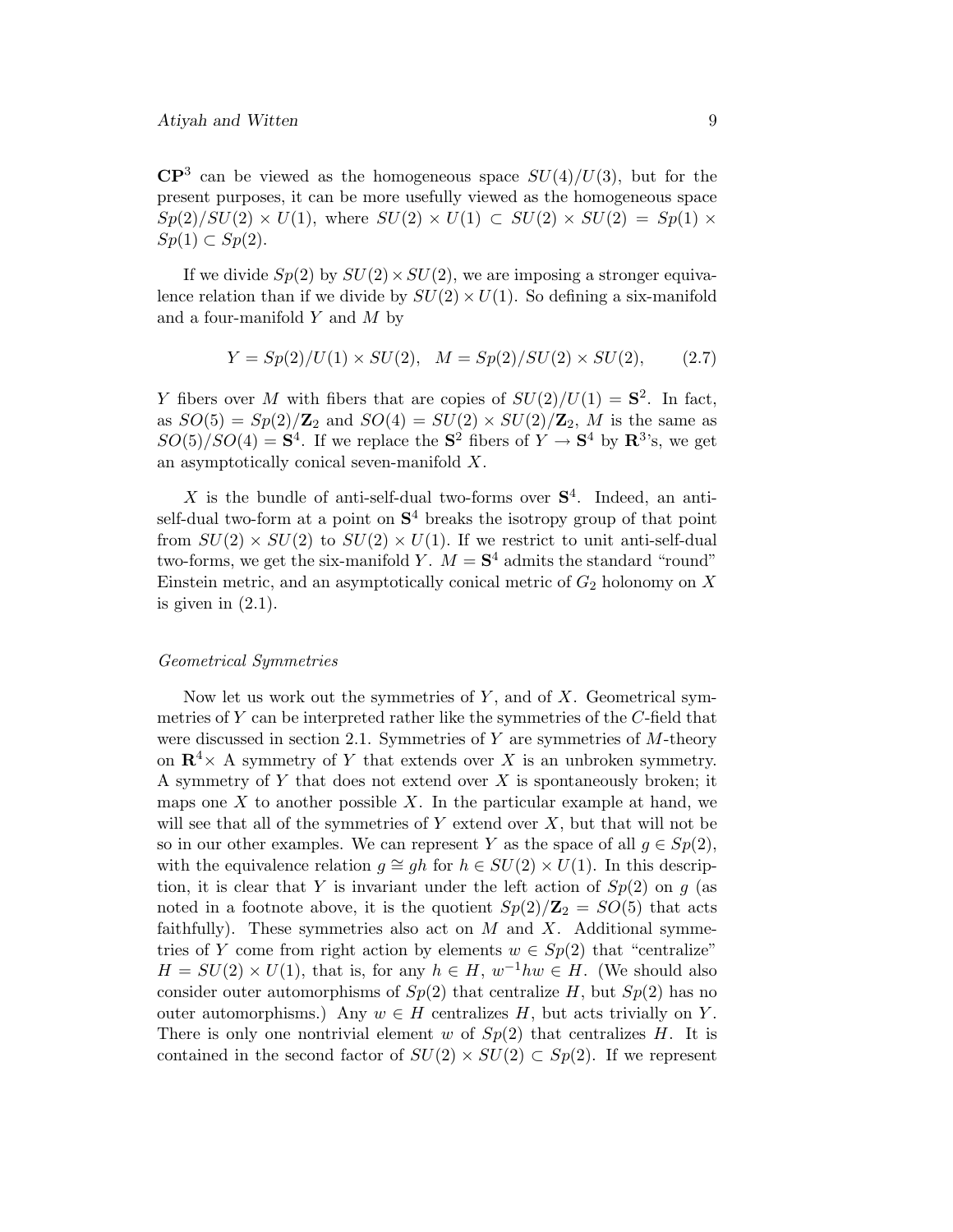the  $U(1)$  factor in  $H = SU(2) \times U(1) \subset SU(2) \times SU(2)$  by the diagonal elements

$$
\left(\begin{array}{cc} e^{i\theta} & 0\\ 0 & e^{-i\theta} \end{array}\right) \tag{2.8}
$$

of  $SU(2)$ , then we can represent w by the  $SU(2)$  element

$$
\left(\begin{array}{cc} 0 & 1 \\ -1 & 0 \end{array}\right) \tag{2.9}
$$

that anticommutes with the generator of  $U(1)$ .

w acts trivially on the four-manifold  $M = Sp(2)/SU(2) \times SU(2)$ , since it is contained in  $SU(2) \times SU(2)$ . To show that all symmetries of Y extend as symmetries of X, we must, as X is manifestly  $Sp(2)$ -invariant, find a  $\mathbb{Z}_2$ symmetry of X that acts trivially on M. It is simply the R-symmetry  $\tau$  that we discussed earlier: multiplication by  $-1$  on the **R**<sup>3</sup> fibers of  $X \to M$ , or in other words the transformation  $u \rightarrow -u$ .

#### Dynamics

Now let us try to guess the dynamics of the chiral superfield  $\Phi$ .  $\Phi$  is essentially

$$
\Phi = V e^{i \int_{\mathbf{R}^3} C},\tag{2.10}
$$

where  $V \sim r_0^4$  is the volume of the  $S^4$  at the "center" of X, and the integral in the exponent is taken over a fiber of  $X \to M$ .

The geometrical symmetry  $\tau$  of Y extends over X, as we have seen, regardless of  $r_0$ . So it acts trivially on the modulus of  $\Phi$ . It also leaves fixed the argument of  $\Phi$ . (Concretely,  $\tau$  reverses the orientation of  $\mathbb{R}^3$ , but also, since it reverses the orientation of the overall spacetime  $\mathbb{R}^4 \times X$ , transforms C with an extra factor of  $-1$ . The net effect is to leave fixed  $\int_{\mathbf{R}^3} C$ .) Hence, this symmetry plays no role in the low energy dynamics.

We also have the "parity" symmetry of  $\mathbb{R}^4 \times X$ , reflecting the first factor. This symmetry acts by  $\Phi \to \overline{\Phi}$ . (Indeed, such a transformation maps  $C \to$  $-C$  with no action on  $\mathbb{R}^3$ .)

The important symmetries for understanding this problem come from the symmetries of the C-field. In the present example, with  $Y = \mathbb{C}P^3$ , we have  $H^2(Y;U(1)) = U(1)$ , so the symmetry group is  $K = U(1)$ . On the other hand, X is contractible to  $M = S^4$ , and  $H^2(S^4; U(1)) = 0$ , so K is spontaneously broken to nothing.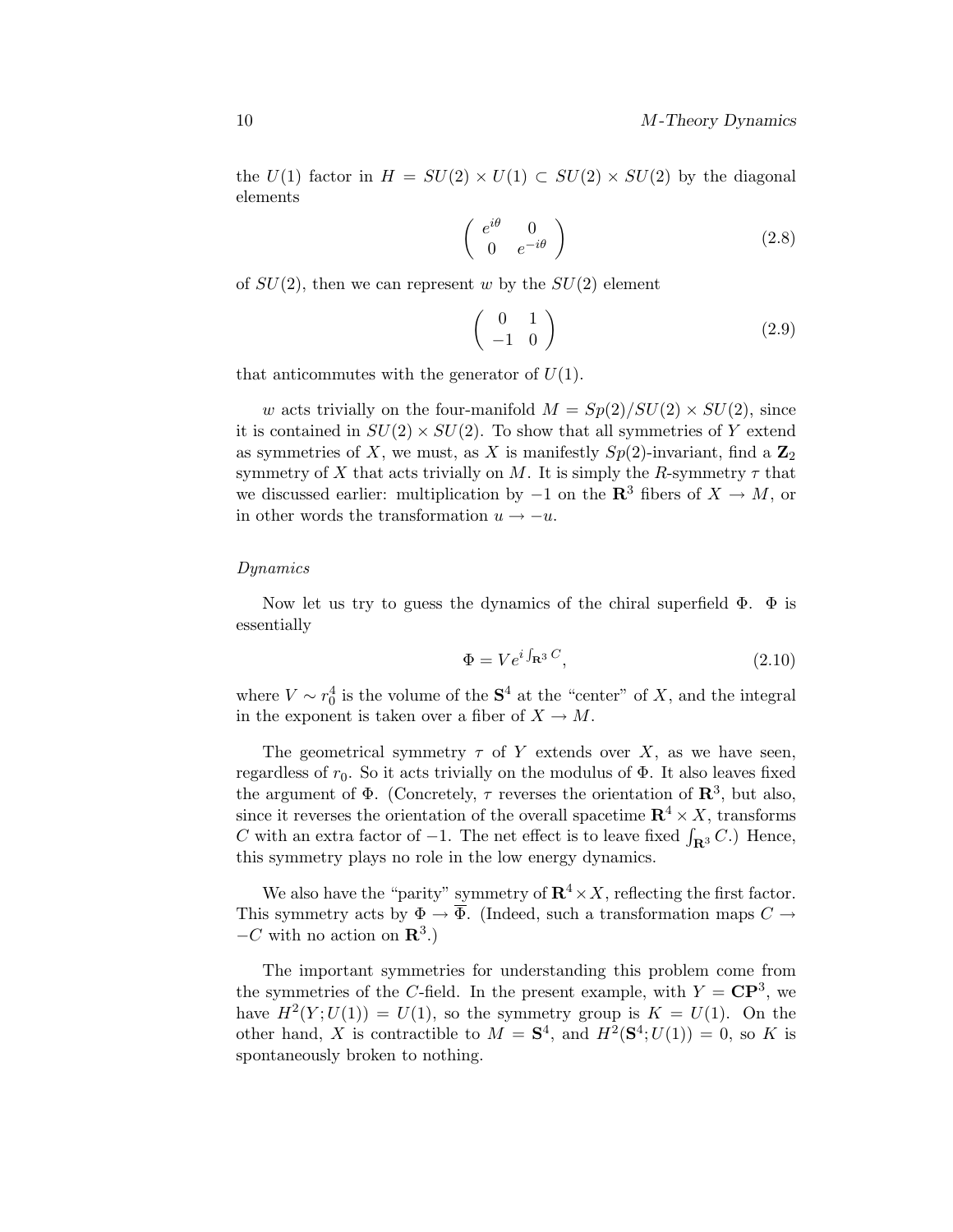Also, since the second homology group of  $M$  is trivial, the second homology group of Y is generated by a fiber of the  $S^2$  fibration  $Y \to M$ . The generator of K is accordingly derived from a two-form  $\Lambda$  with

$$
\int_{\mathbf{S}^2} \Lambda \neq 0. \tag{2.11}
$$

As explained in section 2.1, a symmetry generated by such a  $\Lambda$  shifts the value of  $\int_{\mathbf{R}^3} C$ , and hence acts on  $\Phi$  by

$$
\Phi \to e^{i\alpha}\Phi. \tag{2.12}
$$

This shows explicitly the spontaneous breaking of K.

Supergravity gives a reliable account of the dynamics for large  $|\Phi|$ , that, is, for large  $V$ . We want to guess, using the symmetries and holomorphy, what happens in the quantum regime of small  $|\Phi|$ . In the present case, there is a perfectly obvious guess. Since it has an action of the global symmetry  $K = U(1)$ , acting by "rotations" near infinity, the moduli space must have genus zero. Its only known "end" is  $\Phi \to \infty$  and – as ends of the moduli space should be visible semiclassically – it is reasonable to guess that this is the only end. If so, the moduli space must simply be the complex  $\Phi$ -plane, with  $\Phi = 0$  as a point at which the global symmetry K is restored. Our minimal conjecture for the dynamics is that there are no extra massless particles for strong coupling; the dynamics remains infrared-free; and the only qualitative phenomenon that occurs for small volume is that at a certain point in the moduli space of vacua, the global  $U(1)$  symmetry is restored.

In section 3, we will give supporting evidence for this proposal by comparing the model to a Type IIA model with D-branes.

#### **2.3 A Second Model**

In the second example,  $Y = SU(3)/T$ , where  $T = U(1) \times U(1) = U(1)^2$  is the maximal torus of  $SU(3)$ . Moreover,  $M = SU(3)/U(2) = \mathbb{CP}^2$ , and X is the bundle of anti-self-dual two-forms over **CP**2.

Again we must be careful in discussing the metric and symmetries of Y . First let us look at the geometrical symmetries. The nontrivial symmetries of interest are outer automorphisms of  $SU(3)$  that centralize the maximal torus T, and right action by elements of  $SU(3)$  that centralize T. Actually, the centralizer of the maximal torus in any compact connected Lie group is the Weyl group W, which for  $SU(3)$  is the group  $\Sigma_3$  of permutations of three elements. If one thinks of an element of  $SU(3)$  as a  $3 \times 3$  matrix,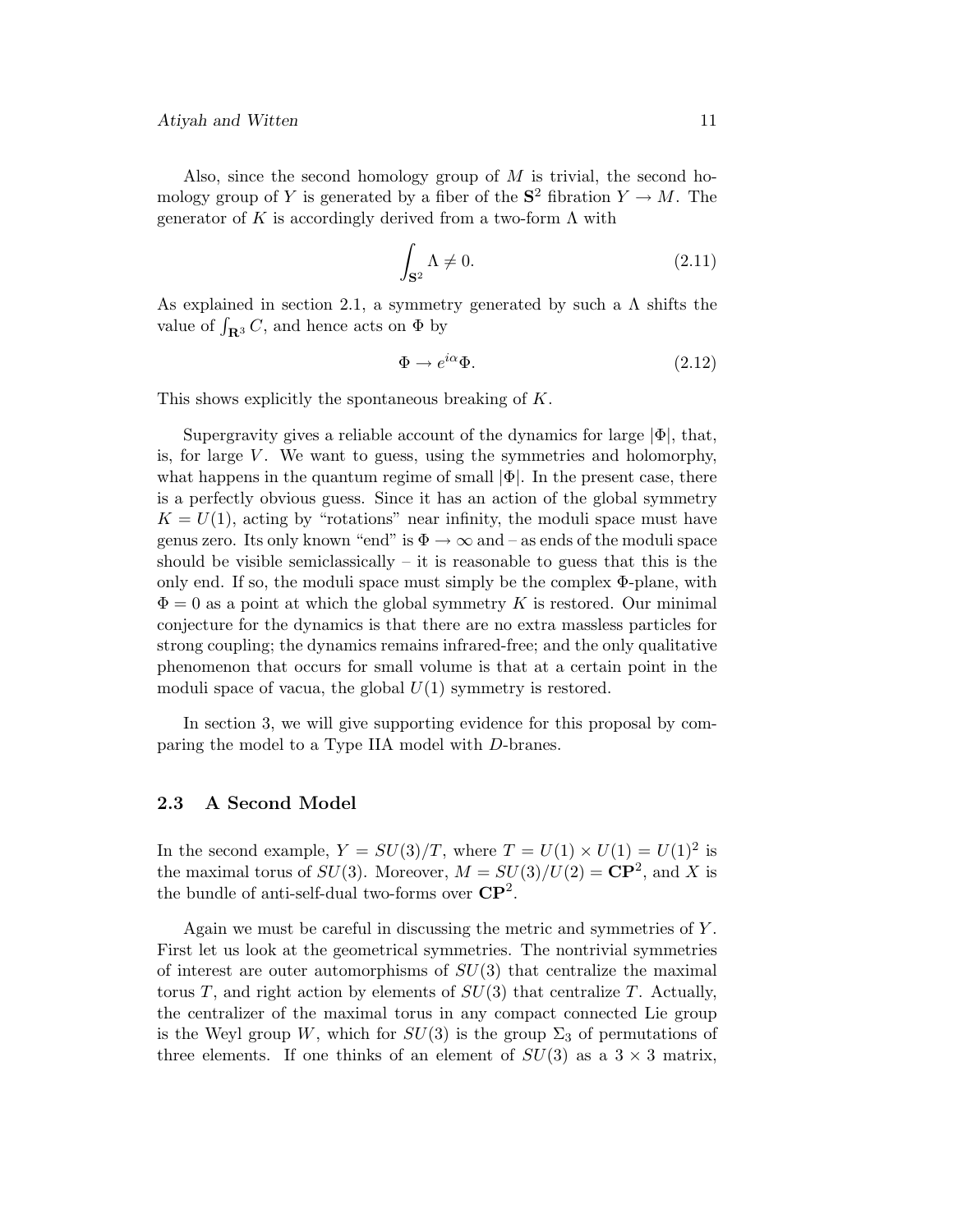then elements of W are  $3 \times 3$  permutation matrices (times  $\pm 1$  to make the determinant 1).

 $SU(3)$  also has an outer automorphism of complex conjugation, which centralizes T (it acts as -1 on the Lie algebra of T). It commutes with  $\Sigma_3$ (since the permutation matrices generating  $\Sigma_3$  are real). This gives a symmetry of  $Y$  that extends as a symmetry of  $X$  (acting by complex conjugation on  $M = \mathbb{C}P^2$  regardless of the value of  $\Phi$ . Because it is a symmetry for any value of the chiral superfield  $\Phi$ , it decouples from the low energy dynamics and will not be important. By contrast, the  $\Sigma_3$  or "triality" symmetry is very important, as we will see.

Y admits a well-known homogeneous Kahler-Einstein metric, but that is not the relevant one for the metric  $(2.1)$  of  $G_2$  holonomy on X. The reason for this is as follows. The notion of a Kahler metric on Y depends on a choice of complex structure. The (complexified) tangent space of  $Y$  has a basis in one-to-one correspondence with the nonzero roots of  $SU(3)$ . Picking a complex structure on  $Y$  is equivalent to picking a set of positive roots. The Weyl group permutes the possible choices of what we mean by positive roots, so it is not natural to expect a Kahler metric on Y to be  $\Sigma_3$ -invariant. In fact, the subgroup of  $\Sigma_3$  that leaves fixed a Kahler metric is  $\Sigma_2 = \mathbb{Z}_2$ , the group of permutations of *two* elements. Indeed, if we exchange the positive and negative roots of  $SU(3)$  (by making a Weyl transformation that is a reflection with respect to the highest root), this will reverse the complex structure of  $Y$ ; but a metric that is Kahler for one complex structure is also Kahler for the opposite complex structure. Accordingly, the standard Kahler metric of Y is invariant under the subgroup  $\Sigma_2$  of  $\Sigma_3$ .

Y also admits  $SU(3)$ -invariant metrics that are invariant under the full  $\Sigma_3$ . In fact, to give an  $SU(3)$ -invariant metric on Y, we first give a Tinvariant metric on the tangent space at a point, and then transport it by  $SU(3)$ . There is up to a scalar multiple a unique T-invariant metric on the tangent space that is also  $\Sigma_3$ -invariant: it assigns the same length to each nonzero root of  $SU(3)$ . So an  $SU(3) \times \Sigma_3$ -invariant metric  $g_{IJ}$  on Y is uniquely determined up to a scale. This metric is hermitian but not Kahler (for each of the complex structures of  $Y$ ).

Uniqueness up to scale of the  $SU(3) \times \Sigma_3$ -invariant metric implies that this metric is an Einstein metric. Indeed, the Ricci tensor  $R_{IJ}$  derived from  $g_{IJ}$  is again a symmetric tensor with the same  $SU(3) \times \Sigma_3$  symmetry, so it must be a multiple of  $g_{IJ}$ . The  $G_2$  metric on X is asymptotic to a cone on Y, where Y is endowed with this  $\Sigma_3$ -invariant Einstein metric.

Now, let us ask what subgroup of  $\Sigma_3$  is preserved by X. X is an  $\mathbb{R}^3$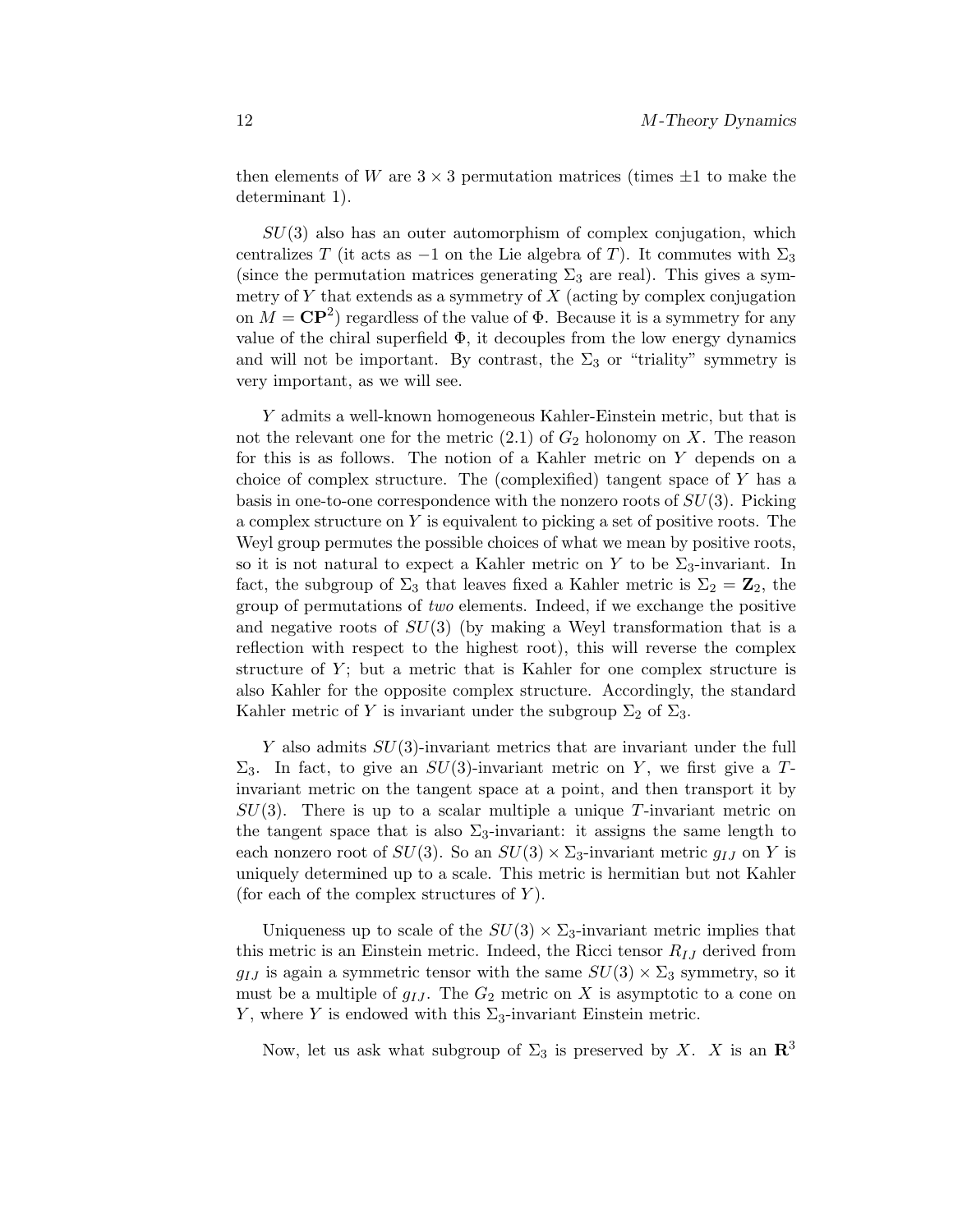bundle over  $M = \mathbb{CP}^2 = SU(3)/SU(2) \times U(1)$ . M in fact has no symmetries that commute with  $SU(3)$ , since  $SU(2) \times U(1)$  has no nontrivial centralizer in  $SU(3)$ . X has a  $\mathbb{Z}_2$  symmetry that commutes with  $SU(3)$  and acts trivially on M: it is the transformation  $u \to -u$  in (2.1). So picking a particular X that is bounded by Y breaks the  $\Sigma_3$  symmetry of Y down to  $\Sigma_2 = \mathbb{Z}_2$ . The  $\mathbf{Z}_2$  in question is an antiholomorphic transformation of Y that reverses the complex structure.

In essence, though  $Y$  admits various choices of complex structure and an Einstein metric on Y can be defined without making a choice, to fiber Y over  $\mathbb{CP}^2$  one must pick (up to sign, that is, up to an overall reversal of the complex structure) a distinguished complex structure on  $Y$ . So there are three different choices of  $X$ , determined by the choice of complex structure on  $Y$ .

Next, let us consider the symmetries that originate from the C-field. Consider the fibration  $SU(3) \rightarrow Y$  with fibers  $T = U(1) \times U(1)$ . Because the first and second cohomology groups of  $SU(3)$  with  $U(1)$  coefficients are zero, the spectral sequence for this fibration gives us

$$
H2(Y;U(1)) = H1(T;U(1))
$$
\n(2.13)

In fact,

$$
H^{1}(T;U(1)) = T^{*} = U(1) \times U(1), \qquad (2.14)
$$

where  $T^*$  is the dual torus of T. On the other hand, X is contractible to  $M = \mathbb{C}\mathbb{P}^2$ , and  $H^2(\mathbb{C}\mathbb{P}^2; U(1)) = U(1)$ . So the global symmetry group coming from the C-field is  $K = T^* = U(1) \times U(1)$ , spontaneously broken to  $L = U(1)$ .

Here, we need to be more precise, because there are really, as we have seen above, three possible choices for  $X$ , and each choice will give a different unbroken  $U(1)$ . We need to know how the unbroken  $U(1)$ 's are related. We can be more precise using  $(2.14)$ . Thus, the maximal torus T is the quotient of  $\mathbb{R}^2$  by the root lattice  $\Lambda$  of  $SU(3)$ , and  $T^*$  is the quotient by the weight lattice  $\Lambda^*$ . The unbroken subgroup L is a one-parameter subgroup of  $T^*$ ; such a subgroup is determined by a choice (up to sign) of a primitive weight  $w \in \Lambda^*$ , which one can associate with the generator of L.

The three possible  $X$ 's – call them  $X_1, X_2$ , and  $X_3$  – are permuted by an element of order three in  $\Sigma_3$ . The corresponding w's are likewise (if their signs are chosen correctly) permuted by the element of order three. Since an element of the Weyl group of order three rotates the weight lattice of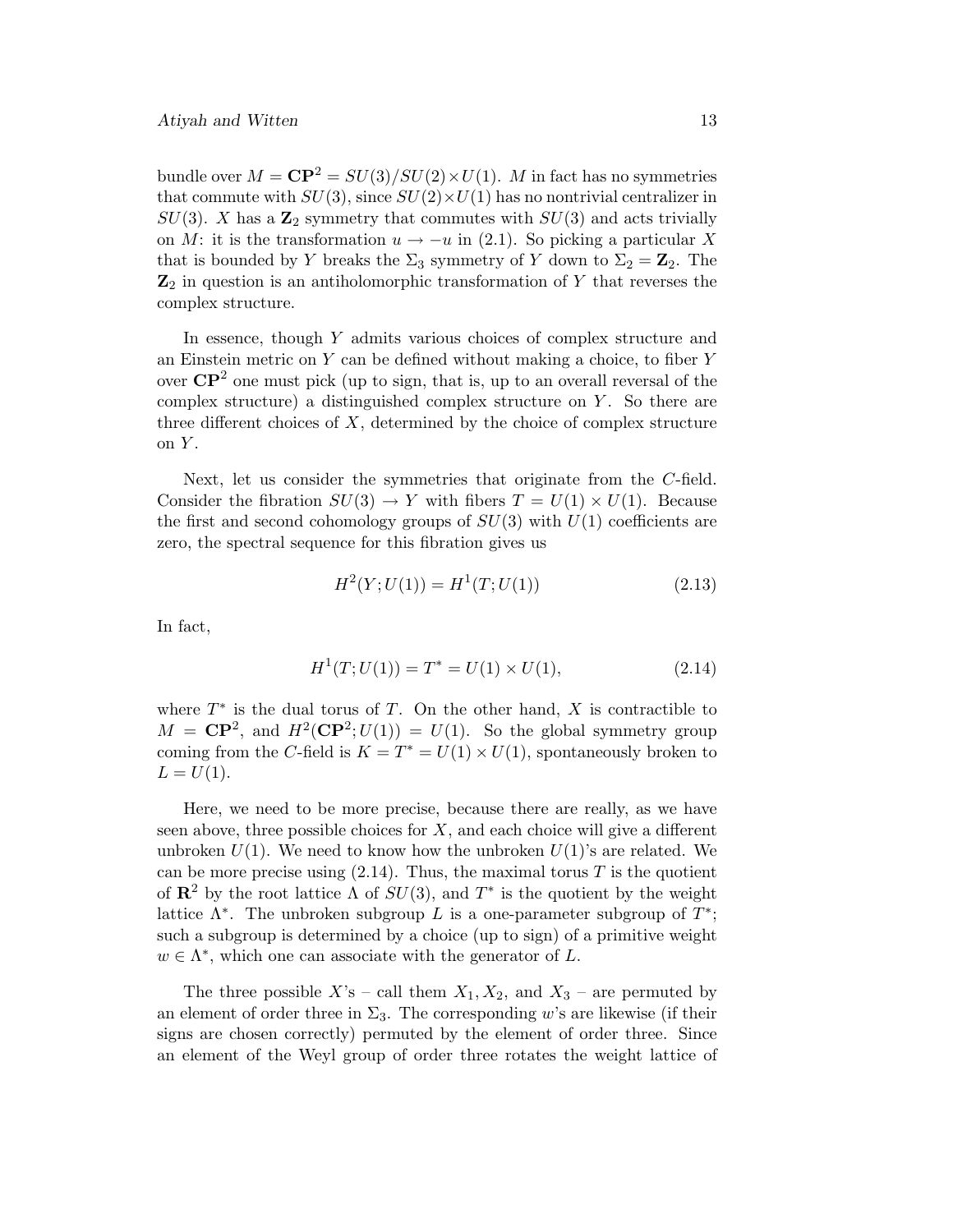$SU(3)$  by a  $2\pi/3$  angle, the weights  $w_1, w_2$ , and  $w_3$  are permuted by such a rotation, and hence

$$
w_1 + w_2 + w_3 = 0.\t\t(2.15)
$$

On the  $i^{th}$  branch, there is an unbroken subgroup of  $\Sigma_3$  generated by an element  $\tau_i$  of order 2. An element of order 2 in  $\Sigma_3$  acts by a reflection on the weight lattice, so its eigenvalues are  $+1$  and  $-1$ . We can identify which is which.  $\tau_i$  [which acts on  $X_i$  by  $u \to -u$  in the notation of (2.1)] acts trivially on the chiral superfield  $\Phi_i$ , by arguments that we have already seen. So  $\tau_i$  acts trivially on the Goldstone boson field, which is the argument of  $\Phi_i$ . Hence  $\tau_i$  leaves fixed the broken symmetry on the  $i^{th}$  branch, and acts by

$$
\tau_i(w_i) = -w_i \tag{2.16}
$$

on the generator  $w_i$  of the unbroken symmetry.

#### Proposal For Dynamics

Now we will make a proposal for the dynamics of this model.

The fact that the unbroken symmetries are different for the three classical spacetimes  $X_i$  implies that one cannot, in this model, smoothly interpolate without a phase transition between the three different limits. Instead, we claim one can continuously interpolate between the different classical spacetimes by passing through a phase transition.

We need a theory with three branches of vacua. On the  $i<sup>th</sup>$  branch, for  $i = 1, 2, 3$ , there must be a single massless chiral superfield  $\Phi_i$ . The three branches are permuted by a  $\Sigma_3$  symmetry. Moreover, there is a global  $U(1) \times$  $U(1)$  symmetry, spontaneously broken on each branch to  $U(1)$ .  $\Sigma_3$  acts on  $U(1) \times U(1)$  like the Weyl group of  $SU(3)$  acting on the maximal torus, and the generators  $w_i$  of the unbroken symmetries of the three branches add up to zero.

We will reproduce this via an effective theory that contains all three chiral superfields  $\Phi_i$ , in such a way that there are three branches of the moduli space of vacua on each of which two of the  $\Phi_i$  are massive. We take  $\Sigma_3$  to act by permutation of the  $\Phi_i$ , and we take  $K = U(1) \times U(1)$  to act by  $\Phi_i \to e^{i\theta_i} \Phi_i$  with  $\theta_1 + \theta_2 + \theta_3 = 0$ . The minimal nonzero superpotential invariant under  $K \times \Sigma_3$  is

$$
W(\Phi_1, \Phi_2, \Phi_3) = \lambda \Phi_1 \Phi_2 \Phi_3 \tag{2.17}
$$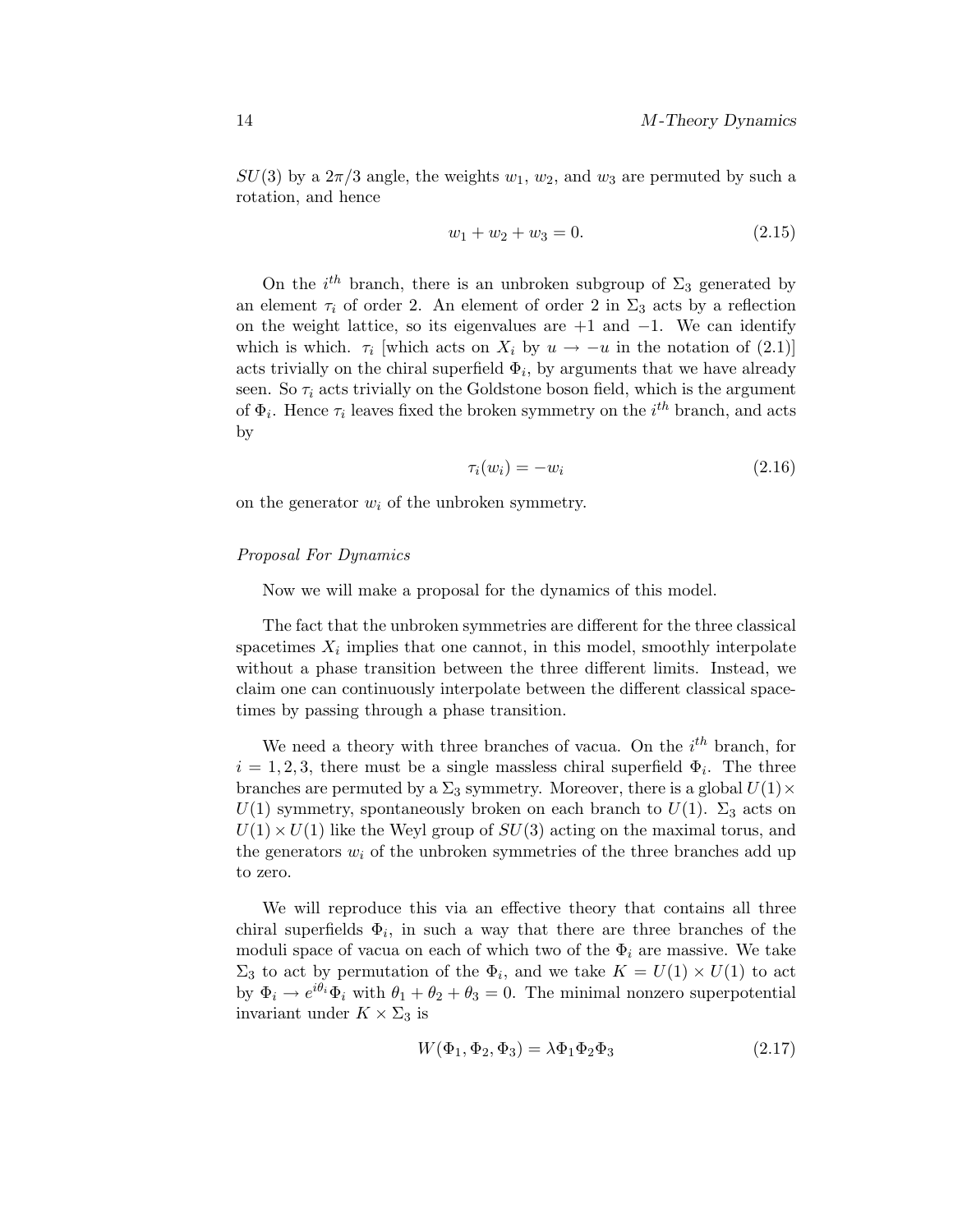with  $\lambda$  a constant. In the classical approximation, a vacuum is just a critical point of W. The equations for a critical point are  $0 = \Phi_2 \Phi_3 = \Phi_3 \Phi_1 = \Phi_1 \Phi_2$ , and there are indeed three branches of vacua permuted by  $\Sigma_3$ . On the  $i<sup>th</sup>$  branch, for  $i = 1, 2, 3, \Phi_i$  is nonzero and the other  $\Phi$ 's are zero and massive. The three branches meet at a singular point at the origin, where  $\Phi_1 = \Phi_2 = \Phi_3 = 0$ . Thus, one can pass from one branch to another by going through a phase transition at the origin.

On the branch with, say,  $\Phi_1 \neq 0$ , the unbroken  $U(1)$  is  $\Phi_1 \rightarrow \Phi_1$ ,  $\Phi_2 \rightarrow$  $e^{i\theta}\Phi_2$ ,  $\Phi_3 \to e^{-i\theta}\Phi_3$ , generated by a diagonal matrix  $w_1 = \text{diag}(0, 1, -1)$ acting on the  $\Phi_i$ . The generators  $w_2$  and  $w_3$  of the unbroken symmetries on the other branches are obtained from  $w_1$  by a cyclic permutation of the eigenvalues, and indeed obey  $w_1 + w_2 + w_3 = 0$ . Moreover, the nontrivial element of  $\Sigma_3$  that leaves fixed, say, the first branch is the element  $\tau_1$  that exchanges  $\Phi_2$  and  $\Phi_3$ ; it maps  $w_1$  to  $-w_1$ , as expected according to (2.16).

We will give additional evidence for this proposal in section 3, by comparing to a construction involving Type IIA D-branes. For now, we conclude with a further observation about the low energy physics. The theory with superpotential W has an additional  $U(1)$  R-symmetry that rotates all of the  $\Phi_i$  by a common phase. It does not correspond to any exact symmetry of  $M$ -theory even at the critical point. In general, when  $X$  develops a conical singularity, M-theory on  $\mathbb{R}^4 \times X$  might develop exact symmetries that act only on degrees of freedom that are supported near the singularity, but they cannot be R-symmetries. The reason for this last statement is that  $R$ symmetries act nontrivially on the gravitino and the gravitino can propagate to infinity on  $X$ .

We could remove the  $R$ -symmetry by adding nonminimal terms to the theory, for example an additional term  $(\Phi_1 \Phi_2 \Phi_3)^2$  in W. But such terms are irrelevant in the infrared. So a consequence of our proposal for the dynamics is that the infrared limit of M-theory at the phase transition point has a  $U(1)$  R-symmetry that is not an exact M-theory symmetry.

# **2.4 R**<sup>4</sup> **Bundle Over S**<sup>3</sup>

Now we move on to the last, and, as it turns out, most subtle example. This is the case of a manifold of  $G_2$  holonomy that is asymptotic at infinity to a cone over  $Y = S^3 \times S^3$ . In this case, the seven-manifold X is topologically  $\mathbb{R}^4 \times S^3$ ; the "vanishing cycle" that collapses when  $X$  develops a conical singularity is the three-manifold  $Q = S^3$  rather than the four-manifold  $M = S^4$  or  $\mathbb{CP}^2$ of the previous examples. That is in fact the basic reason for the difference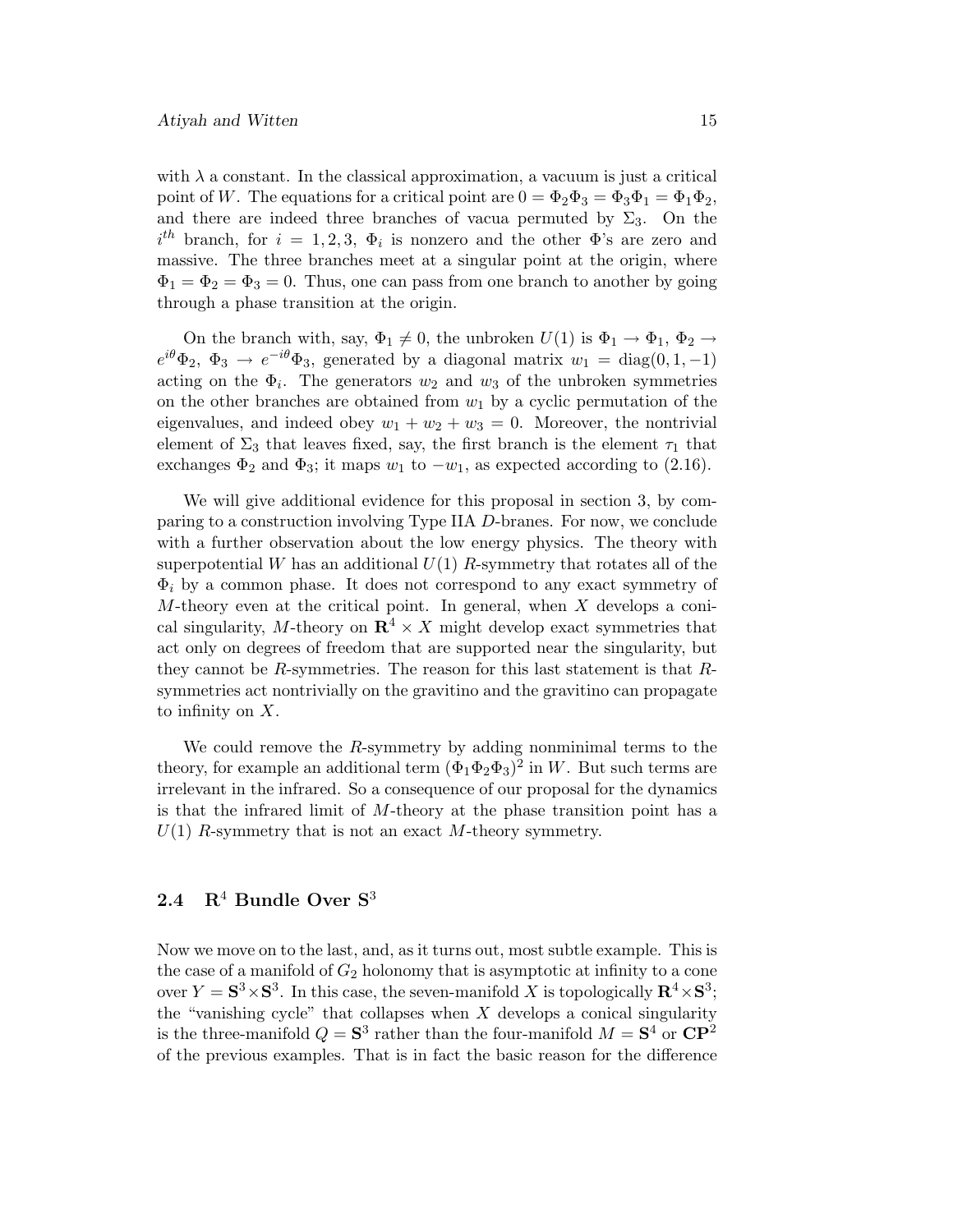of this example from the previous ones.

All the manifolds in sight –  $X, Y$ , and  $Q$  – have vanishing second cohomology. So there will be no symmetries coming from the C-field. However, the geometrical symmetries of Y will play an important role.

 $Y = S<sup>3</sup> \times S<sup>3</sup>$  admits an obvious Einstein metric that is the product of the standard round metric on each  $S^3$ . Identifying  $S^3 = SU(2)$ , this metric has  $SU(2)^4$  symmetry, acting by separate left and right action of  $SU(2)$  on each factor of  $Y = SU(2) \times SU(2)$ . However, the  $SU(2)^4$ -invariant Einstein metric on Y is not the one that arises at infinity in the manifold of  $G_2$ holonomy.

A second Einstein metric on  $S^3 \times S^3$  can be constructed as follows. Let  $a, b$ , and c be three elements of  $SU(2)$ , constrained to obey

$$
abc = 1.\t(2.18)
$$

The constraint is obviously compatible with the action of  $SU(2)^3$  by  $a \rightarrow$  $uav^{-1}$ ,  $b \rightarrow vbw^{-1}$ ,  $c \rightarrow wcu^{-1}$ , with  $u, v, w \in SU(2)$ . Moreover, it is compatible with a cyclic permutation of  $a, b, c$ :

$$
\beta : (a, b, c) \rightarrow (b, c, a) \tag{2.19}
$$

and with a "flip"

$$
\alpha : (a, b, c) \to (c^{-1}, b^{-1}, a^{-1}). \tag{2.20}
$$

 $\alpha$  and  $\beta$  obey  $\alpha^2 = \beta^3 = 1$ ,  $\alpha\beta\alpha = \beta^{-1}$ . Together they generate the same "triality" group  $\Sigma_3$  that we met in the previous example.

Another way to see the action of  $SU(2)^3 \times \Sigma_3$  on  $S^3 \times S^3$  is as follows. Consider triples  $(g_1, g_2, g_3) \in SU(2)^3$  with an equivalence relation  $(g_1, g_2, g_3) \cong (g_1h, g_2h, g_3h)$  for  $h \in SU(2)$ . The space of equivalence classes is  $S^3 \times S^3$  (since we can pick h in a unique fashion to map  $g_3$  to 1). On the space Y of equivalence classes, there is an obvious action of  $\Sigma_3$  (permuting the three g's), and of  $SU(2)^3$  (acting on the g's on the left). The relation between the two descriptions is to set  $a = g_2 g_3^{-1}$ ,  $b = g_3 g_1^{-1}$ ,  $c = g_1 g_2^{-1}$ . The description with the  $g_i$  amounts to viewing  $S^3 \times S^3$  as a homogeneous space  $G/H$ , with  $G = SU(2)^3$ , and  $H = SU(2)$  the diagonal subgroup of the product of three  $SU(2)$ 's. There are no nontrivial elements of G (not in H) that centralize H, and the  $\Sigma_3$  symmetry group comes from outer automorphisms of G.

On  $S^3 \times S^3$  there is, up to scaling, a unique metric with  $SU(2)^3 \times \Sigma_3$ symmetry, namely

$$
d\Omega^{2} = -\text{Tr}\left( (a^{-1}da)^{2} + (b^{-1}db)^{2} + (c^{-1}dc)^{2} \right), \qquad (2.21)
$$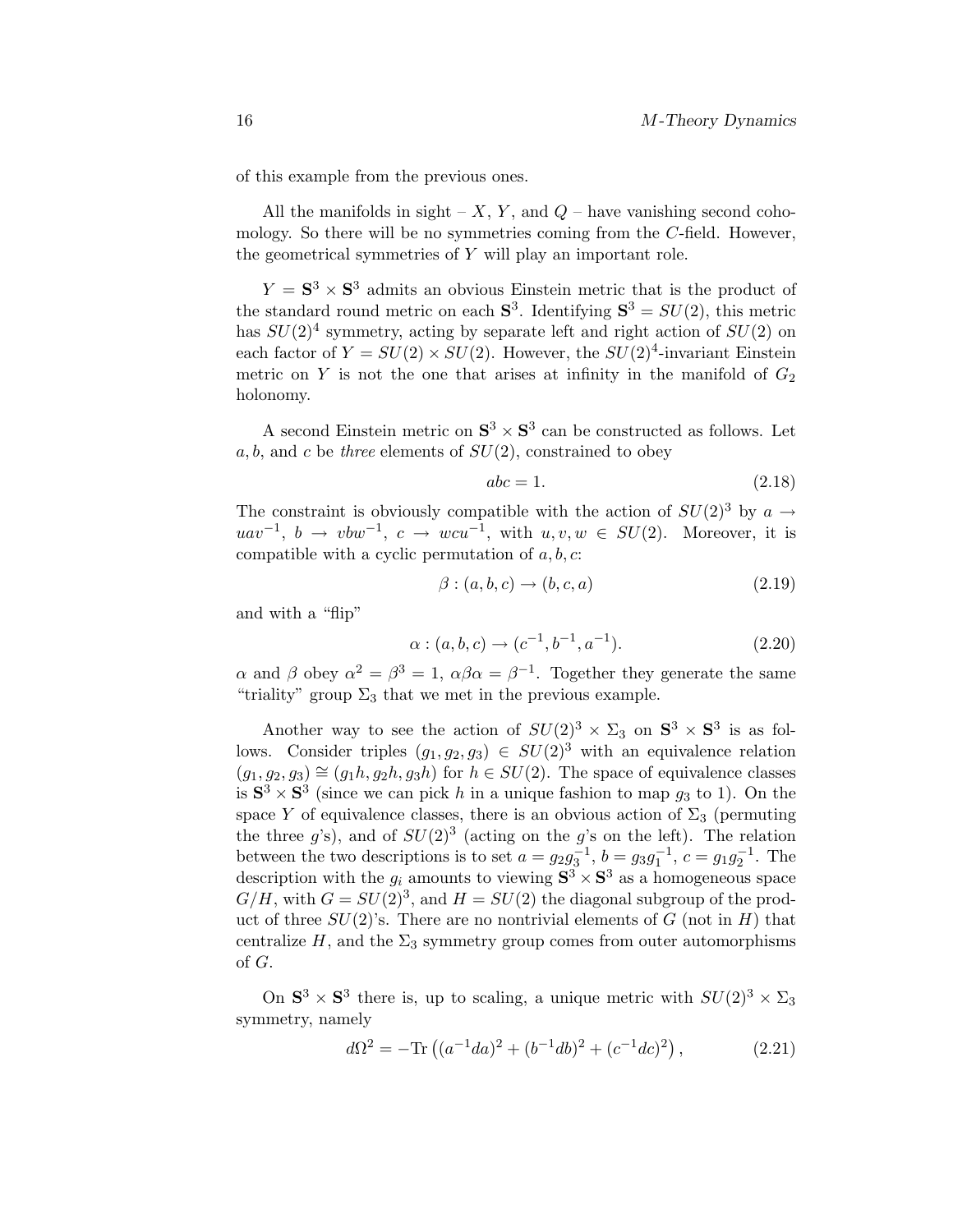where Tr is the trace in the two-dimensional representation of  $SU(2)$ . Just as in our discussion of Einstein metrics on  $SU(3)/U(1) \times U(1)$ , the uniqueness implies that it is an Einstein metric. We will abbreviate  $-\text{Tr}(a^{-1}da)^2$  as  $da<sup>2</sup>$ , and so write the metric as

$$
d\Omega^2 = da^2 + db^2 + dc^2.
$$
 (2.22)

The manifold  $X = \mathbb{R}^4 \times \mathbb{S}^3$  admits a complete metric of  $G_2$  holonomy described in [5, 6]. It can be written

$$
ds^{2} = \frac{dr^{2}}{1 - (r_{0}/r)^{3}} + \frac{r^{2}}{72} (1 - (r_{0}/r)^{3}) (2 da^{2} - db^{2} + 2 dc^{2}) + \frac{r^{2}}{24} db^{2}, (2.23)
$$

where r is a "radial" coordinate with  $r_0 \le r < \infty$ , and  $r_0$  is the "modulus" of the solution.<sup>3</sup> The topology is  $\mathbb{R}^4 \times \mathbb{S}^3$  since one of the two  $\mathbb{S}^3$ 's collapses to zero radius for  $r \to r_0$ . Near infinity, this metric is asymptotic to that of a cone on  $Y = S^3 \times S^3$ , with the metric on Y being the Einstein metric  $d\Omega^2$ described above.

The deviation of the metric on X from a conical form is of order  $(r_0/r)^3$ for  $r \to \infty$ , in contrast to the  $(r_0/r)^4$  in the previous examples. The difference is essentially because the vanishing cycle is a three-cycle, while in the previous examples it was a four-cycle. Because a function that behaves as  $(r_0/r)^3$  for large r is not square integrable in seven dimensions (on an asymptotically conical manifold), the physical interpretation of the modulus  $r_0$  is very different from what it was in the previous examples.  $r_0$  is not free to fluctuate; the kinetic energy in its fluctuation would be divergent. It should be interpreted as a boundary condition that is fixed at infinity. In the low energy four-dimensional physics,  $r_0$  is a coupling constant. The fact that a fluctuation in  $r_0$  is not square-integrable is related by supersymmetry to the fact that the  $SU(2)^3$ -invariant harmonic three-form  $\omega$  on this manifold is not square-integrable [24].

The parameter related to  $r_0$  by supersymmetry is  $\theta = \int_Q C$ , where  $Q =$  $S<sup>3</sup>$  is the "vanishing cycle" at the center of X. (In fact, the harmonic threeform  $\omega$  obeys  $\int_Q \omega \neq 0$ , so adding to  $C$  a multiple of the zero mode  $\omega$  shifts θ.)  $r_0$  and θ combine into a complex parameter. In the examples based on **R**<sup>3</sup> bundles over a four-manifold, there was a massless chiral superfield whose expectation value parameterized a one complex parameter family of vacua.

<sup>&</sup>lt;sup>3</sup>To compare to the notation of [6], let  $T_i$  be  $SU(2)$  generators with  $T_iT_j = \delta_{ij} + i\epsilon_{ijk}T_k$ . Then  $\sigma_i$  in eqn. (5.1) of [6] equals  $-(i/2) \text{Tr} T_i a^{-1} da$ . Also, set  $\tilde{b} = b^{-1}$ . Then  $\Sigma_i =$  $-(i/2) \text{Tr} T_i \tilde{b}^{-1} d\tilde{b}$ . To match (2.23) with the result in [6], one should also solve for c with  $c = \tilde{b}a^{-1}.$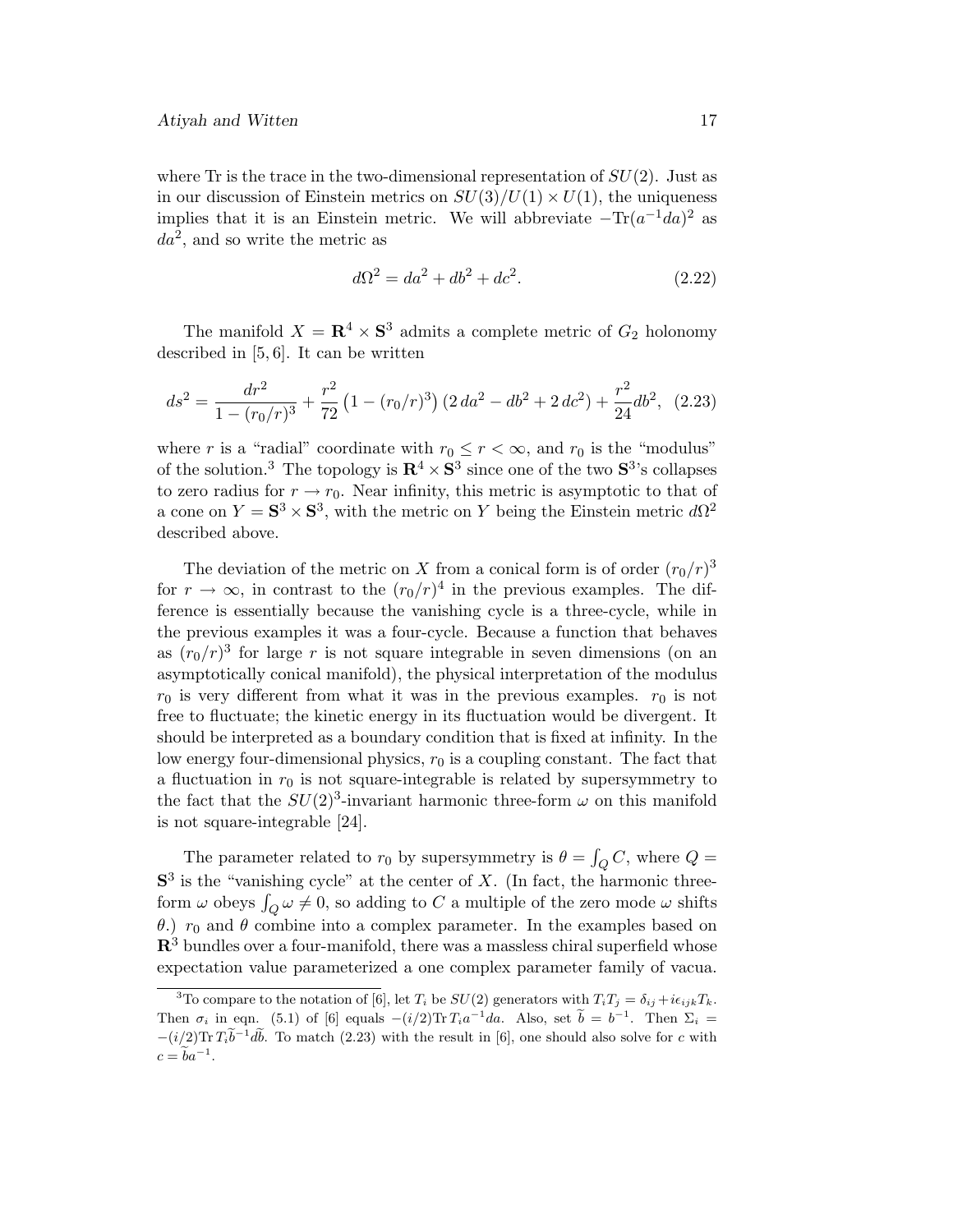In the present example, there is instead a complex coupling parameter, and for each value of the coupling, there is a unique vacuum. The last statement holds for sufficiently large  $r_0$  because supergravity is valid and gives a unique vacuum with all interactions vanishing in the infrared. Then, by holomorphy, uniqueness of the vacuum should hold for all values of the coupling.

The metric (2.23) is clearly invariant under  $\alpha$  :  $(a, b, c) \rightarrow (c^{-1}, b^{-1}, a^{-1})$ , and not under any other nontrivial element of  $\Sigma_3$ . So the choice of X has broken  $\Sigma_3$  down to the subgroup  $\Sigma_2$  generated by  $\alpha$ . We are thus in a situation that is reminiscent of what we found in section 2.3. There are three different X's, say  $X_1, X_2, X_3$ , permuted by the spontaneously broken "triality" symmetry.

To describe the construction of the  $X_i$  in topological terms, we reconsider the description of  $Y = \mathbf{S}^3 \times \mathbf{S}^3$  in terms of three  $SU(2)$  elements  $g_1, g_2, g_3$ with the equivalence relation

$$
(g_1, g_2, g_3) = (g_1h, g_2h, g_3h). \tag{2.24}
$$

To make a seven-manifold  $X'$  bounded by  $Y$ , we "fill in" one of the threespheres. To be more precise, we allow one of the  $g_i$ , say  $g_1$ , to take values in  $\mathbf{B}^4$  – a four-ball bounded by  $SU(2)$ , to which the right action of  $SU(2)$ extends in a natural way – and we impose the same equivalence relation  $(2.24)$ . If we think of  $SU(2)$  as the group of unit quaternions, we can think of  $\mathbf{B}^4$  as the space of quaternions of norm no greater than one. Obviously, we could replace  $g_1$  by  $g_2$  or  $g_3$ , so we get in this way three different sevenmanifolds  $X_i'$ . The  $X_i'$  are compact seven-manifolds with boundary; if we omit the boundary, we get open seven-manifolds  $X_i$  which are the ones that admit asymptotically conical metrics of  $G_2$  holonomy. (Henceforth, we will not generally distinguish  $X_i$  and  $X'_i$ .) From this construction, it is manifest that  $X_1$ , for example, admits a  $\mathbb{Z}_2$  symmetry that exchanges  $g_2$  and  $g_3$ .

To see the topology of  $X_1$ , we just set  $h = g_3^{-1}$ . So  $X_1 = \mathbb{R}^4 \times \mathbb{S}^3$ , with  $\mathbb{R}^4$  parameterized by  $g_1$  and  $\mathbb{S}^3$  by  $g_2$ .  $X_1$  is invariant under an element of  $\Sigma_3$  that exchanges  $g_2$  and  $g_3$ . It maps  $(g_1, g_2, 1)$  to  $(g_1, 1, g_2)$  or equivalently  $(g_1g_2^{-1}, g_2^{-1}, 1)$ . Looking at the behavior at the tangent space to a fixed point with  $g_2 = 1$ , we see that this reverses the orientation of X, and hence is an R-symmetry. So in general, the elements of  $\Sigma_3$  that are of order two are R-symmetries, just as in the model studied in section 2.3.

Using this topological description of the  $X_i$ , we can compare to the Type IIA language that was used in [7, 8] and understand from that point of view why there are three  $X_i$ . To relate to Type IIA, the idea in [7,8] was to divide by a  $U(1)$  subgroup of one of the three  $SU(2)$ 's, say the first one,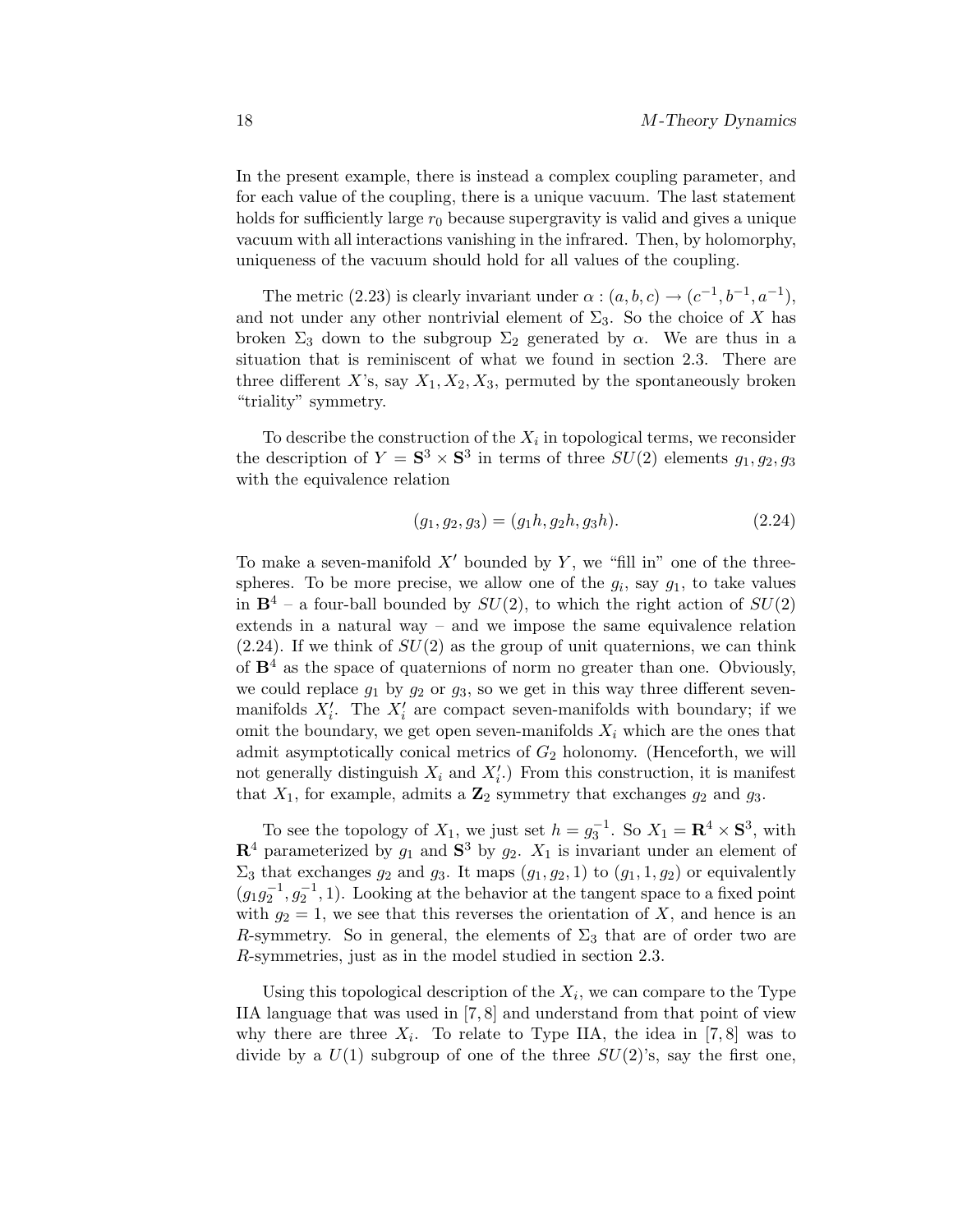and interpret the quotient space as a Type IIA spacetime. If we divide  $X_1 = \mathbf{R}^4 \times \mathbf{S}^3$  by a  $U(1)$  contained in the first  $SU(2)$ , it acts only on the **R**<sup>4</sup> factor, leaving fixed  $\{0\} \times S^3 = S^3$ , where  $\{0\}$  is the origin in **R**<sup>4</sup>. The quotient  $\mathbb{R}^4/U(1)$  is topologically  $\mathbb{R}^3$ , where the fixed point at the origin is interpreted in Type IIA as signifying the presence of a D-brane, as in the familiar relation of a smooth M-theory spacetime (the Kaluza-Klein monopole) to a Type IIA D6-brane [43]. So  $X_1/U(1)$  is an  $\mathbb{R}^3$  bundle over **S**<sup>3</sup> with a brane wrapped on the zero-section; the **R**<sup>3</sup> bundle over **S**<sup>3</sup> is the deformation of the conifold. The same  $U(1)$ , in acting on  $X_2$  or  $X_3$ , acts nontrivially (and freely) on the  $S^3$  factor of  $\mathbb{R}^4 \times S^3$ , giving a quotient that is an  $\mathbb{R}^4$  bundle over  $\mathbb{S}^2 = \mathbb{S}^3/U(1)$  (with a unit of RR two-form flux on  $\mathbb{S}^2$ ) because the fibration  $S^3 \to S^2$  has Euler class one). These quotients of  $X_2$ and  $X_3$  are the two possible small resolutions of the conifold. Thus, the three possibilities – the deformation and the two small resolutions – are familiar in Type IIA. The surprise is, perhaps, the triality symmetry between them in the  $M$ -theory description in the case with one sixbrane or unit of flux.

#### Smooth Continuation?

One of our major conclusions so far is that unlike the models considered in sections 2.2 and 2.3, which have a family of quantum vacua depending on one complex parameter, the present example has a one complex parameter family of possible values of the "coupling constants." For each set of couplings, there is a unique vacuum.

Let  $\mathcal N$  be a complex Riemann surface parameterized by the possible couplings. Thus,  $\mathcal N$  might be regarded from a four-dimensional point of view as the moduli space of"theories," while in the other examples, the analogous object would be a moduli space  $\mathcal M$  of vacua in a fixed theory.

In section 2.3, we argued, in a superficially similar case, that the moduli space  $\mathcal M$  of vacua has three distinct components  $\mathcal M_i$ , one for each classical spacetime. For the present problem, it has been proposed [8] that the curve  $\mathcal N$  has only one smooth component, which interpolates between the possible classical limits. We can give a quick argument for this based on the relation to Type IIA that was just explained along with triality symmetry.

In the conformal field theory of the Type IIA conifold, in the absence of RR flux, one can interpolate smoothly between the two small resolutions, without encountering a phase transition  $[1, 2]$ . On the other hand, the transition to the deformation of the conifold involves a phase transition known as the conifold transition  $[3, 4]$ . Now what happens if one turns on a unit of RR two-form flux so as to make contact with  $M$ -theory on a manifold of  $G_2$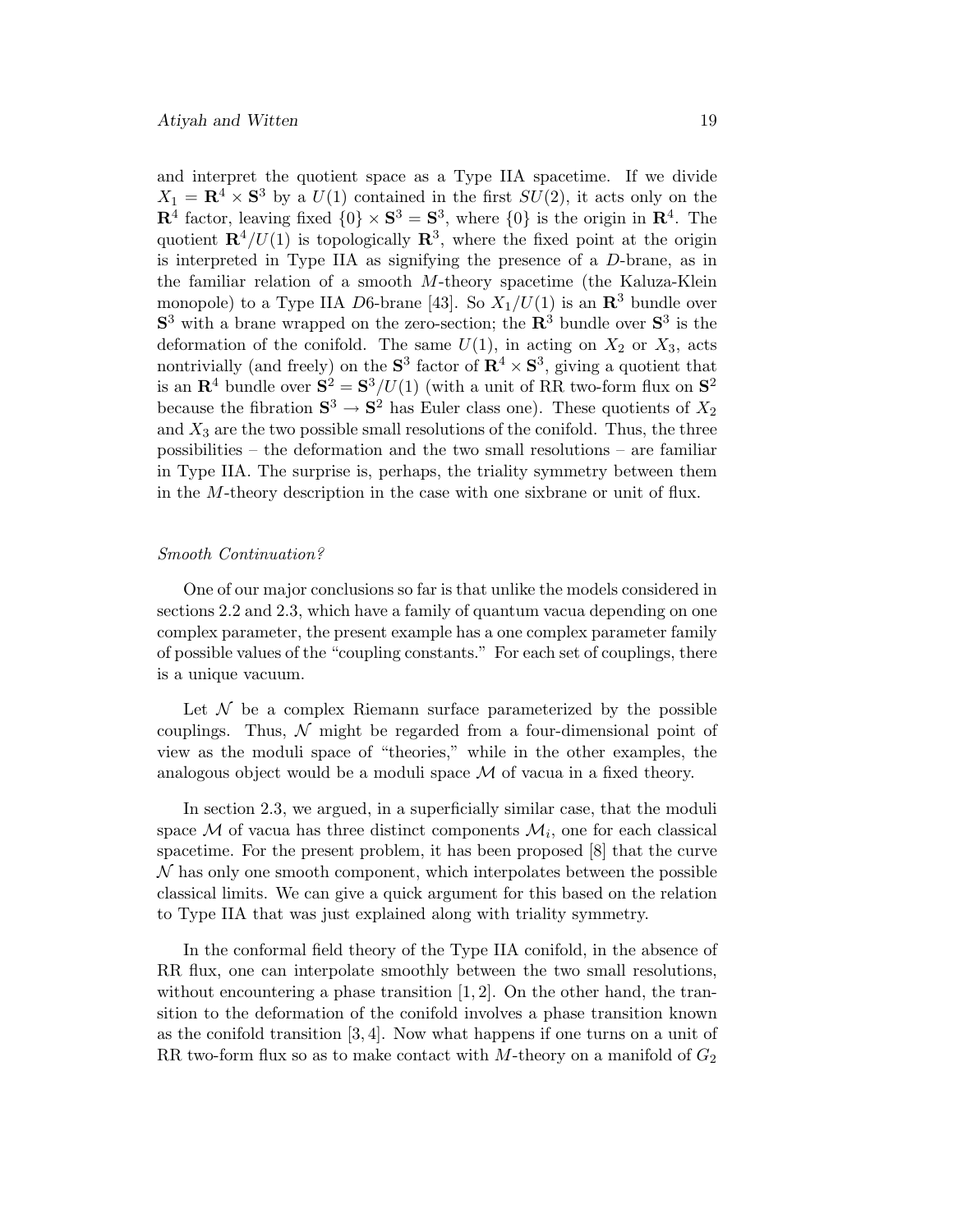holonomy? The effects of RR flux are proportional to the string coupling constant  $g_s$  and so (assuming that the number of flux quanta is fixed as  $g_s \to 0$ ) are negligible in the limit of weak string coupling or conformal field theory. Existence of a smooth interpolation between two limits is a stable statement that is not spoiled by a sufficiently small perturbation, so we can assert that the two small resolutions are smoothly connected also when the RR flux is turned on. What about the deformation? In the presence of precisely one unit of RR flux, we can go to  $M$ -theory and use the triality symmetry between the three branches; this at once implies that if two of the branches are smoothly connected to each other, they must be smoothly connected to the third branch.

We will study the curve  $\mathcal N$  more comprehensively in sections 4 and 6. We will obtain a quantitative description of  $N$ , using arguments that also apply to the case of more than one unit of RR flux, where there is no triality symmetry.

#### **2.5 Classical Geometry**

We conclude with some more detailed observations on the classical geometry that will be useful in section 4.

We want to describe the three-dimensional homology and cohomology of  $Y = S^3 \times S^3$  as well as of the  $X_i$ . We regard Y as the space  $SU(2)^3/SU(2)$ , obtained by identifying triples  $(g_1, g_2, g_3)$  under right multiplication by  $h \in$  $SU(2)$ . We let  $\widehat{D}_i \subset SU(2)^3$  be the  $i^{th}$  copy of  $SU(2)$ . (We will take the index i to be defined mod 3.)  $\widehat{D}_1$ , for example, is the set  $(g, 1, 1), g \in SU(2)$ . In  $Y = SU(2)^3/SU(2)$ , the  $D_i$  project to three-cycles that we will call  $D_i$ . As the third Betti number of Y is two, the  $D_i$  must obey a linear relation. In view of the triality symmetry of Y, which permutes the  $D_i$ , this relation is

$$
D_1 + D_2 + D_3 = 0.\t\t(2.25)
$$

In terms of the description of Y by  $SU(2)$  elements  $a, b, c$  with  $abc = 1$ (where  $a = g_2 g_3^{-1}$ ,  $b = g_3 g_1^{-1}$ ,  $c = g_1 g_2^{-1}$ ),  $D_1$  is  $a = 1 = bc$ , and the others are obtained by cyclic permutation of  $a, b, c$ .

As before, we can embed Y in three different manifolds  $X_i$  that are each homeomorphic to  $\mathbb{R}^4 \times \mathbb{S}_3$ . The third Betti number of  $X_i$  is one, so in the homology of  $X_i$ , the  $D_i$  obey an additional relation. Since  $X_i$  is obtained by "filling in" the  $i^{th}$  copy of  $SU(2)$ , the relation is just  $D_i = 0$ . Thus,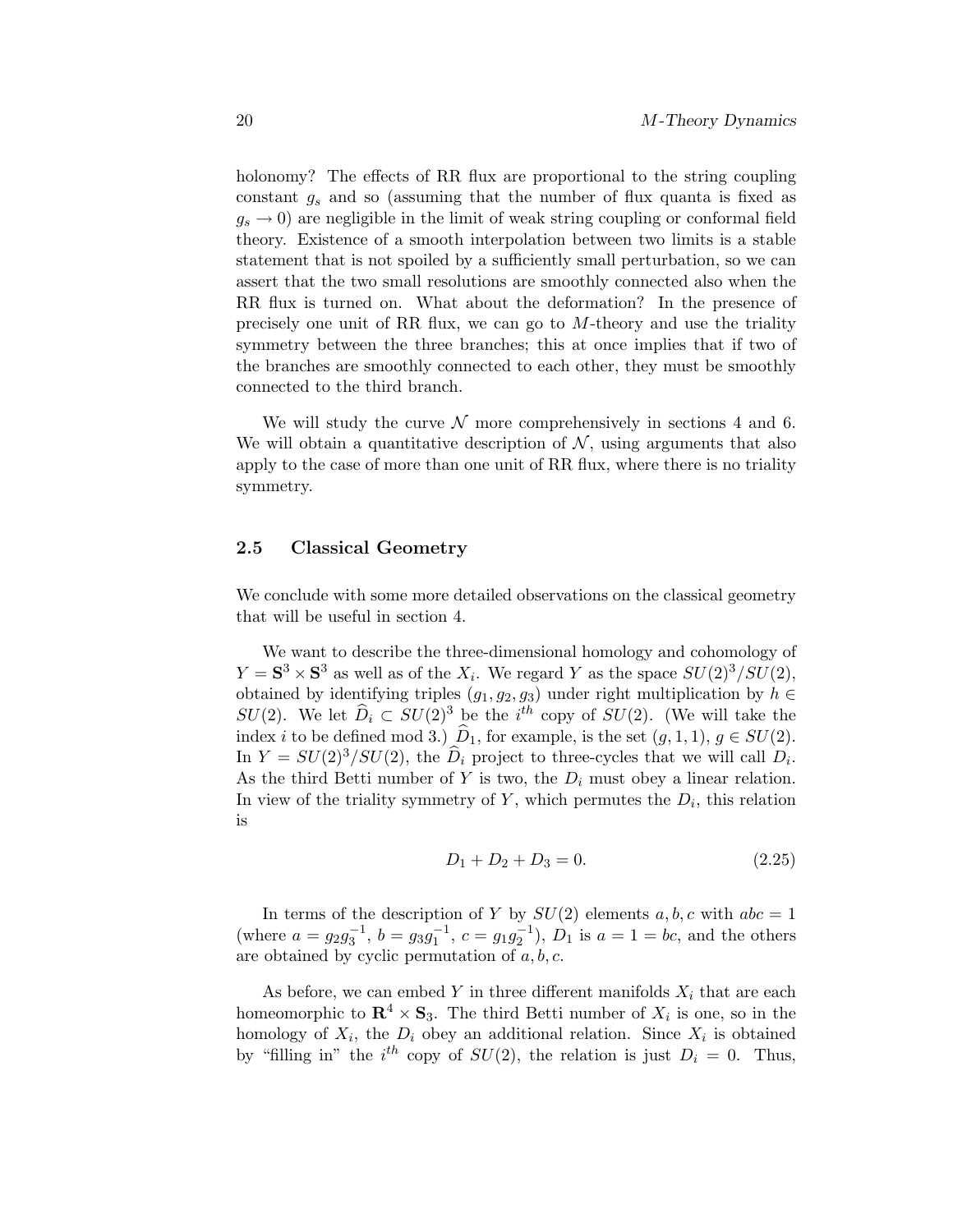the homology of  $X_i$  is generated by  $D_{i-1}$  or  $D_{i+1}$  with  $D_{i-1} = -D_{i+1}$ . At the "center" of  $X_i$ , there is a three-sphere  $Q_i$  defined by setting  $r = r_0$  in  $(2.23)$ . In the description of  $X_i$  via  $(g_1, g_2, g_3)$  (modulo right multiplication by  $h \in SU(2)$ ) where  $g_i$  takes values in  $\mathbb{R}^4$  and the others in  $SU(2)$ ,  $Q_i$ corresponds to setting  $g_i = 0$ . One can then use right multiplication by h to gauge  $g_{i+1}$  or  $g_{i-1}$  to 1. Since  $g_i = 0$  is homotopic to  $g_i = 1, Q_i$  is homologous, depending on its orientation, to  $\pm D_{i-1}$  and to  $\mp D_{i+1}$ .

Next, let us look at the intersection numbers of the  $D_i$ . Any two distinct  $D_i$  intersect only at the point  $(q_1, q_2, q_3) = (1, 1, 1)$ , so the intersection numbers are  $\pm 1$ . If we orient Y suitably so that  $D_1 \cdot D_2 = +1$ , then the remaining signs are clear from triality symmetry:

$$
D_i \cdot D_j = \delta_{j,i+1} - \delta_{j,i-1}.
$$
\n(2.26)

Note that  $D_i \cdot (D_1 + D_2 + D_3) = 0$  for all j, consistent with (2.25).

Finally, let us look at cohomology. The third cohomology group of  $SU(2)$ is generated by a three-form  $\omega = (1/8\pi^2) \text{Tr}(g^{-1}dg)^3$  that integrates to one. On Y, we consider the forms  $e^1 = (1/8\pi^2)\text{Tr}(\ddot{a}^{-1}da)^3, e^2 = (1/8\pi^2)\text{Tr}(b^{-1}db)^3,$  $e^3 = (1/8\pi^2)\text{Tr}(c^{-1}dc)^3$ . (We use the forms  $a^{-1}da$ , etc., rather than  $g_i^{-1}dg_i$ , as they make sense on the quotient space  $Y = SU(2)^3/SU(2)$ .) We have  $e^1 = (1/8\pi^2) \left( \text{Tr}(g_2^{-1}dg_2)^3 - \text{Tr}(g_3^{-1}dg_3)^3 + 3d\text{Tr}g_2^{-1}dg_2g_3^{-1}dg_3 \right)$ , and cyclic permutations of that formula. Integrating the  $e^i$  over  $D_i$ , we get

$$
\int_{D_i} e^j = \delta_{j,i+1} - \delta_{j,i-1}.
$$
\n(2.27)

Comparing (2.26) and (2.27), it follows that the map from cohomology to homology given by Poincaré duality is

$$
e^j \to D_j. \tag{2.28}
$$

In section 6, we will also want some corresponding facts about the classical geometry of  $Y_{\Gamma} = \mathbf{S}^3 / \Gamma \times \mathbf{S}^3$ . Here  $\Gamma$  is a finite subgroup of  $SU(2)$ , and we understand Y to be, in more detail,  $\Gamma \backslash SU(2)^3/SU(2)$ , where as usual  $SU(2)$  acts on the right on all three factors of  $SU(2)^3$ , while  $\Gamma$  acts on the left on only the first  $SU(2)$ . Thus, concretely, an element of  $Y_{\Gamma}$  can be represented by a triple  $(g_1, g_2, g_3)$  of  $SU(2)$  elements, with  $g_1 \cong \gamma g_1$  for  $\gamma \in \Gamma$ and  $(g_1, g_2, g_3) \cong (g_1h, g_2h, g_3h)$  for  $h \in SU(2)$ . Let us rewrite the relation (2.25) in terms of  $Y_{\Gamma}$ . The  $D_i$  for  $i > 1$  project to cycles  $D_i' \cong \mathbf{S}^3 \in Y_{\Gamma}$ , but  $D_1$  projects to an N-fold cover of  $D_1' = \mathbf{S}^3/\Gamma$ , which we can regard as the first factor in  $Y_{\Gamma} = \mathbf{S}^3 / \Gamma \times \mathbf{S}^3$ . So we have

$$
ND_1' + D_2' + D_3' = 0.\t\t(2.29)
$$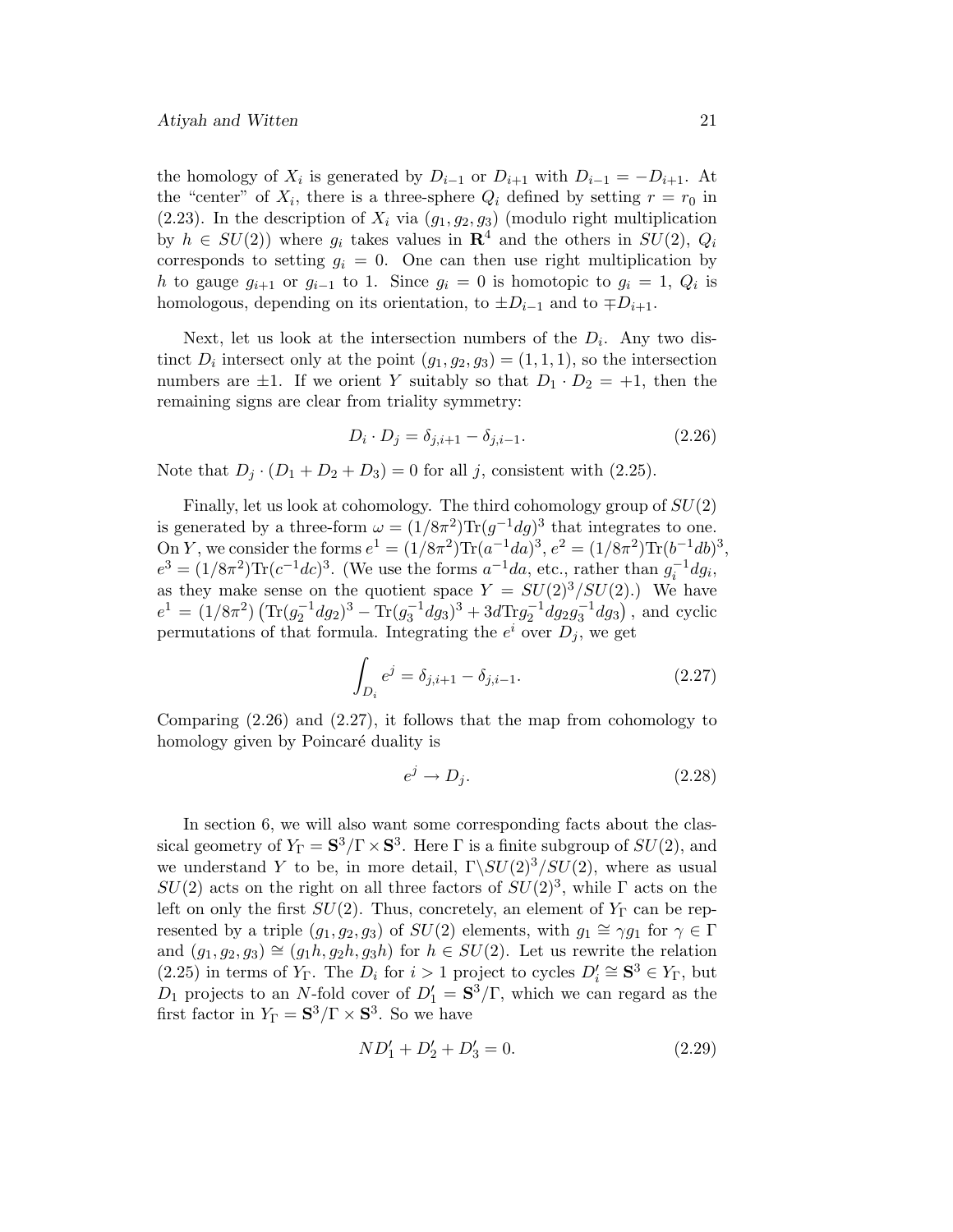In the manifold  $X_{i,\Gamma}$  obtained by "filling in"  $g_i$ , there is an additional relation  $D_i' = 0$ . So the homology of  $X_{2,\Gamma}$ , for example, is generated by  $D_1'$  with  $D'_2 = 0$  and  $D'_3 = -ND'_1$ . To compute the intersection numbers of the  $D'_i$  in  $Y_{\Gamma}$ , we lift them up to Y and count the intersections there, and then divide by N (since N points on Y project to one on  $Y_{\Gamma}$ ).  $D'_{1}$ ,  $D'_{2}$ , and  $D'_{3}$  lift to  $D_1$ ,  $ND_2$ ,  $ND_3$ , so the intersections are

$$
D'_1 \cdot D'_2 = -D'_1 \cdot D'_3 = 1, \quad D'_2 \cdot D'_3 = N \tag{2.30}
$$

(and  $D_i' \cdot D_j' = -D_j' \cdot D_i'$  as the cycles are of odd dimension). This is consistent with (2.29).

# **3 Relation To Singularities Of Special Lagrangian Three-Cycles**

#### **3.1 Introduction**

In this section we shall investigate in more detail the geometry of our three different six-manifolds  $Y$ , namely

(I) 
$$
\mathbb{CP}^3
$$
, (II) SU(3)/U(1)<sup>2</sup>, (III)  $\mathbb{S}^3 \times \mathbb{S}^3$ , (3.1)

and the associated manifolds  $X$  of  $G_2$  holonomy.

As we have noted, all of these have Einstein metrics, homogeneous for the appropriate groups, and giving rise to cones with  $G_2$  holonomy. Each of these cones admits a deformation to a smooth seven-manifold X with  $G_2$ holonomy and the same symmetry group.

In general, if one is given a free action of  $U(1)$  on a  $G_2$ -manifold X, then  $X/U(1)$  is a six-manifold with a natural symplectic structure. The symplectic form  $\omega$  of  $X/U(1)$  is obtained by contracting the covariantly constant three-form  $\Upsilon$  of X with the Killing vector field K that generates the  $U(1)$  action on X. (In other words,  $\omega = \pi_* \Upsilon$ , where  $\pi$  is the projection  $\pi: X \to X/U(1)$ .)

In this situation, M-theory on  $\mathbb{R}^4 \times X$  is equivalent to Type IIA on  $\mathbb{R}^4 \times X/U(1)$ .  $X/U(1)$  is only Calabi-Yau if the  $U(1)$  orbits on X all have the same length. Otherwise, in Type IIA language, there is a nonconstant dilaton field, and a more general form of the condition for unbroken supersymmetry must be used.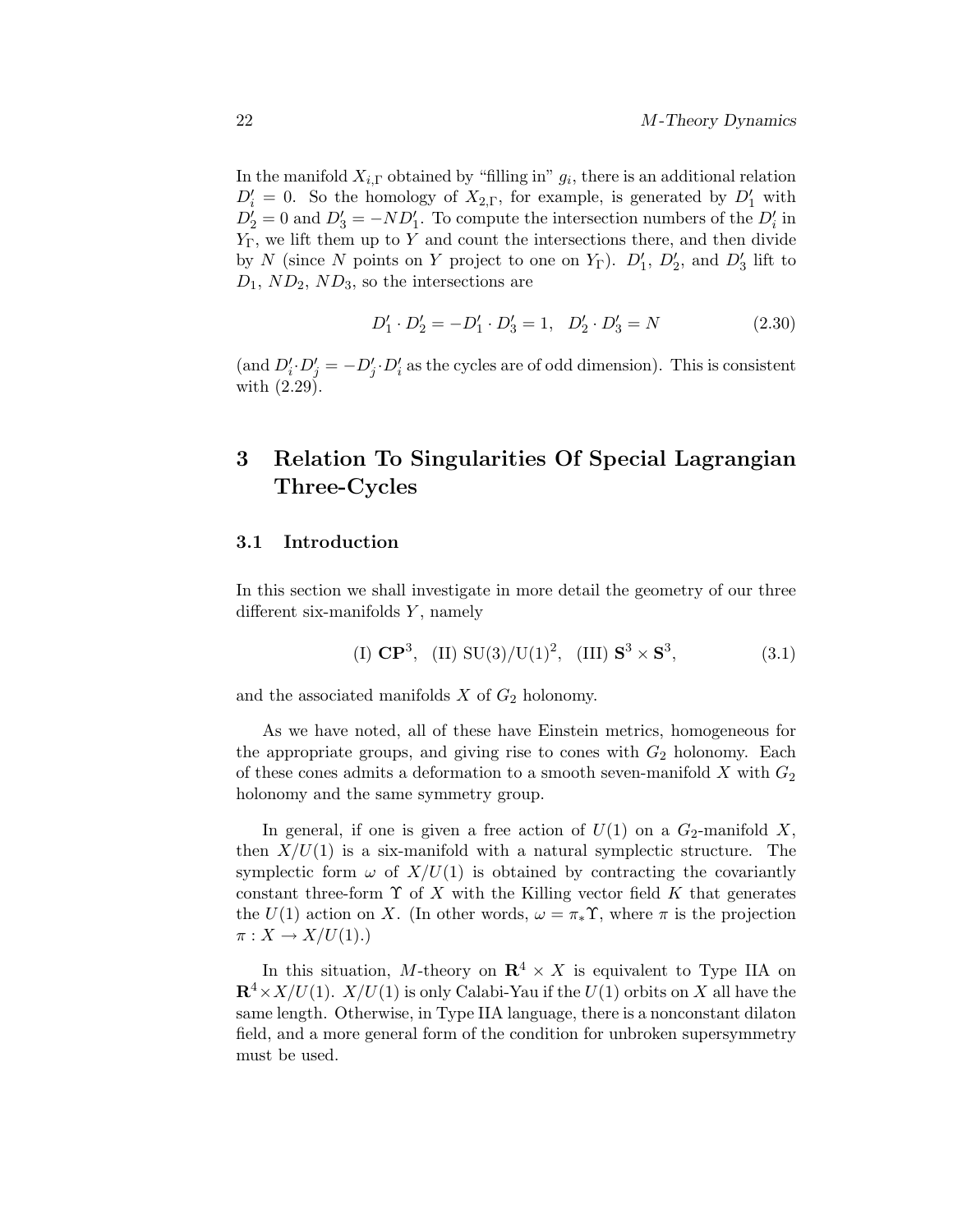A reduction to Type IIA still exists if the  $U(1)$  action on X has fixed points precisely in codimension four. Because of the  $G_2$  holonomy, the  $U(1)$ action in the normal directions to the fixed point set always looks like

$$
(n_1, n_2) \rightarrow (\lambda n_1, \lambda n_2), \ \lambda = e^{i\theta}, \tag{3.2}
$$

with some local complex coordinates  $n_1, n_2$  on the normal bundle  $\mathbb{R}^4 \cong \mathbb{C}^2$ .<sup>4</sup> The quotient  $\mathbb{C}^2/U(1)$ , with this type of  $U(1)$  action, is isomorphic to  $\mathbb{R}^3$ , the natural coordinates on  $\mathbb{R}^3$  being the hyperkähler moment map  $\vec{\mu}$ , which in physics notation is written

$$
\vec{\mu} = (n, \vec{\sigma}n). \tag{3.3}
$$

where  $n \in \mathbb{C}^2$ , (,) is a hermitian inner product, and  $\vec{\sigma}$  are Pauli matrices, a basis of hermitian traceless  $2\times 2$  matrices.

Whenever the fixed points are in codimension four, it follows by using this local model at the fixed points that  $X/U(1)$  is a manifold. Moreover,  $X/U(1)$  is symplectic; it can be shown using the explicit description in (3.3) and the local form of a  $G_2$  structure that  $\omega$  is smooth and nondegenerate even at points in  $X/U(1)$  that descend from fixed points in X. The fixed point set in  $L \subset X$  is three-dimensional (since it is of codimension four) and maps to a three-manifold, which we will also call  $L$ , in  $X/U(1)$ . L is always Lagrangian, but is not always special Lagrangian, just as  $X$  is not always Calabi-Yau. Physically, as explained in [43],  $L$  is the locus of a  $D$ -brane (to be precise, a D6-brane whose worldvolume is  $\mathbb{R}^4 \times L$ ).

For any  $U(1)$  action on X whose fixed points are in codimension four, this construction gives a way of mapping M-theory on  $\mathbb{R}^4 \times X$  to an equivalent Type IIA model. In [8], this situation was investigated in detail for  $Y =$  $S^3 \times S^3$  and a particular choice of  $U(1)$ . We shall now investigate a different class of  $U(1)$  subgroups that have fixed points of codimension four, as follows:

(I) For  $Y = \mathbb{C}P^3$ , the connected global symmetry group is  $Sp(2)$ . We take  $U(1) \subset Sp(1) \subset Sp(2)$ .

(II) For  $Y = SU(3)/U(1)^2$ , the connected global symmetry group is SU(3). We take U(1) to consist of elements diag( $\lambda^{-2}$ ,  $\lambda$ ,  $\lambda$ ), with  $\lambda = e^{i\theta}$ .

(III) For  $Y = S^3 \times S^3$ , the connected global symmetry group is  $SU(2)^3$ , and we take a diagonal  $U(1)$  subgroup of the product of the three  $SU(2)$ 's.

<sup>&</sup>lt;sup>4</sup>In the tangent space  $T_P$  at a fixed point P,  $U(1)$  must act as a subgroup of  $G_2$ , so as to preserve the  $G_2$  structure of X. So our statement is that any  $U(1)$  subgroup of  $G_2$  that leaves fixed a three-dimensional subspace of  $T_P$  acts as in (3.2). Indeed, the Lie algebra of such a  $U(1)$  is orthogonal to a nonzero weight in the seven-dimensional representation of  $G_2$ , and this uniquely fixes it, up to conjugation.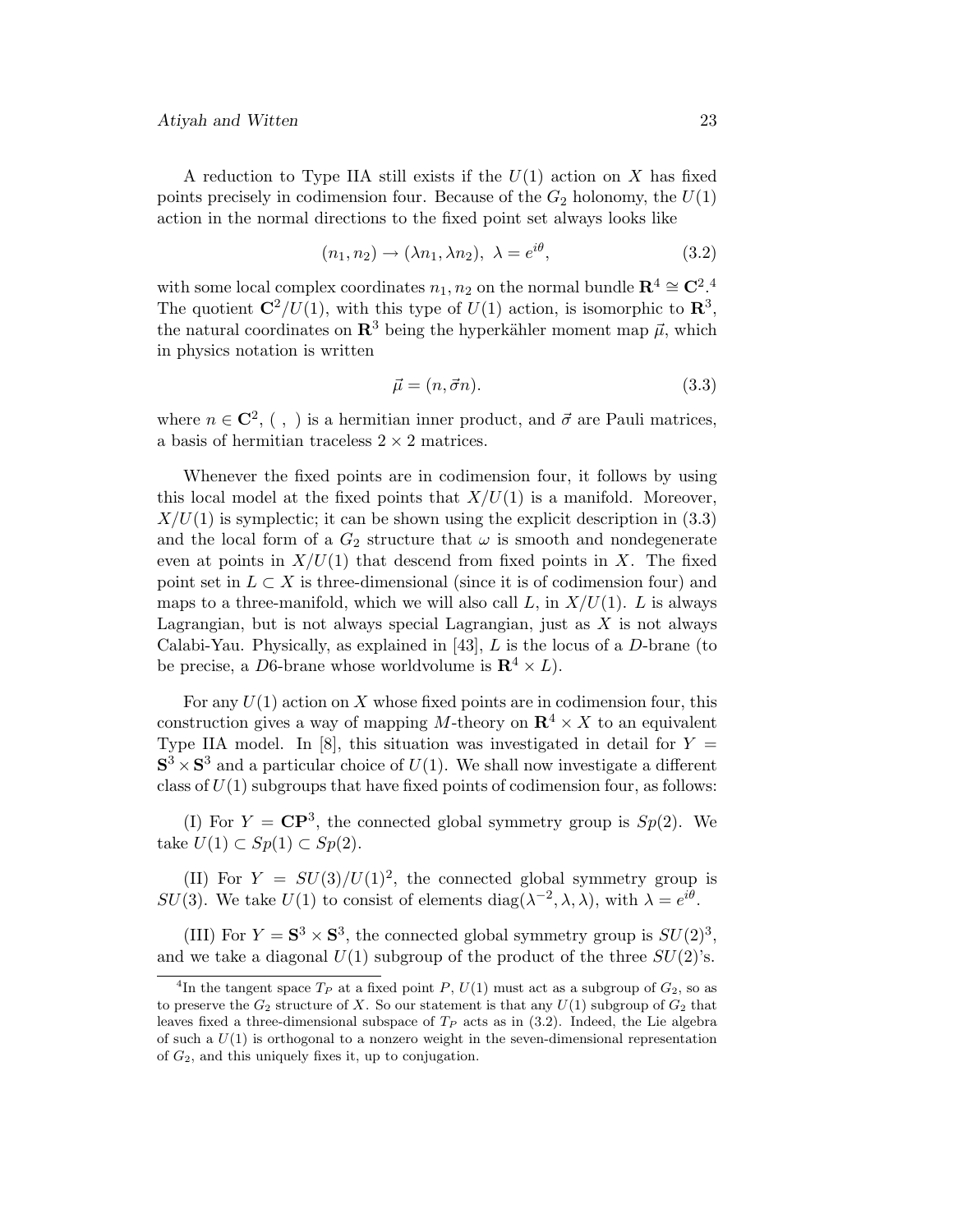In all three examples, we will show that

$$
Y/U(1) \cong S^5
$$
  

$$
X/U(1) \cong \mathbf{R}^6.
$$
 (3.4)

Moreover, we shall construct explicit smooth identifications in (3.4) which respect the appropriate symmetries.

Since  $X/U(1)$  will always be  $\mathbb{R}^6$ , the interesting dynamics will depend entirely on the fixed point set  $L \subset \mathbb{R}^6$ . Singularities of X will be mapped to singularities of L. Though we will not get the standard metric on  $\mathbb{R}^6$  and neither will L be special Lagrangian, it is reasonable to believe that near the singularities of L, the details of the induced metric on  $\mathbb{R}^6$  and the dilaton field are unimportant. If so, then since on a Calabi-Yau manifold, supersymmetry requires that  $L$  should be special Lagrangian, it should be (approximately) special Lagrangian near its singularities. Indeed, the singularities of  $L$  that we will find are exactly the simplest examples of singularities of special Lagrangian submanifolds of  $\mathbb{C}^3$  as investigated in [17], based on earlier work in [44].

The fixed point sets F of the  $U(1)$  action on Y will be two-manifolds, which descend to two-manifolds in  $Y/U(1) = S^5$ . These will turn out to be

$$
Y = \mathbf{CP}^{3}, \qquad F = \mathbf{S}^{2} \cup \mathbf{S}^{2}
$$
  
\n
$$
Y = SU(3)/U(1)^{2}, \qquad F = \mathbf{S}^{2} \cup \mathbf{S}^{2} \cup \mathbf{S}^{2}
$$
  
\n
$$
Y = \mathbf{S}^{3} \times \mathbf{S}^{3}, \qquad F = \mathbf{S}^{1} \times \mathbf{S}^{1}.
$$
\n(3.5)

If we take for X simply a cone on Y, then L will be a (one-sided) cone on F. A cone on  $S^2$  is a copy of  $\mathbb{R}^3$ . So in the first two examples, if X is conical, L consists of two or three copies of  $\mathbb{R}^3$ , respectively. The  $\mathbb{R}^3$ 's intersect at the origin, because the **S**2's are linked in **S**5.

If we deform to a smooth  $X, L$  comes out to be

$$
Y = \mathbf{CP}^{3}, \qquad L = \mathbf{S}^{2} \times \mathbf{R}
$$
  
\n
$$
Y = SU(3)/U(1)^{2}, \qquad L = \mathbf{S}^{2} \times \mathbf{R} \cup \mathbf{R}^{3}
$$
  
\n
$$
Y = \mathbf{S}^{3} \times \mathbf{S}^{3}, \qquad L = \mathbf{S}^{1} \times \mathbf{R}^{2}.
$$
\n(3.6)

Using these facts, we can compare to the claims in section 2 in the following way:

(I) Suppose  $Y = \mathbb{C}P^3$  and X is a cone on Y. As explained above, the fixed point set in X corresponds to two copies of  $\mathbb{R}^3$ , meeting at the origin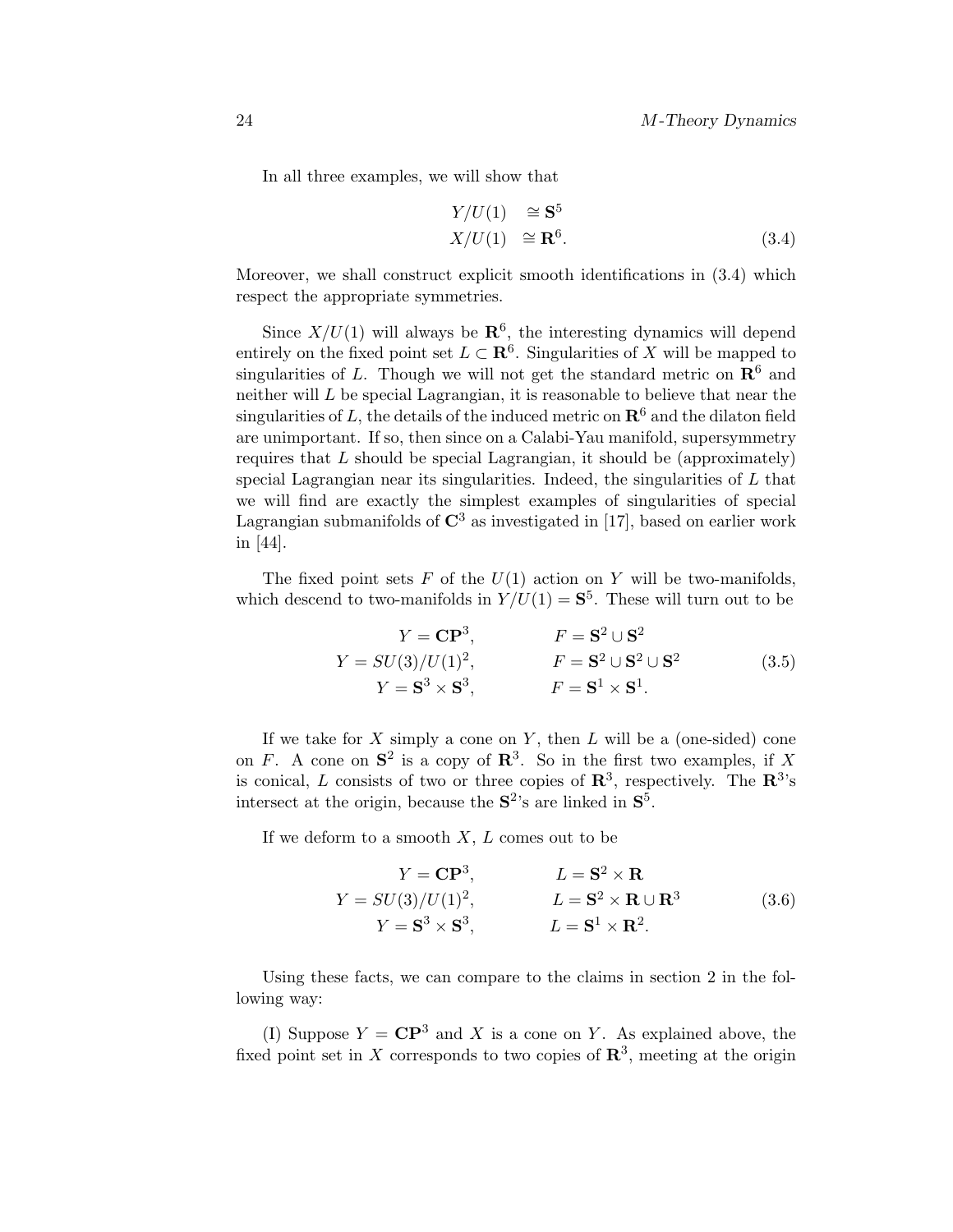in  $\mathbb{R}^6$ . The two  $\mathbb{R}^3$ 's meet at special angles such that supersymmetry is preserved [45]; a massless chiral multiplet  $\Phi$  arises at their intersection point from open strings connecting the two  $\mathbb{R}^{3}$ 's. Generally, a D-brane supports a  $U(1)$  gauge field, but in the present case, because of the noncompactness of the  $\mathbb{R}^{3}$ 's, the two  $U(1)$ 's behave as global symmetries in the effective four-dimensional physics.  $\Phi$  is neutral under the sum of the two  $U(1)$ 's, and this sum is irrelevant in the four-dimensional description. So the effective four-dimensional description is given by a chiral multiplet  $\Phi$  with a single  $U(1)$  symmetry. This agrees with what we found in section 2.2. Giving an expectation value to  $\Phi$  corresponds [46] to deforming the union of the two **R**3's to a smooth, irreducible special Lagrangian manifold of topology  $S^2 \times R$ . This deformation has been described in [22, 44] and from a physical point of view in [47]. As stated in  $(3.7)$ , if we deform the cone on Y to a smooth  $G_2$ -manifold X, the resulting fixed point set is indeed  $S^2 \times R$ .

(II) For a cone on  $Y = SU(3)/U(1)^2$ , the fixed point set is three copies of  $\mathbb{R}^3$ , meeting at the origin in  $\mathbb{R}^6$  in such a way as to preserve supersymmetry. This corresponds to three D-branes whose worldvolumes we call  $D_i$ . There are three massless chiral multiplets, say  $\Phi_1$ ,  $\Phi_2$ , and  $\Phi_3$ , where  $\Phi_i$  arises from open strings connecting  $D_{i-1}$  and  $D_{i+1}$ . Each of the **R**<sup>3</sup>'s generates a  $U(1)$  global symmetry, but the sum of the  $U(1)$ 's decouples, so effectively the global symmetry group of the  $\Phi_i$  is  $U(1) \times U(1)$ . A superpotential  $\Phi_1\Phi_2\Phi_3$  is generated from worldsheet instantons with the topology of a disc. Because of this superpotential, any one of the  $\Phi_i$ , but no more, may receive an expectation value. This agrees with the description in section 2.3. On a branch of the moduli space of vacua on which  $\langle \Phi_i \rangle \neq 0$ , for some *i*, the union of  $D_{i-1}$  and  $D_{i+1}$  is deformed just as in case I above to a smooth D-brane with topology  $S^2 \times \mathbf{R}$  (and disjoint from  $D_i$ ), while  $D_i$  is undeformed. So  $L = S^2 \times \mathbf{R} \cup \mathbf{R}^3$ . As stated in (3.7), this is indeed the fixed point set that arises when a cone on Y is deformed to a smooth  $G_2$ -manifold.

(III) The cone on  $S^1 \times S^1$  has, as analyzed in [17], three different special Lagrangian deformations, all with topology  $S^1 \times \mathbb{R}^2$ . (They differ by which one-cycle in  $S^1 \times S^1$  is a boundary in  $S^1 \times \mathbb{R}^2$ .) These three possibilities for L correspond to the three possibilities, described in section 2.4, for deforming the cone on Y to a smooth  $G_2$ -manifold X. However, since the cone on  $S^1 \times S^1$  is singular, and we do not have any previous knowledge of the behavior of a  $D$ -brane with this type of singularity, in this example going from M-theory to Type IIA does not lead to any immediate understanding of the dynamics. It merely leads to a restatement of the questions. Everything we will say in section 4 could, indeed, be restated in terms of D-branes in **R**<sup>6</sup> (with worldsheet disc instantons playing the role of membrane instantons). This example has also been examined in [16].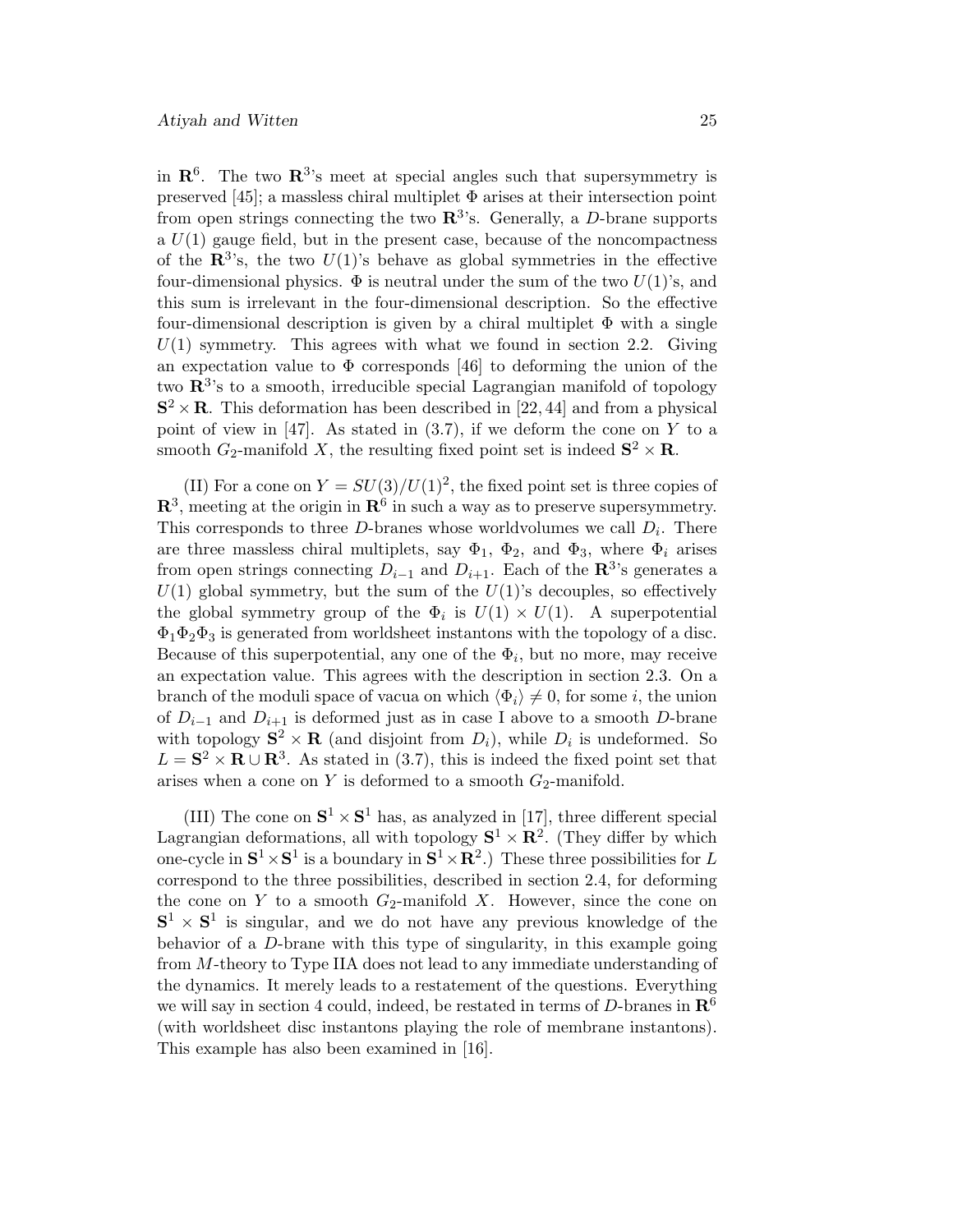Our basic approach to establishing that  $Y/U(1) = S^5$  and  $X/U(1) =$ **R**<sup>6</sup> will not use a cartesian coordinate description but what one might call "generalized polar coordinates" better adapted to rotational symmetry. For example, if we choose an orthogonal decomposition

$$
\mathbf{R}^6 = \mathbf{R}^4 \oplus \mathbf{R}^2,\tag{3.7}
$$

then using polar coordinates  $(r, \theta)$  in  $\mathbb{R}^2$  we can view  $\mathbb{R}^6$  as being "swept" out," under the  $SO(2)$ -action, by the one-parameter family of half five-spaces

$$
\mathbf{R}_{+}^{5}(\theta) = (x, r), x \in \mathbf{R}^{4}, r \ge 0,
$$
\n(3.8)

for fixed  $\theta$  in [0,  $2\pi$ ]. Alternatively, we can restrict  $\theta$  to lie in [0,  $\pi$ ] and allow negative r, thus sweeping out  $\mathbb{R}^6$  by copies of  $\mathbb{R}^5$ .

A very similar story applies if we choose a decomposition

$$
\mathbf{R}^6 = \mathbf{R}^3 \oplus \mathbf{R}^3. \tag{3.9}
$$

This decomposition can conveniently be viewed in complex notation as the decomposition of  $\mathbb{C}^3$  into its real and imaginary parts:  $z = x + iy$ . Now, for  $x \in \mathbb{R}^3$  with  $|x| = 1$ , we set

$$
\mathbf{R}^4(x) = (tx, y) \text{ with } t \in \mathbf{R}, y \in \mathbf{R}^3,
$$
\n(3.10)

noting that  $\pm x$  give the same four-space. As x varies, the  $\mathbb{R}^{4}(x)$  sweep out **R**6.

The key observation about our seven-manifolds  $X$  is that they naturally contain families of six-manifolds or five-manifolds (depending on the case) so that the quotients by  $U(1)$  can be naturally identified with the relevant polar description of  $\mathbb{R}^6$ . These manifolds (of dimension six and five) will all be real vector bundles over the two-sphere  $S^2$ , with appropriate  $U(1)$ -action. As a preliminary we shall need to understand these actions and their associated quotients. The nontrivial statements about quotients that we need are all statements in four dimensions, so we begin there.

#### **3.2 Some Four-Dimensional Quotients**

We shall be interested in a variety of basic examples of four-manifolds with  $U(1)$  action. The prototype is of course  $\mathbb{R}^4 = \mathbb{C}^2$  with complex scalar action. The quotient is  $\mathbb{R}^3$ . If we identify  $\mathbb{C}^2$  with the quaternions  $\mathcal{H}$ , as a flat hyperkähler manifold, then  $U(1)$  preserves this structure and the associated hyperkähler moment map:

$$
\vec{\mu} : \mathbf{R}^4 / U(1) \cong \mathbf{R}^3 \tag{3.11}
$$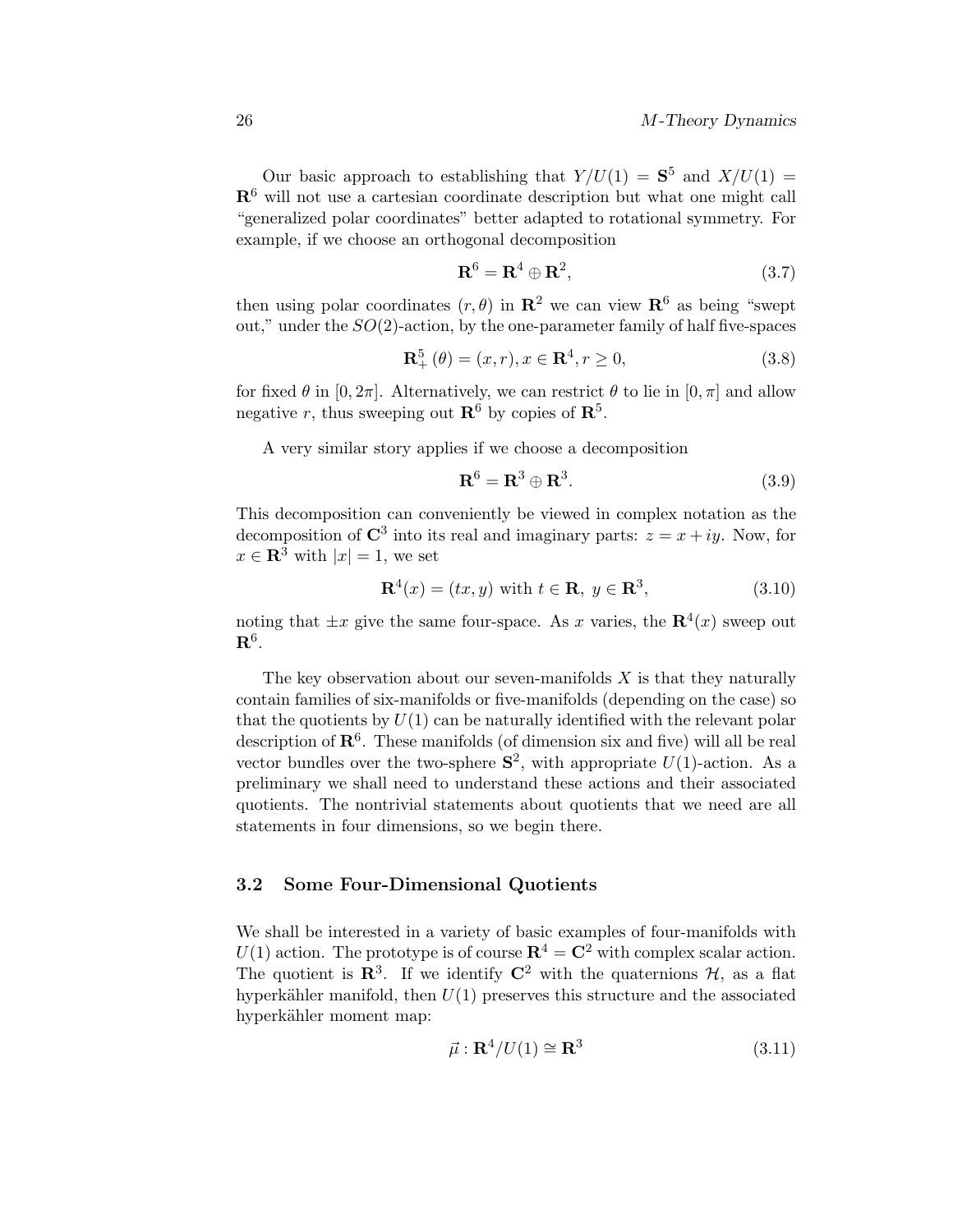identifies  $\mathbb{R}^4/U(1)$  with  $\mathbb{R}^3$ . ( $\vec{\mu}$  was defined in (3.3).) Note that  $\mathbb{R}^4$  =  $H$  gets its hyperkähler structure from right quaternion multiplication, and the  $U(1)$  action comes from an embedding  $C \rightarrow \mathcal{H}$  using left quaternion multiplication.

The map  $(3.11)$  gives a local model for  $U(1)$  actions on more general four-manifolds  $M$ . If a fixed point  $P$  is isolated, then the linearized action at that point gives a decomposition of the tangent space

$$
T_P = \mathbf{R}^2(a) \oplus \mathbf{R}^2(b). \tag{3.12}
$$

where the factors denote invariant subspaces  $\mathbb{R}^2 = \mathbb{C}$  on which  $U(1)$  acts by  $\lambda \to \lambda^a, \lambda \to \lambda^b$ , with integers a, b. To specify the signs of a, b we have to pick orientations of the  $\mathbb{R}^2$ 's. Then the basic result (3.11) implies that, near P, the quotient  $M/U(1)$  will be a smooth three-manifold provided  $|a| = |b|$ . If  $|a| = |b| = 1$  we are, with appropriate orientations, in the case considered in (3.11), while if  $|a| = |b| = k$  then the  $U(1)$  action factors through a cyclic group of order k and reduces back to  $(3.11)$  again.

If  $b = 0$  and  $|a| > 0$ , then the local model is the action of  $U(1)$  on  $\mathbb{C}^2$ given by

$$
\lambda(z_1, z_2) = (\lambda^a z_1, z_2). \tag{3.13}
$$

The quotient by  $U(1)$  is clearly  $\mathbb{R}_+ \times \mathbb{R}^2 = \mathbb{R}^3_+$ , a half-space with boundary **R**2. This applies locally to a four-manifold near a fixed surface with such weights  $(a, b)$ .

With these two model examples, we now want to move on to consider the case when M is a complex line-bundle over  $\mathbf{CP}^1 = \mathbf{S}^2$ . Since

$$
\mathbf{S}^2 = SU(2)/U(1),\tag{3.14}
$$

a representation of  $U(1)$  given by  $\lambda \to \lambda^k$  defines a complex line-bundle  $H<sup>k</sup>$  over  $S<sup>2</sup>$ , and moreover this has a natural action of  $SU(2)$  on it. With the appropriate orientation of  $S^2$ , the line-bundle  $H^k$  has first Chern class  $c_1 = k$ .

We shall also want to consider an additional  $U(1)$ -action on the total space of this line-bundle, given by multiplying by  $\lambda^n$  on each fibre. As a bundle with  $SU(2) \times U(1)$  action, we shall denote this by  $H^k(n)$ .

Let  $F_1$  be a  $U(1)$  subgroup of  $SU(2)$ ,  $F_2$  the additional  $U(1)$  that acts only on the fibres, and F the diagonal sum of  $F_1$  and  $F_2$ . We want to look at the quotient of  $H^k(n)$  by F. The fixed points of F are (for generic n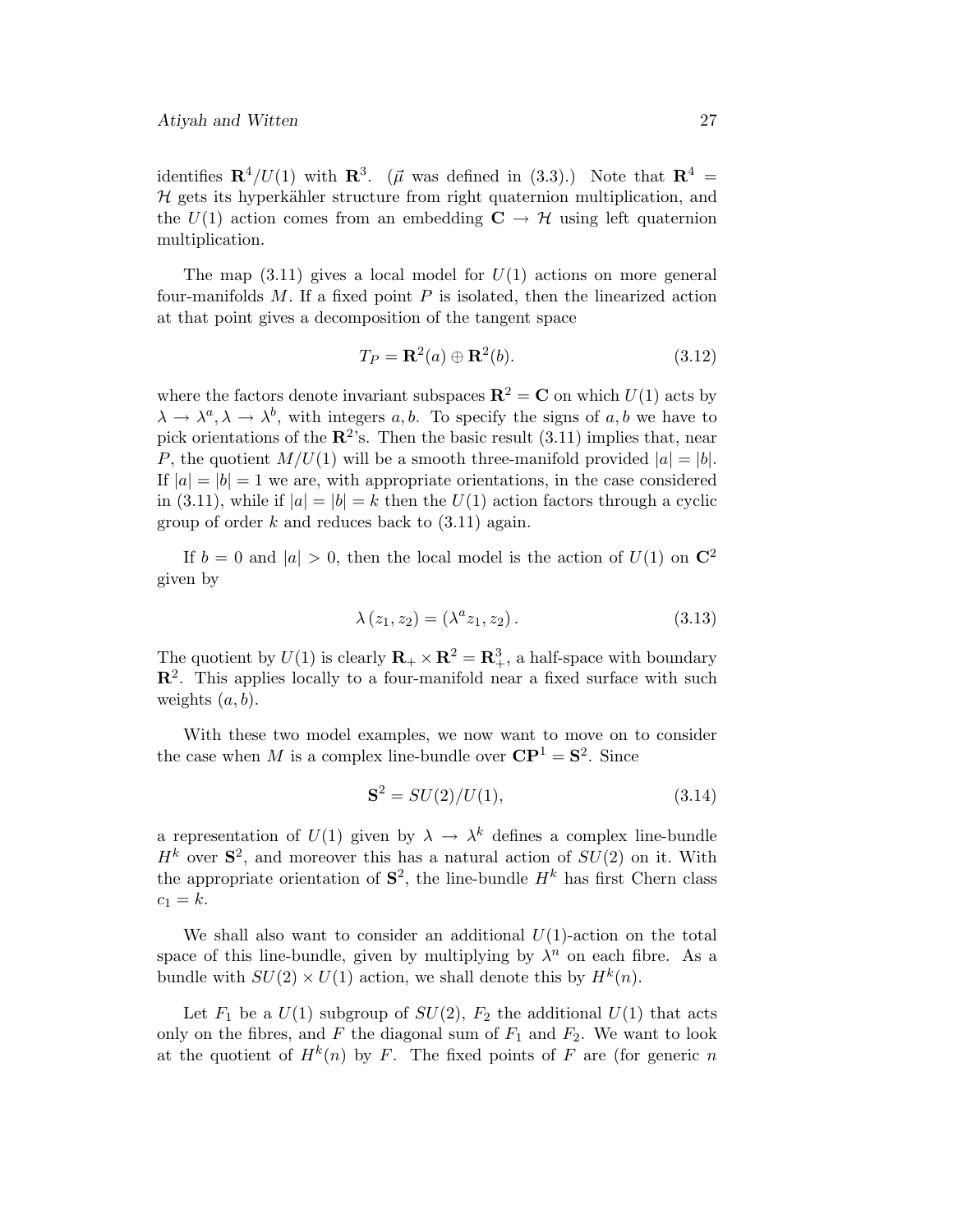and k) the points in the zero-section  $S^2$  that are fixed by  $F_1$ . In fact,  $F_1$ has two fixed points, which we will call 0 and  $\infty$ . On the tangent planes to  $S<sup>2</sup>$  at the two fixed points,  $F<sub>1</sub>$  acts with weights that are respectively 2 and  $-2$ . The 2 arises because  $SU(2)$  is a double cover of  $SO(3)$  (so a spinor on  $S<sup>2</sup>$  transforms under  $F<sub>1</sub>$  with weight  $\pm 1$  and a tangent vector with weight  $\pm 2$ ). On the fibres of  $H^k(n)$  over the two fixed points,  $F_1$  acts with respective weights k and  $-k$ . <sup>5</sup> So its weights are  $(2, k)$  at one fixed point and  $(-2, -k)$ at the other. On the other hand,  $F_2$  acts trivially on the tangent space to  $S<sup>2</sup>$ , and acts with weight n on the fibre. So it acts with weights  $(0, n)$  at each fixed point.

Adding the weights of  $F_1$  and those of  $F_2$ , we learn that the diagonal subgroup  $F$  acts at the tangent spaces to the fixed points with weights

$$
(2, n+k), \quad (-2, n-k). \tag{3.15}
$$

The fixed points are isolated provided  $|n| \neq |k|$ . The quotient  $H^k(n)/F$  will be a three-manifold provided

$$
|n \pm k| = 2 \tag{3.16}
$$

while if  $|n| = |k| > 0$  the quotient will be a three-manifold with an  $\mathbb{R}^2$ boundary.

We shall be interested, for application to our three seven-manifolds, in the quotients  $H^k(n)/U(1)$  (with  $U(1) = F$ ) in the following three special cases:

(I) In the first example, we will have  $k = 2, n = 0$ . Here,  $H^2(0)$  is the tangent bundle over  $S^2$ , with Chern class  $c_1 = 2$  and with standard  $U(1)$ -action.

(II) In the second example, we will have  $k = \pm n = 1$ .  $H^1(1)$  is the spin bundle (c<sub>1</sub> = 1), but with an additional  $U(1)$  action by  $\lambda$  or  $\lambda^{-1}$  in the fibres.

(III) In the third example, we will have  $k = 0$ ,  $n = \pm 2$ .  $H^0(2)$  is the trivial bundle ( $c_1 = 0$ ) with  $\lambda^2$  or  $\lambda^{-2}$  action in the fibres.

From our general remarks earlier, we know that I and III lead to threemanifold quotients, whereas II leads to a three-manifold with boundary. We

<sup>&</sup>lt;sup>5</sup>The wavefunction of an electron interacting with a magnetic monopole of charge  $k$  is a section of  $H^k$ . The minimum orbital angular momentum of such an electron is k, because a rotation acts on the fibre with weights  $k$  and  $-k$ .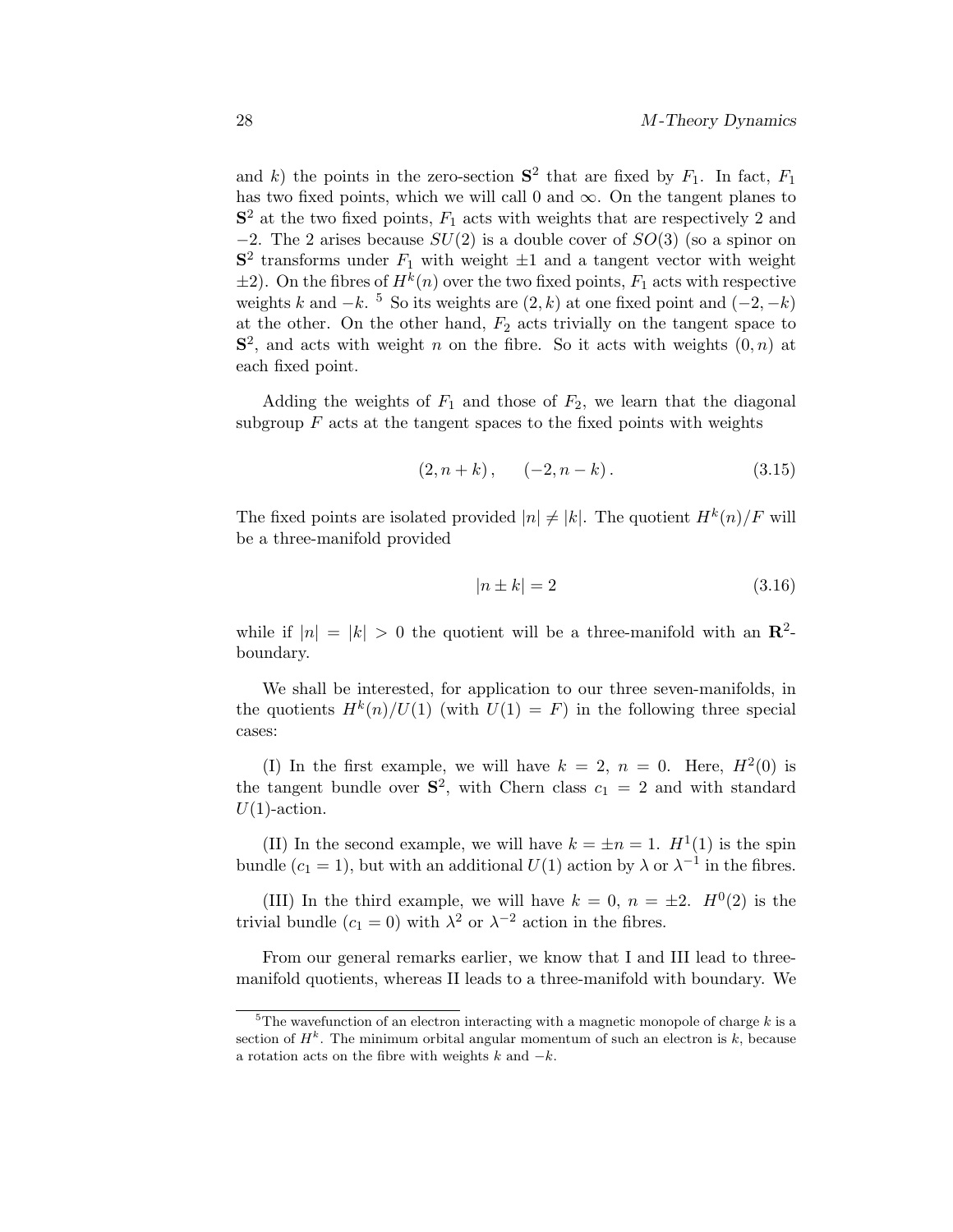claim that these quotients are:

I 
$$
H^2(0)/U(1) = \mathbf{R}^3
$$
  
\nII  $H^1(1)/U(1) = \mathbf{R}^3_+$  (3.17)  
\nIII  $H^0(2)/U(1) = \mathbf{R}^3$ .

Note that changing the sign of  $n$  in case II or III simply amounts to switching the fixed points  $0, \infty$  on the sphere and does not change the geometry. We shall therefore take  $n > 0$ .

#### Case I:  $H^2(0)/U(1)$

 $H^2(0)$  is the resolution of the  $A_1$  singularity to a smooth hyperkähler manifold. The resolution of the  $A_1$ -singularity is the line bundle over  $\mathbf{CP}^1$ with  $c_1 = -2$  and (after changing the orientation to make  $c_1 = +2$ ) the map from  $H^2(0)/U(1)$  to  $\mathbb{R}^3$  is given by the hyperkähler moment map  $\mu_1$  of the  $U(1)$  action. This is a natural generalization of the prototype statement  $\mathbf{R}^4/U(1) = \mathbf{R}^3$ , which is really the  $N = 0$  case of the  $A_N$ -singularity story.

The proof that  $H^2(0)/U(1) = \mathbb{R}^3$  can be made completely explicit by writing the hyperkähler metric on  $H^2(0)$  in the form [48]

$$
ds^{2} = U^{-1}(d\tau + \vec{\omega} \cdot d\vec{x})^{2} + Ud\vec{x} \cdot d\vec{x}, \quad \vec{x} \in \mathbf{R}^{3},
$$

$$
U = \frac{1}{|\vec{x} - \vec{x}_{0}|} + \frac{1}{|\vec{x} - \vec{x}_{1}|}, \quad d\vec{\omega} = *dU.
$$
(3.18)

 $U(1)$  acts by translation of the angular coordinate  $\tau$ , so dividing by  $U(1)$  is accomplished by forgetting  $\tau$ ; the quotient is thus  $\mathbb{R}^3$ , parameterized by  $\vec{x}$ .

 $H^2(0)$  has another  $U(1)$  symmetry that commutes with the group  $F =$  $U(1)$  that we are dividing by, namely the group  $F_2 = U(1)$  that acts only on the fibres of  $H^2(0)$ .  $F_2$  corresponds to the rotation of  $\mathbb{R}^3$  that leaves fixed the points  $\vec{x}_0$  and  $\vec{x}_1$ .

Since the  $A_1$  singularity is conical, its smooth resolution  $H^2(0)$  is a particularly simple example of the process of deforming conical singularities that is the main theme of this paper, so it is worth examining the geometry here in more detail.

The map  $\mu_1$  collapses  $S^2$  (the zero-section) of  $H^2(0)$  to an interval in  $\mathbb{R}^3$ (the interval connecting  $\vec{x}_0$  and  $\vec{x}_1$ ), with  $0, \infty$  becoming the end points. In fact the hyperkähler metric on  $H^2(0) = T\mathbf{S}^2$  has a parameter r, essentially the radius of the sphere, and this becomes the length of the interval. Thus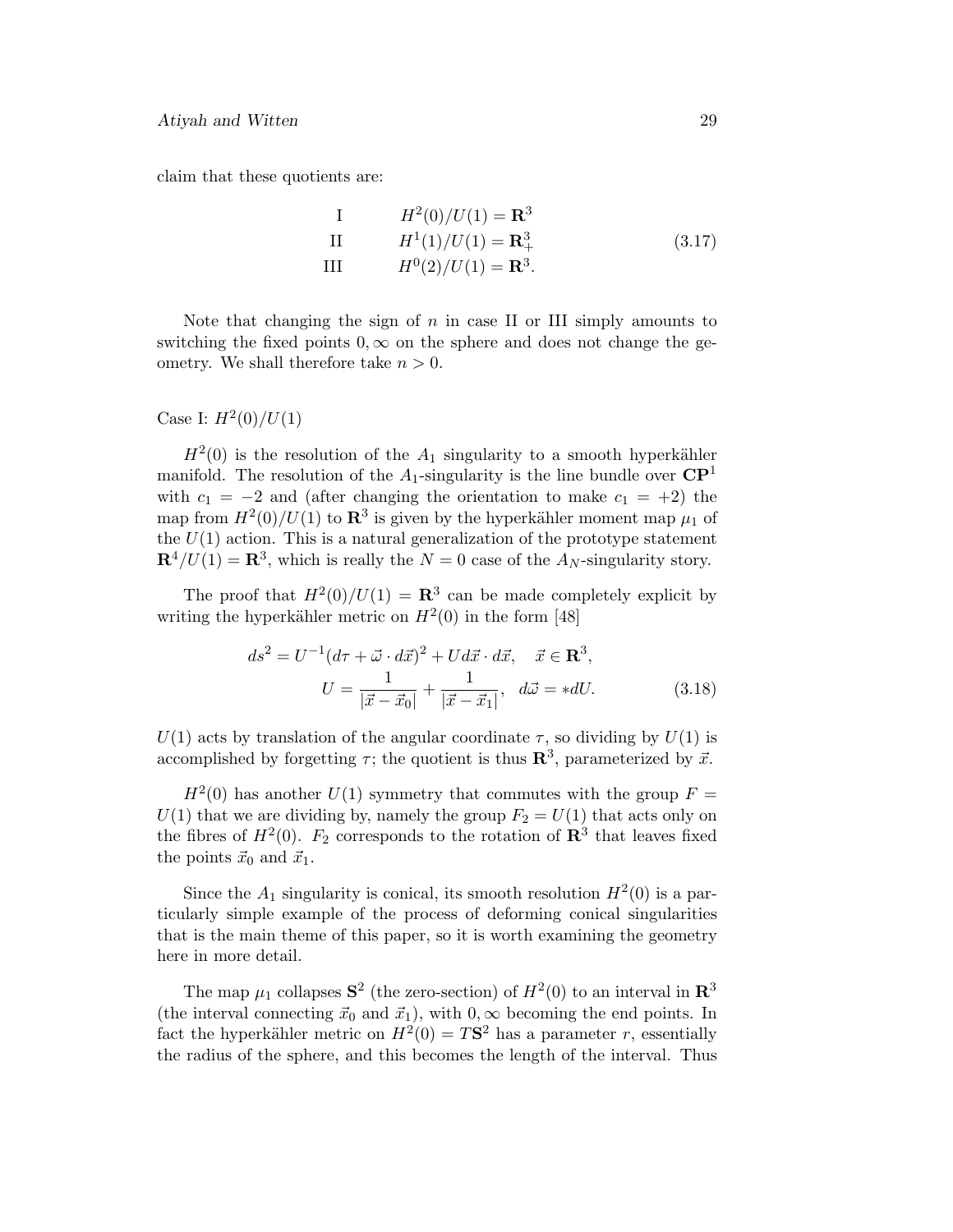as  $r \to 0$ , TS<sup>2</sup> degenerates to the cone on  $S^3/Z_2 = RP^3$  and the interval shrinks to a point. In the limit  $r = 0$ , we still find  $\mathbb{R}^3$  but this time it is really got from dividing  $\mathbb{C}^2/\mathbb{Z}_2$  by  $U(1)$ , or equivalently by dividing  $\mathbb{C}^2$  by the  $U(1)$  with weight  $(2, 2)$ . The origin in  $\mathbb{R}^3$  really has multiplicity 2.

Thus, while the deformation of the cone on **RP**<sup>3</sup> to a smooth fourmanifold alters the topology, the corresponding deformation of the quotients by  $U(1)$  does not. It simply involves expanding a point to an interval. Note however that the identification of  $\mathbb{R}^3$  before and after the deformation involves a complicated stretching map in which spheres centred at the origin get stretched into ellipsoidal shapes surrounding the interval.

Similar remarks apply in fact to all the  $A_N$ -singularities.

Case II:  $H^1(1)/U(1)$ 

We turn next to case II, the quotient  $H^1(1)/U(1)$ . The weights at 0 and  $\infty$  are respectively (2, 2) and (-2, 0). Our aim is to construct a map

$$
f: H^{1}(1) \longrightarrow \mathbf{R}_{+}^{3} = (x, y, z) \in \mathbf{R}^{3}, z \ge 0
$$
 (3.19)

which identifies the quotient by  $U(1)$ . The image of the zero-section will be contained in the half-line  $x = y = 0$ , and there will be rotational symmetry about this axis.

We shall briefly indicate two different proofs. The first is a "bare hands" identification with cutting and gluing, whereas the second is more elegant but more sophisticated.

The first argument uses, as models, two  $U(1)$ -actions on  $\mathbb{R}^4$  whose quotients we have already discussed. For an action with weights  $(-2, 0)$ , the quotient is a half-space; this gives a local model near  $\infty$ . For an action with weights  $(2, 2)$ , the quotient is  $\mathbb{R}^3$ ; this gives a local model near 0.

In the figure below, we sketch the ingredients in a direct analysis of the quotient  $H^1(1)/U(1)$ . The horizontal direction in the figure is the z direction; a transverse  $\mathbb{R}^2$  is understood.

 $\overline{0}$  1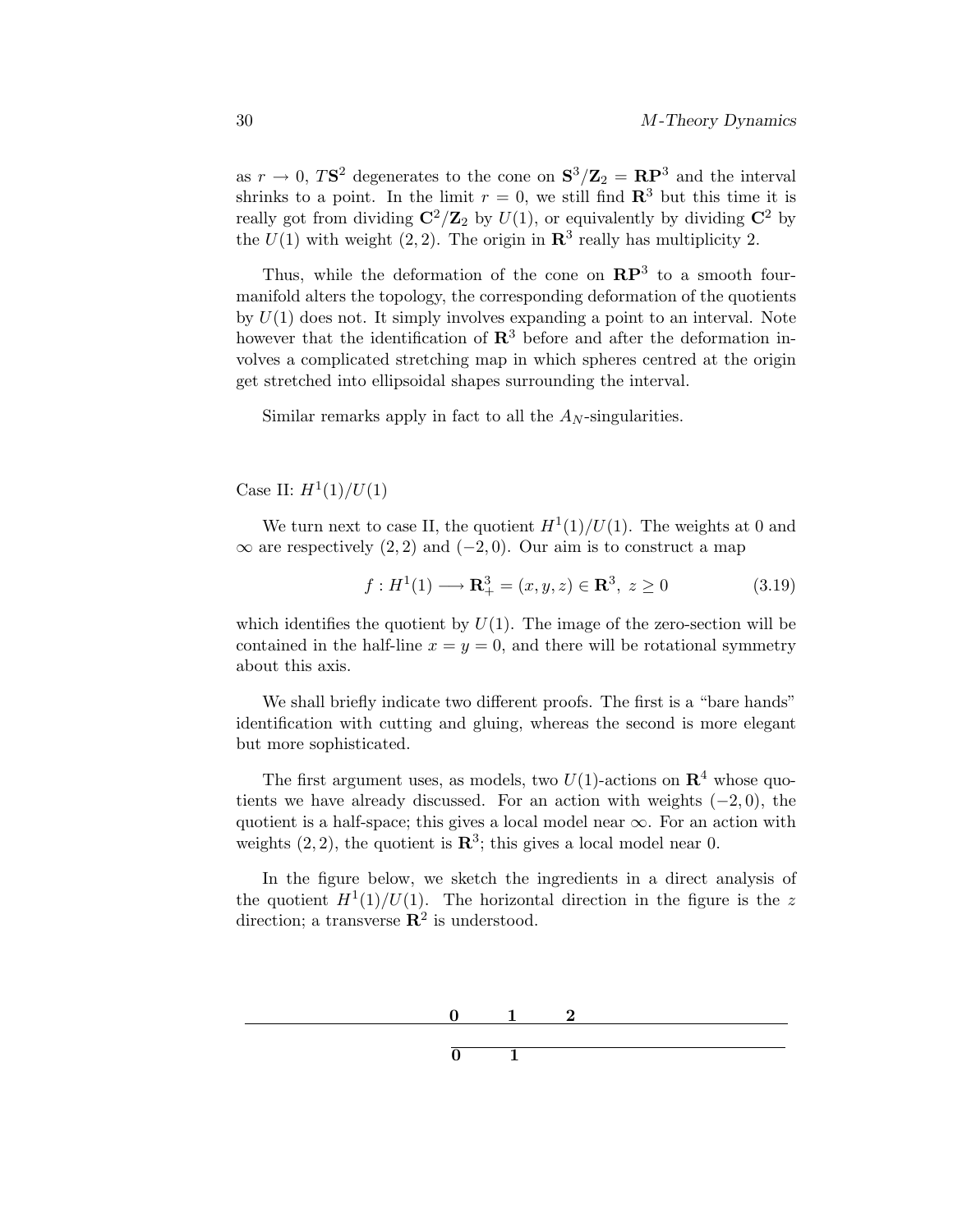The first line is the image in  $\mathbb{R}^3$  of three surfaces in  $H^2(0)$ . The interval [0, 2] with 1 as midpoint represents the image of the 0-section of  $H^2(0)$  with  $\infty \to 0$  and  $0 \to 2$ ; to the left and right of this interval are half-lines that are the images of the  $\mathbb{R}^2$  fibres over  $0, \infty$ . Below this is a half-line that represents the quotient  $\mathbb{R}^4/U(1)$  with weights (−2, 0). In that half-line, the point 1 has no geometric significance, but is just chosen to match up with the top line.

We want the quotient  $H^1(1)/U(1)$ , rather than the quotient  $H^2(0)/U(1)$ which is depicted in the top half of the figure. To convert  $H^2(0)$  into  $H^1(1)$ , remove the half-line  $z < 1$  in the top line and the half-line  $z > 1$  in the bottom line, and glue the remaining parts at  $z = 1$ . In the four-manifolds we have, over this point, copies of  $\mathbb{R}^2 \times U(1)$ . We glue these together with a twist, using  $U(1)$  to rotate  $\mathbb{R}^2$ .

It is not hard to see that we have, in this way, constructed  $H^1(1)$ . The fact that its quotient by  $U(1)$  is a half-space now follows from our construction.

Our second proof uses again the fact that  $H^2(0)/U(1) = \mathbb{R}^3$ , but now we make the  $H^2(0) = TS^2$  depend on a parameter t, in such a way that in the limit  $t \to 0$ , the  $S^2$  splits up (by pinching at the equator) into two copies of  $S^2$ . In this limit,  $H^2(0)$  splits into two  $H^1(1)$ 's, and its quotient  $\mathbb{R}^3$  splits into two copies of  $\mathbb{R}^3_+$ .

We start out with the projective plane  $\mathbb{CP}^2$ , with its standard line-bundle H having  $c_1 = 1$ , and we take  $U(1)$  to act on the homogeneous coordinates of **CP**<sup>2</sup> by

$$
\lambda(z_1, z_2, z_3) = (z_1, \lambda^2 z_2, \lambda^{-2} z_3).
$$
 (3.20)

This has three isolated fixed points

$$
A = (1, 0, 0), \quad B = (0, 1, 0), \quad C = (0, 0, 1). \tag{3.21}
$$

 $U(1)$  acts on the fibres of H over A, B, C with weights  $(0, -2, 2)$ . Restricting to the projective line AB (the copy of  $\mathbb{CP}^1$  containing A and B), we find the line-bundle  $H^1(1)$ , and over AC we find  $H^1(-1)$ . These are the fourmanifolds whose quotients by  $U(1)$  should each be an  $\mathbb{R}^3_+$ .

Now we introduce the family of rational curves (i.e. two-spheres) with equation

$$
z_2 z_3 = t z_1^2, \tag{3.22}
$$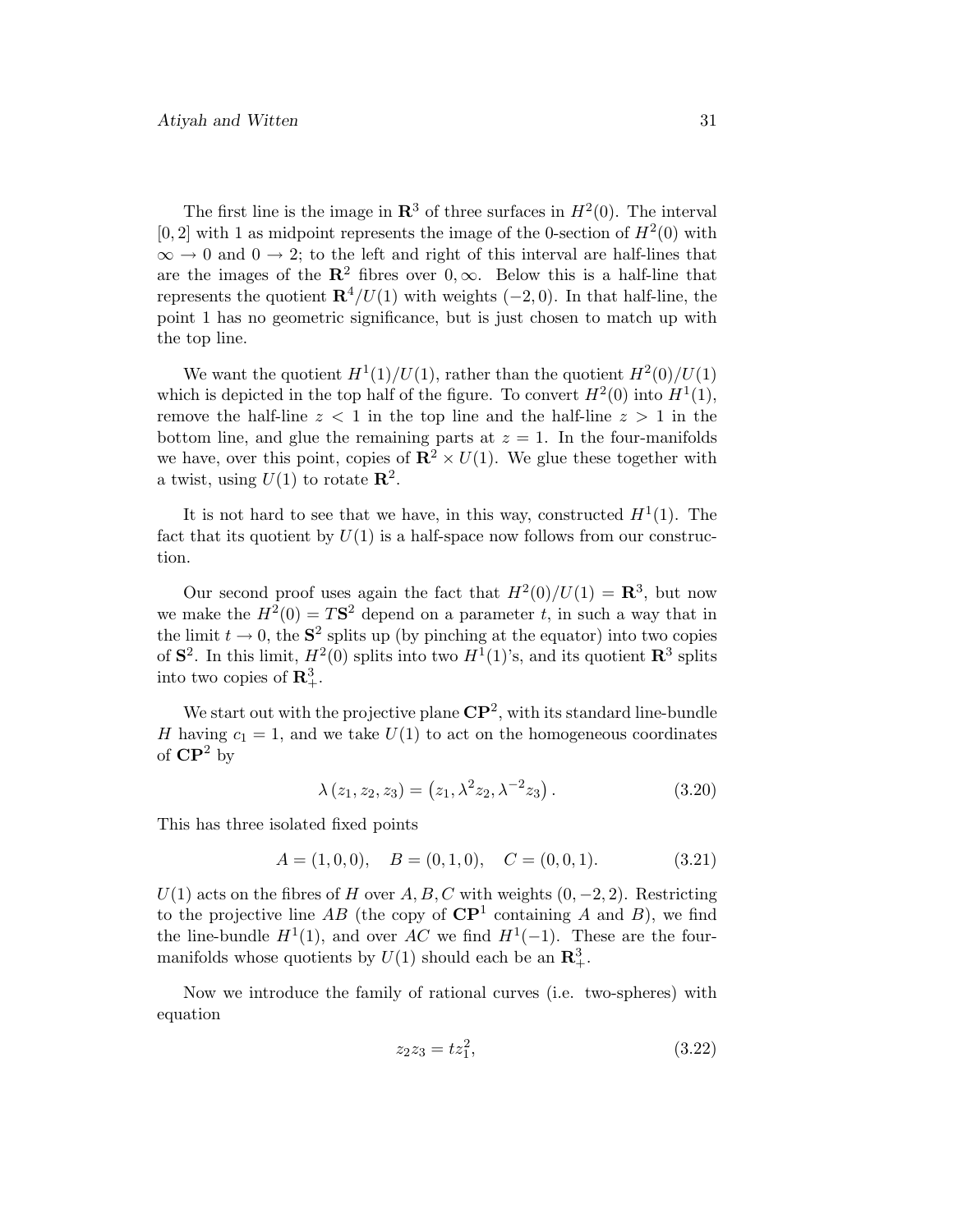with  $t$  being our parameter. Note that each of these is invariant under our  $U(1)$ , and is in fact the closure of an orbit of the complexification  $\mathbb{C}^*$ . The bundle H over  $\mathbb{CP}^2$  restricts on each of these rational curves to a copy of  $H^2(0)$  (this follows from the weights at the fixed points B and C), so that by our previous analysis, quotienting out yields an  $\mathbb{R}^3$  (depending on t). As  $t \to 0$ , these  $\mathbb{R}^{3}$ 's tend to the union of the quotients coming from the two branches of the degenerate curve  $z_2z_3 = 0$ , i.e. the two lines AB, AC (note that the integers add up, so that  $H^2(0)$  is the "sum" of  $H^1(1)$  and  $H^1(-1)$ ). By symmetry this must split the  $\mathbb{R}^3$  into two half-spaces, as requested.

In fact, near A, the quotient of H (as a bundle over  $\mathbb{CP}^2$ ) is a fivemanifold and so there is little difficulty in checking the details of the limiting process.

Case III:  $H^{0}(2)/U(1)$ 

We come finally to case III, the bundle  $H^0(2)$ , i.e. the product  $S^2 \times C$ with  $U(1)$  acting as usual on  $S^2$  (as the standard subgroup of  $SU(2)$ ) and acting on **C** with weight 2. We shall show that  $H^0(2)$  has the same quotient as  $H^2(0)$  which, as we have seen, is  $\mathbb{R}^3$ . To see this, we observe that both quotients can also be viewed as the quotient by the torus  $U(1)^2$  acting on

$$
\mathbf{S}^3 \times \mathbf{C} = (z_1, z_2, z_3) \text{ with } |z_1|^2 + |z_2^2| = 1 \tag{3.23}
$$

by

$$
(\lambda, \mu) (z_1, z_2, z_3) = (\lambda z_1, \mu z_2, \lambda \mu^{-1} z_3).
$$
 (3.24)

Factoring out by the diagonal  $U(1)$ ,  $\lambda = \mu$ , yields the product  $H^0$ , while factoring out by the anti-diagonal  $\lambda = \mu^{-1}$  yields the non-trivial bundle  $H^2$ . The action of the remaining  $U(1)$  identifies these two as  $H^0(2)$  and  $H^2(0)$ . This completes the proof that

$$
H^{0}(2)/U(1) = \mathbf{S}^{3} \times \mathbf{C}/U(1)^{2} = H^{2}(0)/U(1) = \mathbf{R}^{3}.
$$
 (3.25)

We could also have used a cutting and gluing argument as in case II.

Having dealt with these three cases of four-manifolds with  $U(1)$  action, we are now ready to apply our results to the three cases of asymptotically conical  $G_2$ -manifolds with  $U(1)$  action. All three are variations on the same theme, with minor differences. The four-manifold quotients I, II, III that we have just considered will arise in studying the similarly numbered  $G_2$ manifolds.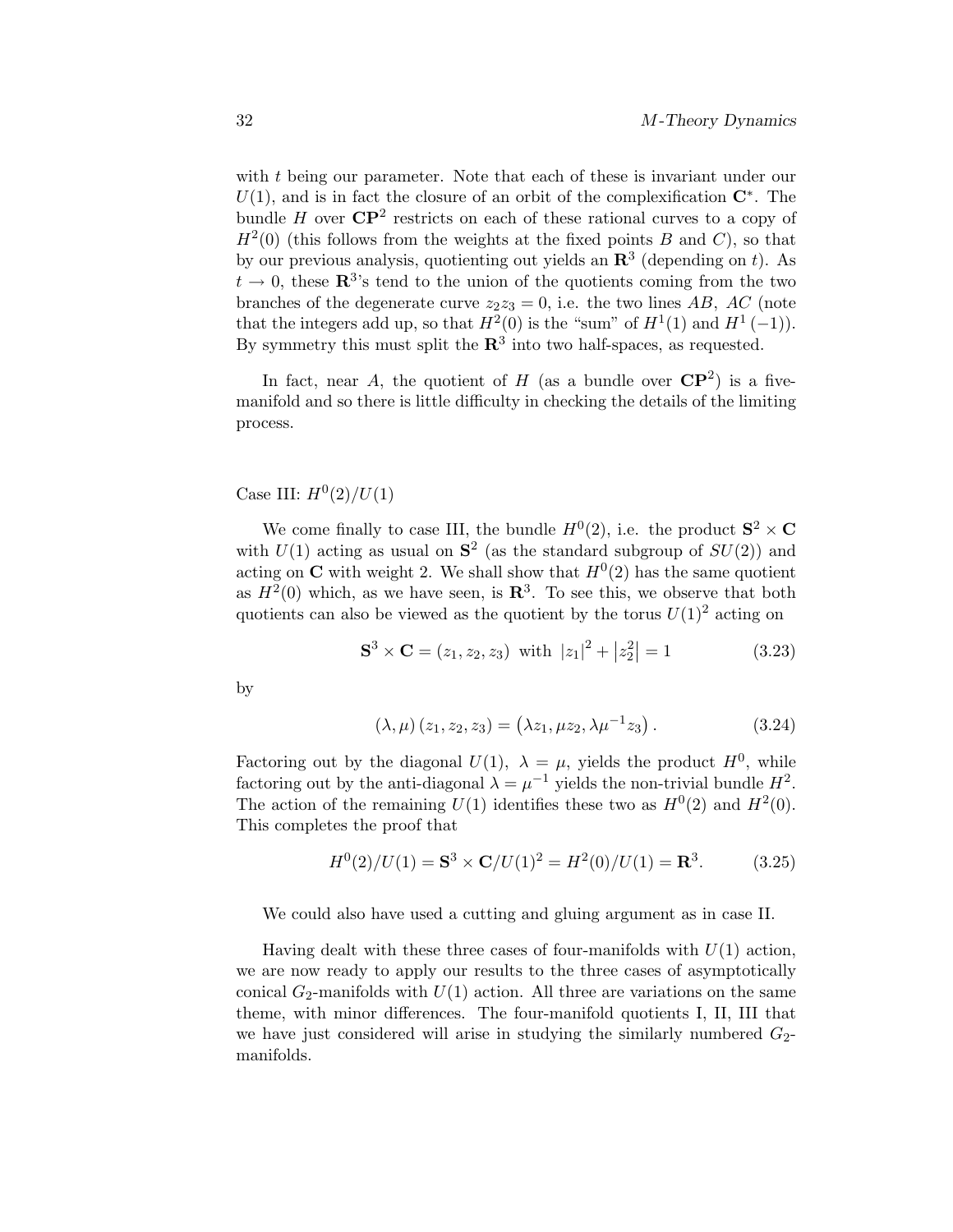# **3.3** Case I :  $Y = \mathbb{C}P^3$

We begin with the case when  $Y = \mathbb{C}\mathbb{P}^3$  and X is the  $\mathbb{R}^3$ -bundle over  $\mathbb{S}^4$ given by the anti-self-dual 2-forms. The action of  $U(1)$  on  $\mathbb{CP}^3$  is given in complex homogeneous coordinates by

$$
\lambda(z_1, z_2, z_3, z_4) = (\lambda z_1, \lambda z_2, \lambda^{-1} z_3, \lambda^{-1} z_4).
$$
 (3.26)

It has two fixed  $\mathbb{CP}^1$ 's, which are of codimension 4. The action in the normal directions to the fixed point set has weights  $(2, 2)$  or  $(-2, -2)$ . This ensures (as in section 3.1) that the quotient  $\mathbb{CP}^3/U(1)$  is a (compact) five-manifold.

The fact that  $\mathbb{CP}^3/U(1) = \mathbb{S}^5$  can be shown in a very elementary fashion. The fact that  $CF^{-}/U(1) = S^{-}$  can be shown in a very elementary fashion.<br>We can write a point in  $S^{5}$  in a unique fashion as a six-vector  $(t\vec{x}, \sqrt{1-t^2}\vec{y})$ with  $0 \leq t \leq 1$  and  $\vec{x}, \vec{y} \in \mathbf{S}^2$ . We normalize the  $z_i$  so  $\sum_i |z_i|^2 = 1$ , and rename them as  $(n_1, n_2, m_1, m_2)$ . Then we simply define  $t = \sqrt{|n_1|^2 + |n_2|^2}$ ,  $\vec{x} = (n, \vec{\sigma}n)/(n, n), \ \vec{y} = (m, \vec{\sigma}m)/(m, m)$ , and this gives an isomorphism from  $\mathbb{CP}^3/U(1)$  to  $\mathbb{S}^5$ .

If X is a cone on Y, its quotient by  $U(1)$  is a cone on  $S^5$ , or in other words **R**6.

We want to show that the smooth  $G_2$ -manifold X that is asymptotic to a cone on Y also obeys  $X/U(1) = \mathbb{R}^6$ . We recall that X is the bundle of anti-self-dual two-forms on  $S^4$ . The  $U(1)$  in (3.26) is a subgroup of the  $Sp(2)$  symmetry group of  $\mathbb{CP}^3$  (as described in section 2.2). Identifying  $Sp(2) = Spin(5)$  as a symmetry group of  $S<sup>4</sup>$ , this particular  $U(1)$  acts by rotation on two of the coordinates of  $S<sup>4</sup>$ . In other words, if we regard  $S<sup>4</sup>$  as the unit sphere in  $\mathbb{R}^5$ , then there is a decomposition

$$
\mathbf{R}^5 = \mathbf{R}^2 \oplus \mathbf{R}^3 \tag{3.27}
$$

such that  $U(1)$  is the rotation group of  $\mathbb{R}^2$ ; we will use coordinates  $\vec{x} =$  $(x_1, x_2) \in \mathbb{R}^2$ ,  $\vec{y} = (y_1, y_2, y_3) \in \mathbb{R}^3$ . The fixed point set of  $U(1)$  in  $\mathbb{S}^4$  is a copy of  $S^2$  (the unit sphere in  $\mathbb{R}^3$ ). Over one of the fixed points in  $S^4$ , there is up to a real multiple just one  $U(1)$ -invariant anti-self-dual two-form (it looks like  $\epsilon - * \epsilon$ , where  $\epsilon$  is the volume form of the fixed  $S^2$  and  $*$  is the Hodge dual). A fixed point in  $X$  is made by choosing a fixed point in  $S<sup>4</sup>$  together with an anti-self-dual two-form, so the fixed point set in X is  $S^2 \times R$ . Thus, for this example, we have justified the assertions in (3.6), (3.7).

The quotient  $S^4/U(1)$  is a closed three-disc  $D^3$ . Indeed, by a  $U(1)$  rotation, we can map any point in  $S^4$  to  $x_2 = 0$ ,  $x_1 = \sqrt{1 - \vec{y}^2}$ , so  $S^4/U(1)$  is parameterized by  $\vec{y}$  with  $|\vec{y}| \leq 1$ . If we omit the fixed  $S^2$ , then over the open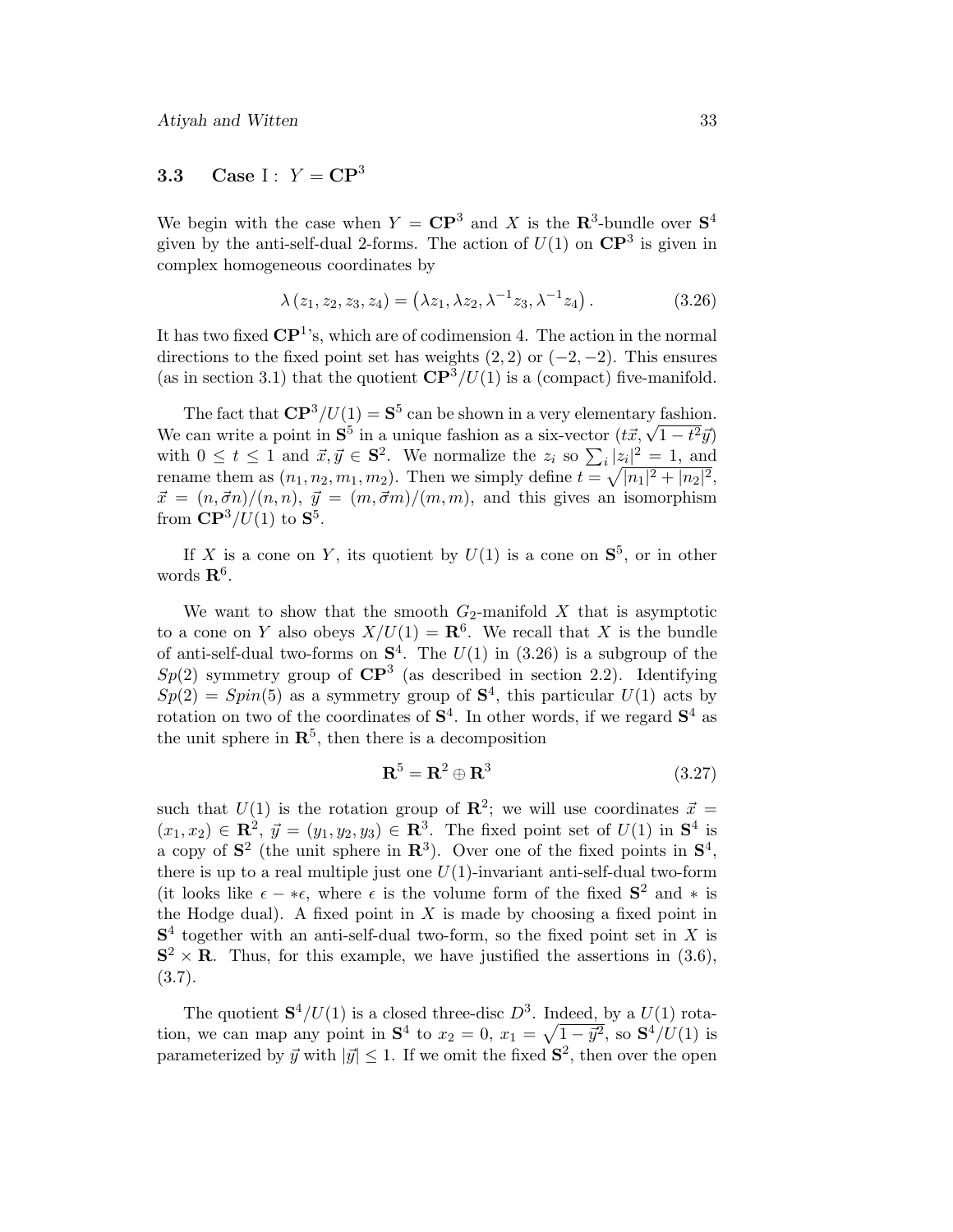three-disc  $\mathring{D}^3$ , the bundle of anti-self-dual two-forms is just the cotangent bundle of the disc. (In fact, if  $\alpha$  is a one-form on the open disc, then on identifying the open disc with the set  $x_1 > 0$ ,  $x_2 = 0$ , we map  $\alpha$  to the anti-self-dual two-form  $dx^1 \wedge \alpha - *(dx^1 \wedge \alpha)$ .)

We think of  $\mathring{D}^3$  as living in  $\mathbb{R}^3$ . Its tangent bundle is trivial and can naturally be embedded in

$$
\mathbf{C}^3 = \mathbf{R}^3 + i\mathbf{R}^3 \tag{3.28}
$$

with the disc embedded in  $\mathbb{R}^3$ , while  $i\mathbb{R}^3$  represents the tangent directions. This is of course compatible with the natural action of  $SO(3)$  on the disc (which in fact can be extended to  $SO(3,1)$  using the conformal symmetries of  $S^4$ ).

At this stage one might think we are almost home, in that if  $\overset{\circ}{X}$  is the part of  $X$  that lies over the open disc, we have identified

$$
\mathring{X}/U(1) = T\mathring{D}^3 = \mathring{D}^3 \times \mathbf{R}^3,\tag{3.29}
$$

and the right side is diffeomorphic to  $\mathbb{R}^6$ . However, this does not allow for the part of X that we have excised, namely the fibre of X over the fixed  $S^2$ . The surprise is that, including this, we still get  $\mathbb{R}^6$ , with  $\mathbb{R}^3 \times \overset{\circ}{D}{}^3$  as an open dense set.

To deal with this, we shall fix a point  $u \in \mathbf{S}^2 \subset \mathbf{R}^3$ , which we shall also identify with its image on the boundary of the closed disc  $D^3$ . Let  $I_u$  be the set of points in the closed disc of the form  $ru$ ,  $-1 \le r \le 1$ , and let  $\overset{\circ}{I}_u$  be the corresponding open interval with  $|u| < 1$ . Let  $X_u$  be the part of X that lies above  $I_u$  (so  $\vec{y}$  is proportional to u), and let  $\overset{\circ}{X}_u$  the open part of  $X_u$  (with  $|\vec{y}| < 1$ .

Restricting (3.29) to  $\overset{\circ}{X}_u$ , we get a "slice" of that fibration:

$$
\overset{\circ}{X}_u/U(1) = \overset{\circ}{I}_u \times \mathbf{R}^3. \tag{3.30}
$$

Our aim is to show that, on passing to the closure  $X_u$  of  $\overset{\circ}{X}_u$ , we get

$$
X_u/U(1) = \mathbf{R}_u \oplus i\mathbf{R}^3,\tag{3.31}
$$

where  $\mathbf{R}_u$  is the line through u in  $\mathbf{R}^3$ . We will denote  $\mathbf{R}_u \oplus i\mathbf{R}^3$  as  $\mathbf{R}_u^4$ . If  $(3.31)$  is true, then simply upon rotating u by  $SO(3)$ , the four-spaces  $\mathbb{R}_u^4$ will sweep out  $\mathbb{R}^6$  and establish the required identification

$$
X/U(1) = \mathbf{R}^3 \oplus i\mathbf{R}^3 = \mathbf{C}^3. \tag{3.32}
$$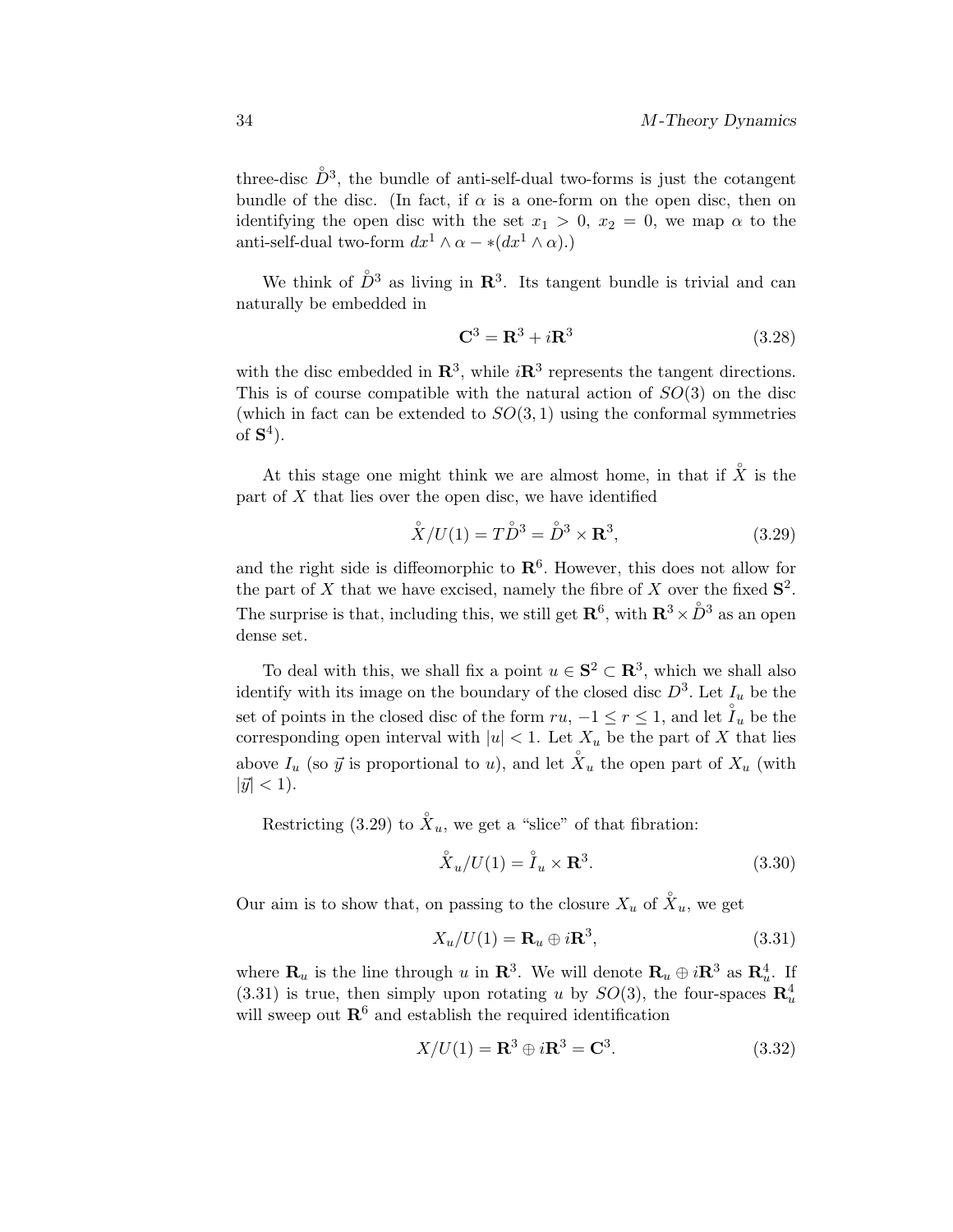We are thus reduced to establishing  $(3.30)$ , and this is where our preliminary work on  $U(1)$ -quotients of four-manifolds will pay off.  $X_u$  is just the restriction of the  $\mathbb{R}^3$  bundle X from  $\mathbb{S}^4$  to the two sphere  $\mathbb{S}^2_u$  which is cut out by the three space

$$
\mathbf{R}_u^3 = \mathbf{R}^2 \oplus \mathbf{R}_u \tag{3.33}
$$

in the original decomposition (3.27) of  $\mathbb{R}^5$ . (In other words,  $\mathbb{S}_u^2$  is characterized by  $\vec{y}$  being a multiple of  $u$ .)

The bundle  $X_u$  over  $\mathbf{S}_u^2$  is homogeneous, and we can identify it by looking at the representation of  $U(1)$  at the point u. An anti-self-dual two-form at a point on  $S_u^2 \subset S^4$  that has an even number of indices tangent to  $S_u^2$  is invariant under rotations of  $S_u^2$  around that point, while those with one index tangent to  $S_u^2$  (and one normal index) transform as tangent vectors to  $\mathbf{S}_u^2$ , or equivalently as vectors in  $\mathbf{R}^3$  that are perpendicular to u. So we get a decomposition

$$
\Lambda^2_-(u) = \mathbf{R}u \oplus u^\perp. \tag{3.34}
$$

This decomposition shows that, as a bundle over  $S_u^2$ , the five-manifold  $X_u$  is

$$
X_u = H^2(0)_u \times i\mathbf{R}u. \tag{3.35}
$$

Hence, using the fact that  $H^2(0)/U(1) = \mathbb{R}^3$ , its quotient by  $U(1)$  is

$$
X_u/U(1) = \mathbf{R}_u^3 \oplus i\mathbf{R}u,
$$
\n(3.36)

and the factor  $\mathbb{R}^3_u$  can naturally be identified as

$$
\mathbf{R}_u^3 = \mathbf{R}u \oplus iu^\perp \tag{3.37}
$$

This implies  $(3.31)$ , and hence  $(3.32)$ .

The fixed point set  $L = S^2 \times R$  in X gets mapped to the three-manifold in **R**<sup>6</sup> given by the union of the lines  $u + i\mathbf{R}u$ , for  $u \in \mathbf{R}^3$ ,  $|u| = 1$ . But as noted in [44], this is the natural embedding of the normal bundle to  $S^2$  in the tangent bundle

$$
T\mathbf{R}^3 = \mathbf{R}^3 \oplus i\mathbf{R}^3 = \mathbf{C}^3, \tag{3.38}
$$

and hence is Lagrangian. The radius of the  $S^2$  at the "center" of L is the modulus that is related to the radius of the  $S<sup>4</sup>$  at the "center" of X.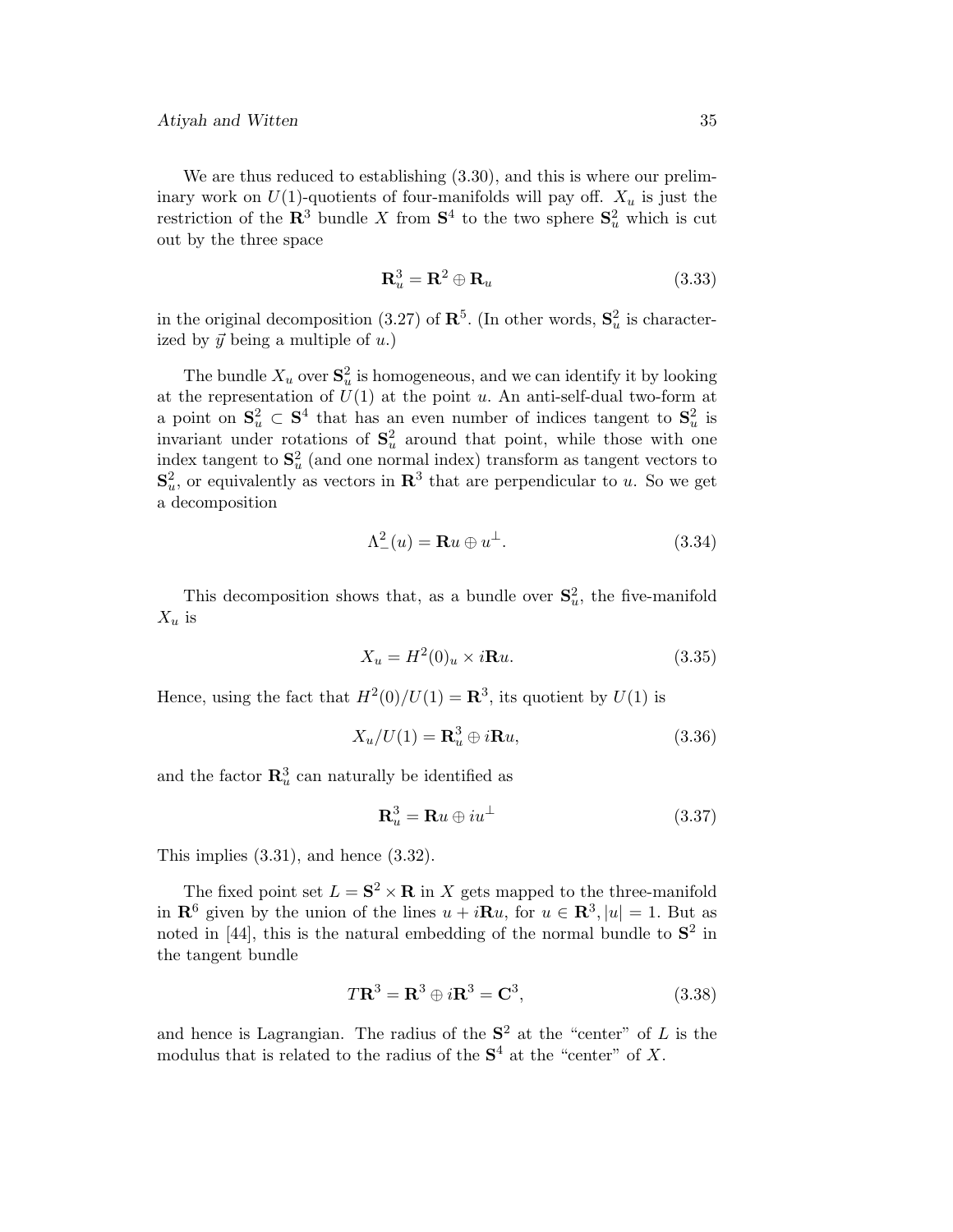# **3.4** Case II :  $Y = U(3)/U(1)^3$

We can now examine the second case, in which our six-manifold is  $Y =$  $SU(3)/U(1)^2 = U(3)/U(1)^3$ , and, as in the previous case, X is an  $\mathbb{R}^3$  bundle of anti-self-dual two-forms, this time over  $\mathbb{CP}^2$ . Y is just the unit sphere bundle in X, and the fibration  $Y \to \mathbb{C}P^2$  is given in terms of groups by

$$
U(3)/U(1)^3 \longrightarrow U(3)/U(1) \times U(2). \tag{3.39}
$$

The  $U(1)$ -subgroup which we want to divide by to get to Type IIA is given by the left action of the scalars in  $U(2)$ , or in other words by  $U(3)$  elements of the form

$$
\left(\begin{array}{cc} 1 & \\ & \lambda \\ & & \lambda \end{array}\right). \tag{3.40}
$$

On  $\mathbb{CP}^2$ , this has an isolated fixed point  $A = (1, 0, 0)$  and also a fixed  $\mathbb{C}\mathbb{P}^1$ , which we will call B, on which the first coordinate vanishes.  $U(1)$  acts trivially on the fibre  $X_A$  over A. At each point of B, the action of  $U(1)$ decomposes the space of anti-self-dual two-forms into  $\mathbf{R} \oplus \mathbf{R}^2$  with  $\mathbf{R}$  fixed and  $\mathbb{R}^2$  rotated. Thus our fixed three-manifold L in X this time consists of two components

$$
L = \mathbf{R}^3 \cup \mathbf{S}^2 \times \mathbf{R}.\tag{3.41}
$$

This cuts out on Y the fixed-point set

$$
F = \mathbf{S}^2 \cup \mathbf{S}^2 \cup \mathbf{S}^2 \tag{3.42}
$$

corresponding to the ends of L. Note that the  $\Sigma_3$  symmetry of F, permuting the  $S^2$ 's, is broken in L, where one of the  $S^2$ 's has been preferred. This is in keeping with the discussion of the  $\Sigma_3$  symmetry of Y in section 2.3.

We now proceed rather as in the previous example. For every  $u \in B$ , we denote as  $S_u^2$  the copy of  $\mathbb{C}P^1$  that contains A and u. We view  $\mathbb{C}P^2$  as built up from the two-parameter family of these  $\mathbb{CP}^1$ 's. Of course, the group  $SO(3)$  (of rotations of B) acts on this family. Note that each  $S_u^2$  is acted on by the  $U(1)$  in (3.40); its fixed points are the points A, u, corresponding to the points called  $0, \infty$  in section 3.2.

Given this decomposition of  $\mathbb{CP}^2$ , we consider the corresponding decomposition of X into a family of five-manifolds  $X_u$  which lie above  $S_u^2$  in X. Again, under the action of  $SO(3)$ , they sweep out X with axis  $X_A$ , the fibre of X over A.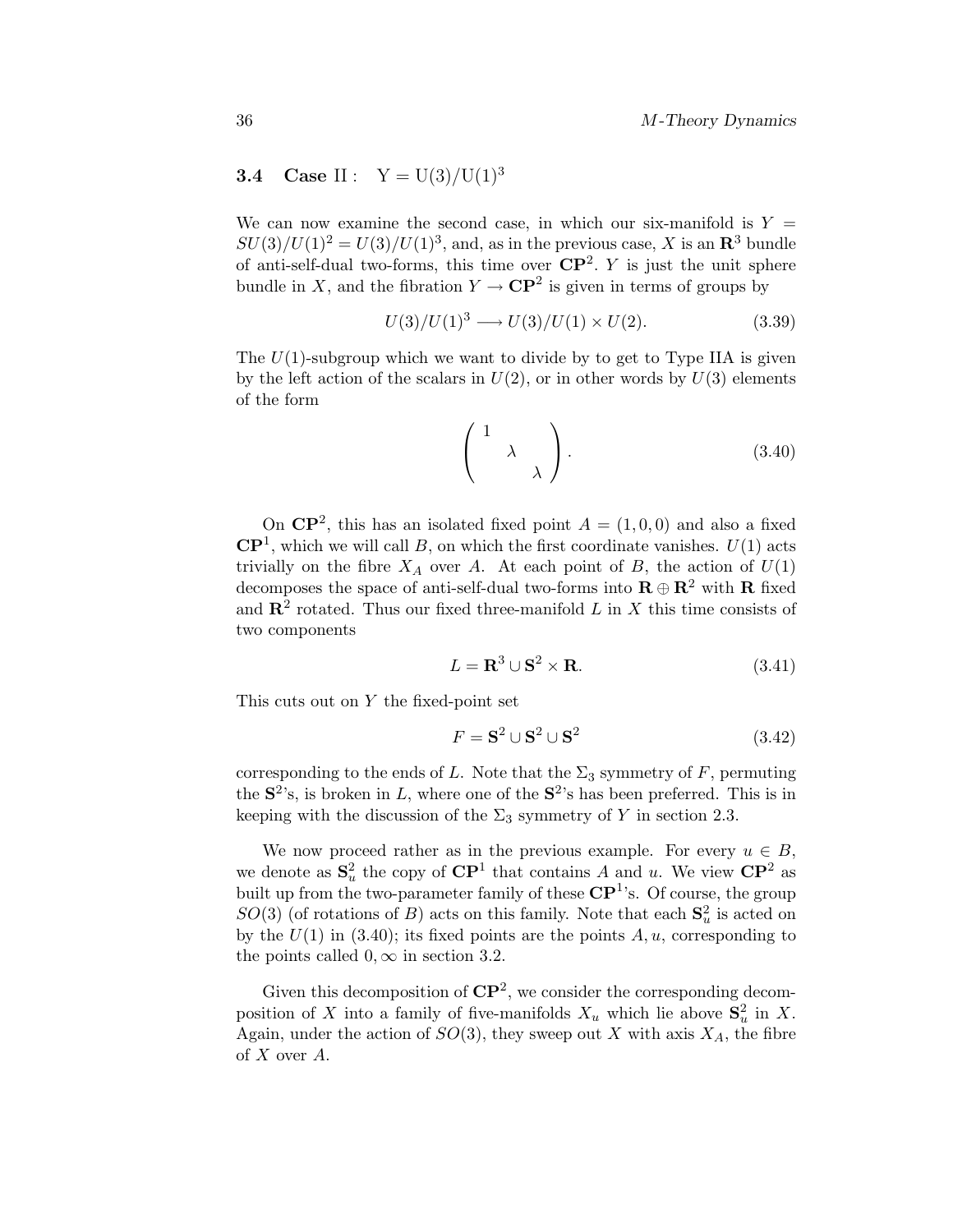#### Atiyah and Witten 37

Each  $X_u$  is an  $\mathbb{R}^3$  bundle over the two-sphere  $\mathbb{S}_u^2$ . The representation  $\Lambda^2$  of  $SO(4)$  (consisting of anti-self-dual two-forms) when restricted to the subgroup  $U(1) \subset U(2) \subset SO(4)$  that is given in  $U(2)$  by

$$
\lambda \longrightarrow \left( \begin{array}{cc} \lambda & 0 \\ 0 & 1 \end{array} \right) \tag{3.43}
$$

decomposes as

$$
\mathbf{R}^3 = \mathbf{R} \oplus \mathbf{C} \tag{3.44}
$$

where  $U(1)$  acts with weight 1 on **C**. It follows that  $X_u$ , as a bundle over  $S_u^2$ , splits off a trivial factor **R** and leaves the standard complex linebundle H over  $S^2$ . To emphasize the dependence on u, we shall write this decomposition as

$$
X_u = H_u \times \mathbf{R}_u. \tag{3.45}
$$

Note that the trivial factor  $\mathbf{R}_u$  enables us to identify the relevant copies of **R** ⊂ **R**<sup>3</sup> over the two fixed points A and u. Over u, this **R**<sub>u</sub> is the fibre of L over  $u \in \mathbf{S}_u^2$ , while over A it lies in the fixed  $\mathbf{R}^3 = X_A$ , which is independent of u. If we denote as  $\mathbb{R}^3_B$  a copy of  $\mathbb{R}^3$  which contains  $B = \mathbb{S}^2$  as unit sphere, we can think of L as the normal bundle to  $S^2 \subset \mathbb{R}^3$ . There is then a natural identification of  $\mathbb{R}^3_B$  with  $\mathbb{R}^3 = X_A$ , which matches up the common factors  $\mathbf{R}_u$ , as u varies on B. In other words there is a natural identification

$$
\mathbf{R}_B^3 = X_A \tag{3.46}
$$

compatible with the rotation action of  $SU(2)$ .

With this analysis of the geometry of X in terms of the family of  $X_u$ 's, we now move on to consider the quotient by  $U(1)$ . First we note that the quotient  $\mathbb{CP}^2/U(1)$  is the unit disc D in  $\mathbb{R}^3_{\mathcal{B}}$ .<sup>6</sup> The center of D is the point A, and its boundary is  $B = S^2$ . Each  $S^2$  projects to the corresponding radial interval, from the centre  $A$  to the boundary point  $u$ . To understand the quotient of  $X_u = H_u \times \mathbf{R}_u$  by  $U(1)$ , we need to know the "twist" on  $H_u$ , i.e., in the notation of section 3.2, which  $H^k(n)$  we have. We already know that  $k = 1$ . We could determine n by carefully examining the group actions but, more simply, we can observe that, since the fixed point set over u in  $X_u$  is  $\mathbf{R}_u$ , and has codimension 4, the quotient  $X_u/U(1)$  is a manifold

<sup>&</sup>lt;sup>6</sup>This is proved by directly examining the action of  $U(1)$  on the homogeneous coordinates of  $\mathbb{CP}^2$ . One describes  $\mathbb{CP}^2$  with coordinates  $(z_1, z_2, z_3)$ , normalized to  $|z_1|^2 + |z_2|^2 + |z_3|^2 = 1$ . Dividing by  $U(1)$  can be accomplished by restricting to  $z_1 > 0$ . So the quotient is parameterized by  $z_2, z_3$  with  $|z_2|^2 + |z_3|^2 \leq 1$ .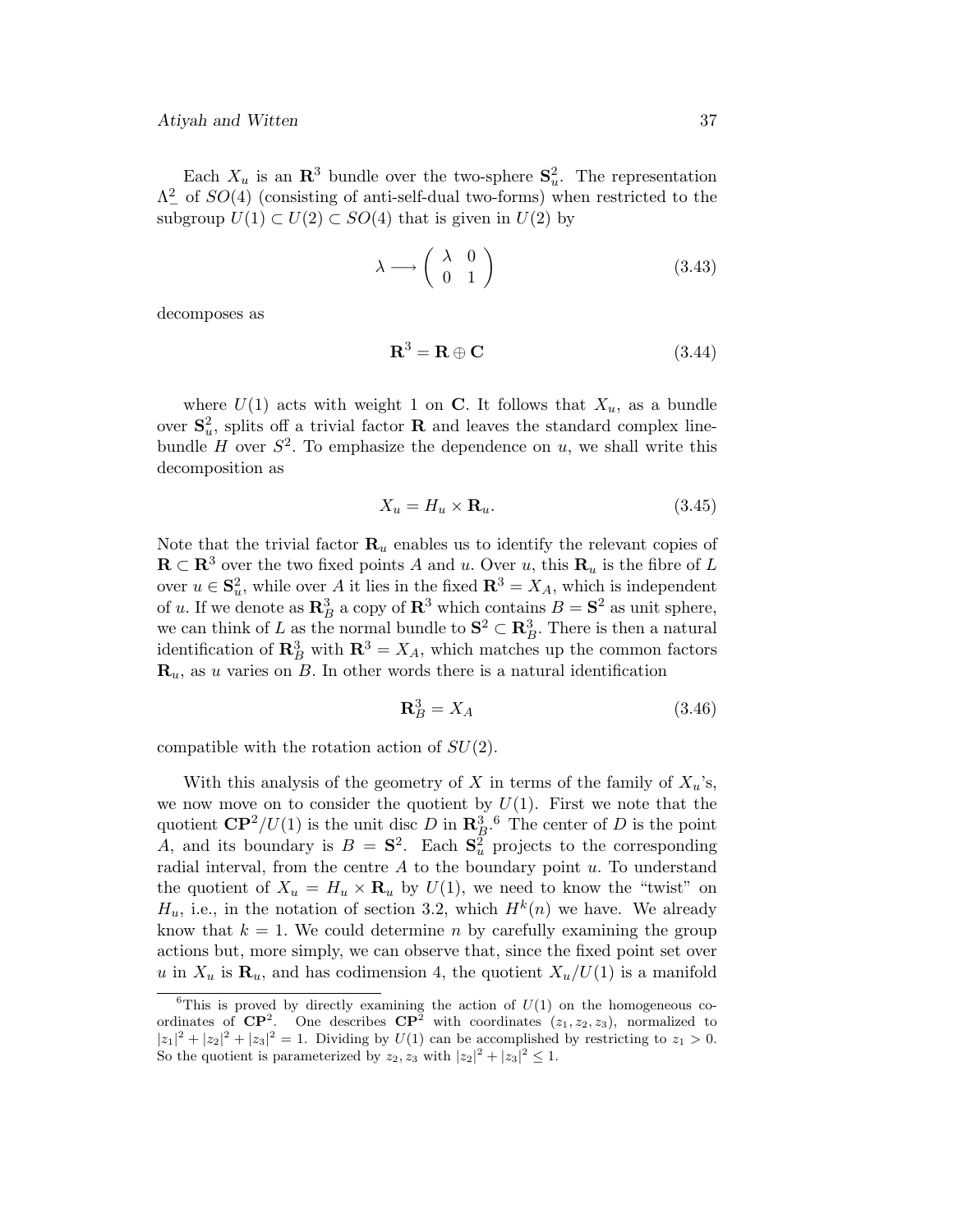around this point and this requires  $n = \pm 1$ . But at A we know that we get a manifold with boundary. This determines the sign of n, giving  $n = -1$ . Thus we can make (3.45) more precise by writing

$$
X_u = H_u^1(-1) \times \mathbf{R}_u \tag{3.47}
$$

We are therefore in case II of section 3.2, and the quotient

$$
H_u^1(-1)/U(1) = \mathbf{R}_+^3(u)
$$
\n(3.48)

is a half-space, depending on u. Its boundary lies in  $\mathbb{R}^3 = X_A$  and is the orthogonal complement  $\mathbf{R}_u^{\perp}$  of  $\mathbf{R}_u$ . Thus  $X_u/U(1)$  is an  $\mathbf{R}_+^4$ , depending on u, which has the fixed  $R^3 = X_A$  as boundary. If we write the right side of (3.48) as

$$
\mathbf{R}_+^3(u) = \mathbf{R}^2(u) \oplus \mathbf{R}_+(u),\tag{3.49}
$$

then the image of the zero-section of the bundle  $H_u$  is the unit interval in  $\mathbf{R}_{+}(u)$ . So we have to identify  $\mathbf{R}_{+}(u)$  with the half line in  $\mathbf{R}_{B}^{3}$  defined by  $u \in \mathbf{S}^2$ . The first factor  $\mathbf{R}^2(u)$  in (3.49) is the boundary and we have already seen that this is  $\mathbf{R}_u^{\perp} \subset X_A$ .

To keep track of all this geometry we now introduce

$$
\mathbf{R}^{6} = \mathbf{C}^{3} = \mathbf{R}^{3} \oplus i\mathbf{R}^{3} = \mathbf{R}_{B}^{3} \oplus X_{A}, \qquad (3.50)
$$

using the identification (3.46). With this notation,

$$
H^{1}(-1)_{u}/U(1) = \mathbf{R}u \oplus i(\mathbf{R}u)^{\perp}
$$
\n(3.51)

and

$$
X_u/U(1) = \mathbf{R}u \oplus i\mathbf{R}^3. \tag{3.52}
$$

Rotating by  $SU(2)$  acting diagonally on  $\mathbb{R}^6 = \mathbb{C}^3$ , (3.52) implies that

$$
X/U(1) = \mathbf{C}^3,\tag{3.53}
$$

as required. Moreover this is compatible with the  $SO(3)$  symmetry.

The fixed point set  $L$  in  $X$ , consists as we have seen of two components, say  $L_0, L_1$ . Under the identification (3.53), we see that

$$
L_0 = i\mathbf{R}^3
$$
  
\n
$$
L_1 = \text{union of all } u + i\mathbf{R}u, \text{ for } u \in \mathbf{S}^2 \subset \mathbf{R}^3. \tag{3.54}
$$

The component  $L_1$  is the same one we met in case I and, as pointed out there, it is Lagrangian. The component  $L_0$  is trivially Lagrangian.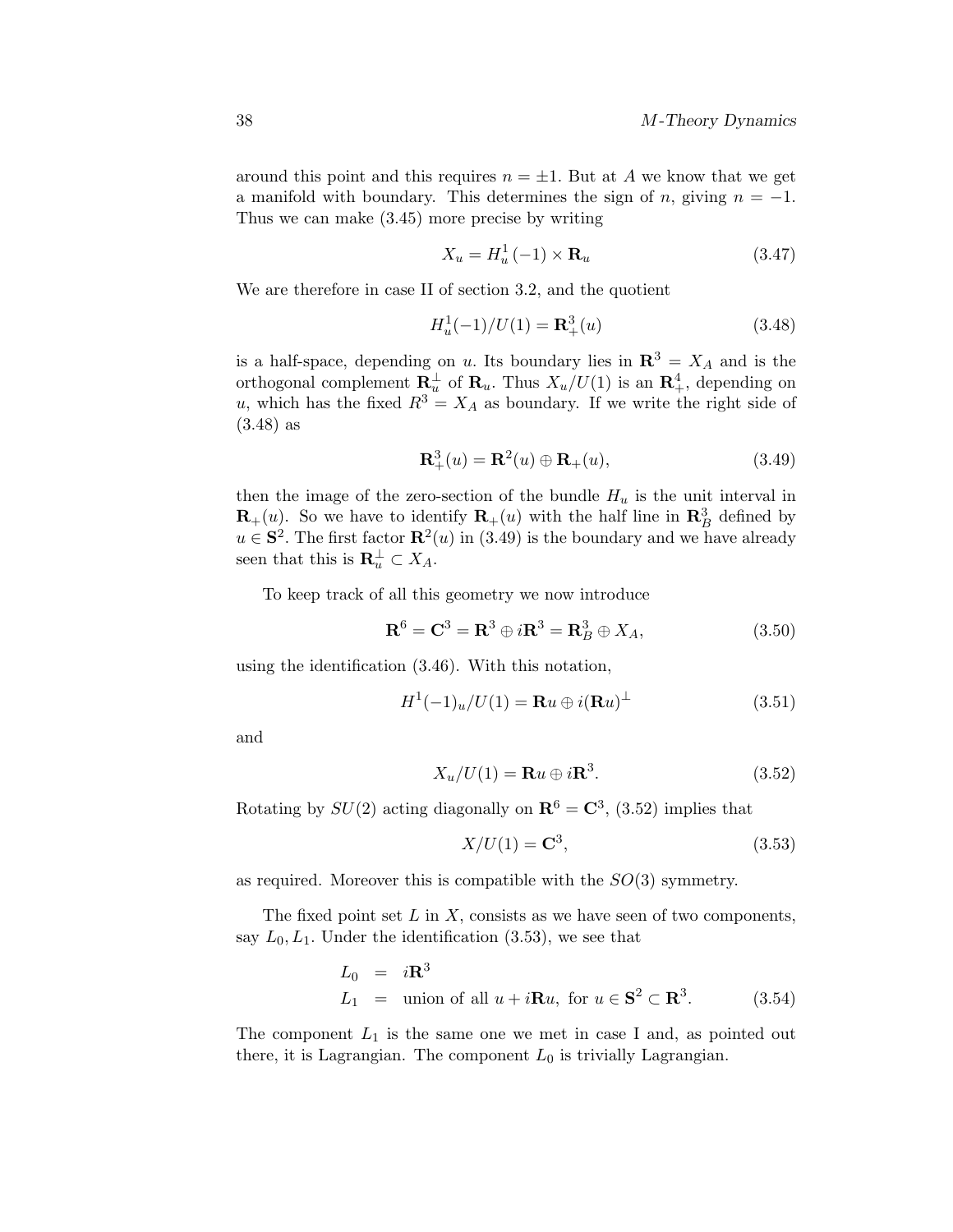# **3.5** Case III:  $Y = S^3 \times S^3$

For the third case, we take

$$
Y = SU(2)^3 / SU(2) = S^3 \times S^3 \tag{3.55}
$$

with  $SU(2)^3$  and  $\Sigma_3$  symmetry. We take our  $U(1)$  subgroup of  $SU(2)^3$  to be the diagonal subgroup (acting on the left). Identifying  $Y$  with (say) the product of the last two factors of  $SU(2)$ , this action becomes conjugation on each factor, with the fixed point set  $F$  being a torus

$$
F = \mathbf{S}^1 \times \mathbf{S}^1. \tag{3.56}
$$

Since the action in the normal direction is by complex scalars on  $\mathbb{C}^2$ , the quotient  $Y/U(1)$  is again a (compact) five-manifold.

Our seven-manifold X is, as explained in section 2, an  $\mathbb{R}^4$  bundle over  $S<sup>3</sup>$  which is topologically a product. If we introduce the quaternions  $H$ , with standard generators  $i, j, k$  and with  $SU(2)$  being the unit quaternions then

$$
Y = (x, y) \text{ with } x, y \in H, |x| = |y| = 1
$$
  
\n
$$
X = (x, y) \text{ with } x, y \in H, |x| = 1
$$
\n(3.57)

and  $U(1) \subset SU(2)$  is given by the embedding  $\mathbb{C} \to \mathcal{H}$ , acting on x and y by conjugation.

The action of  $U(1)$  on  $X, Y$  is by conjugation and the fixed-points are then the pairs  $(x, y)$  with  $x, y \in \mathbb{C}$ . The fixed-point set L in X is just

$$
L = \mathbf{S}^1 \times \mathbf{R}^2,\tag{3.58}
$$

coming from points with  $x, y \in \mathbb{C}$  and  $|x| = 1$ .

The quotient  $S^3/U(1)$  is a disc<sup>7</sup>

$$
\mathbf{S}^3/U(1) = D^2 \subset \mathbf{C},\tag{3.59}
$$

which we can think of as the unit disc in the complex  $x$ -plane with the unit circle  $S<sup>1</sup>$  coming from the fixed points. As observed in section 2, this is the main difference between cases I, II on one hand and case III on the other. Here we get the two-disc rather than the three-disc.

As before, we pick a point  $u \in S^1$ , on the boundary of the disc, and consider the corresponding  $U(1)$ -invariant two-sphere  $S_u^2$  through  $u$ <sup>8</sup>. This

<sup>&</sup>lt;sup>7</sup>Describing **S**<sup>3</sup> by an equation  $x_0^2 + x_1^2 + x_2^2 + x_3^2 = 1$ ,  $U(1)$  acts by rotations of the  $x_2-x_3$  plane; the quotient by  $U(1)$  can be taken by setting  $x_3 = 0$  and  $x_2 > 0$ .

<sup>&</sup>lt;sup>8</sup>In the notation of the last footnote, u is of the form  $(x_0, x_1, 0, 0)$ , and  $S_u^2$  consists of points whose first two coordinates are a multiple of u.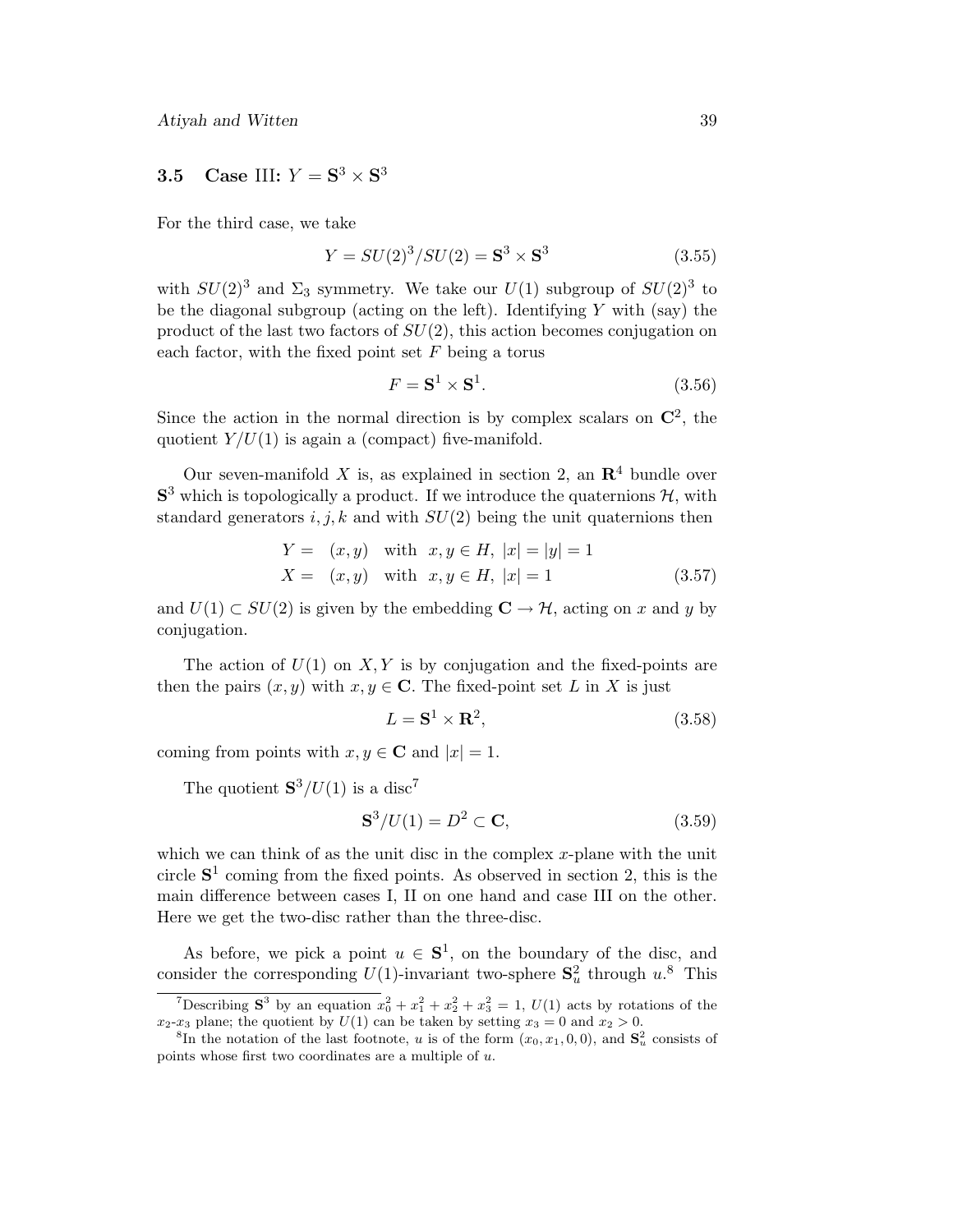projects onto the unit interval  $[-u, u]$  in (3.59). Let  $X_u$  be restriction of X to  $S_u^2$ . Since X is a product bundle, this is just

$$
X_u = \mathbf{S}_u^2 \times \mathbf{R}^4 \tag{3.60}
$$

and  $U(1)$  acts on  $\mathbb{R}^4$  by conjugation of quaternions, so that it decomposes into

$$
\mathbf{R}^4 = \mathbf{C}(0) \oplus \mathbf{C}(2) \tag{3.61}
$$

where the integer denotes the weight of the representation of  $U(1)$ . Thus, in the notation of section 3.2

$$
X_u = H_u^0(2) \times \mathbf{R}^2. \tag{3.62}
$$

Note, that unlike cases I, II, the trivial factor  $\mathbb{R}^2$  here does not depend on  $u$ .

Now in section 3.4 we showed that

$$
H_u^0(2)/U(1) = \mathbf{R}_u^3.
$$
 (3.63)

where here there is a dependence on  $u$ . From  $(3.62)$ , it follows that

$$
X_u/U(1) = \mathbf{R}_u^3 \times \mathbf{R}^2 \tag{3.64}
$$

The line in  $\mathbb{R}^3_u$  which contains the image of the zero-section can naturally be identified with the line  $\mathbf{R}u \subset \mathbf{C}$  in  $D^2 = \mathbf{S}^3/U(1)$ , and the orthogonal  $\mathbb{R}^2$  can be identified with the  $\mathbb{C}(2)$  factor in (3.61). Thus

$$
X_u/U(1) = \mathbf{R}^4 \oplus \mathbf{R}u \subset \mathbf{R}^4 \oplus \mathbf{R}^2 = \mathbf{R}^6. \tag{3.65}
$$

Finally, rotating  $u$  in the complex plane leads to the desired identification

$$
X/U(1) = \mathbf{R}^6. \tag{3.66}
$$

The fixed-point set in  $X$  becomes the subspace

$$
L = \mathbf{C}(0) \times \mathbf{S}^1,\tag{3.67}
$$

when  $\mathbf{C}(0)$  is the first factor in  $(3.61)$ .

So far we have ignored the extra symmetries of the situation, but in fact  $U(1)^3$ , modulo the diagonal, acts on  $X/U(1)$  and hence by (3.66) on  $\mathbb{R}^6$ . From  $(3.61)$  and  $(3.65)$ , we already have a decomposition of  $\mathbb{R}^6$  into three copies of  $\mathbb{R}^2$ . For the right orientations, identifying each  $\mathbb{R}^2$  with a copy of **C**, a calculation shows that (3.66) is compatible with the  $U(1)^3$  action provided  $(\lambda_1, \lambda_2, \lambda_3) \in U(1)^3$  acts on the three factors by

$$
\lambda_2 \lambda_3^{-1}, \lambda_3 \lambda_2^{-1}, \lambda_1 \lambda_2^{-1}.
$$
\n
$$
(3.68)
$$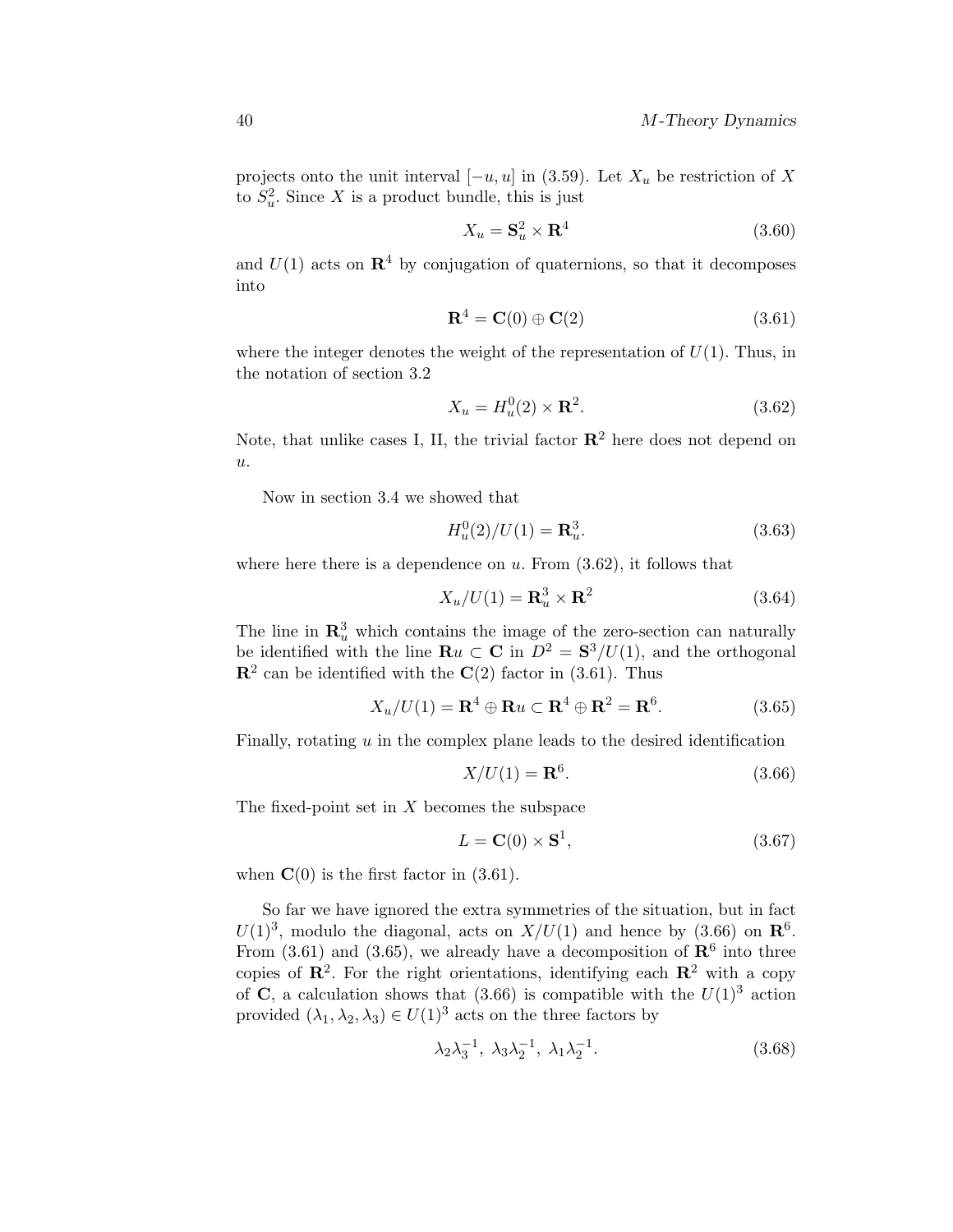#### **3.6 The Lebrun Manifolds**

Cases I and II have much in common. In each case, the seven-manifold is the **R**3-bundle of anti-self-dual two-forms over a compact four-manifold M. Moreover, there is a  $U(1)$ -action for which the quotient is a three-disc,  $M/U(1) = D<sup>3</sup>$ , with the boundary  $S<sup>2</sup>$  of  $D<sup>3</sup>$  arising from a component of the fixed-point-set of the  $U(1)$ -action. The difference between cases I and II is just that this **S**<sup>2</sup> is the whole fixed-point-set in case I, while in case II there is also an isolated fixed-point which gives a distinguished point interior to  $D^3$ . Finally the sphere bundle Y of X is a complex manifold, being the twistor space of a self-dual conformal structure on M.

There is actually a whole sequence of four-manifolds  $M(n)$  which share all these properties, so that

$$
M(0) = \mathbf{S}^4 \text{ (case I)}
$$
  
\n
$$
M(1) = \mathbf{CP}^2 \text{ (case II)}
$$
  
\n
$$
M(n) = \mathbf{CP}^2 \# \mathbf{CP}^2 \# \dots \# \mathbf{CP}^2 \text{ (n times)},
$$
\n(3.69)

where  $#$  denotes the operation of "connected sum". This means that we excise small balls and attach the remaining manifolds by small tubes, in the same way as (in dimension 2) a surface of genus  $g$  is a connected sum of tori.

The manifolds  $M(n)$  were studied by Lebrun [49] and we shall refer to them as Lebrun manifolds. We want to explore the possibility of deriving from them M-theory duals to more general brane configurations in  $\mathbb{R}^6$ . We begin by reviewing their construction and properties.

In section 3.2 we recalled the Gibbons-Hawking ansatz for constructing the ALE manifolds of type A. We gave in eqn.  $(3.18)$  the formula for  $A_1$ . The general case is precisely similar, and it can be generalized further by introducing a "mass parameter," taking the harmonic function  $U$  on  $\mathbb{R}^3$  to be

$$
U = c + \sum_{i=1}^{n} \frac{1}{|\vec{x} - \vec{x}_i|},
$$
\n(3.70)

where  $c \geq 0$ . If  $c = 0$ , we get the ALE manifolds, while if  $c \neq 0$ , we get the ALF manifolds, their Taub-NUT counterparts, in which the four-manifold is locally asymptotic to the product  $\mathbb{R}^3 \times \mathbb{S}^1$ . The parameter c is inverse to the radius of the circle factor so that, as  $c$  tends to 0, the circle becomes a copy of **R**.

All this can be generalized with  $\mathbb{R}^3$  replaced by the hyperbolic threespace  $H^3$ , of constant curvature −1, to give a complete Riemannian four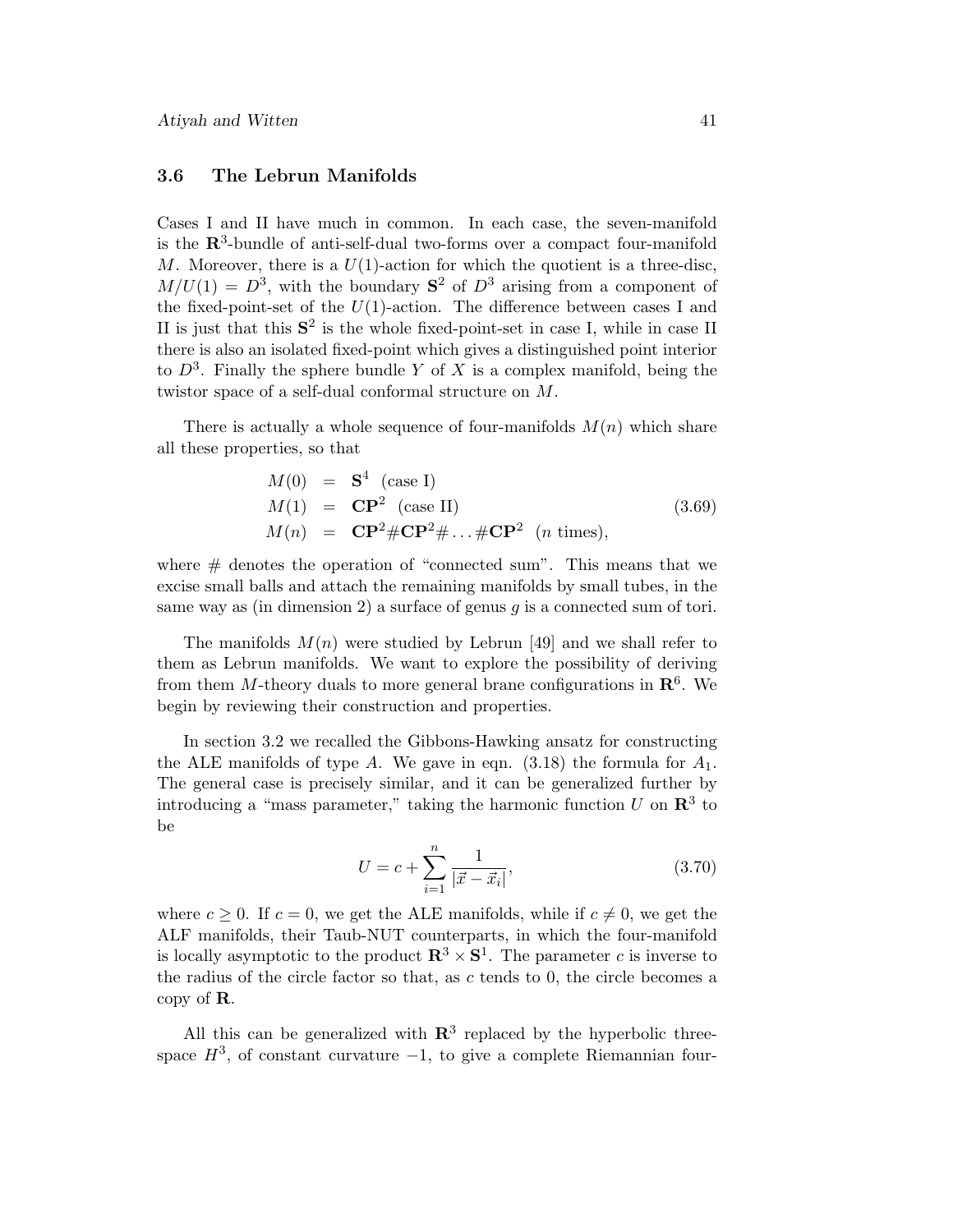manifold  $M_n$ . We simply replace the factor  $1/|\vec{x}-\vec{x}_i|$  by the corresponding Green's function for the hyperbolic metric. For small distances, the metric approximates the flat metric, so the behaviour near the points  $x_i$  is the same as for  $\mathbb{R}^3$ . For  $x \to \infty$ , we get a metric locally asymptotic to  $H^3 \times S^1$ . Topologically the four-manifolds  $M_n$  are the same as in the Euclidean case, i.e. they are the resolution of the  $A_{n-1}$  singularity.

If, in particular, we take  $c = 1$ , then  $M_0$  is conformally flat and by adding a copy of a two-sphere to it at infinity, one makes  $S<sup>4.9</sup>$  More generally, for  $c = 1$ , the four-manifold  $M_n$  looks at infinity just like  $M_0$  (as  $U \rightarrow 1$  at infinity for all  $n$ ), so it can be conformally compactified at infinity by adding a copy of  $S^2$ , to give a compact manifold  $M(n)$ . Note that the special value c = 1 is linked to the fact that we took the curvature  $\kappa$  of  $H^3$  to be −1: in general we would take  $c^2 \kappa = -1$ .

The Lebrun manifolds  $M(n)$  have, from their construction, the following properties:

 $(A)$   $M(n)$  is conformally self-dual.

(B)  $M(n)$  has a  $U(1)$ -action (acting by translations of  $\tau$  just as in eqn. (3.18)) with a fixed  $S^2$  and n isolated fixed points  $x_1, \ldots, x_n$ , so that  $M(n)/U(1) = D^3$ .

In  $(B)$ , the fixed points  $x_i$  give n distinguished interior points of  $D^3$ .

We now want to describe a further property of the Lebrun manifolds  $M(n)$ . We pick a point, which will be denoted as  $\infty$ , in the fixed  $S^2$ . We denote  $M(n)$  with  $\infty$  deleted as  $M_{\infty}(n)$ . For  $n = 0$  we have the natural identifications, compatible with  $U(1)$ ,

$$
M_0 = \mathbf{S}^4 - \mathbf{S}^2 = H^3 \times \mathbf{S}^1 = \mathbf{C} \times \mathbf{C}^*
$$
  

$$
M_{\infty}(0) = \mathbf{S}^4 - \infty = \mathbf{C}^2
$$
 (3.71)

These involve the identification of  $H^3$  with the upper-half 3-space  $\mathbf{C} \times \mathbf{R}_+$ of pairs  $(u, |v|)$  with u, v complex numbers and v non-zero.

Lebrun shows that  $M_{\infty}(n)$  has the following further property

(C) There is a map  $\pi : M_{\infty}(n) \to M_{\infty}(0) = \mathbb{C}^2$  compatible with the U(1)-action, which identifies  $M_n(\infty)$  with the blow-up of  $\mathbb{C}^2$  at the *n* points

<sup>&</sup>lt;sup>9</sup>To see that  $S^4$  minus a two-sphere is  $H^3 \times S^1$ , note that the conformal group  $SO(5,1)$ of  $S^4$  contains a subgroup  $SO(3,1) \times SO(2)$  where  $SO(2)$  acts by rotation of two of the coordinates; throwing away the fixed point set of  $SO(2)$ , which is a copy of  $\mathbf{S}^2$ , the rest is a homogeneous space of  $SO(3,1) \times SO(2)$  which can be identified as  $H^3 \times S^1$ . Of course  $S^4$  is conformally flat, so  $H^3 \times S^1$  is also.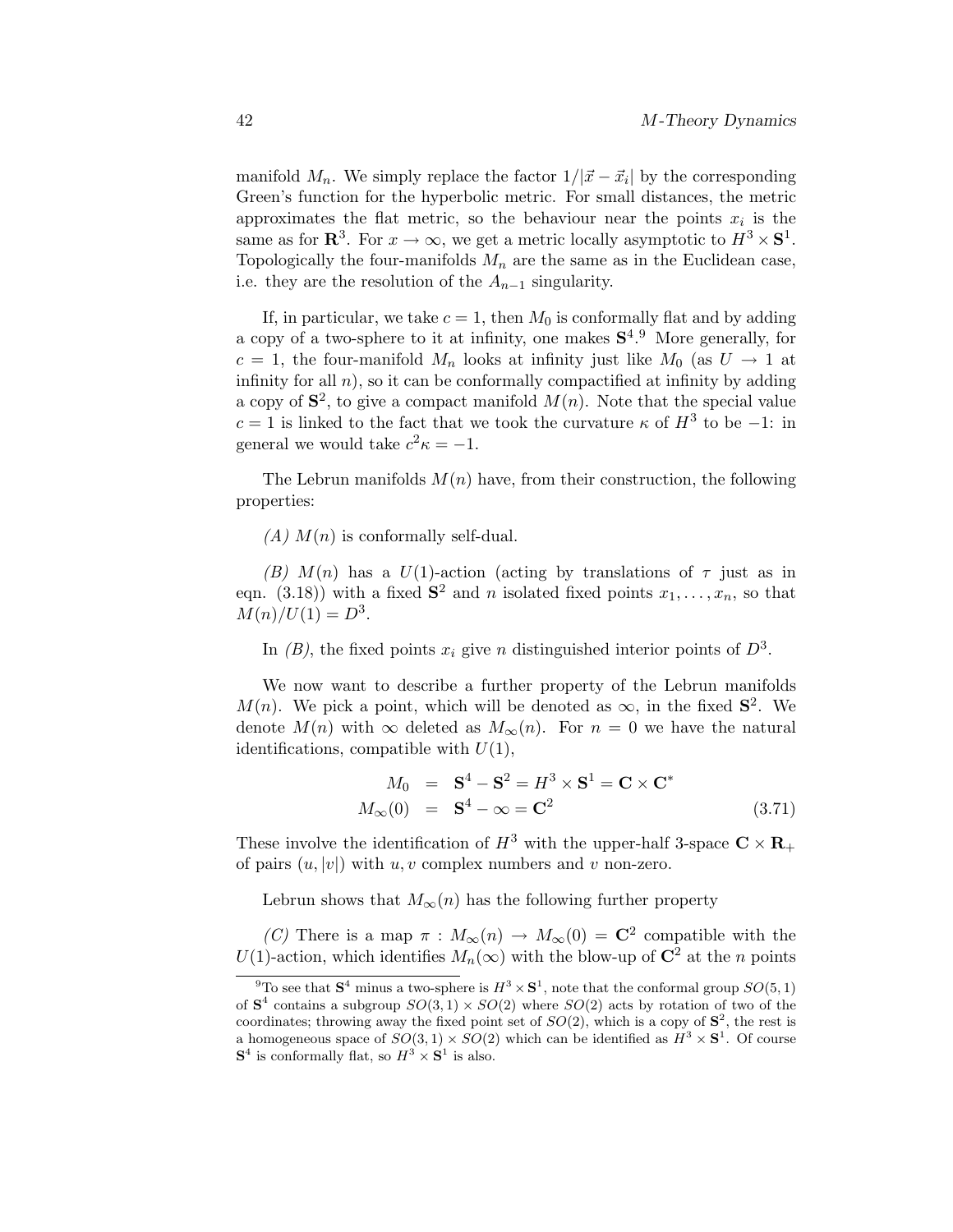$\pi(x_i)$ , which are of the form  $(u_i, 0) \in \mathbb{C}^2$ .

 $\pi$  takes the fixed surface in  $M_{\infty}(n)$  into the line  $v = 0$  in  $\mathbb{C}^2$ . The orientation of  $M_{\infty}(n)$  that we will use is the opposite of the usual orientation of **C**2.

For  $n = 1$ , (C) gives the well-known fact that  $\overline{CP}^2$  (that is,  $\overline{CP}^2$  with the opposite orientation) is the one-point compactification of the blow-up of a point in  $\mathbb{C}^2$ . The change of orientation reverses the sign of the selfintersection of the "exceptional line" (inverse image of the blown-up point), turning it from  $-1$  into  $+1$ , and so agreeing with the self-intersection of a line in  $\mathbb{CP}^2$ . More generally, (C) implies the assertion made in (3.70) about the topology of  $M(n)$ .

It is perhaps worth pointing out that the metric on  $M_n$ , given by using the function U of eqn. (3.70), depends on the n points  $x_1, \ldots, x_n$  of  $H^3$ . But the complex structure of  $M_n$ , as an open set of  $M_\infty(n)$ , given by  $(C)$ , depends only on the points  $\pi(x_i)$ . (Intrinsically,  $\pi(x_i)$  is the other end of the infinite geodesic from  $\infty$  to  $x_i$  in  $H^3$ .) Moreover, the complex structure of  $M_n$  varies with the choice of the point  $\infty$  in the fixed  $S^2$ . This is very similar to the story of the complex structures on the hyperkähler manifolds of type  $A_n$ . Although the metric on  $M_n$  is not hyperkähler, Lebrun shows that it is kähler with zero scalar curvature (this guarantees the conformal self-duality for the other orientation).

Having summarized the properties of the Lebrun manifolds  $M(n)$ , we are now ready to move on to our bundles  $X(n)$  and  $Y(n)$  over them. As before,  $X(n)$  is the bundle of anti-self-dual two-forms and  $Y(n)$  the associated sphere bundle. Note that the notion of anti-self-duality makes sense for a conformal structure, not just for a metric, and so it makes sense for the conformal compactification  $M(n)$  of  $M_n$  (actually Lebrun does give an explicit metric in the conformal class).  $Y(n)$  is the associated sphere bundle and, being the twistor space of  $M(n)$ , it has a natural complex structure (though we shall not use this fact).

The action of  $U(1)$  on  $M(n)$  then extends naturally to actions on  $X(n)$ and  $Y(n)$ . The behaviour at the fixed points in  $M(n)$  follows from that in the model example  $n = 1$ , and gives fixed manifolds  $F(n)$  inside  $Y(n)$  and  $L(n)$  inside  $X(n)$  as follows:

$$
F(n) = \mathbf{S}^2 \cup \mathbf{S}^2 \cup \dots \cup \mathbf{S}^2 \tag{3.72}
$$

$$
L(n) = \mathbf{R}^{3} \cup \mathbf{R}^{3} \cup \dots \cup \mathbf{R}^{3} \cup (\mathbf{S}^{2} \times \mathbf{R}).
$$
 (3.73)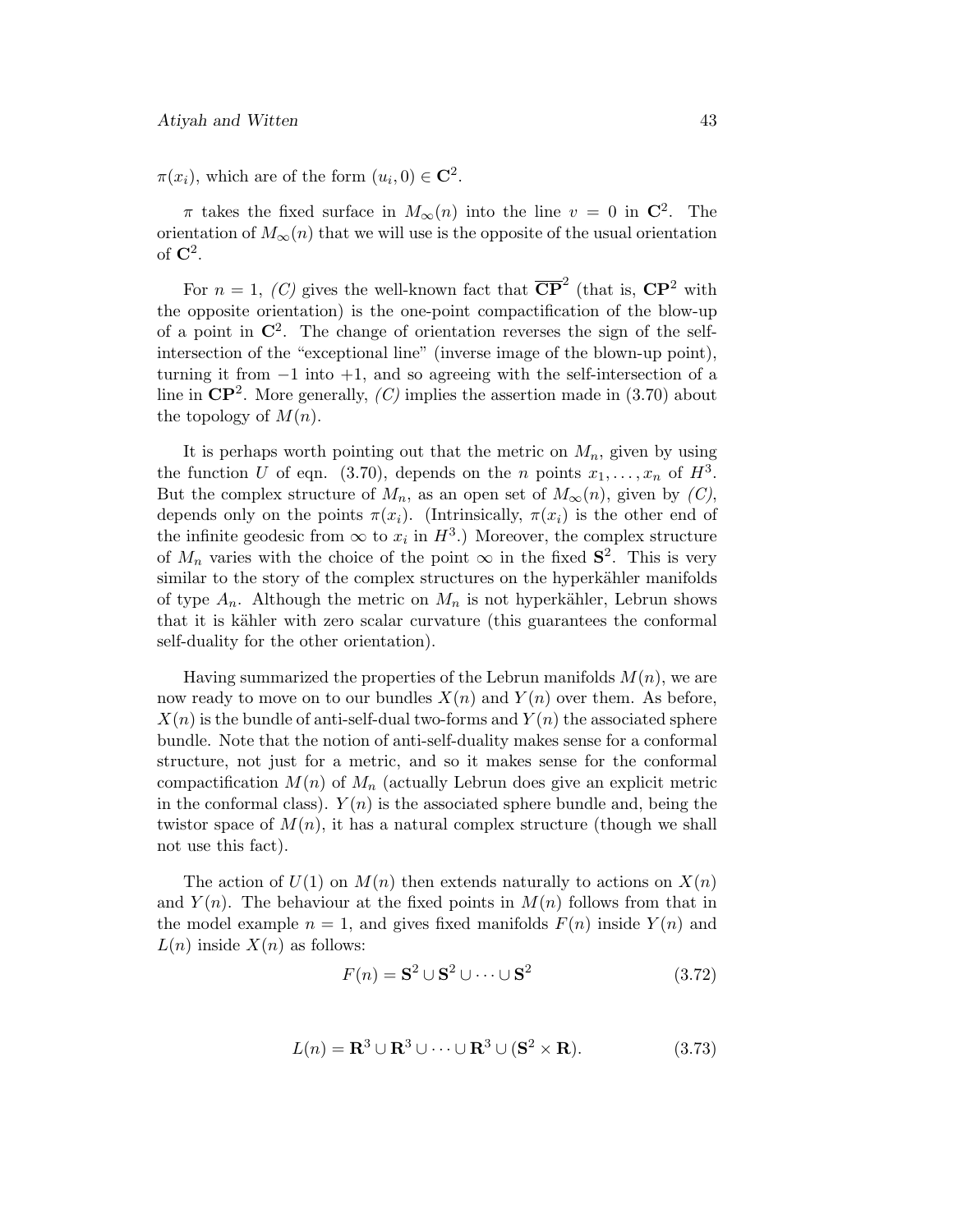In (3.72), there are  $n + 2$  copies of  $S^2$ , while in (3.73) there are n copies of  $\mathbb{R}^3$ . Since the *n* copies of  $\mathbb{R}^3$  are disjoint, the corresponding *n* copies of  $\mathbb{S}^2$ in  $(3.72)$  are unlinked. However, the last 2 copies of  $S<sup>2</sup>$  are linked, and each is linked to the first *n* copies. This all follows from the case of  $n = 1$ . This means that the singular seven-manifold of which  $X(n)$  is a deformation is not the cone on  $Y(n)$  for  $n \geq 2$ . Instead it has a singularity just like that for  $n = 1$ , with just one of the first n unlinked  $S^2$  being shrunk to a point, together with the last two. Thus the local story does not change when we increase  $n$ . If we take a maximally degenerated Lebrun manifold, with the  $\vec{x}_i$  all equal, it appears that the *n* disjoint  $\mathbb{R}^3$ 's become coincident, so the branes will consist of three copies of  $\mathbb{R}^3$  of multiplicity  $(1, 1, n)$ , rather as in the situation we consider in section 3.7 below.

We now want to show that

$$
Y(n)/U(1) = \mathbf{S}^{5}
$$
  
\n
$$
X(n)/U(1) = \mathbf{R}^{6},
$$
\n(3.74)

extending the results for  $n = 0$  (Case I) and  $n = 1$  (Case II). Since for  $n > 1$  we no longer have  $SO(3)$ -symmetry, we cannot, as before, reduce the problem to one in four dimensions. Instead we shall use the connected sum decomposition (3.70), together with the special cases  $n = 0, 1$  already established.

Before embarking on the details, we should explain our strategy. As an analogue, recall that the connected sum of two n-spheres is still an  $n$ sphere. This can be seen most explicitly if we bisect along an equator and then remove the southern hemisphere of one and the northern hemisphere of the other. Gluing the remaining pieces we clearly get another  $n$ -sphere. There is a similar story if we replace the *n*-sphere by  $\mathbb{R}^n$ , bisecting it into two half-spaces. We shall show that the connected sum operation on the four-manifolds  $M(n)$  leads essentially to this bisection picture on  $\mathbb{R}^6$ .

Since we want to keep track of the  $U(1)$ -action, we want the more precise description of  $(3.70)$  given by  $(C)$ . For our present purposes, since we are not interested in the complex structure, we can rephrase this as follows. Starting with  $S^4$  and its  $U(1)$ -action with  $S^2$  as fixed-point set, we choose n distinct points  $x_1, \ldots, x_n$  on  $S^2$ . Blowing up these we get  $M(n)$ . Topologically, the blowup means that we excise small  $U(1)$ -invariant balls  $V_i$  around each  $x_i$ , whose boundaries are three-spheres, and then replace them by a two-plane bundle  $W_i$  over  $S^2$  using the standard fibration  $S^3 \to S^2$ . Note that such a W is also the complement of a ball in  $\mathbb{CP}^2$ , so that the blow-up operation is indeed the same as forming the connected sum with **CP**2.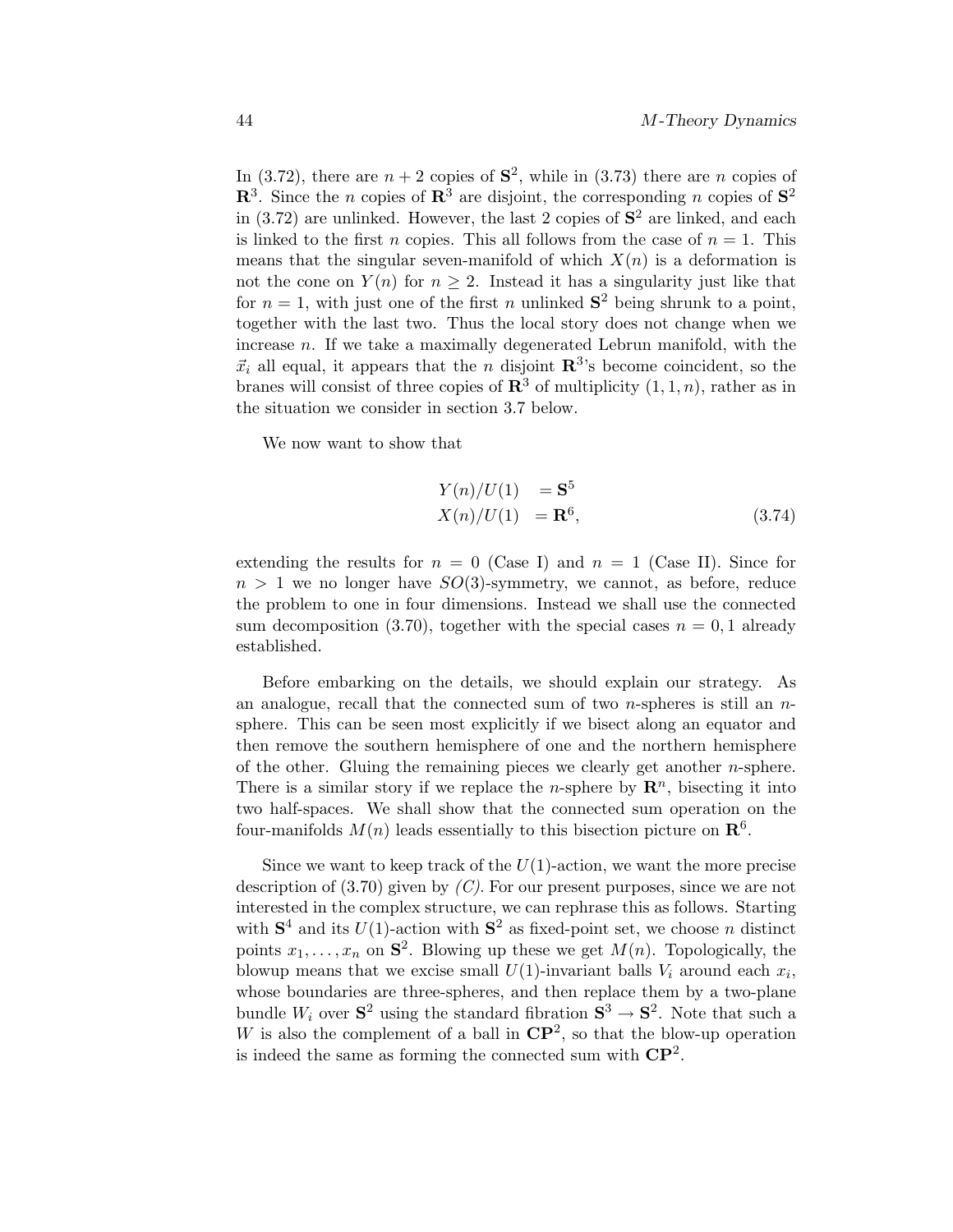If we blow up just one point, this gives the manifold  $M(1) = \mathbb{C}\mathbb{P}^2$ , so that this will provide the local model around each point. Each time we modify  $S<sup>4</sup>$  near a point x we can describe the corresponding modification of  $X(0)$ . We remove  $V \times \mathbb{R}^3$  (the part of  $X(0)$  over V) and replace it by the  $\mathbb{R}^3$  bundle over W, given by the local model.

Next we need to examine how these modifications behave for the quotients by  $U(1)$ . We have already shown that  $X(0)/U(1) = \mathbb{R}^6$ , and our explicit description in section 3.3 shows that the fibre  $\mathbb{R}^3$  over  $x_i$  goes into a half-plane  $H = \mathbb{R}^2_+$ . The neighbourhood  $V \times \mathbb{R}^3$  will therefore go into a neighbourhood U of H in  $\mathbb{R}^6$ . It is not hard to see that there is a diffeomorphism of the pair  $(\mathbb{R}^6, U)$  into  $(\mathbb{R}^6, \mathbb{R}^6_+)$ , i.e we have "bisected"  $\mathbb{R}^6$ . The easiest way to verify this is to start with a bisection of  $S<sup>4</sup>$ , i.e. to choose the original neighbourhood  $V$  to be a hemisphere in  $S<sup>4</sup>$ . Then by symmetry  $U = \mathbb{R}_{+}^{6}$  (see the last part of Case II in section 3.2. If we now take a gradient flow along the meridians shrinking towards the south pole x, then the hemispheres get shrunk to arbitrarily small size. This diffeomorphism of  $S<sup>4</sup>$ , which is compatible with the  $U(1)$ -action, induces the required diffeomorphism on  $\mathbb{R}^6$ . We shall refer to U as a standard neighbourhood of  $\mathbb{R}^2_+$ in  $\mathbb{R}^6$ .

Consider now the case  $n = 1$ . As we saw in section 3.4,  $X(1)/U(1) = \mathbb{R}^6$ . Moreover the explicit nature of this identification again shows that the  $\mathbb{R}^3$ fibre over a point x of the fixed  $S^2$  in  $X(1)$  is a half-plane H. The local model near here is provided by the case  $n = 0$  and so a neighbourhood  $V \times \mathbb{R}^3$  in  $X(1)$  will go into a standard neighbourhood U of H. But we have already seen that such a U gives a bisection of  $\mathbb{R}^6$ . It follows that the  $\mathbb{R}^3$ -bundle over the complement, i.e. over W in  $X(1) = \mathbb{C}P^2$ , goes into the other half of this bisection. This means that the decomposition of **CP**<sup>2</sup> into two unequal parts, one being a ball and the other being  $W$ , induces the trivial bisection of the quotient  $\mathbb{R}^6$ .

This shows, inductively, that the process of "adding"  $\mathbb{CP}^{2}$ 's (by connected sum operations), induces on the quotients  $M(n)/U(1)$ , just the trivial operation on  $\mathbb{R}^6$  of bisection and then gluing two halves together as outlined before. This establishes that these quotients are always  $\mathbb{R}^6$ , as claimed.

The corresponding statement for  $Y(n)$  follows at the same time.

Our analysis of the topology of  $X(n)$  and its quotients by  $U(1)$  does show that these manifolds generalize Cases I and II of the previous sections (for  $n = 0, 1$ . It naturally raises the question as to whether, for all n,  $X(n)$  has a complete metric with  $G_2$  holonomy, with the corresponding fixed-point-set  $L(n)$ , given by (3.73), being a special Lagrangian in  $\mathbb{R}^6$ . It is in fact easy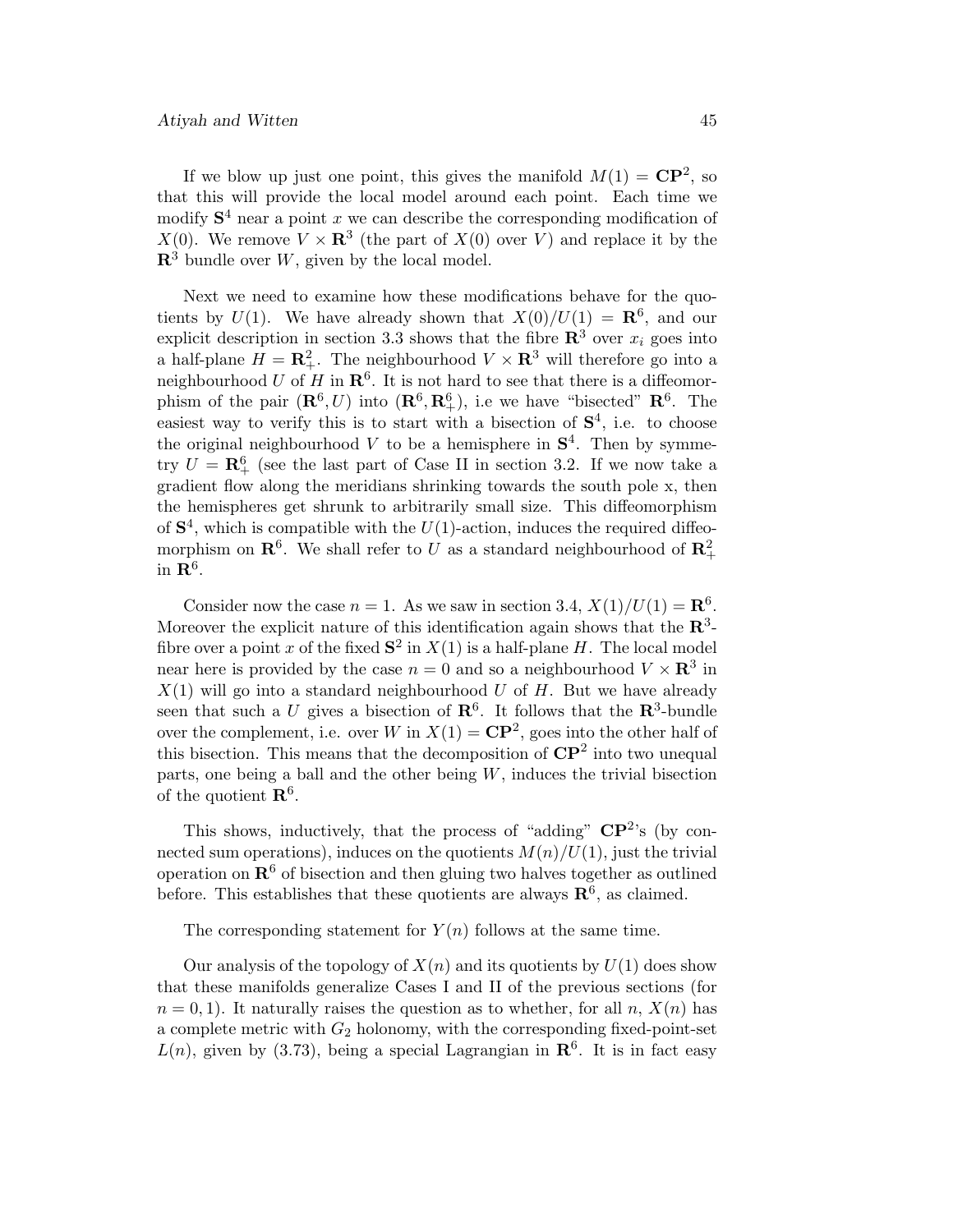to find such a special Lagrangian: we just take the case for  $n = 1$  given by Joyce and add  $n-1$  parallel copies of the  $\mathbb{R}^3$  component.

All of the explicit constructions of explicit  $G_2$  holonomy metrics have used the presence of large symmetry groups, and this will not work for  $n > 1$ . What is needed is some kind of gluing technique, perhaps on the lines of  $[50]$ .

### **3.7 Another Generalization**

Finally, we want to point out some simple generalizations of our discussion that may be of physical interest.

Let X be any of the seven-manifolds with  $U(1)$  action such that  $X/U(1) =$  $\mathbb{R}^6$ . Let  $\mathbb{Z}_n$  be the subgroup of  $U(1)$  consisting of the points of order dividing n, and let  $X_n = X/\mathbb{Z}_n$ . Obviously,  $U(1)$  still acts on  $X_n$ , and  $X_n/U(1) = X/U(1) = \mathbf{R}^6$ .

 $X_n$  is an orbifold rather than a manifold. We want to focus on the case that the fixed point set of  $\mathbb{Z}_n$  is the same as the fixed point set of  $U(1)$ . This will always be so for generic *n*. In our examples, it is true for all  $n \geq 2$ . This being so,  $X_n$  is an orbifold with a locus of  $A_{n-1}$  singularities that is precisely the fixed point set of the  $U(1)$  action on  $X_n$ .

The fixed points in the  $U(1)$  action on  $X_n$  are the same as in the action on X. So the reduction to a Type IIA model via the quotient  $X_n/U(1)$ leads to branes that occupy the same set in  $\mathbb{R}^6$  that we get from  $X/U(1)$ . The difference is that since the fixed points in  $X_n$  are  $A_{n-1}$  singularities, the branes in the  $X_n$  model have multiplicity n.

All this holds whether  $X$  is a smooth manifold of  $G_2$  holonomy or is conical. In drawing conclusions, it is helpful to start with the conical case:

(I) If X is the cone on  $\mathbb{C}\mathbb{P}^3$ , the brane configuration that is a Type IIA dual of  $X_n$  consists of two copies of  $\mathbb{R}^3$  meeting at the origin, each with multiplicity n. The associated low energy theory is a  $U(n) \times U(n)$  theory with chiral multiplets transforming as  $(n, \overline{n})$ . Deforming X to a smooth manifold of  $G_2$  holonomy and thereby deforming  $\mathbb{R}^3 \cup \mathbb{R}^3$  to  $\mathbb{R} \times \mathbb{S}^2$ , the  $U(n) \times U(n)$  is broken to a diagonal  $U(n)$ .

(II) The case that X is a cone on  $SU(3)/U(1)^2$  is similar. The Type IIA dual of  $X_n$  is a brane configuration consisting of three copies of  $\mathbb{R}^3$  meeting at a point, all with multiplicity n. The low energy theory has  $U(n)^3$  symmetry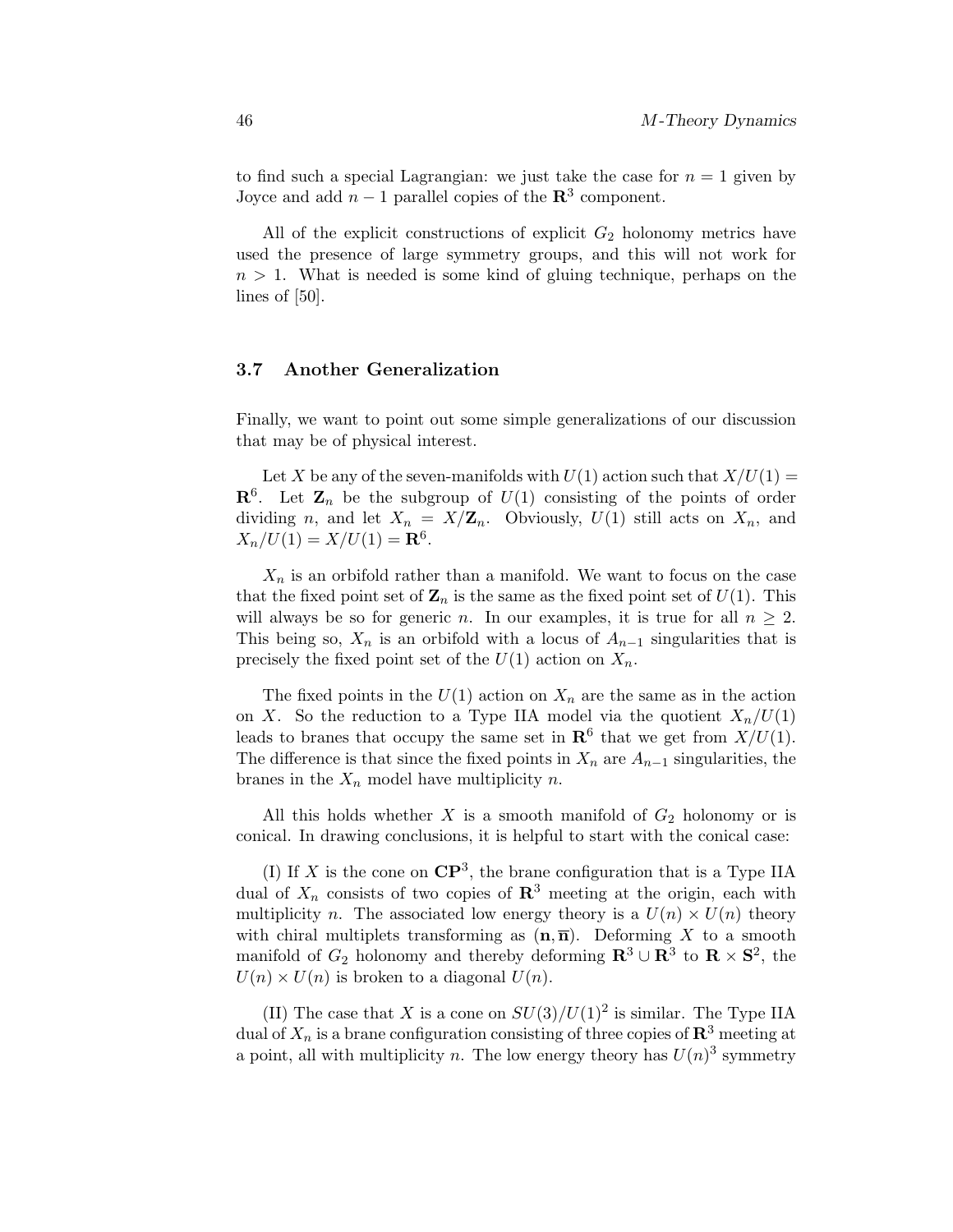and chiral multiplets transforming as  $(\mathbf{n}, \overline{\mathbf{n}}, 1) \oplus (\mathbf{1}, \mathbf{n}, \overline{\mathbf{n}}) \oplus (\overline{\mathbf{n}}, \mathbf{1}, \mathbf{n})$ . Calling the three fields  $\Phi_1$ ,  $\Phi_2$ , and  $\Phi_3$ , there is a superpotential Tr  $\Phi_1 \Phi_2 \Phi_3$ , just as in the  $n = 1$  case, and there are various possibilities of symmetry breaking.

(III) For X a cone on  $S^3 \times S^3$ , the dual of  $X_n$  is a brane of multiplicity *n* that is a cone on  $S^1 \times S^1$ . We can draw no immediate conclusions, as we have no knowledge of the dynamical behavior of such a brane.

Notice in cases (I) and (II) that if a singularity like that of  $X_n$  would appear in a manifold of  $G_2$  holonomy, we would get a gauge theory with chiral fermions. This might be of physical interest. For example, in case (II) with  $n = 3$ , the  $U(3)^3$  gauge group with the indicated representation for the chiral superfields is very closely related to the standard model of particle physics with one generation of quarks and leptons.

One might wonder if examples I and II can be further generalized. For example, could we extend case I so that the branes will be a pair of **R**3's of respective multiplicities  $(m, n)$  for arbitrary positive integers  $m, n$ ? Candidate manifolds can be suggested as follows, though we do not know if they admit metrics of  $G_2$  holonomy.

To build **CP**3, we start with **S**7, parameterized by four complex variables  $z_1, \ldots, z_4$  with  $\sum_{i=1}^4 |z_i|^2 = 1$ . Then we divide by a  $U(1)$  group that acts by

$$
z_i \to e^{i\theta} z_i, \ i = 1, \dots, 4. \tag{3.75}
$$

The quotient is  $Y = \mathbb{C}P^3$ . In section 3.3, we divided by a second  $U(1)$  which acts by

$$
(z_1, z_2, z_3, z_4) \rightarrow (e^{i\theta} z_1, e^{i\theta} z_2, z_3, z_4). \tag{3.76}
$$

The quotient, as we have seen, is  $S^5$ . Now we will use an argument that we have already used in section 3.2 in case III. If the plan is to divide  $S^7$  by  $U(1) \times U(1)$  to get  $S^5$ , we can divide first by an arbitrary  $U(1)$  subgroup of  $U(1) \times U(1)$ , acting say by

$$
(z_1, z_2, z_3, z_4) \to (e^{in\theta} z_1, e^{in\theta} z_2, e^{im\theta} z_3, e^{im\theta} z_4). \tag{3.77}
$$

The quotient is a weighted projective space,  $Y(n, m) = WCP^3_{n,n,m,m}$ . Then we divide by the "second"  $U(1)$ , and we will be left with  $Y(n,m)/U(1) = \mathbf{S}^5$ , since we have just looked at the quotient  $Y/U(1) = S^7/U(1) \times U(1)$  in a different way.

By the same argument, if  $X(n, m)$  is a cone on  $Y(n, m)$ , then  $X(n, m)/U(1) =$  $X/U(1) = \mathbf{R}^6$ . What branes appear in the Type IIA model derived in this way from  $X(n, m)$ ? We may as well assume that n and m are relatively prime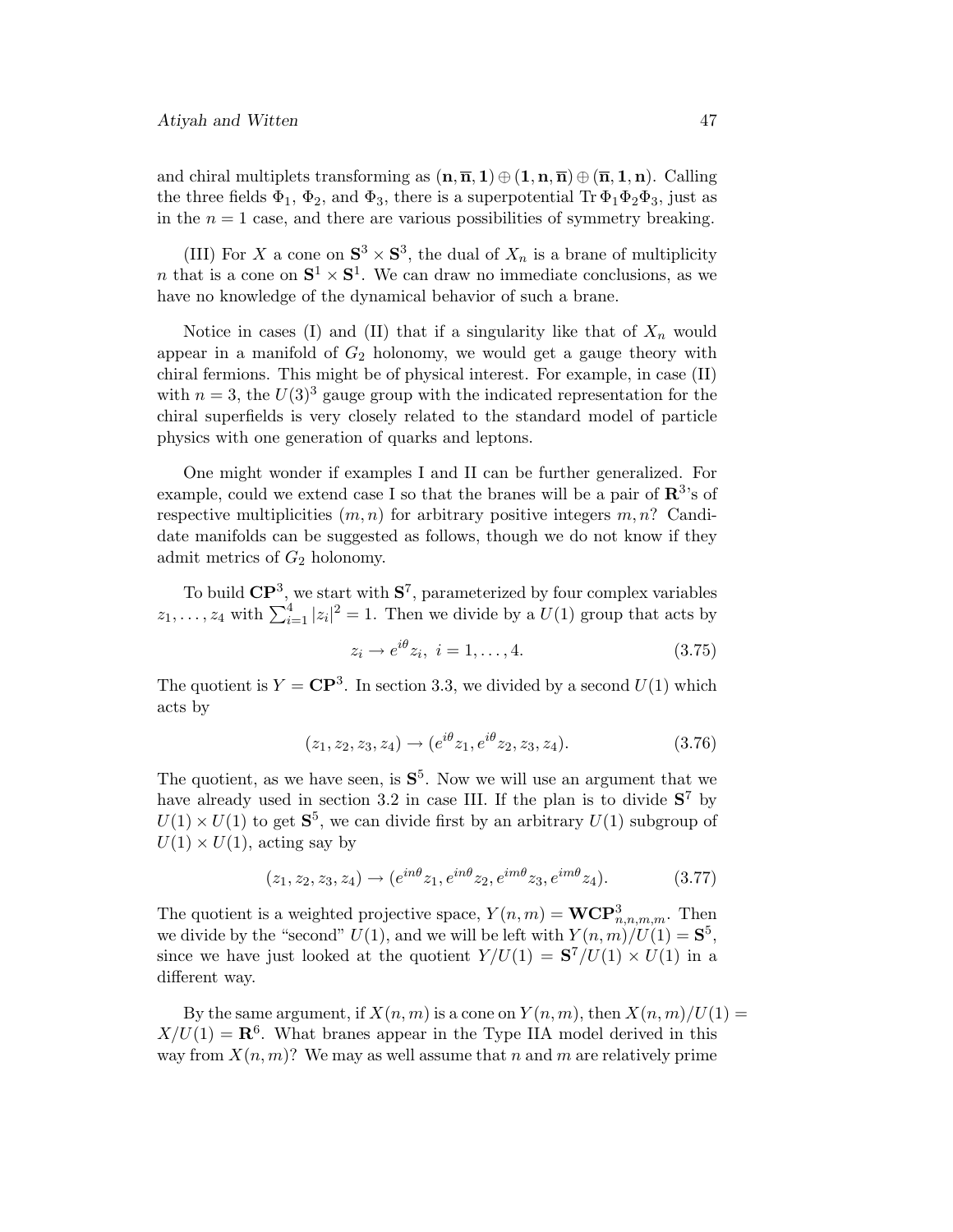(as a common factor can be removed by rescaling  $\theta$  in (3.77)). The fixed points of the "second"  $U(1)$  are the points with  $z_1 = z_2 = 0$  or  $z_3 = z_4 = 0$ . These consist of two copies of  $S^2$ , so on passing to the cone the branes fill two copies of  $\mathbb{R}^3 \subset \mathbb{R}^6$ . The two components of the fixed point set are  $A_{m-1}$ and  $A_{n-1}$  singularities, respectively, so the branes have multiplicities m and  $n$ .

More generally, suppose we want multiplicities  $(m, n) = r(a, b)$  where a and  $b$  are relatively prime. We do this by combining the two constructions explained above. We start with  $X(a, b)$ , which gives a model with multiplicities  $(a, b)$ , and then we divide by the  $\mathbf{Z}_r$  subgroup of the "second"  $U(1)$ . The last step multiplies the multiplicities by r, so the quotient  $X_r(a, b) = X(a, b)/\mathbf{Z}_r$ leads to a model in which the brane multiplicities are  $(m, n)$ .

An analogous construction can be carried out in case II.

# **4 Quantum Parameter Space Of Cone On S**<sup>3</sup> × **S**<sup>3</sup>

### **4.1 Nature Of The Problem**

In this section, we return to the problem of  $M$ -theory on a  $G_2$  manifold that is asymptotic to a cone on  $Y = S^3 \times S^3$ . We have seen in section 2.5 that there are three  $G_2$  manifolds  $X_i$  all asymptotic to the same cone. It has been proposed [8] that there is a smooth curve  $\mathcal N$  of theories that interpolates between different classical limits corresponding to the  $X_i$ . We will offer further support for this, but first let us explain why it might appear problematical.

First we recall how we showed, in section 2.3, in a superficially similar problem, involving a cone on  $SU(3)/U(1)^2$ , that there were three distinct branches  $\mathcal{M}_i$  of the quantum moduli space corresponding to three classical spacetimes. We showed that the quantum problem had a symmetry group  $K = U(1) \times U(1)$ , determined by the symmetries of the C-field at infinity, and that on the three different spacetimes, there are three different unbroken  $U(1)$  subgroups. The classification of  $U(1)$  subgroups of  $U(1) \times U(1)$  is discrete, and an observer at infinity can determine which branch the vacuum is in by determining which  $U(1)$  is unbroken.

In the case of a cone on  $S^3 \times S^3$ , there are no global symmetries associated with the C-field, but we can try to make a somewhat similar (though ultimately fallacious) argument using the periods of the C-field. An observer at infinity measures a flat C-field, as otherwise the energy would be infinite. A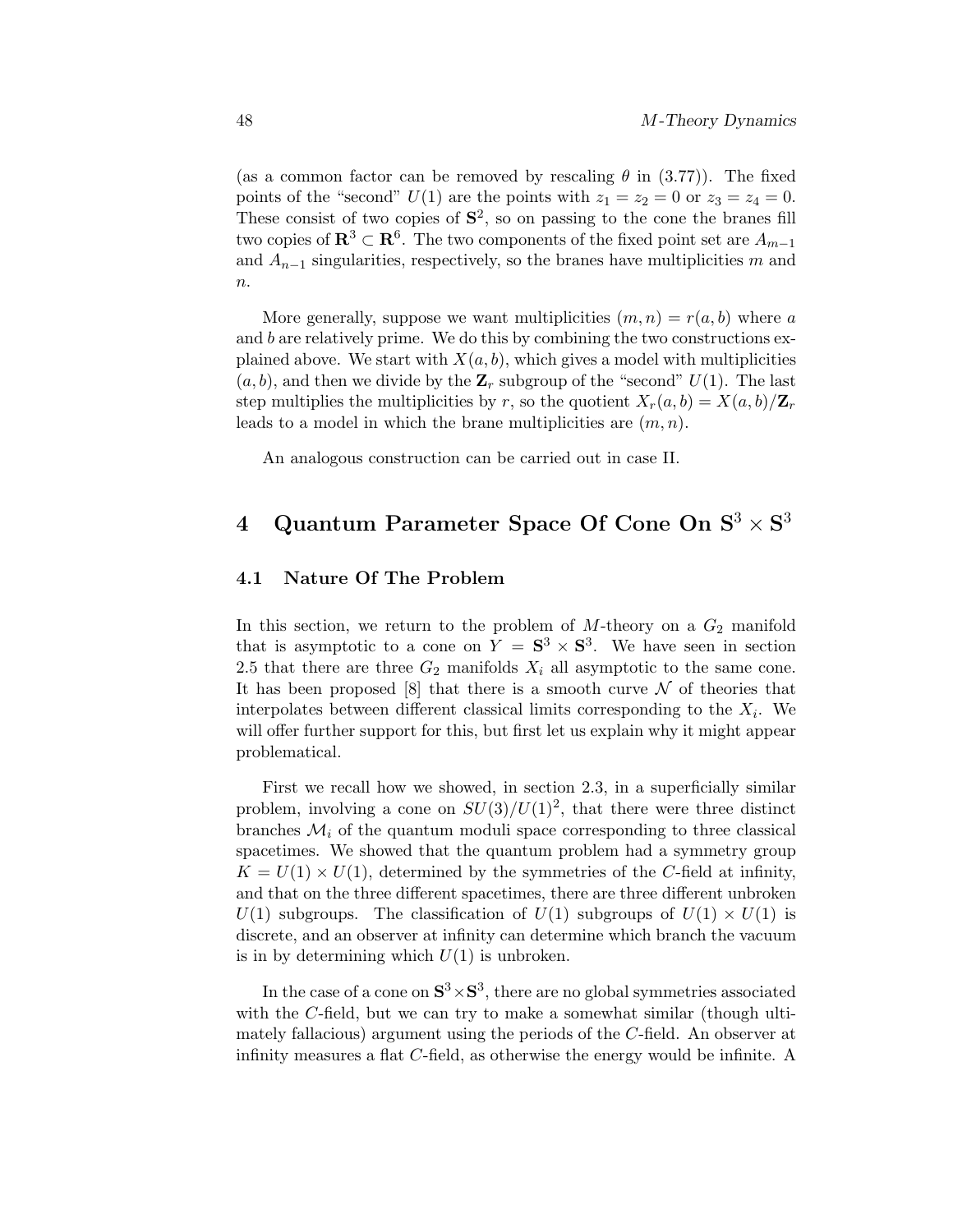flat C-field at infinity takes values in  $E = H^3(Y; U(1)) = U(1) \times U(1)$ . But not all possibilities are realized. For unbroken supersymmetry, the C-field on  $X_i$  must be flat at the classical level, so it must take values in  $H^3(X_i;U(1))$ . There is a natural map from  $H^3(X_i;U(1))$  to  $H^3(Y;U(1))$  which amounts to restricting to Y a flat C-field on  $X_i$ . However, this map is not an isomorphism; not all flat C-fields on Y extend over  $X_i$  as flat C-fields. In fact,  $H^3(X_i;U(1)) = U(1)$  is mapped to a rank one subgroup  $E_i$  of  $H^3(Y;U(1))$ .

For different i, the  $E_i$  are different. In fact, they are permuted by triality, just like the generators  $D_i$  of  $H_3(Y; \mathbf{Z})$  that were found in section 2.5. (In fact, the  $D_i$  are Poincaré dual to the  $E_i$ .)

Thus, an observer at infinity can measure the C-field as an element of  $H^3(Y;U(1))$  and – classically – will find it to belong to one of the three distinguished  $U(1)$  subgroups  $E_i$ . By finding which subgroup the C-field at infinity belongs to, the classical observer can thereby generically determine which spacetime  $X_1, X_2,$  or  $X_3$  is present in the interior. If this procedure is valid quantum mechanically, then the moduli space of theories has distinct branches  $\mathcal{N}_1$ ,  $\mathcal{N}_2$ , and  $\mathcal{N}_3$ . Of course, even classically there is an exceptional possibility that the C-field belongs to more than one of the  $U(1)$ 's (in which case it must vanish); in this case, the measurement of the  $C$ -field does not determine the manifold in the interior. This might seem to be a hint that the  $\mathcal{N}_i$  intersect at some exceptional points, rather as we found in the superficially similar model of section 2.3.

In this discussion, we have put the emphasis on measurements at infinity, where semiclassical concepts apply, since there is no useful way to describe measurements in the interior, where the quantum gravity effects may be big.

Let us contrast this with a more familiar situation in Type II superstring theory: the "flop" between the two small resolutions  $Z_1$  and  $Z_2$  of the conifold singularity of a Calabi-Yau threefold in Type II superstring theory. In this case, the Neveu-Schwarz two-form field B plays the role analogous to C in M-theory. The B-field periods takes values in  $H^2(Z_1; U(1))$ or  $H^2(Z_2; U(1))$ . Both of these groups are isomorphic to  $U(1)$ , and in this case the two  $U(1)$ 's are canonically the same. That is because both  $Z_1$ and  $Z_2$  are asymptotic to a cone on a five-manifold  $B$  that is topologically  $S^2 \times S^3$ . The second Betti number of B is one, equal to the second Betti number of the  $Z_i$ , and  $H^2(B;U(1)) = U(1)$ . The restriction maps from  $H^2(Z_i;U(1))$  to  $H^2(B;U(1))$  are isomorphisms, so in fact the three groups  $H^2(B;U(1)), H^2(Z_1;U(1)),$  and  $H^2(Z_2;U(1))$  are all naturally isomorphic. So by a measurement of the  $B$ -field period at infinity, one cannot distinguish the manifolds  $Z_1$  and  $Z_2$ .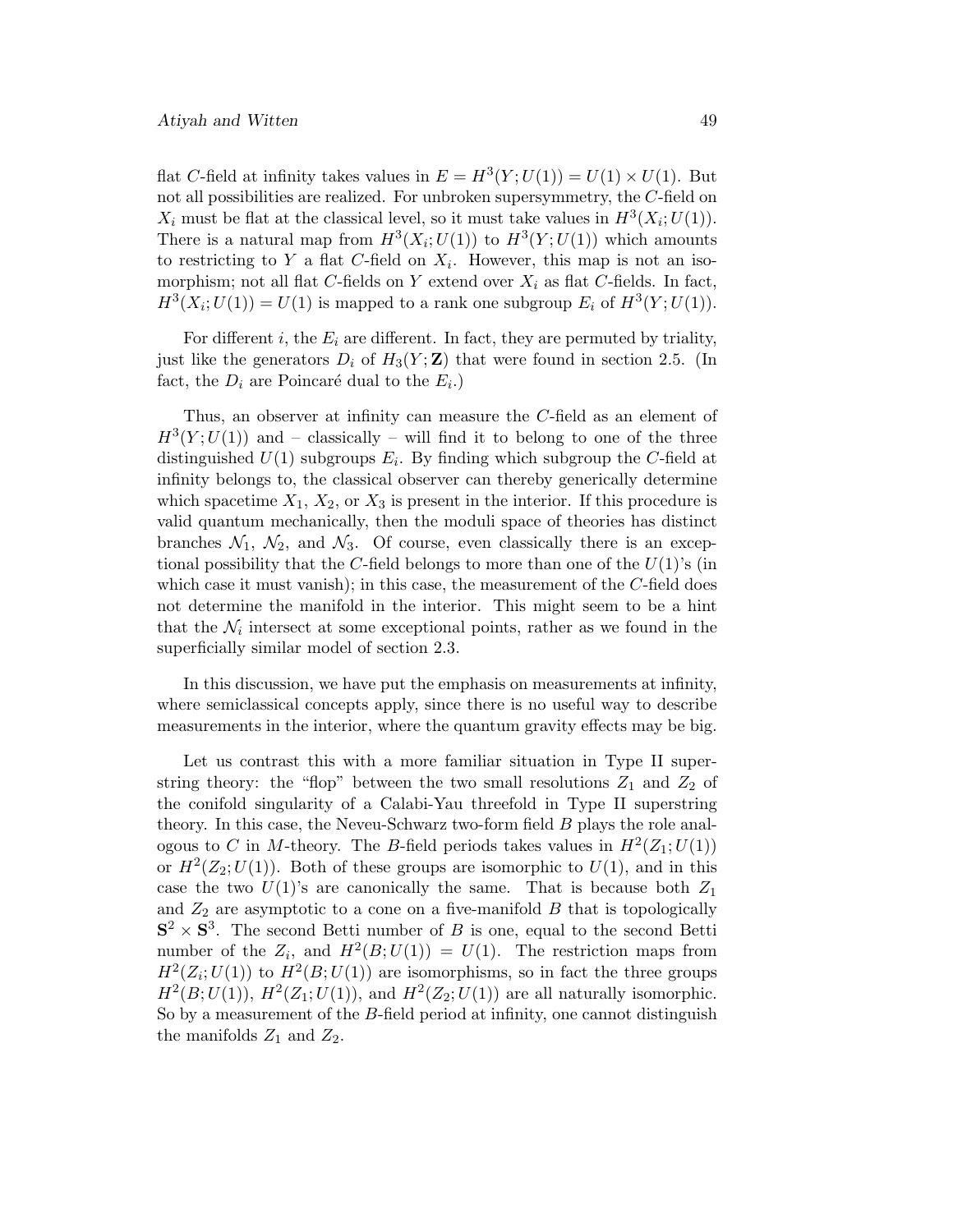Since supersymmetry relates the Kahler moduli to the B-field periods, this leads to the fact that the Kahler moduli of  $Z_1$  and  $Z_2$  fit together in a natural way at the classical level. (Moreover, all this carries over to other small resolutions ofCalabi-Yau threefolds, even when the second Betti number is greater than one.) In fact, each  $Z_i$  contains an exceptional curve that is a two-sphere  $S_i^2$ ; one can naturally think of  $S_2^2$  as  $S_1^2$  continued to negative area. (The last assertion is related to the signs in the isomorphisms mentioned in the last paragraph.) By contrast, in M-theory on a manifold of  $G_2$  holonomy, the metric moduli are related by supersymmetry to the C-field periods. The fact that the classical C-field periods on the  $X_i$  take values in different groups  $E_i$  also means that there is no way, classically, to match up the metric moduli of the three manifolds  $X_i$ .

We can be more explicit about this. The metric modulus of  $X_i$  is the volume  $V_i$  of the three-sphere  $Q_i \cong \mathbf{S}_i^3$  at the "center" of  $X_i$ . Each  $V_i$ , classically, takes values in the set  $[0, \infty)$  and so runs over a ray, or half-line. In a copy of  $\mathbb{R}^2$  that contains the lattice  $\Lambda$ , these rays (being permuted by triality) are at  $2\pi/3$  angles to one another. They do not join smoothly.

How can we hope nevertheless to find a single smooth curve  $\mathcal N$  that interpolates between the  $X_i$ ? We must find a quantum correction to the claim that the C-field period measured at infinity on  $X_i$  takes values in the subgroup  $E_i$  of  $H^3(Y;U(1))$ . It must be that the C-field period takes values that are very close to  $E_i$  if the volume  $V_i$  is large, but not close when  $V_i$ becomes small. Then, one might continuously interpolate from  $X_i$  to  $X_j$ , with the period taking values in  $E_i$  in one limit, and in  $E_j$  in the other.

Let us see a little more concretely what is involved in getting such a quantum correction. When  $Y = S^3 \times S^3$  is realized as the boundary of  $X_i$ , the three-sphere  $D_i$  defined in section 2.5 is "filled in" – it lies at infinity in the **R**<sup>4</sup> factor of  $X_i = \mathbb{R}^4 \times \mathbb{S}^3$ . So, for a flat C-field, with  $G = dC$  vanishing, we have

$$
\int_{D_i} C = \int_{\mathbf{R}^4} G = 0.
$$
\n(4.1)

Classically, we impose  $G = 0$  to achieve supersymmetry. Quantum mechanically, we consider fluctuations around the classical supersymmetric state. If quantum corrections modify the statement  $\int_{D_i} C = 0$ , this would correct the statement that the C-field periods lie in  $E_i$ , and perhaps enable a smooth interpolation between the different classical manifolds  $X_i$ . As we will show in section 4.4, perturbative quantum corrections do not modify the statement that  $\int_{D_i} C = 0$ , but membrane instanton corrections do modify this statement.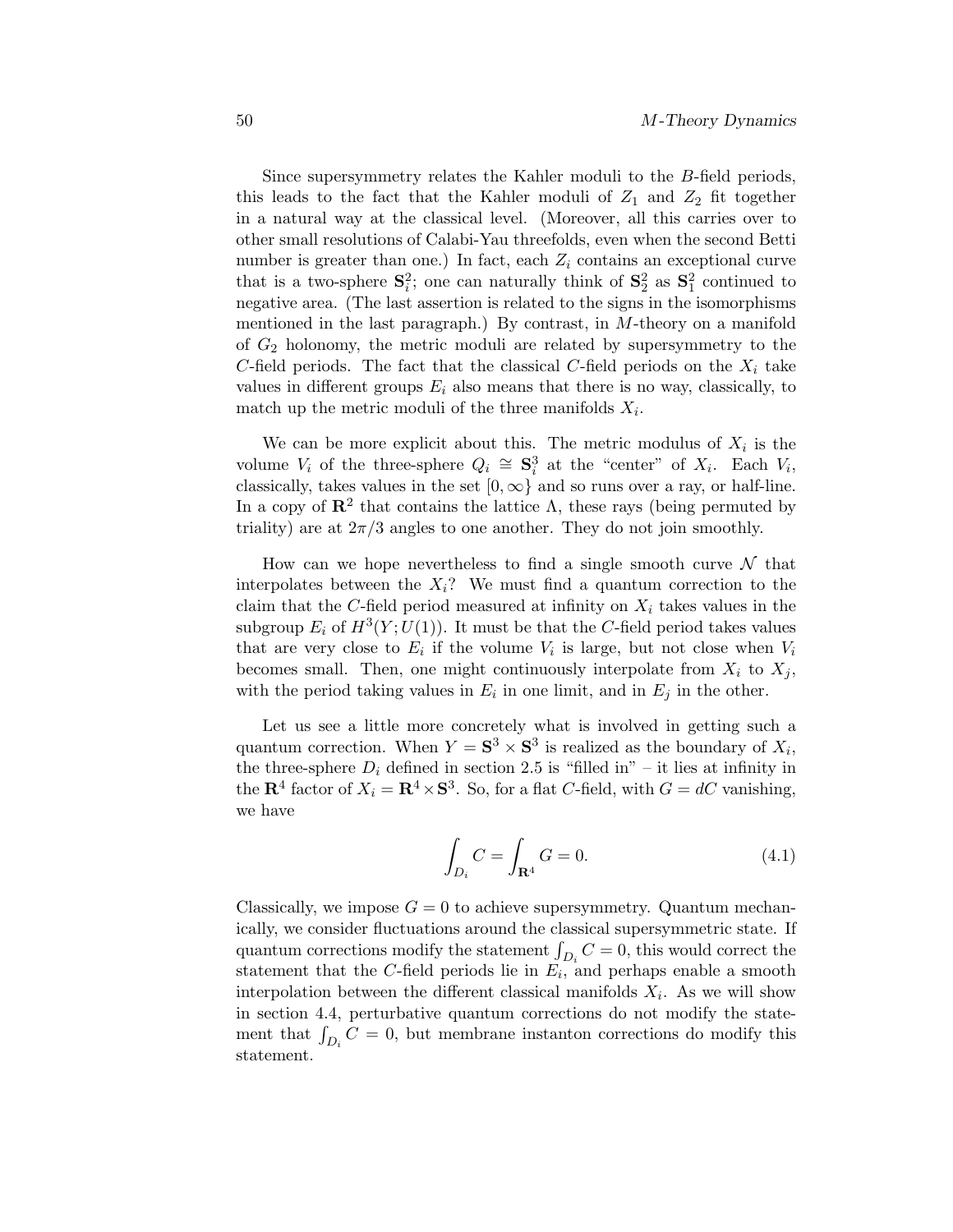In section 4.2, we will interpret the C-field periods as the arguments of holomorphic functions on  $\mathcal N$ . By exploiting the existence of those functions, we will, in section 4.3, making a reasonable assumption about a sense in which the  $X_i$  are the only classical limits of this problem, argue that N must have just one branch connnecting the  $X_i$  and give a precise description of  $\mathcal N$ . In section 4.4, we analyze the membrane instanton effects and show that they give the requisite corrections to  $\mathcal N$ . Details of the solution found in section 4.3 will be compared in section 5 to topological subtleties concerning the C-field.

# **4.2 Holomorphic Observables**

The C-field periods on Y must be related by supersymmetry to some other observables that can be measured by an observer at infinity. Supersymmetry relates fluctuations in the C-field to fluctuations in the metric, so these other observables must involve the metric.

We are here considering C-fields that are flat near infinity, so that if  $D_i$ is any of the cycles at infinity discussed at the end of section 2.5, the periods

$$
\int_{D_i} C \tag{4.2}
$$

are independent of the radial coordinate r. Since the radius of  $D_i$  is proportional to r, this means that the components of C are of order  $1/r^3$ . So supersymmetry relates the  $C$ -field to a metric perturbation that is of relative order  $1/r^3$ , compared to the conical metric.

Moreover, a flat C-field preserves supersymmetry, so a perturbation of  $C$  that preserves the flatness is related to a perturbation of the metric that preserves the condition for  $G_2$  holonomy. To find the metric perturbations that have this property, let us examine more closely the behavior of the metric (2.23) near  $r = \infty$ . We introduce a new radial coordinate y such that  $dy^2 = dr^2/(1 - (r_0/r)^3)$ . To the accuracy that we will need, it suffices to take

$$
y = r - \frac{r_0^3}{4r^2} + O(1/r^5). \tag{4.3}
$$

The metric is then

$$
ds^{2} = dy^{2} + \frac{y^{2}}{36} \left( da^{2} + db^{2} + dc^{2} - \frac{r_{0}^{3}}{2y^{3}} \left( f_{1} da^{2} + f_{2} db^{2} + f_{3} dc^{2} \right) + O(r_{0}^{6}/y^{6}) \right)
$$
\n(4.4)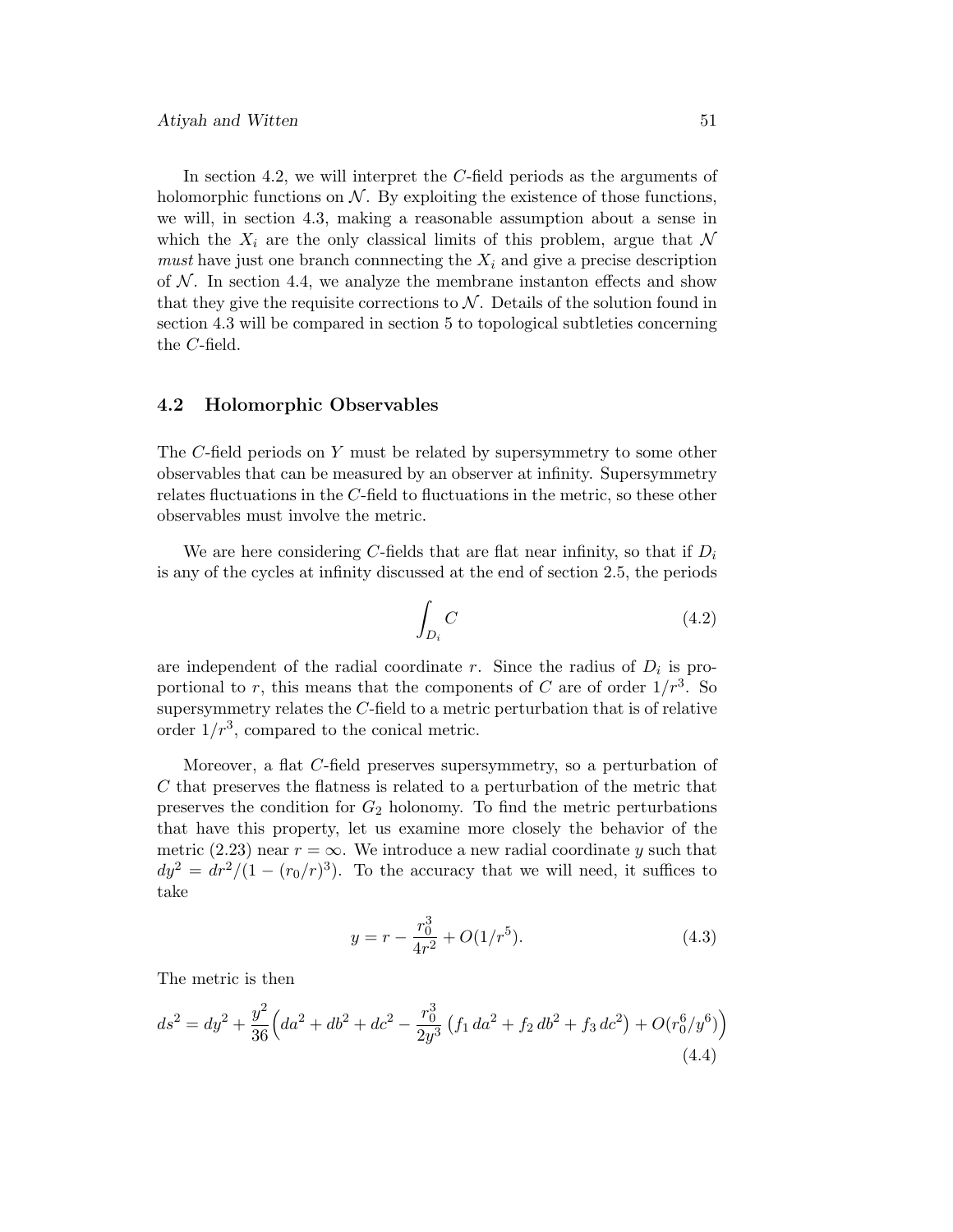with  $(f_1, f_2, f_3) = (1, -2, 1)$ . If we set  $r_0 = 0$ , we get the conical metric with the full  $\Sigma_3$  symmetry. This is valid near  $y = \infty$  even if  $r_0 \neq 0$ . Expanding in powers of  $r_0/y$ , the first correction to the conical metric is proportional to  $(r_0/y)^3$  and is given explicitly in (4.4).

Obviously, if we make a cyclic permutation of  $a, b, c$ , this will cyclically permute the  $f_i$ . So a metric of the form in (4.4) with  $(f_1, f_2, f_3)$  equal to  $(1, 1, -2)$  or  $(-2, 1, 1)$  also has  $G_2$  holonomy, to the given order in  $r_0/y$ . Moreover, since the term of lowest order in  $r_0/y$  obeys a linear equation, namely the linearization of the Einstein equation around the cone metric (nonlinearities determine the terms of higher order in  $r_0/y$ ), we can take linear combinations of these solutions if we are only interested in the part of the metric of order  $(r_0/y)^3$ . Thus, the metric has  $G_2$  holonomy to this order in  $r_0/y$  if  $(f_1, f_2, f_3)$  are taken to be any linear combination of  $(1, -2, 1)$  and its cyclic permutations. Hence,  $G_2$  holonomy is respected to this order if the coefficients  $f_i$  obey the one relation

$$
f_1 + f_2 + f_3 = 0.\t\t(4.5)
$$

A flat C-field at infinity has periods

$$
\alpha_i = \int_{D_i} C \mod 2\pi. \tag{4.6}
$$

Actually, there is a subtlety in the definition of the  $\alpha_i$ , because of a global anomaly in the membrane effective action; we postpone a discussion ofthis to section 5. Since  $D_1 + D_2 + D_3 = 0$  in homology, as we explained in section 2.5, one would guess that  $\alpha_1 + \alpha_2 + \alpha_3 = 0 \text{ mod } 2\pi$ , but for reasons we explain in section 5, the correct relation is

$$
\alpha_1 + \alpha_2 + \alpha_3 = \pi \mod 2\pi. \tag{4.7}
$$

Our discussion in section 4.1 started with the fact that an observer at infinity can measure the  $\alpha_i$ . Now we can extend this to a supersymmetric set of measurements: the observer at infinity can also measure the  $f_i$ .

A classical physicist at infinity would expect the  $f_i$  to be a positive multiple of  $(1, 1, -2)$  or a cyclic permutation thereof, and would expect one of the  $\alpha_i$  to vanish. The reason for this is that classically, while one can obey the Einstein equations near infinity with any set of  $f_i$  that sum to zero, to obey the nonlinear Einstein equations in the interior and get a smooth manifold  $X_i$  of  $G_2$  holonomy, the  $f_i$  must be of the form found in (4.3), or a cyclic permutation thereof. (See [40] for an analysis of the equations.) Likewise, on any  $X_i$ , the corresponding cycle  $D_i$  is contractible, and so  $\alpha_i$  must vanish.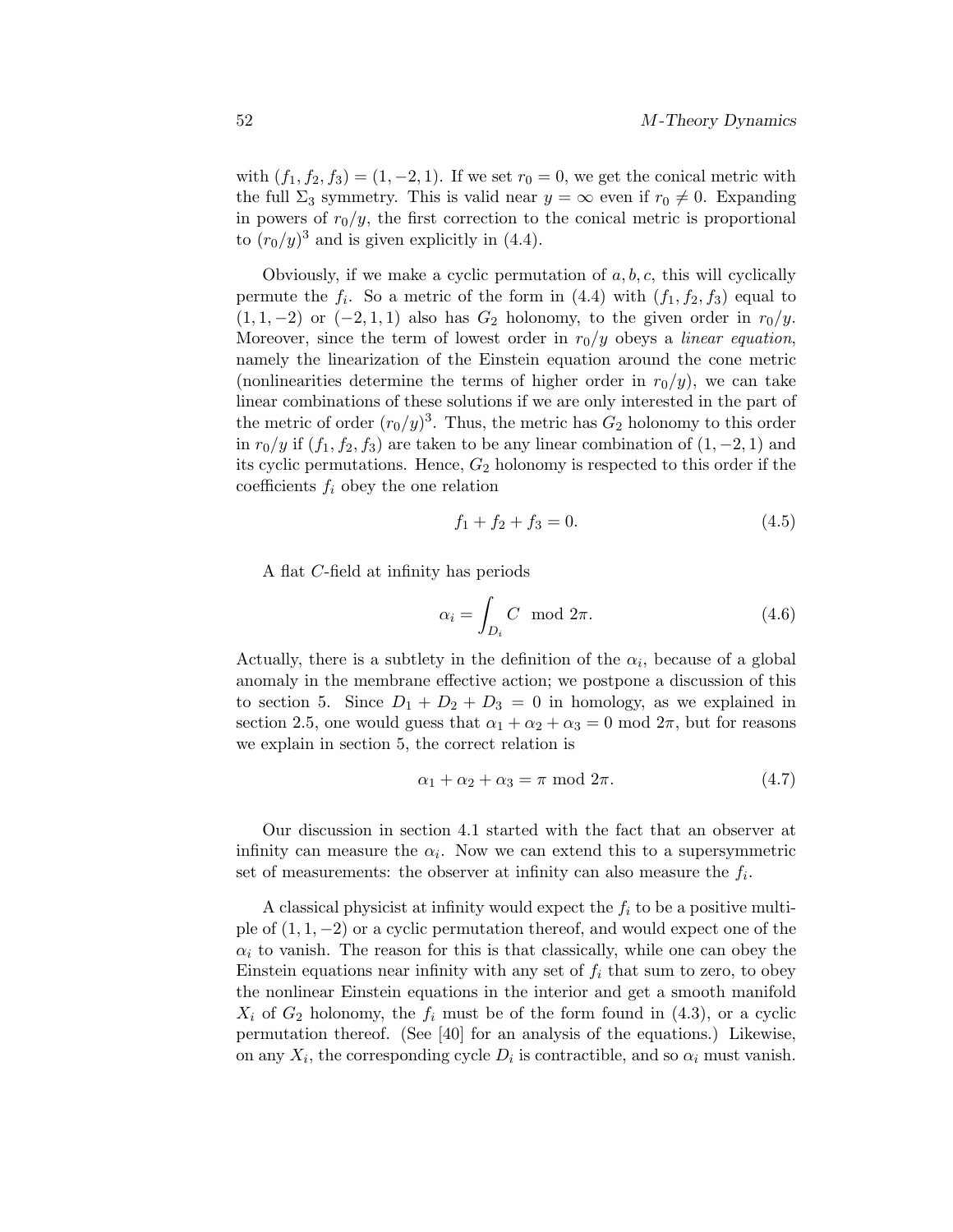#### Atiyah and Witten 53

Let us consider the action of the permutation group  $\Sigma_3$ . The  $f_i$  and  $\alpha_i$  are cyclically permuted under a cyclic permutation of a, b, c. Under the flip  $(a, b, c) \rightarrow (c^{-1}, b^{-1}, a^{-1})$ , we have  $(f_1, f_2, f_3) \rightarrow (f_3, f_2, f_1)$ , but  $(\alpha_1, \alpha_2, \alpha_3) \rightarrow (-\alpha_3, -\alpha_2, -\alpha_1)$ . The reason for the sign is that the flip reverses the orientation of  $Y$ , and this gives an extra minus sign in the transformation of C. So the holomorphic combinations of the  $f_i$  and  $\alpha_j$ must be, for some constant  $k$  (we indicate later how  $k$  could be computed),  $kf_1+i(\alpha_2-\alpha_3), kf_2+i(\alpha_3-\alpha_1),$  and  $kf_3+i(\alpha_1-\alpha_2)$ . These combinations are mapped to themselves by  $\Sigma_3$ . Since the  $\alpha_i$  are only defined modulo  $2\pi$ , it is more convenient to work with combinations such as

$$
y_i = \exp(kf_i + i(\alpha_{i+1} - \alpha_{i-1})).
$$
\n(4.8)

The  $y_i$ , however, do not quite generate the ring of holomorphic observables. We can do better to define

$$
\eta_i = \exp((2k/3)f_{i-1} + (k/3)f_i + i\alpha_i). \tag{4.9}
$$

(So  $\eta_i = (y_{i-1}^2 y_i)^{1/3}$ .) Any holomorphic function of the f's and  $\alpha$ 's that is invariant under  $2\pi$  shifts of the  $\alpha$ 's can be expressed in terms of the  $\eta$ 's. The  $\eta_i$  are not independent; they obey

$$
\eta_1 \eta_2 \eta_3 = -1. \tag{4.10}
$$

Each  $\eta_i$  can be neither 0 nor  $\infty$  without some of the  $f_i$  diverging to  $\pm \infty$ . So at finite points in the moduli space, the  $\eta_i$  take values in  $\mathbb{C}^*$  (the complex plane with the origin omitted), and because of the constraint (4.10), the  $\eta_i$ taken together define a point in  $W = \mathbf{C}^* \times \mathbf{C}^*$ .

Let us verify that in the classical approximation,  $\mathcal N$  is a holomorphic curve in W. On the branch of N corresponding to the manifold  $X_2$ , the  $f_i$  are in the ratio  $(1, -2, 1)$ . Moreover, on this manifold,  $\alpha_2 = 0$ . Altogether,  $\eta_2 =$ 1, and hence, given (4.10),  $\eta_1 \eta_3 = -1$ . These conditions define a holomorphic curve in  $W$ , as expected. More generally, on the branch corresponding to the classical manifold  $X_i$  one has, in the classical approximation,

$$
\eta_i = 1, \quad \eta_{i-1}\eta_{i+1} = -1. \tag{4.11}
$$

In the classical description,  $N$  consists of those three distinct branches.

In what limit is classical geometry valid? To see the manifold  $X_i$  semiclassically, its length scale  $r_0$  must be large. In the limit  $r_0 \to \infty$ , we have  $f_{i\pm 1} \rightarrow +\infty$  and  $f_i \sim -2f_{i\pm 1}$ , so

$$
\eta_{i-1} \to \infty, \quad \eta_{i+1} \to 0. \tag{4.12}
$$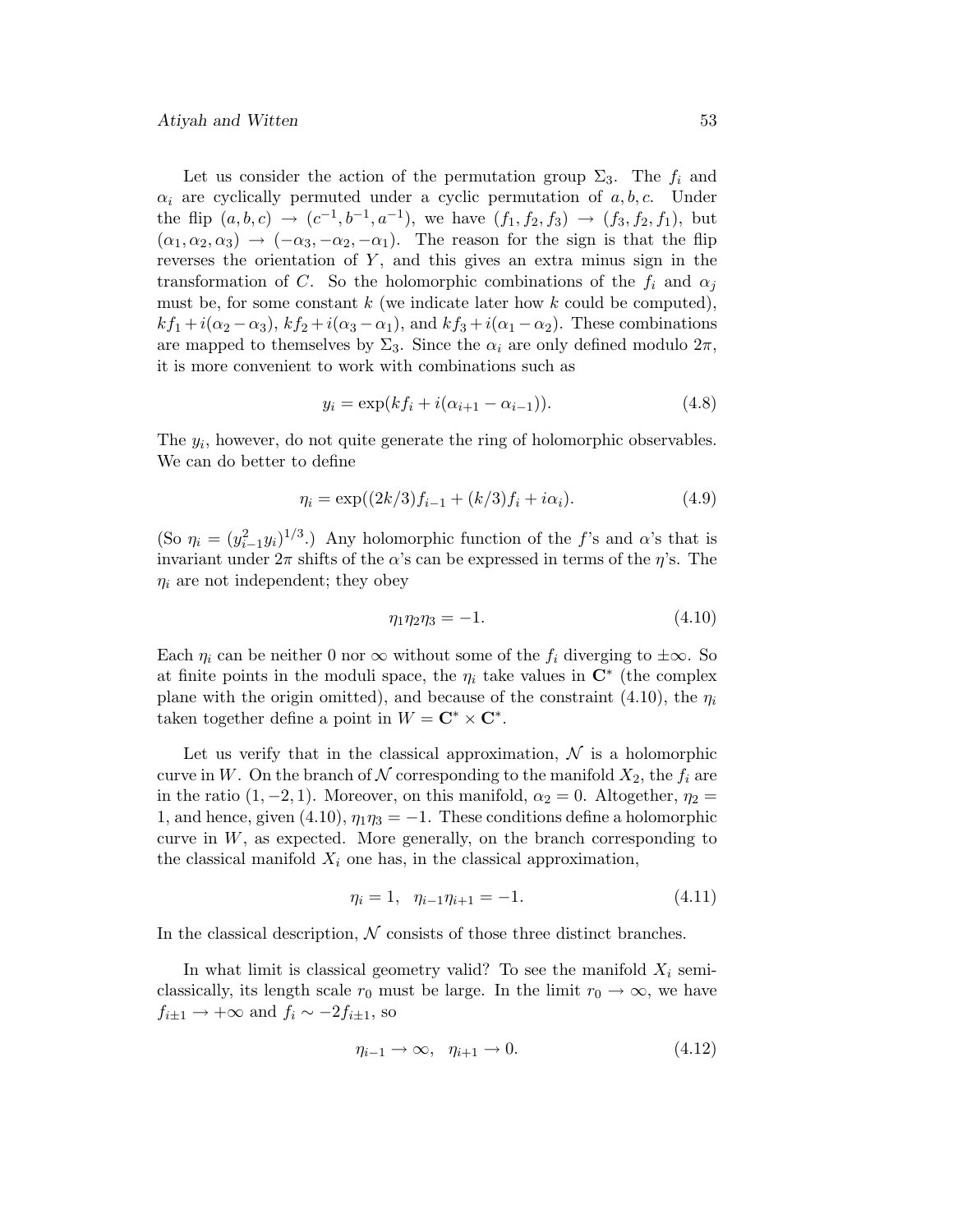We will argue later that, in fact,  $\eta_{i-1}$  has a simple pole and  $\eta_{i+1}$  a simple zero as  $r_0 \rightarrow \infty$ .

Let us record how the symmetries of the problem act on the  $\eta$ 's. A cyclic permutation in  $\Sigma_3$  permutes the  $\eta$ 's in the obvious way, while the flip  $(a, b, c) \rightarrow (c^{-1}, b^{-1}, a^{-1})$  acts by

$$
(\eta_1, \eta_2, \eta_3) \to (\eta_3^{-1}, \eta_2^{-1}, \eta_1^{-1}). \tag{4.13}
$$

There is one more symmetry to consider; as explained at the beginning of section 2.1, a reflection in the first factor of the spacetime  $\mathbb{R}^4 \times X$  exchanges chiral and antichiral fields; it reverses the sign of the  $C$ -field while leaving fixed the metric parameters  $f_i$ , so it acts antiholomorphically, by

$$
\eta_i \to \overline{\eta}_i. \tag{4.14}
$$

The  $f_i$  have an intuitive meaning as "volume defects." Let us recall that in section 2.5, we defined three-cycles  $D_i \cong \mathbf{S}^3$  in Y.  $D_1$  was defined by the conditions

$$
a = 1 = bc.\tag{4.15}
$$

The others are obtained by cyclic permutation. We can embed  $D_1$  in any of the  $X_i$  by setting, in addition, the radial coordinate y to an arbitrary constant. If we do so,  $D_1$  has a y-dependent volume that behaves for  $y \to \infty$ as

$$
\frac{2\pi^2 y^3}{27} + \frac{\pi^2 r_0^3 f_1}{36} + O(r_0^6/y^3). \tag{4.16}
$$

Thus, subtracting the divergent multiple of  $y^3$ , there is a finite volume defect  $\pi^2 r_0^3 f_1/36$  at infinity. Likewise, all the  $D_i$  have volume defects  $\pi^2 r_0^3 f_i/36$ . The fact that for  $r_0 \to \infty$ , up to a cyclic permutation, the  $f_i$  are a positive multiple of  $(1, 1, -2)$  means that the volume defects are also a positive multiple of  $(1, 1, -2)$ , and in particular precisely one of them is negative. This fact has an intuitive meaning. In the "interior" of  $X_i$ , precisely one of the D's, namely  $D_i$ , is "filled in" and has its volume go to zero. This is the one whose volume defect at infinity is negative. There is no smooth manifold of  $G_2$  holonomy in which the volume defects are a *negative* multiple of  $(1, 1, -2)$ , roughly since there is no way to make a smooth manifold by filling in two of the  $D$ 's.

# **4.3 Quantum Curve**

To understand supersymmetric dynamics via holomorphy, one must understand the singularities. In the present case, a singularity arises when some of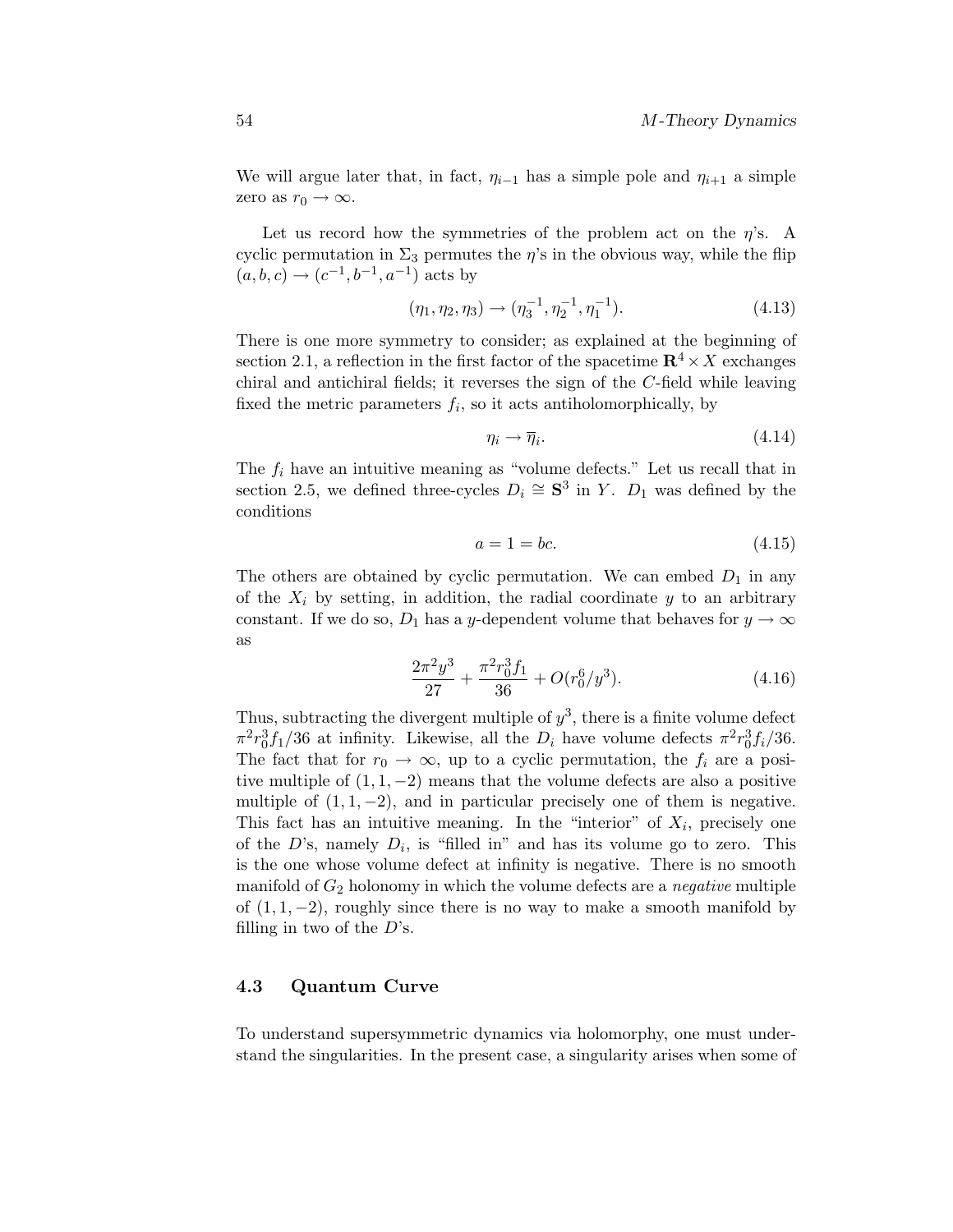the  $f_i$  diverge to  $\pm \infty$ , and hence some  $\eta_i$  have zeroes or poles. In our definition of  $N$ , we will include points where there are such zeroes or poles, so our  $\mathcal N$  is really a compactification of the moduli space of coupling parameters.

For  $f_i$  to diverge to  $\pm \infty$  means that the volume defects are diverging. It is reasonable to expect that such behavior can be understood classically. In the present problem, we will assume that the only way to get a zero or pole of the  $\eta_i$  is to take  $r_0 \to \infty$  on one of the classical manifolds  $X_i$ . Our assumption could be wrong, for example, if there are additional smooth manifolds of  $G_2$ holonomy that are likewise asymptotic to a cone on Y. In section 6, we will meet cases in which the enumeration of the possible singularities contains some surprises.

Now we can explain why there must be corrections to the classical limit described in (4.11). The curve described in (4.11) has an end with  $\eta_{i-1} \to \infty$ ,  $\eta_{i+1} \to 0$ , and a second end with  $\eta_{i-1} \to 0$ ,  $\eta_{i+1} \to \infty$ . The first end has the  $f_i$  diverging as a positive multiple of  $(1, 1, -2)$  or a cyclic permutation thereof, but at the second end, the  $f_i$  diverge as a *negative* multiple of  $(1, 1, -2)$ . This does not correspond to any known classical limit of the theory, and according to our hypothesis, there is nowhere in the moduli space that the  $f_i$  diverge in this way. So  $(4.11)$  cannot be the exact answer.

On the other hand, a holomorphic function that has a pole also has a zero, so a component of N that contains a point with  $\eta_{i-1} \to \infty$  must also contain a point with  $\eta_{i-1} \to 0$ . By our hypothesis, this must come from a classical limit associated with one of the  $X_i$ . By the  $\Sigma_3$  symmetry, if two ends are in the same component, the third must be also, so given our assumptions, we have proved that  $N$  has a single component that contains all three ends. Therefore, it is possible to interpolate between  $X_1, X_2, X_3$ without a phase transition.

On any additional branches of  $\mathcal{N}$ , the  $\eta_i$  have neither zeroes nor poles and hence are simply constant. This would correspond to a hypothetical quantum  $M$ -theory vacuum that is asymptotic to a cone on  $Y$  but whose "interior" has no classical limit, perhaps because it has a frozen singularity (analogous to frozen singularities that will appear in sections 6.3 and 6.4). If such a component exists, new tools are needed to understand it. We have no way to probe for the existence of such vacua in  $M$ -theory, and will focus our attention on the known branch of  $\mathcal N$  that interpolates between the three classical manifolds  $X_i$ . In fact, we will henceforth use the name N to refer just to this branch.

We know of three such points  $P_i$ ,  $i = 1, 2, 3$  corresponding to the points at which one observes the classical manifolds  $X_i$  with large  $r_0$ . Near  $P_i$ , a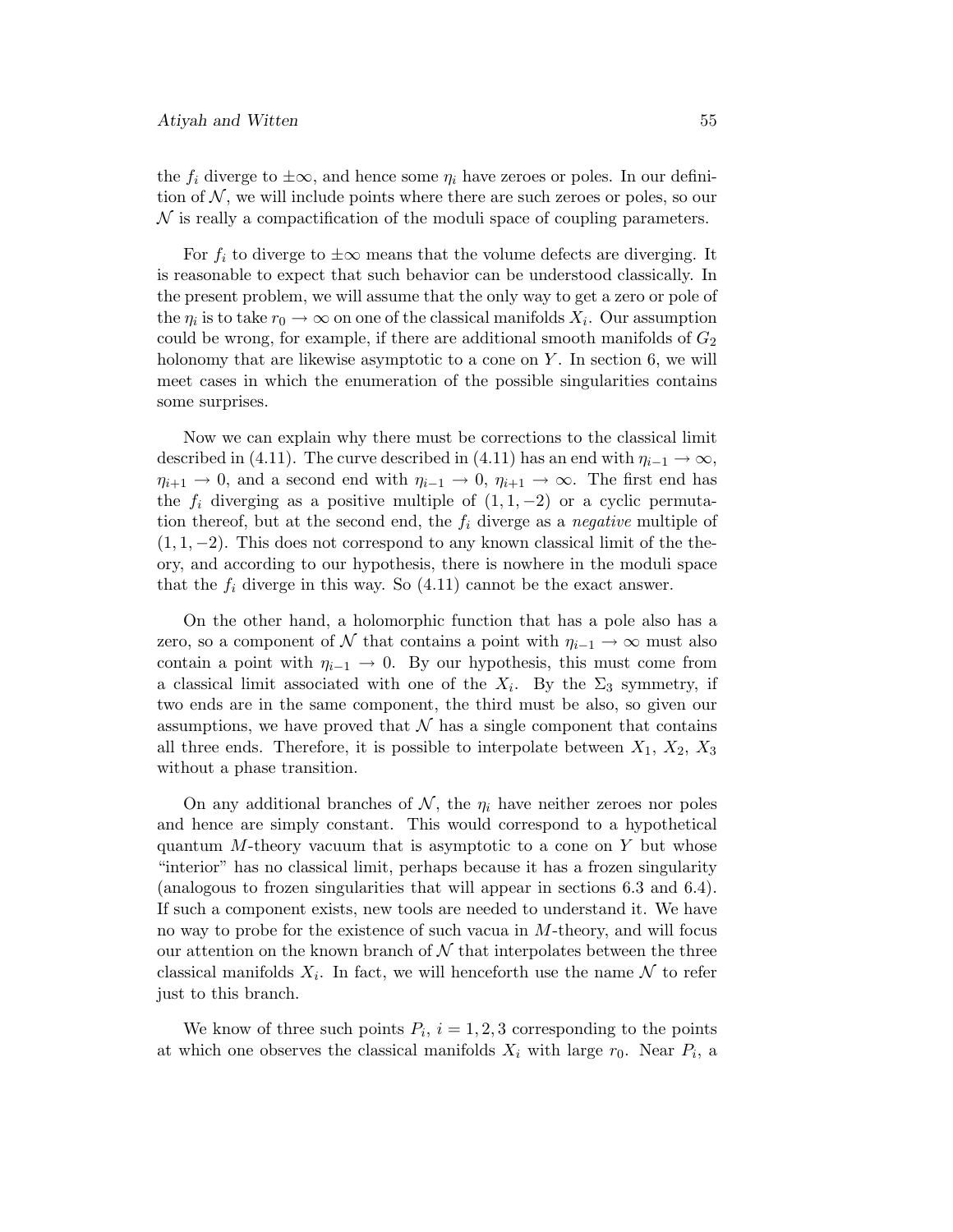local holomorphic parameter is expected to be the expansion parameter for membrane instantons on  $X_i$ . In fact, the three-sphere  $Q_i$  at the "center" of  $X_i$  (defined by setting  $r = r_0$  in (2.23)) is a supersymmetric cycle. The amplitude for a membrane instanton wrapped on this cycle is

$$
u = \exp\left(-TV(Q_i) + i \int_{Q_i} C\right). \tag{4.17}
$$

Here T is the membrane tension, and  $V(Q_i)$  is the volume of  $Q_i$ . For an antimembrane instanton, the phase  $\int_{Q_i} C$  in (4.17) has the opposite sign. In any event, to define the sign of  $\int_{Q_i} C$ , one must be careful with the orientation of  $Q_i$ . According to (4.12), we know already that at  $P_i$ ,  $\eta_{i-1}$  has a pole and  $\eta_{i+1}$  has a zero. It must then be that  $\eta_{i-1} \sim u^{-s}$  and  $\eta_{i+1} \sim u^{t}$ near  $P_i$ , with some  $s, t > 0$ . To determine s and t, we need only compare the phase of  $\eta_{i\pm 1}$ , which is  $\int_{D_{i\pm 1}} C$ , to the phase  $\int_{Q_i} C$  of u. We saw in section 2.5 that  $Q_i$  is homologous (depending on its orientation) to  $\pm D_{i-1}$  and to  $\mp D_{i+1}$ , so  $s = t = 1$ . Thus,  $\eta_{i-1}$  has a simple pole, and  $\eta_{i+1}$  has a simple zero. It should also be clear that the constant k in the definition of the  $\eta$ 's could be determined (in terms of T) by comparing the modulus of  $\eta_{i\pm 1}$  to that of u.

Now we have enough information to describe  $N$  precisely. Each  $\eta_i$  has a simple pole at  $P_{i+1}$ , a simple zero at  $P_{i-1}$ , and no other zeroes or poles. The existence of a holomorphic function with just one zero and one pole implies that N is of genus zero. We could pick any i and identify  $N$  as the complex  $\eta_i$  plane (including the point at infinity), but proceeding in this way would obscure the  $\Sigma_3$  symmetry. Instead, we pick an auxiliary parameter t such that the points  $P_i$  are at  $t^3 = 1$ , with the goal of expressing everything in terms of t. The action of  $\Sigma_3$  on t can be determined from the fact that it must permute the cube roots of 1. Thus,  $\Sigma_3$  is generated by an element of order three

$$
t \to \omega t, \quad \omega = \exp(2\pi i/3),\tag{4.18}
$$

and an element of order two,

$$
t \to 1/t. \tag{4.19}
$$

The antiholomorphic symmetry (4.14) will be

$$
t \to 1/\bar{t}.\tag{4.20}
$$

We identify  $P_i$  with the points  $t = \omega^{i+1}$ .  $\eta_i$  should equal 1 at  $P_i$  and should have a simple pole at  $P_{i+1}$  and a simple zero at  $P_{i-1}$ . This gives

$$
\eta_i = -\omega \frac{t - \omega^i}{t - \omega^{i-1}}.
$$
\n(4.21)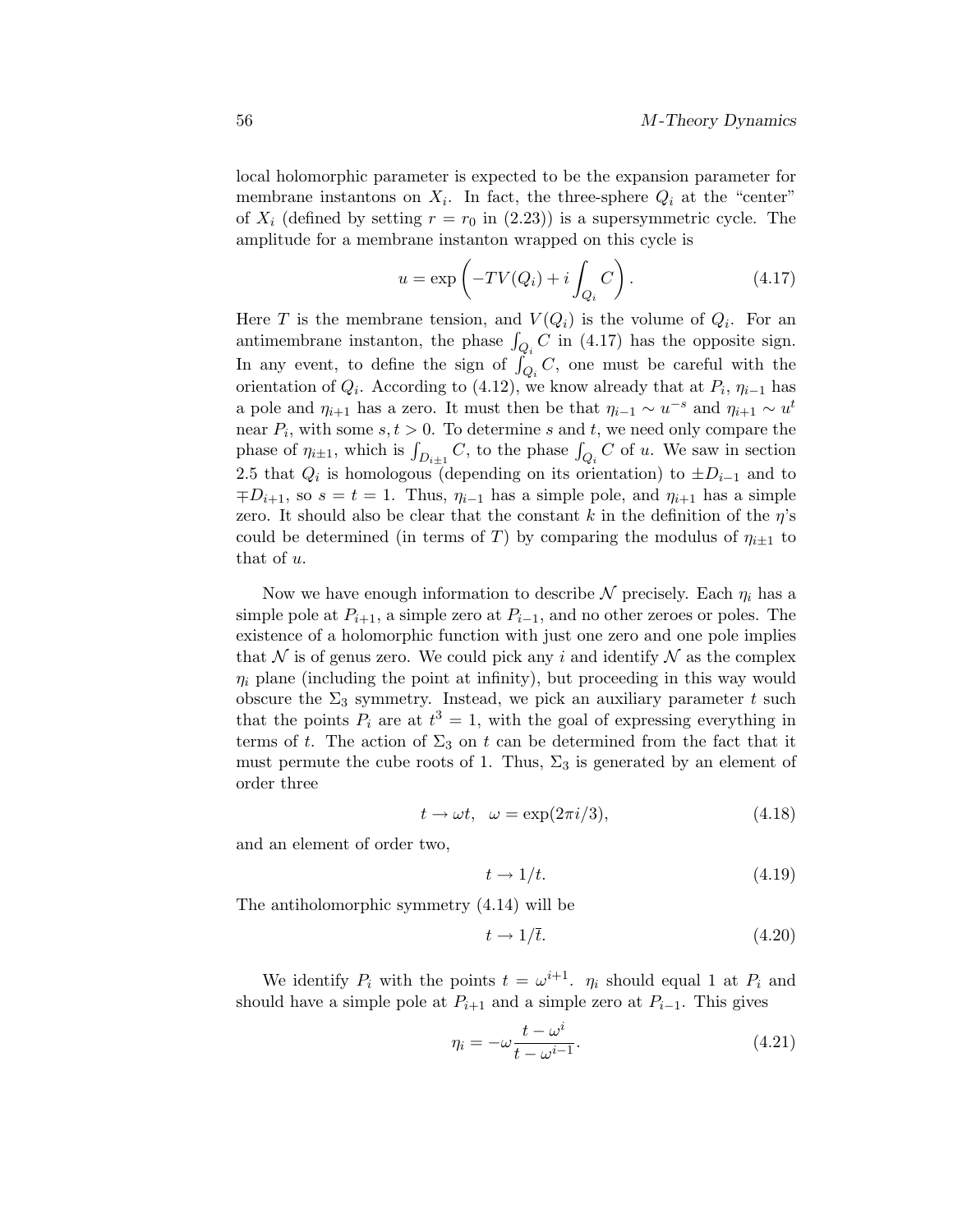This is obviously invariant under the cyclic permutation of the  $\eta_i$  together with  $t \to \omega^{-1}t$ . It is invariant under elements of  $\Sigma_3$  of order two since

$$
\eta_1(1/t) = \eta_3(t)^{-1}, \ \eta_2(1/t) = \eta_2(t)^{-1}.
$$
 (4.22)

It is invariant under the antiholomorphic symmetry since

$$
\eta_i(1/\bar{t}) = \overline{\eta}_i(t). \tag{4.23}
$$

Finally, (4.21) implies the expected relation

$$
\eta_1 \eta_2 \eta_3 = -1. \tag{4.24}
$$

Thus, we have a unique candidate for  $N$ , and it has all the expected properties.

#### Superpotential?

Another holomorphic quantity of interest is the superpotential  $W$  that arises from the sum over membrane instantons that are wrapped, or multiply wrapped, on the supersymmetric cycle  $Q_i \subset X_i$ . (For each  $i = 1, 2, 3$ , this method of computing W is valid near the point  $P_i \in \mathcal{N}$  that describes the manifold  $X_i$  with large volume.) If the conical singularity that we have been studying is embedded in a compact manifold  $\hat{X}$  of  $G_2$  holonomy, then the moduli of  $\hat{X}$ , including the volume of  $Q_i$ , are dynamical, and the superpotential has a straightforward physical interpretation: it determines which points in the parameter space actually do correspond to supersymmetric vacua.

The physical interpretation of the superpotential is less compelling in the case considered in this paper of an asymptotically conical  $X$ , since the variables on which the superpotential depends are nondynamical, because ofthe infinite kinetic energy in their fluctuations, and behave as coupling constants in an effective four-dimensional theory rather than as dynamical fields. If there were more than one quantum vacuum for each point in  $\mathcal{N}$ , then the differences between the values of  $W$  for the different vacua would give tensions ofBPS domain walls; but there is actually only one vacuum for each point in  $N$ .

At any rate, let us see how far we can get toward determining W. W must have a simple zero at each of the  $P_i$ , since it vanishes in the absence of membrane instantons, and in an expansion in powers of instantons, it receives a one-instanton contribution proportional to the instanton coupling parameter u. (The analysis in [27] makes it clear that, since  $Q$  is an isolated and nondegenerate supersymmetric cycle, an instanton wrapped once on Q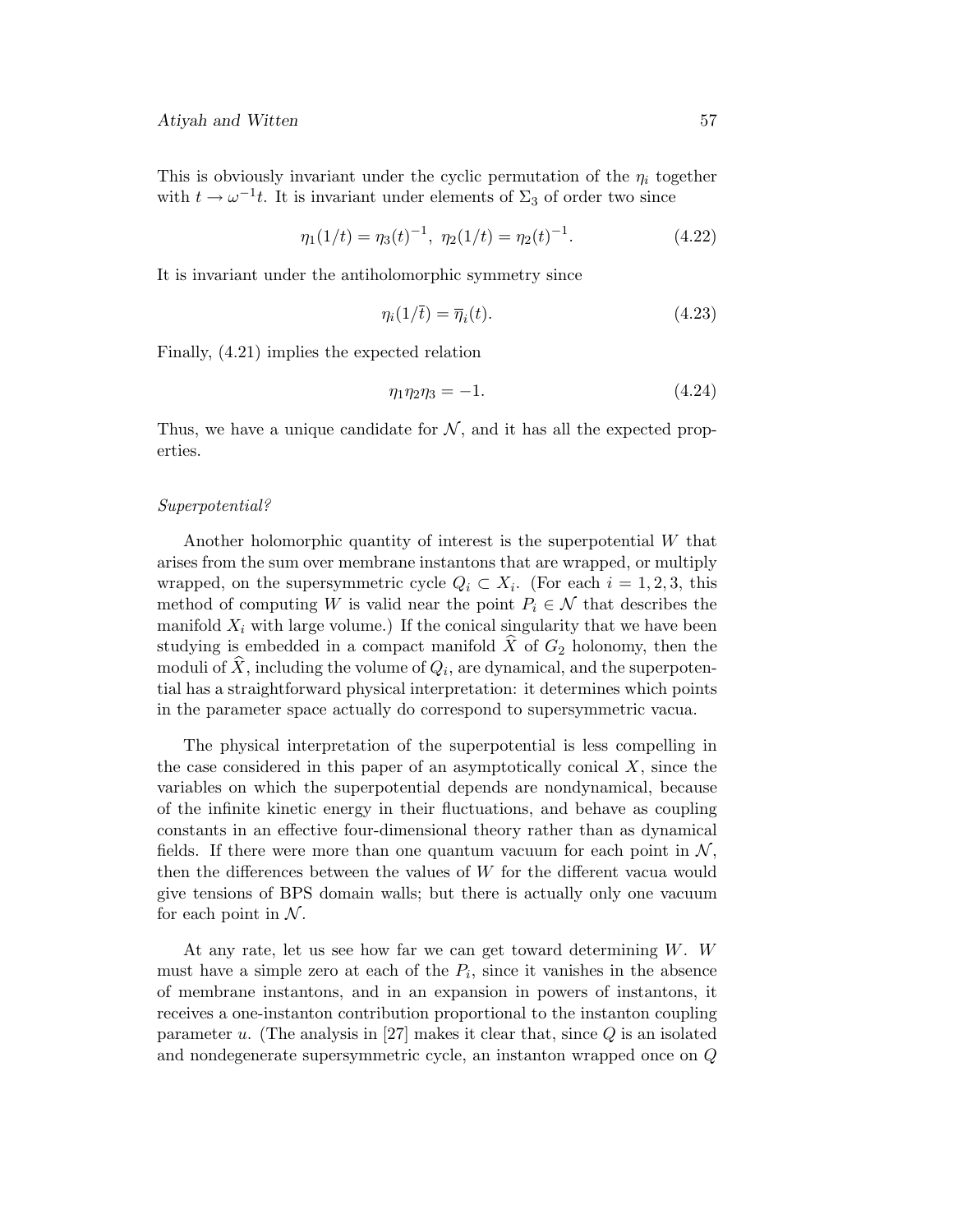makes a nonvanishing contribution to the superpotential.) Since W has at least three zeroes, it has at least three poles. If we assume that the number of poles is precisely three, we can determine  $W$  uniquely. The positions of the three poles must form an orbit of the group  $\Sigma_3$ , and so these points must be permuted both by  $t \to \omega t$  and by  $t \to 1/t$ . The only possibility (apart from  $t = \omega^i$  where we have placed the zeroes of W) is that the poles are at  $t = -\omega^i$ ,  $i = 1, 2, 3$ . The superpotential is then

$$
W = ic \frac{t^3 - 1}{t^3 + 1},\tag{4.25}
$$

where the constant  $c$  could be determined from a one-instanton computation using the analysis in [27].

Note that  $W(\omega t) = W(t)$ , but

$$
W(1/t) = -W(t),
$$
\n(4.26)

so that the transformations of order two in  $\Sigma_3$  are R-symmetries that reverse the sign of W. This is expected for geometrical reasons explained in section 2.4. Also,  $W(1/\overline{t}) = W(t)$  if c is real, so this candidate for W is compatible with the real structure of the problem.

Thus, we have a minimal candidate for W that is fairly natural, but we do not have enough information to be sure it is right; one could consider another function with more zeroes and poles, at the cost of introducing some unknown parameters.

One important fact is clearly that W must have some poles. What is their physical significance? This is not at all clear. A rough analogy showing the possible importance of the question is with the "flop" transition ofType II conformal field theory. In that problem, there is a complex moduli space  $\mathcal{N}$ , analogous to  $\mathcal{N}$  in the problem studied in the present paper, that interpolates between the two possible small resolutions of the conifold singularity. On  $\mathcal N$  there is a natural holomorphic function  $F$ , the "Yukawa coupling," that has a pole at a certain point of  $N$ . (In fact,  $F$  only has a straightforward interpretation as a four-dimensional Yukawa coupling if the conifold singularity is embedded in a compact Calabi-Yau manifold; in the noncompact case, the relevant modes are not square-integrable and are nondynamical. This is analogous to the status of the superpotential in our present problem.) At the pole, the Type II conformal field theory becomes singular. The singularity was mysterious for some time, but it was ultimately understood [3, 4] that at this point one can make a phase transition to a different branch of vacua, corresponding to the deformation (rather than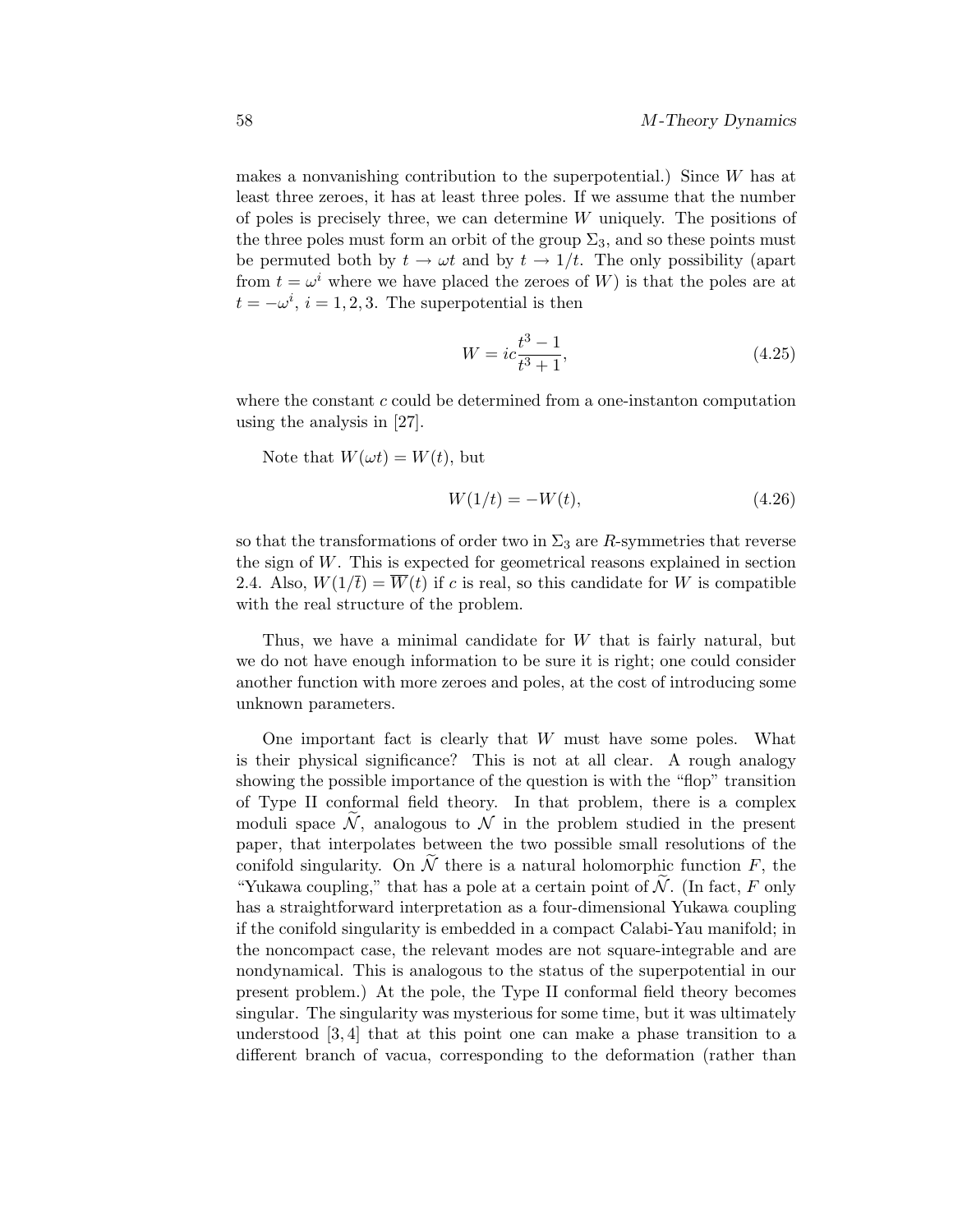small resolution) of the conifold. The poles in  $W$  might similarly be related to novel phenomena.<sup>10</sup>

## **4.4 Membrane Instantons**

On the classical manifold  $X_i$ , the three-cycle  $D_i$  is a boundary and hence, in a classical supersymmetric configuration,  $\alpha_i = \int_{D_i} C$  vanishes. As we have seen in section 4.1, to get a smooth curve  $\mathcal N$  interpolating between the different classical limits, we need to find a quantum correction to this statement.

 $D_i$  is defined by setting the radial coordinate r in (2.23) equal to a large constant  $t$ , which should be taken to infinity, and also imposing a certain relation on the  $SU(2)$  elements  $g_i$ . For  $r \to \infty$ ,  $X_i$  becomes flat, with the curvature at  $r = t$  vanishing as  $1/t^2$ . The volume of  $D_i$  grows as  $t^3$ , so to get a nonzero value of  $\alpha_i$ , C must vanish as  $1/t^3$ . Perturbative corrections to the classical limit vanish faster than this. Consider Feynman diagram contributions to the expectation value of C at a point  $P \in X_i$ . We assume P is at  $r = t$  and ask what happens as  $t \to \infty$ . If all vertices in the diagram are separated from  $P$  by a distance much less than  $t$ , we may get a contribution to  $\langle C(P) \rangle$  that is proportional to some three-form built locally from the Riemann tensor  $R$  and its covariant derivatives. Any such threeform vanishes faster than  $1/t^3$  for  $t \to \infty$ . (R itself is of order  $1/t^2$ , so its covariant derivative DR is of order  $1/t^3$ . But a three-form proportional to  $DR$  vanishes using the properties of the Riemann tensor. Other expressions such as  $RDR$  are of higher dimension and vanish faster than  $1/t^3$ .) Things are only worse if we consider Feynman diagrams in which some of the vertices are separated from  $P$  by a distance comparable to  $t$ . Such diagrams can give nonlocal contributions; those vanish at least as fast as  $t^{-9}$ , which is the order of vanishing at big distances of the massless propagator in eleven dimensions.

More fundamentally, the reason that perturbative corrections on  $X_i$  do not modify  $\alpha_i$  is holomorphy. As we have seen,  $\alpha_i$  is the argument of the holomorphic observable  $\eta_i$ , while a local holomorphic parameter at  $X_i$  is the membrane amplitude

$$
u = \exp\left(-T \int_{Q_i} d^3x \sqrt{g} + i \int_{Q_i} C\right). \tag{4.27}
$$

 $10$ For example, a familiar mechanism [51] for generating a pole in a superpotential in four dimensions involves an  $SU(2)$  gauge theory with a pair of doublets, so perhaps the theory near the poles has a description in such terms.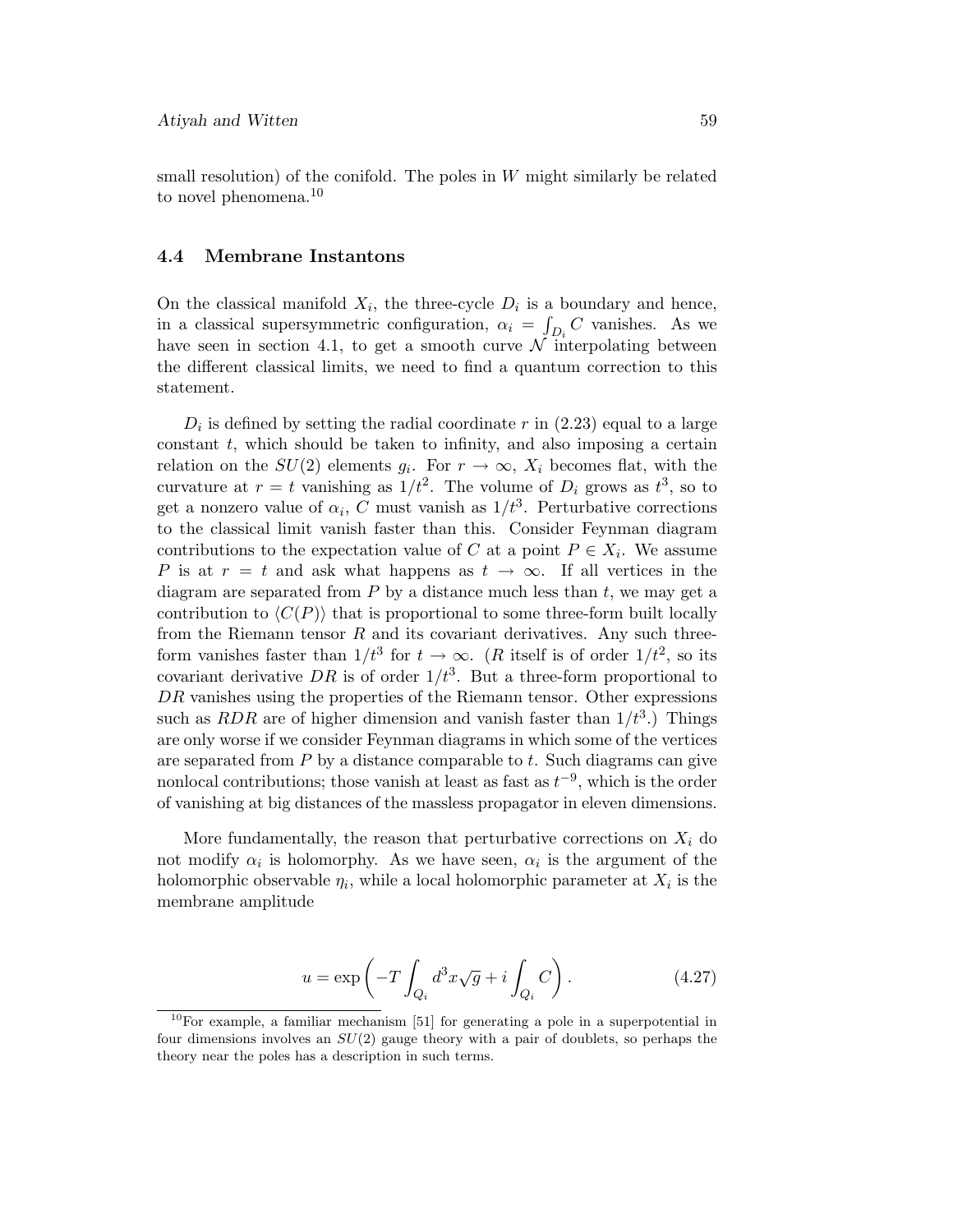$\eta_i$  must be a holomorphic function of u, and perturbative corrections to  $\alpha_i$ or  $\eta_i$  must vanish as they are functions only of |u|, being independent of the argument  $\int_{Q_i} C$  of u.

This makes it clear where, in M-theory on  $\mathbb{R}^4 \times X_i$ , we must look to find a correction to the statement that  $\alpha_i = 0$ . The correction must come from membrane instantons, that is from membranes whose world-volume is  $y \times Q_i$ , with y a point in **R**<sup>4</sup>. <sup>11</sup>

The quantity u is really a superspace interaction or superpotential. To convert it to an ordinary interaction, one must integrate over the collective coordinates of the membrane instanton. This integration is  $\int d^4y d^2\theta$ , where  $d^2\theta$  is a chiral superspace integral over the fermionic collective coordinates of the membrane, and the  $\gamma$  integral is the integral over the membrane position in  $\mathbb{R}^4$ .

Presently we will show that  $\int d^4y d^2\theta u$  can be replaced by a (*u*-dependent) constant times  $\int_{\mathbf{R}^4 \times Q_i} *G$ . Here,  $*$  is the Hodge duality operator, so, in eleven dimensions,  $\ast G$  is a seven-form that is integrated over the sevenmanifold  $\mathbb{R}^4 \times Q_i$ . We postpone the evaluation of  $\int d^4y d^2\theta u$  momentarily, and first concentrate on showing that, if the result is as claimed, this will solve our problem.

We will show that adding to the effective action a multiple of  $\int_{\mathbf{R}^4 \times Q_i} *G$ will induce a nonzero value for  $\int_{D_i} C$ . For this, we must analyze the correlation function

$$
\left\langle \int_{\mathbf{R}^4 \times Q_i} *G \cdot \int_{D_i} C \right\rangle, \tag{4.28}
$$

and show that it is nonzero.

First of all, let us check the scaling. For propagation at large distance  $t$ , the two point function  $\langle G \cdot C \rangle$  is proportional to  $1/t^{10}$ . But the integration in (4.28) is carried out over the seven-manifold  $\mathbb{R}^4 \times Q_i$  times the threemanifold  $D_i$ , and so altogether over ten dimensions. Hence the powers of t cancel out, and also C can be treated as a free field, since corrections to the free propagator would vanish faster than  $1/t^{10}$ .

In the free field approximation, the action for C is a multiple of  $\frac{1}{2} \int d^{11}x \sqrt{g} |G|^2$ . The free field equations of motion, in the absence of sources, are  $dG = d * G =$ 0.

 $^{11}\mathrm{Using}$  instantons to deform a moduli space is familiar in four-dimensional supersymmetric gauge theories [20, 52, 53].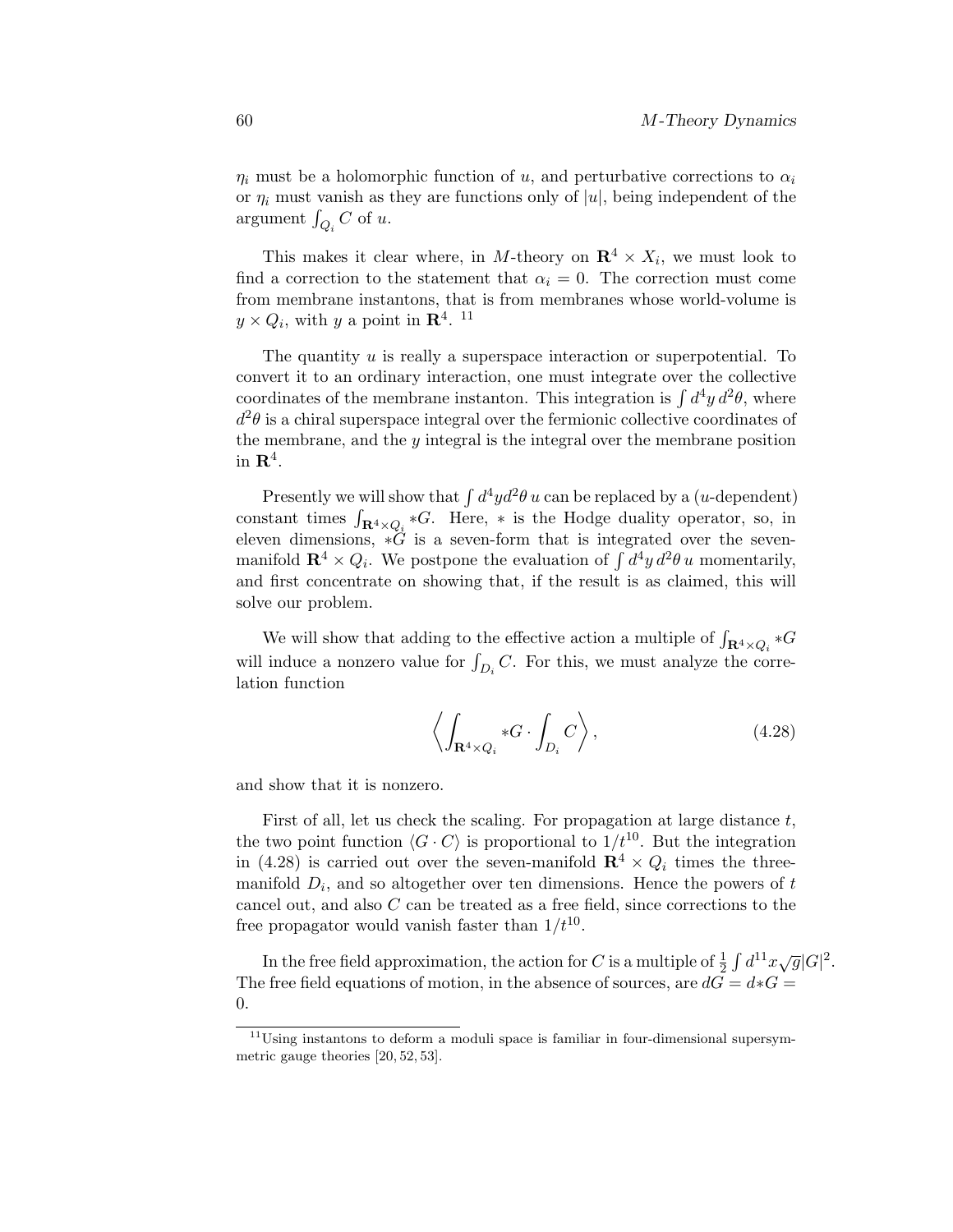A simple way to evaluate the correlation function is to think of  $\int_{D_i} C$  as a source that creates a classical G-field, after which ∗G is then integrated over  $\mathbb{R}^4 \times Q_i$ . Thus, we look for the classical solution of the action

$$
\frac{1}{2} \int_{\mathbf{R}^4 \times X_{1,\Gamma}} |G|^2 + \int_{D_i} C. \tag{4.29}
$$

The classical field created by the source is determined by the equations

$$
dG = 0
$$
  

$$
d * G = \delta_{D_i}.
$$
 (4.30)

The first equation is just the Bianchi identity. The second contains as a source  $\delta_{D_i}$ , a delta function form that is Poincaré dual to  $D_i$ .

We do not need to solve for G in detail. In order to evaluate  $\int_{\mathbf{R}^4 \times Q_i} *G$ , it suffices to know ∗G modulo an exact form. Any solution of the second equation in  $(4.30)$  (with G vanishing fast enough at infinity) will do. A convenient solution can be found as follows. Let B be a ball in  $X_i$  whose boundary is  $D_i$ . (Existence of B is the reason for the classical relation  $\int_{D_i} C = 0!$ ) We can obey  $d * G = \delta_{D_i}$  by  $*G = \delta_B$ . Hence

$$
\int_{\mathbf{R}^4 \times Q_i} *G = \int_{\mathbf{R}^4 \times Q_i} \delta_B.
$$
\n(4.31)

The latter integral just counts the intersection number of the manifolds  $\mathbb{R}^4 \times Q_i$  and B; it is the number of their intersection points, weighted by orientation. If B is obtained by "filling in"  $D_i$  in the obvious way, then there is precisely one intersection point, so the integral is 1.

The intersection number of B with  $\mathbb{R}^4 \times Q_i$  is a version, adapted to this noncompact situation, of the "linking number" of the submanifolds  $\mathbf{R}^4 \times Q_i$ and  $D_i$ . In essence, we have deduced the desired result about the deformation of the moduli space from this linking number.

# Evaluation Of Superspace Integral

It remains to show that the integral  $\int d^4y d^2\theta u$  has the right properties for the above computation. We write the two components of  $\theta$  as  $\theta^1$  and  $\theta^2$ , so  $d^2\theta = d\theta^1 d\theta^2$ .

Let us write  $u = e^w$ , with  $w = -TV(Q_i) + i \int_{Q_i} C$ . Since a fermion integral has the properties of a derivative or a derivation, we have  $\int d^2\theta u =$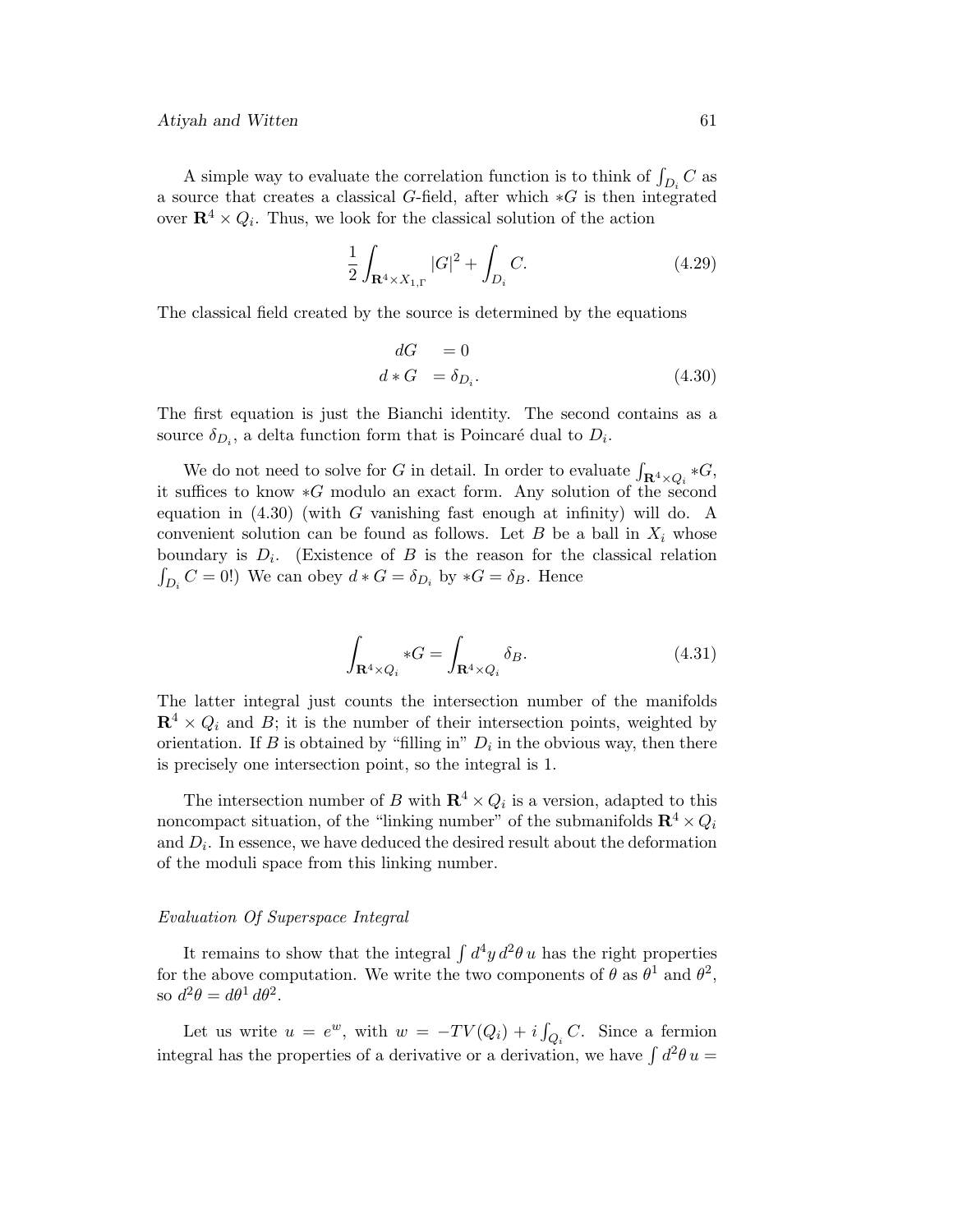$u(\int d^2\theta w + \int d\theta^1 w \int d\theta^2 w)$  . Here the second term  $\int d\theta^1 w \int d\theta^2 w$  contributes a fermion bilinear (analogous to a Yukawa coupling in four-dimensional supersymmetric field theory). It can be omitted for our present purposes, since it can contribute to  $\int_{D_i} C$  only via Feynman diagrams containing one boson and two fermion propagators, and such diagrams vanish for large  $t$  much faster than  $1/t^{10}$ .

We are left with computing  $\int d^2\theta w = \int d^2\theta \left( -TV(Q_i) + i \int_{Q_i} C \right)$ . Because w is a chiral or holomorphic field, we would have  $\int d^2\theta \, \overline{w} = 0$ , and hence

$$
\int d^2\theta w = -2T \int d^2\theta V(Q_i) = 2i \int d^2\theta \int_{Q_i} C.
$$
 (4.32)

Because it is slightly shorter, we will compute  $\int d^2\theta V(Q_i)$ . But obviously, the result also determines  $\int d^2\theta \int_{Q_i} C$ . This fact will be useful in section 6.1, where we will need the latter integral.

Let  $\epsilon$  be a covariantly constant spinor on  $\mathbb{R}^4 \times X_i$ . Under a supersymmetry generated by  $\epsilon$ , the variation of the volume  $V(Q_i) = \int_{Q_i} d^3x \sqrt{g}$  is, using the supersymmetry transformation laws of eleven-dimensional supergravity [54],

$$
\delta_{\epsilon} V(Q_i) = -i\kappa \int_{Q_i} d^3x \sqrt{g} g^{ab} \overline{\epsilon} \Gamma_a \psi_b.
$$
 (4.33)

Here indices  $a, b, c$  run over tangent directions to  $Q_i$ , while indices  $A, B, C$ will run over tangent directions to  $\mathbb{R}^4 \times X_i$ . Also,  $\kappa$  is the gravitational coupling,  $\psi$  the gravitino,  $\Gamma_A$  are gamma matrices, and likewise  $\Gamma^{A_1 A_2 ... A_k}$ will denote an antisymmetrized product of gamma matrices.

To compute  $\int d^2\theta V$ , we let  $\epsilon_1$  and  $\epsilon_2$  be covariantly constant spinors of positive chirality on  $\mathbb{R}^4$ , and compute the second variation  $\delta_{\epsilon_2} \delta_{\epsilon_1} V$ . ( $\epsilon_1$  and  $\epsilon_2$  are the tensor products of the same covariantly constant spinor on the  $G_2$ manifold  $X_i$  times a constant positive chirality spinor on  $\mathbb{R}^4$ .) If  $\epsilon_1$  and  $\epsilon_2$ are properly normalized, this equals  $\int d^2\theta V$ . Ignoring terms proportional to  $\psi^2$  (as their contributions vanish too fast for large t), we get

$$
\delta_{\epsilon_2} \delta_{\epsilon_1} V(Q_i) = \frac{\kappa}{144} \int_{Q_i} d^3x \sqrt{g} \bar{\epsilon}_1 \Gamma_a \left( \Gamma^{ABCDa} - 8 \Gamma^{BCD} \delta_a^A \right) \epsilon_2 G_{ABCD}.
$$
\n(4.34)

The field G created by a delta function source on  $y \times D_i$  has all indices tangent to  $X_i$  (or more precisely  $y \times X_i \subset \mathbf{R}^4 \times X_i$ ) since the source has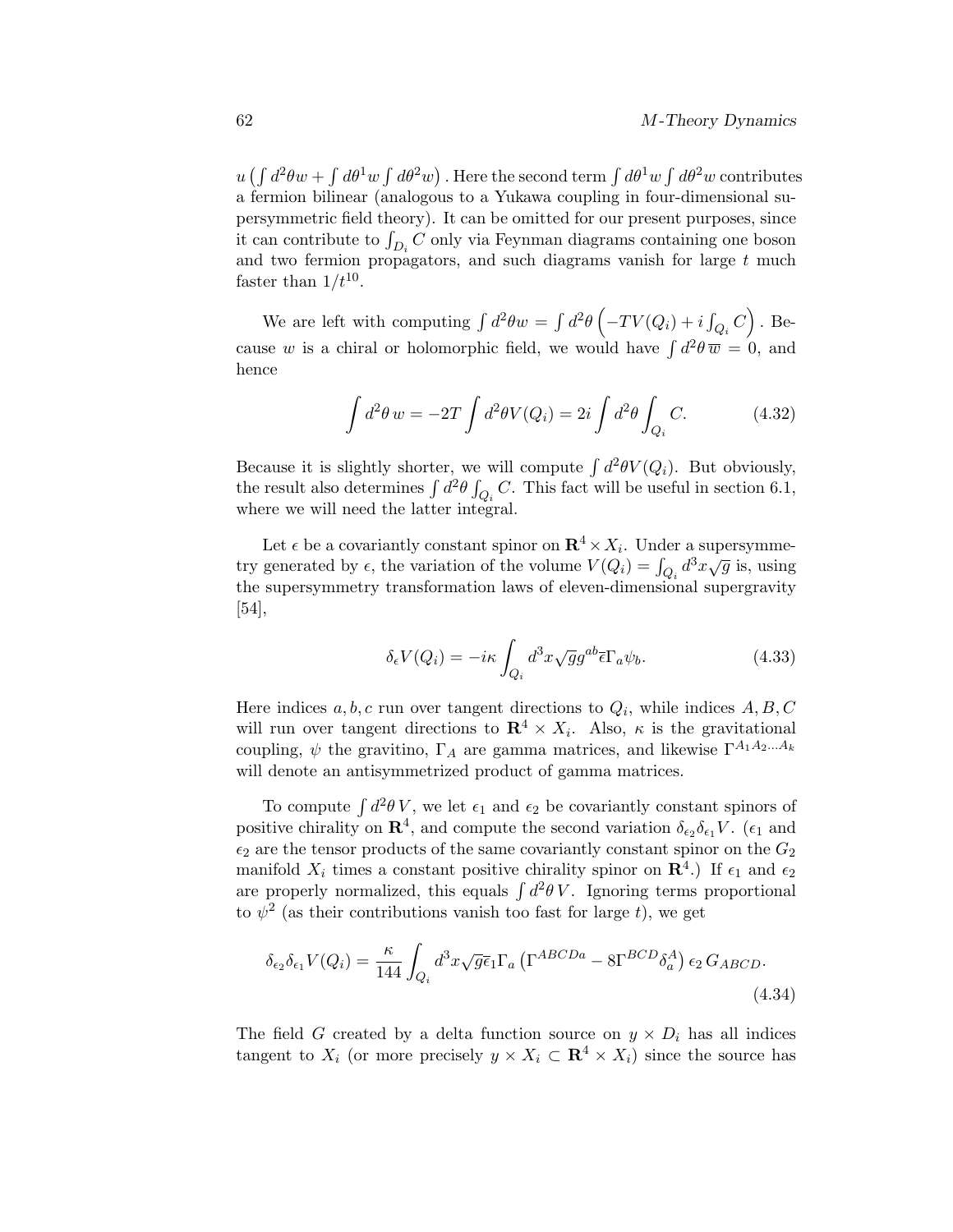that property. Moreover, it follows from the symmetries of  $X_i$  that when restricted to  $Q_i$ , G can be written

$$
G = G' + G'',\tag{4.35}
$$

where G' has all four indices normal to  $Q_i$  and G'' has precisely two indices in the normal directions. To make the notation simple in justifying this claim, take  $i = 1$  so we are on  $X_1$ . Then  $D_1$  is the set  $(q_1, 1, 1)$ , and is mapped to itself by  $g_1 \rightarrow ug_1$ ,  $u \in SU(2)$ , so G has that symmetry. This symmetry acts trivially on  $Q_1$ , which (if we gauge away  $g_3$  and then set  $g_1$  to zero to get  $Q_1$ ) is the set  $(0, g_2, 1)$ ; the symmetry transforms the normal bundle to  $Q_1$  in the fundamental representation of  $SU(2)$  (which is of complex dimension two or real dimension four). As there are no odd order invariants in this representation, invariance of  $G$  under this  $SU(2)$  action implies that all terms in  $G$ , when restricted to  $Q_1$ , have an even number of indices in the directions tangent to  $Q_1$ ; the number can only be zero or two as  $Q_1$  is three-dimensional.

Using this decomposition, we can simplify (4.34), getting

$$
\delta_{\epsilon_2} \delta_{\epsilon_1} V(Q_i) = \frac{\kappa}{24} \int_{Q_i} d^3 x \sqrt{g} \bar{\epsilon}_1 \Gamma^{ABCD} \epsilon_2 G'_{ABCD}
$$

$$
- \frac{\kappa}{48} \int_{Q_i} d^3 x \sqrt{g} \bar{\epsilon}_1 \Gamma^{ABCD} \epsilon_2 G_{ABCD}. \tag{4.36}
$$

In fact, with  $\epsilon_1$  and  $\epsilon_2$  being covariantly constant spinors,

$$
\overline{\epsilon}_1 \Gamma^{ABCD} \epsilon_2 G_{ABCD} = 0. \tag{4.37}
$$

This follows from the following facts. The space  $\Omega^4$  of four-forms on a  $G_2$ manifold has a decomposition as  $\Omega_1^4 \oplus \Omega_7^4 \oplus \Omega_{27}^4$ , where the subscript refers to the transformation under the group  $G_2$  acting in the tangent space at a point. This decomposition is described in [22], sections 3.5 and 10.4, where it is proved (Theorem 3.5.3) that it commutes with the Laplacian  $\Delta = d^*d + dd^*$ . The statement (4.37) means that G has no component in  $\Omega_1^4$ , since with the  $\epsilon$ 's being covariantly constant spinors,  $\Psi^{ABCD} = \bar{\epsilon}_1 \Gamma^{ABCD} \epsilon_2$  is a covariantly constant antisymmetric tensor, and contracting it with  $G$  is the projection onto  $\Omega_1^4$ . Since (upon solving (4.30)) the G-field produced by a source  $\delta_{D_i}$  is

$$
G = \frac{1}{\Delta} d * \delta_{D_i},\tag{4.38}
$$

to show that G has no component in  $\Omega_1^4$ , it suffices to prove that  $d * \delta_{D_i}$  has no component in  $\Omega_1^4$ . It is equivalent to show that, if  $\Upsilon$  is the covariantly constant three-form of the  $G_2$ -manifold, then

$$
\Upsilon \wedge d * \delta_{D_i} = 0. \tag{4.39}
$$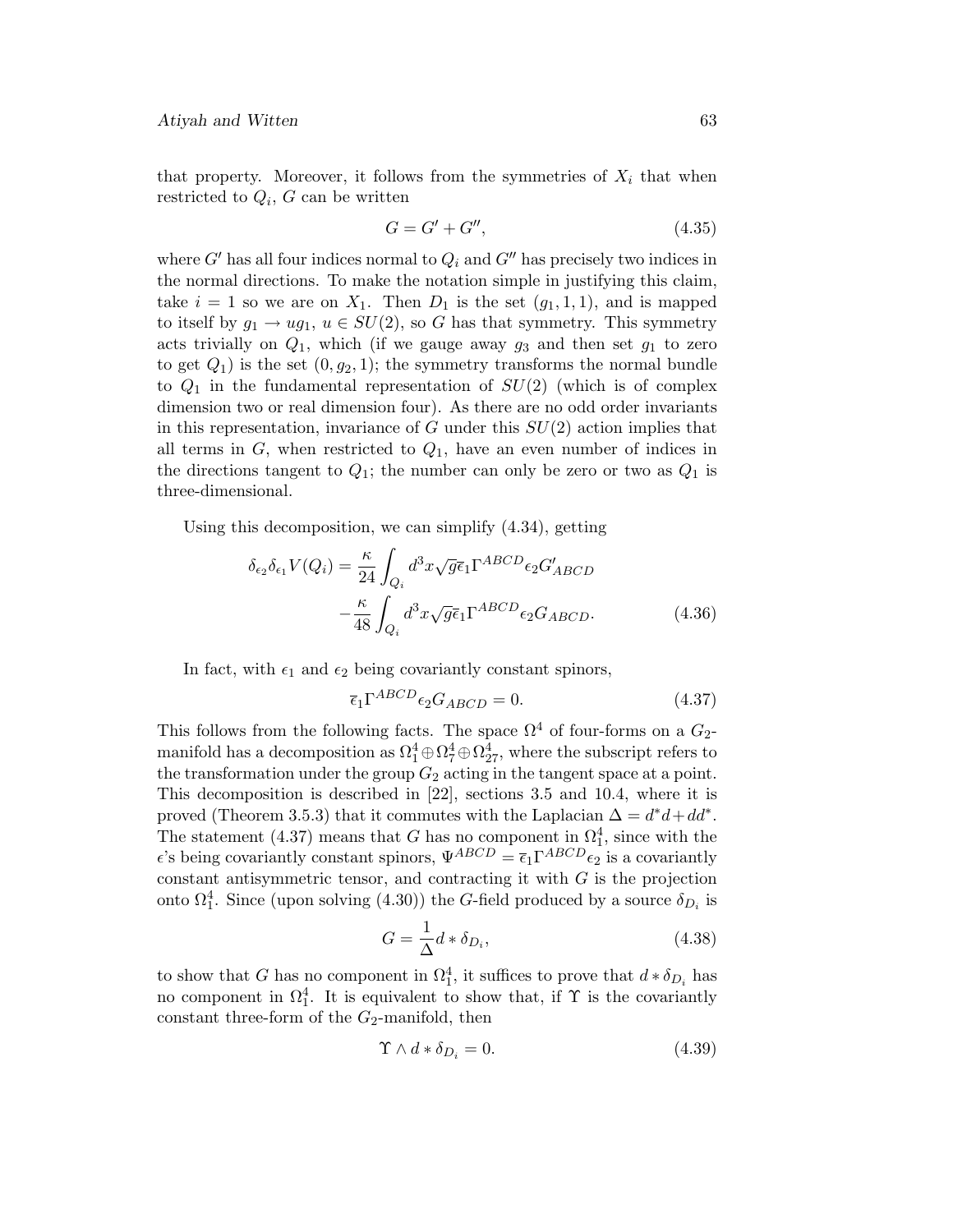In fact, if we suitably normalize the  $\epsilon$ 's, then  $\Upsilon = * \Psi$  (where we have "lowered indices" to interpret  $\Psi$  as a four-form) so contracting  $d * \delta_{D_i}$  with  $\Psi$  is equivalent to taking a wedge product with  $\Upsilon$ .

To verify (4.39), we again simplify the notation by choosing  $i = 1$  and work on  $X_1$ . Using the description of Y by group elements  $a, b, c$  with  $abc =$ 1,  $D_1$  is given by the equations  $r = t$  and  $a = 1 = bc$ .  $\delta_{D_1}$  is then a multiple of  $\delta(r-t)\delta^3(a-1) dr \text{Tr}(a^{-1}da)^3$ , and  $\ast \delta_{D_1}$  is a multiple of  $\delta(r-t)\delta^3(a-1)$ 1) Tr  $(b^{-1}db)^3$ . Finally,  $d * \delta_{D_1}$  is a multiple of

$$
d(\delta(r-t)\delta^3(a-1)) \operatorname{Tr} (b^{-1}db)^3. \tag{4.40}
$$

Now we use the explicit description of  $\Upsilon$  in [23], eqn. (6.10), where it is called  $Q_{(3)}$ :

$$
Q_{(3)} = e^0 \wedge e^i \wedge e^{\bar{i}} + \frac{1}{2} \epsilon_{ijk} e^i \wedge e^{\bar{j}} \wedge e^{\bar{k}} - e^1 \wedge e^2 \wedge e^3.
$$
 (4.41)

Here  $e^i = \gamma \Sigma^i$  is a multiple of what in our notation is db. (For more details on the relation of our notation to that in [23], see the footnote after eqn.  $(2.23)$ .) Since every term in  $\Upsilon = Q_{(3)}$  is proportional to at least one factor of db, and  $\ast \delta_{D_1}$  has three of them, which is the maximum possible,  $\Upsilon \wedge \delta_{D_1} = 0$ .

So we can reduce (4.36) to

$$
\delta_{\epsilon_2} \delta_{\epsilon_1} V(Q_i) = \frac{\kappa}{24} \int_{Q_i} d^3 x \sqrt{g} \Psi^{ABCD} G'_{ABCD}.
$$
 (4.42)

Now we have to use the fact that  $Q_i$  is a supersymmetric or calibrated cycle. This means that  $\Upsilon$  is the volume form of  $Q_i$ . It also means with G' being a four-form in the normal directions, the map  $G' \to *G'$ , when restricted to  $Q_i$ , is equivalent to  $G' \to \Upsilon \cdot \Psi^{ABCD} G_{ABCD}$ . Here  $*$  is understood as the Hodge duality operator in the seven-dimensional sense. So finally, (4.42) is a constant multiple of  $\int_{Q_i} *G$ .

Finally, when we incorporate the collective coordinate describing the membrane position  $y \in \mathbf{R}^4$  and integrate over y, we get  $\int_{\mathbf{R}^4 \times Q_i} *G$ , where now ∗ is understood in the eleven-dimensional sense.

# **5 Role Of A Fermion Anomaly**

In any careful study of the C-field in M-theory, one encounters a fermion anomaly. A brief explanation of the reason is as follows. Let us call spacetime M. Let Q be a three-dimensional submanifold<sup>12</sup> of M, and consider

 $12$ It suffices for Q to be an immersion. We will actually need this later for the examples.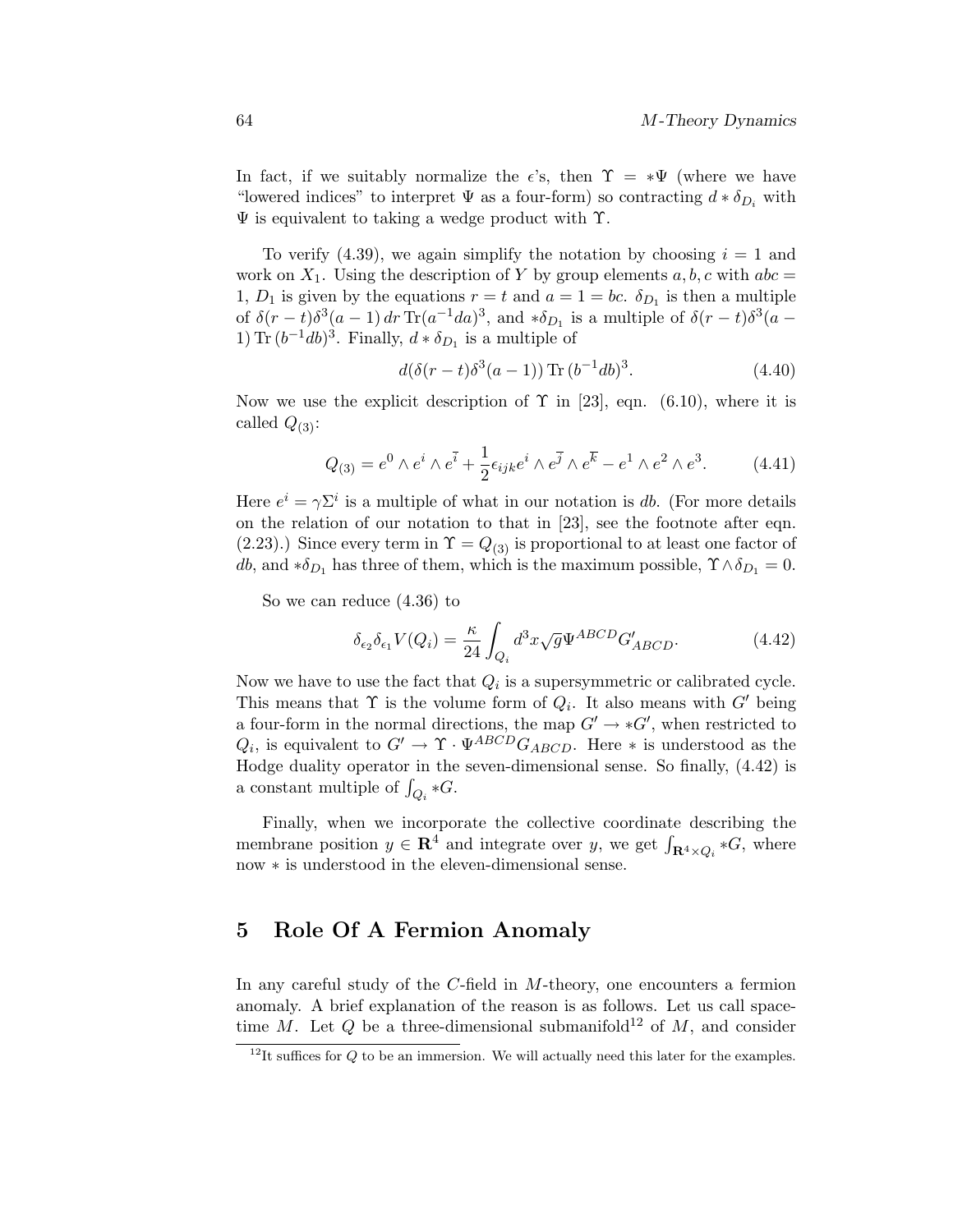a membrane whose worldvolume is Q. In the worldvolume path integral for such a membrane, we meet a classical phase factor  $\exp(i\int_Q C)$ . But we also meet a fermion path integral. The classical phase factor must really be combined with a sign coming from the fermion path integral. It turns out that only their product is well-defined.

To describe the worldvolume fermions, let  $N_Q$  denote the normal bundle to  $Q$  in  $M$ . For simplicity, we will here assume that  $M$  and  $Q$  are spin, but in any event, for M-theory membranes,  $N_Q$  is always spin. This being so, we let  $S(N_Q)$  be the spinor bundle of  $N_Q$  and decompose it in pieces of definite chirality as  $S(N_Q) = S_+(N_Q) \oplus S_-(N_Q)$ . Since  $N_Q$  has rank 8,  $S_{+}(N_Q)$  is real and has rank eight. The worldvolume fermions are spinors on Q with values in  $S_{+}(N_Q)$ . We let D denote the Dirac operator on Q with values in  $S_{+}(N_Q)$ . The fermion path integral is the square root of the determinant of D, or as we will write it, the Pfaffian of D, or  $Pf(\mathcal{D})$ . Because spinors on a three-manifold are pseudoreal, and  $S_{+}(N_Q)$  is real,  $Pf(\mathcal{D})$  is naturally real. Its absolute value can be naturally defined using zeta function regularization. But there is no natural way to define the sign of  $Pf(\mathcal{D})$ . One cannot remove this indeterminacy by arbitrarily declaring  $Pf(\mathcal{D})$  to be, say, positive, because in general as Q moves in M, eigenvalue pairs of  $D$  can pass through zero and one wants  $Pf(D)$  to change sign. When  $Q$  is followed around a one-parameter family,  $Pf(D)$  may in general come back with the opposite sign. In that case, the fermion path integral has an anomaly which one cancels by modifying the quantization law for the periods of the curvature  $G = dC$ . The modified quantization law [55] says that for any four-cycle  $B$  in  $M$ ,

$$
\int_{B} \frac{G}{2\pi} = \frac{1}{2} \int_{B} \frac{p_1(M)}{2} \text{ mod } \mathbf{Z},
$$
\n(5.1)

where here for a spin manifold  $M$ ,  $p_1(M)/2$  is integral but may not be even.

Mathematically, one can define a real line bundle, the "Pfaffian line bundle," in which  $Pf(\mathcal{D})$  takes values. Here we will focus on the fact that  $Pf(\mathcal{D})$ appears in the worldvolume path integral together with the classical phase factor coming from the C-field. It is really the product

$$
Pf(\mathcal{D}) \exp\left(i \int_{Q} C\right) \tag{5.2}
$$

that must be well-defined. This means that  $\exp\left(i\int_Q C\right)$  is not well-defined as a number; it must take values in the (complexified) Pfaffian line bundle. If we define  $\mu(Q)$  to be 0 or 1 depending on whether  $Pf(\mathcal{D})$  is positive or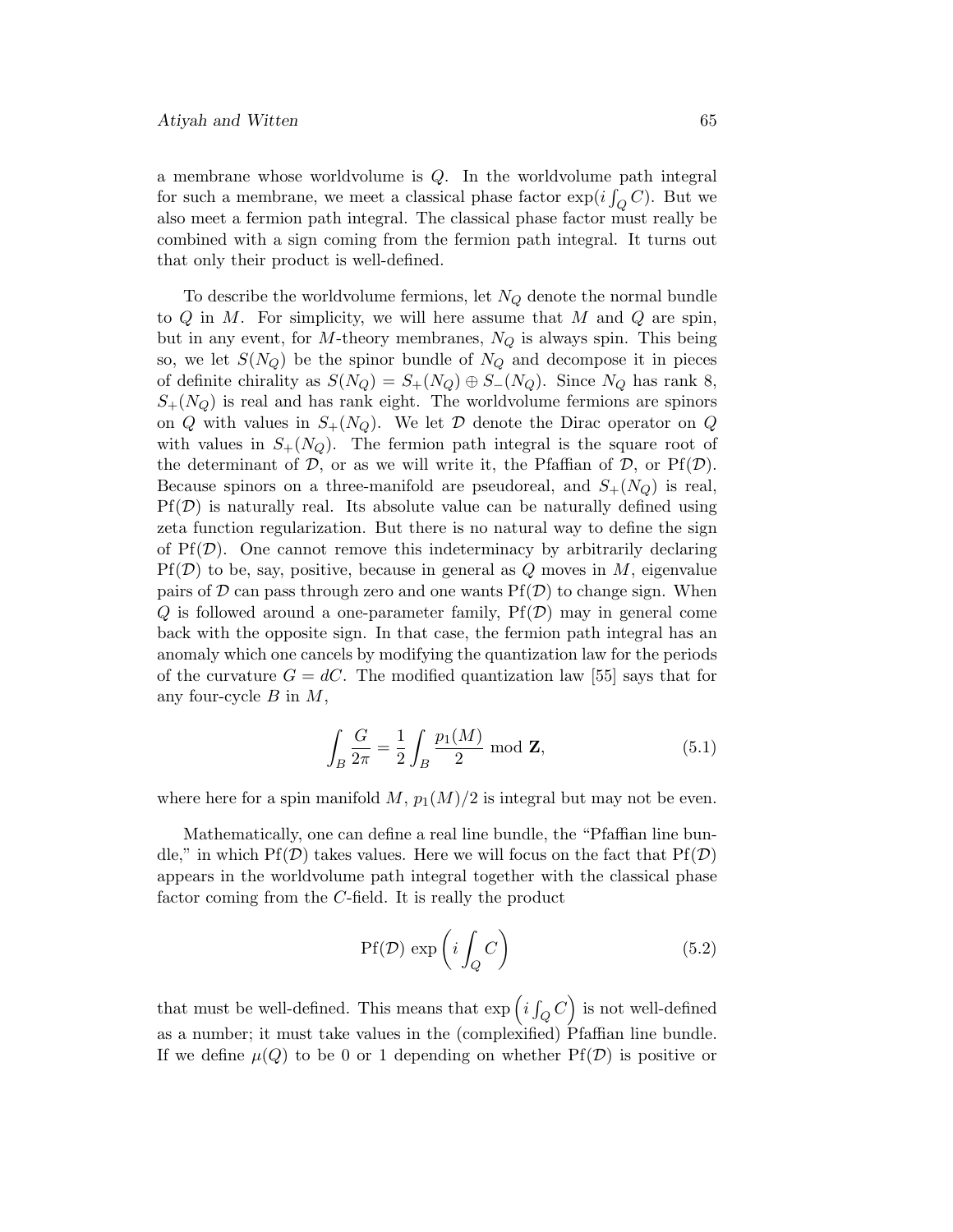negative, then the phase of the path integral is really

$$
\phi(Q) = \int_{Q} C + \pi \mu(Q) \bmod 2\pi.
$$
 (5.3)

In general, only the sum of these two terms is well-defined.

This implies that the geometrical nature of the  $C$ -field is somewhat more subtle than one might have assumed; it is not the three-form analog of a  $U(1)$  gauge field but of a Spin<sup>c</sup> structure. One can make this analogy rather precise. For a spin 1/2 particle propagating around a loop  $S \subset M$ and interacting with a " $U(1)$  gauge field" A, the phase of the path integral comes from a product

$$
Pf(D/Dt) \exp\left(i \int_{S} A\right), \tag{5.4}
$$

which is the analog of (5.2). Here t is an angular parameter on S, and  $D/Dt$ is the Dirac operator on  $S$  acting on sections of the tangent bundle to  $M$ . A spin structure on M gives a way of defining the sign of  $Pf(D/Dt)$ . On a spin manifold,  $\vec{A}$  is an ordinary  $U(1)$  gauge field and the two factors in (5.4) are separately well-defined. In the  $Spin<sup>c</sup>$  case, there is no definition of the sign of  $Pf(D/Dt)$  as a number, the geometrical meaning of A is modified, and only the product in (5.4) is well-defined.

Because only the total phase  $\phi(Q)$  is well-defined, the definition of the periods  $\alpha_i = \int_{D_i} C$  in section 4 should be modified to

$$
\alpha_i = \int_{D_i} C + \pi \mu(D_i). \tag{5.5}
$$

The goal of the present discussion is to determine how the correction to the definition of  $\alpha_i$  should enter the formulas in section 4.

For our present purposes, we do not need to know much about Pfaffian line bundles, because everything we need can be deduced from a situation in which the separate contributions to the phase actually are well-defined. This is the case in which we are given a four-manifold B in spacetime with boundary  $Q$ . For simplicity we will assume  $B$  to be spin. Then we would like to write

$$
\exp\left(i\int_{Q} C\right) = \exp\left(i\int_{B} G\right). \tag{5.6}
$$

The right hand side is well-defined, as G is gauge-invariant. However, the right hand side may depend on the choice of  $B$ ; according to  $(5.1)$ , this will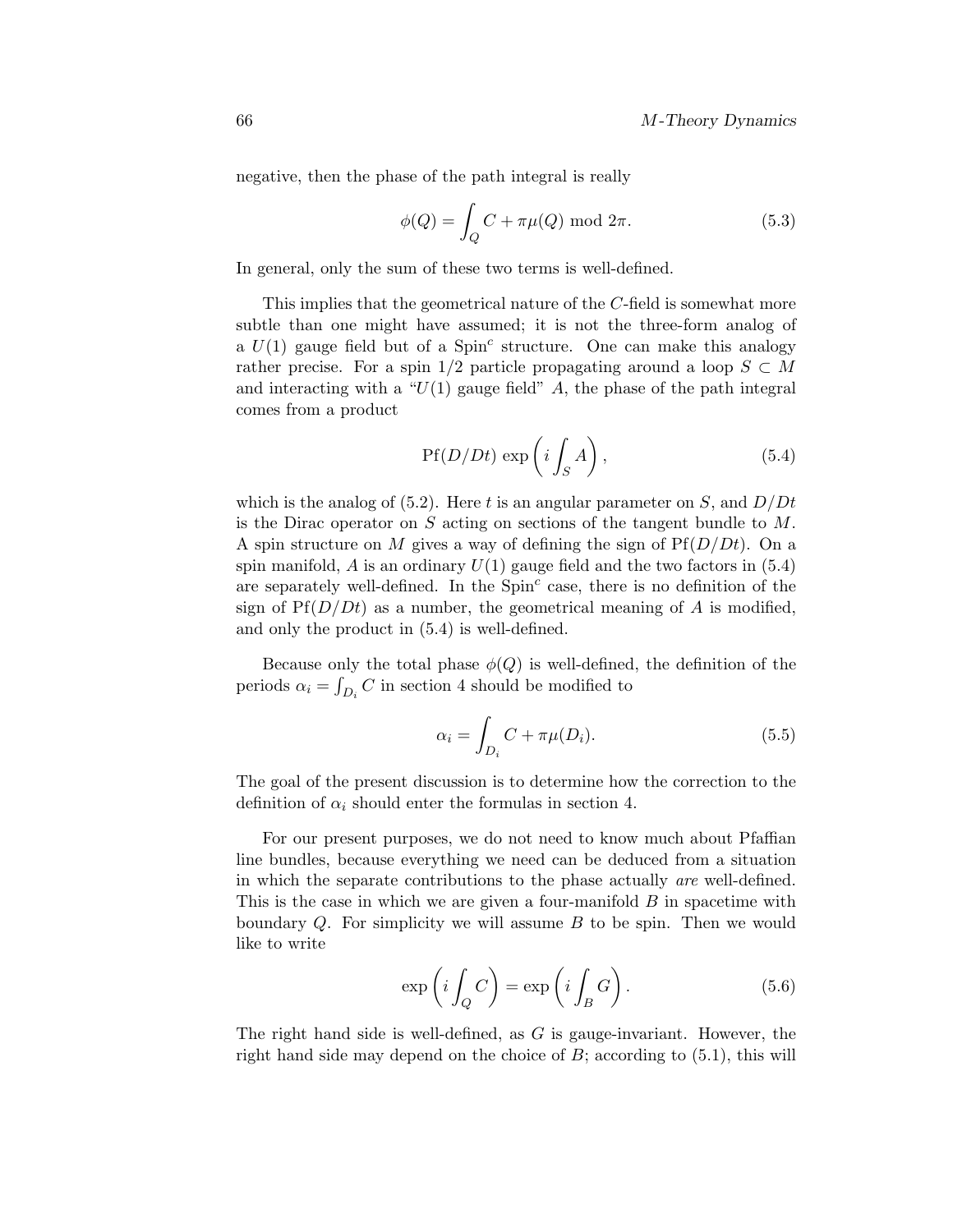occur when  $p_1(M)/2$  is not even. At any rate, since a choice of B enables us to make a natural definition of  $\int_Q C$  mod  $2\pi$ , and since the total phase  $\phi(Q)$  is always well-defined, it must be that once B is chosen, one also has a natural definition of  $\mu$ . The appropriate definition (which was originally pointed out by D. Freed) is as follows. Let  $N_B$  be the normal bundle to B in M. Let  $S(N_B)$  be the spin bundle of  $N_B$ ; it is a real bundle of rank eight that on Q reduces to  $S_{+}(N_Q)$ . Let  $\mathcal{D}_B$  be the Dirac operator on B with values in  $S(N_B)$ , and with Atiyah-Patodi-Singer (APS) boundary conditions<sup>13</sup> along Q. Its index is even, since in general, the Dirac index in four dimensions with values in a real bundle, such as  $S(N_B)$ , is even. Let  $i(B)$  be the index of  $\mathcal{D}_B$  and let  $\nu(B) = i(B)/2$ . Then in this situation, we define

$$
\mu(Q) = \nu(B) \text{ mod } 2. \tag{5.7}
$$

The justification for this definition is that if  $(5.6)$  and  $(5.7)$  are used, one gets a definition of the total phase  $\phi(Q)$  that is independent of the choice of B.

This is proved as follows. If  $B_1$  and  $B_2$  are two spin manifolds in M with boundary Q, one forms the closed four-manifold  $B = B_1 - B_2$ , where the minus sign refers to a reversal of orientation of  $B_2$  so that  $B_1$  and  $B_2$  join smoothly on their common boundary. The gluing theorem for the APS index gives  $\nu(B_1) - \nu(B_2) = \nu(B)$ . The index theorem for the Dirac operator on a closed four-manifold gives  $\nu(B) = \frac{1}{2} \int_B(p_1(M)/2) \text{ mod } 2$ , and then using  $(5.1)$ , this implies that when  $B_1$  is replaced by  $B_2$ , the change in the period  $\int_Q C$  just cancels the change in  $\mu(Q)$ . We shall apply a variant of this argument later, in section 5.2, to give an explicit topological formula for  $\nu(B)$ .

Before presenting some relevant examples in which there is an anomaly, let us describe some simple cases in which an anomaly involving the index  $\nu(B)$  does not appear. The most basic case is that Q is a copy of  $S^3$ , embedded in  $M = \mathbb{R}^{11}$  in the standard way. Then we can take B to be a four-ball, with a standard embedding in  $\mathbb{R}^4$ . In this case,  $N_B$  is a rank seven bundle with a trivial flat connection, and  $S(N_B)$  is a trivial flat bundle of rank 8. So  $i(B)$  is divisible by 8, and hence  $\nu(B)$  is zero mod 2. (In fact, it can be shown that in this example,  $i(B)$  vanishes.)

This example has the following generalization. Let  $M = \mathbb{R}^4 \times X$ , with any seven-manifold  $X$ . Suppose that  $Q$  and  $B$  are submanifolds of  $X$ . Then  $N_B$  is a direct sum  $\mathbb{R}^4 \oplus N'$ , where  $N'$  is the rank three normal bundle to B

<sup>&</sup>lt;sup>13</sup>The APS boundary conditions are usually formulated for metrics which are a product near the boundary, but they extend by continuity to other metrics and the index remains unaltered, provided the metric on the boundary remains fixed.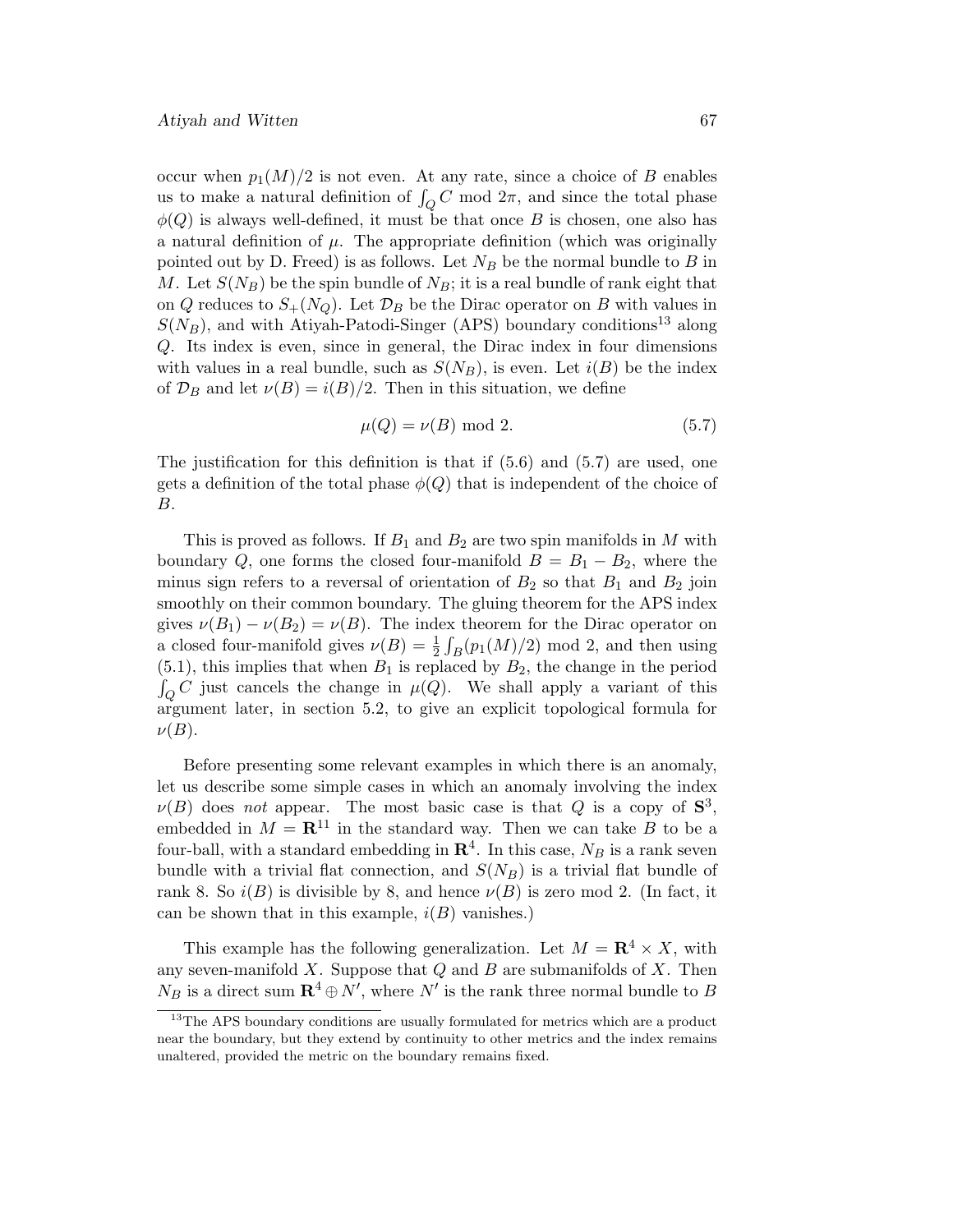in X, and  $\mathbb{R}^4$  is a trivial flat bundle of rank four. In this situation,  $S(N_B)$ is (when complexified) the sum of four copies of  $S(N')$  (the spinors of  $N'$ ), so  $i(B)$  is divisible by four and hence  $\nu(B)$  is even and  $\mu(Q) = 0$ .

Let now  $X_i$  be one of the three familiar seven-manifolds of  $G_2$  holonomy that is asymptotic to a cone on  $S^3 \times S^3$ . Let  $D_i$  be a three-sphere in  $S^3 \times S^3$ that bounds a ball B in  $X_i$ . Classically, the curvature  $G = dC$  vanishes for supersymmetry, and hence  $\int_{D_i} C = \int_B G = 0$ . Moreover, from what has just been observed,  $\nu(B)$  is zero mod 2 in this example, and  $\mu(D_i) = 0$ . So finally we learn that the "period"  $\alpha_i$ , correctly defined as in (5.5), vanishes. This completes the justification of the assertion made in section 4 that  $\alpha_i = 0$  on  $X_i$  in the classical limit.

Now let us consider a somewhat analogous question that arose in section 4. In  $\mathbf{S}^3 \times \mathbf{S}^3$ , we defined three-spheres  $D_1, D_2, D_3$ , with  $D_1 + D_2 + D_3 = 0$ in  $H_3(\mathbf{S}^3 \times \mathbf{S}^3; \mathbf{Z})$ . It follows that

$$
\sum_{i} \int_{D_i} C = 0,\tag{5.8}
$$

since the left hand side can be written as  $\int_B G$ , where B is a four-dimensional chain in  $S^3 \times S^3$  with boundary  $D_1 + D_2 + D_3$ <sup>14</sup> We have therefore

$$
\alpha_1 + \alpha_2 + \alpha_3 = \pi \sum_i \mu(D_i). \tag{5.9}
$$

We claim that  $\sum_i \mu(D_i) = 1$ , and hence that

$$
\alpha_1 + \alpha_2 + \alpha_3 = \pi. \tag{5.10}
$$

To demonstrate this, we first need to describe some properties ofthe index function  $\nu(B)$  and some methods for calculating it.

#### **5.1 Stiefel-Whitney Classes**

The mod 2 invariants, such as  $\nu(B)$ , that we shall be dealing with are best described in terms of the Stiefel-Whitney classes  $w_i$ . These are, in a sense, the real counterparts of the more familiar Chern classes  $c_i$ . They may be less familiar, and so we shall briefly review them at this stage.

<sup>&</sup>lt;sup>14</sup>If one could pick *B* to be a smooth manifold in  $S^3 \times S^3$ , then  $\sum_i \mu(D_i)$  would vanish by the argument given above. However, the  $D_i$  intersect, so B cannot be a manifold. Later, we will see that after perturbing the  $D_i$  slightly, we can take B to be a smooth manifold in  $\mathbb{R}^2 \times \mathbb{S}^3 \times \mathbb{S}^3$ , but this does not lead to vanishing of  $\sum_i \mu(D_i)$ .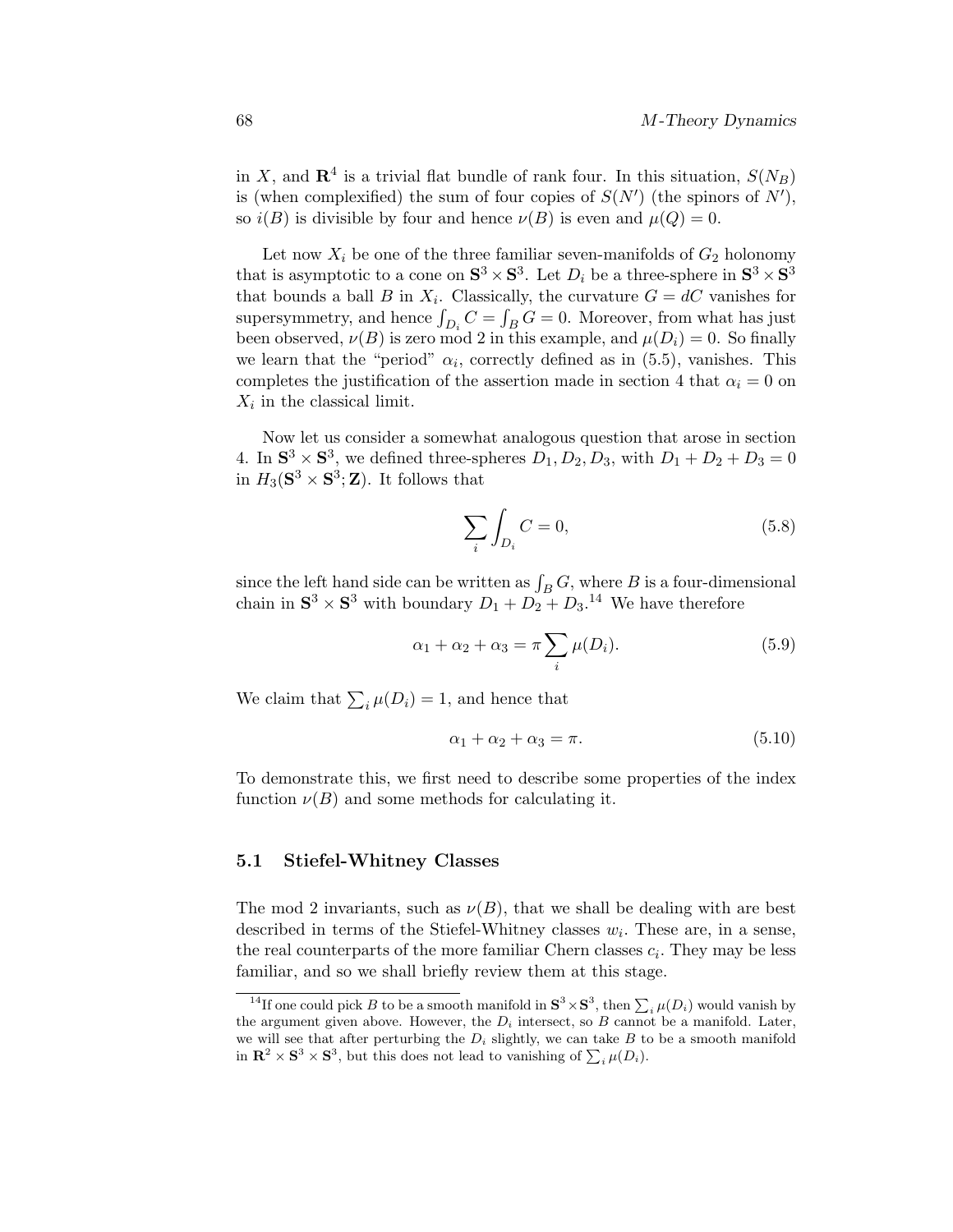For an  $O(n)$  bundle (or equivalently for a real vector bundle) over a space  $Y$ , the  $w_i$  are characteristic classes

$$
w_i \in H^2(Y; \mathbf{Z}_2) \tag{5.11}
$$

such that  $w_0 = 1$ ,  $w_i = 0$  for  $i > n$ . They have the following properties:

 $(1)$  w<sub>1</sub> measures the obstruction to orientability of a vector bundle; to a circle  $C \subset Y$  it assigns the value 1 or  $-1$  depending on whether the restriction of the bundle to C is orientable. In particular, for the two-sheeted cover  $S<sup>n</sup>$ of  $\mathbb{RP}^n$ ,  $w_1$  assigns the nontrivial element of  $H^1(\mathbb{RP}^n; \mathbb{Z}_2)$ .

(2) Let  $w(E) = w_0(E) + w_1(E) + \dots$  be the total Stiefel-Whitney class. For a direct sum of real vector bundles  $E, F$  we have the product formula

$$
w(E \oplus F) = w(E) \cdot w(F). \tag{5.12}
$$

Taking F to be a trivial bundle,  $w(F)=1$ , and so the product formula implies that the  $w_i$  are stable, i.e. unchanged by  $E \to E \oplus F$ .

(3) For an  $SO(2n)$ -bundle,  $w_{2n}$  is the mod 2 reduction of the Euler class  $e \in H^{2n}(Y;\mathbf{Z})$ :

$$
e \equiv w_{2n} \text{ mod } 2. \tag{5.13}
$$

Recall that, for  $Y$  a manifold,  $e$  may be defined by the locus of zeros of a generic section s of a rank 2n vector bundle. The fact that  $w_{2n}$  is the mod 2 reduction of e actually follows from the corresponding statement mod 2 for a generic section of any real vector bundle (oriented or not, even or odd-dimensional). More generally we have the following: For a real vector bundle E of rank n, let  $s_1, ..., s_{n-i+1}$  be generic sections. Then  $w_i(E)$  is represented by the mod 2 cycle of points where the sections become linearly dependent.

Note that the Chern classes may be defined by a similar property for sections of a complex vector bundle, except that dimensions are doubled and we work with integer cohomology.

The first two classes  $w_1, w_2$  characterize orientability and spin, i.e. they vanish for  $SO(n)$  and  $Spin(n)$  bundles, respectively. For a  $Spin(n)$ -bundle we also have

$$
w_3 = 0, \ w_4 = p_1/2. \tag{5.14}
$$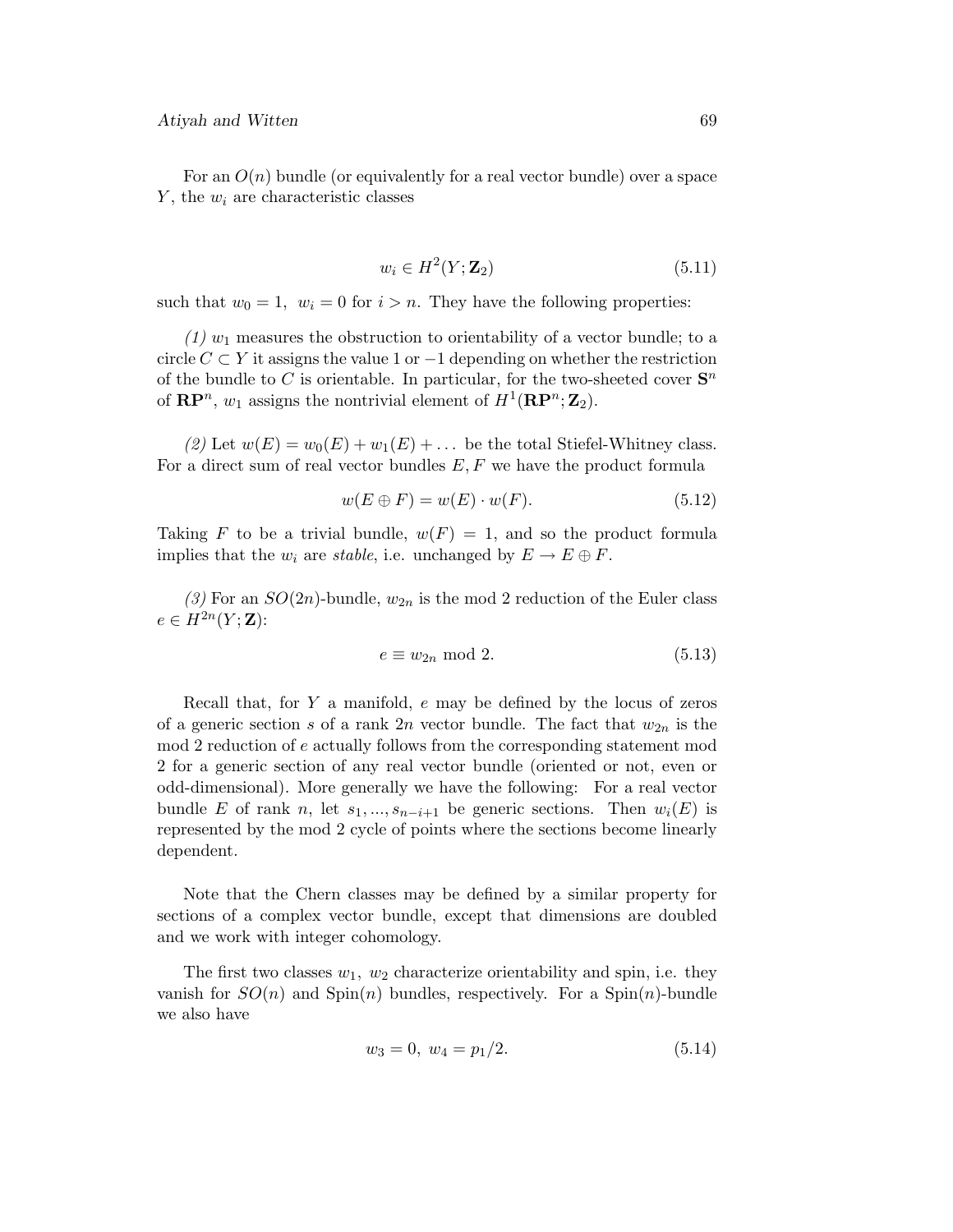Here  $p_1$  is the first Pontrjagin class (which is naturally divisible by two for a spin-bundle). By the stability of the  $w_i$  (and of  $p_1$ ), we can check (5.14) by looking at Spin(3) and Spin(4) bundles. But

$$
Spin(3) = SU(2), Spin(4) = SU(2) \times SU(2). \tag{5.15}
$$

Since  $\pi_i(SU(2)) = 0$  for  $i \leq 2$ , the first statement implies that a Spin(3)bundle over Y is always trivial on the three-skeleton of Y, showing that  $w_3 =$ 0. The second statement implies that a  $Spin(4)$ -bundle has, in dimension 4, two integral characteristic classes (say  $a, b$ ) coming from the Chern classes of the two factors. They are related to the Pontrjagin class  $p_1$  and the Euler class e by

$$
a = \frac{p_1}{4} + \frac{e}{2}
$$
  
\n
$$
b = \frac{p_1}{4} - \frac{e}{2}.
$$
\n(5.16)

These formulae show that, as asserted in  $(5.14)$ ,  $p_1/2$  is naturally an integral class, namely  $2a - e$ . Moreover, reducing modulo 2, and using the fact that  $w_4$  is the mod 2 reduction of  $e$ , we deduce

$$
p_1/2 = w_4 \mod 2. \tag{5.17}
$$

Although we have only verified this for Spin(4)-bundles, it follows for all Spin(n)-bundles ( $n > 4$ ). This is an aspect of stability: since

 $\text{Spin}(n+1)/\text{Spin}(n) = \mathbf{S}^n$ , no new relations can be introduced on q-dimensional characteristic classes for  $q \leq n$ , when passing from n to  $n + 1$ .

For our applications, (5.17) is the key formula, and the reason for our interest in Stiefel-Whitney classes.

For a Spin(3)-bundle, we have  $w_4 = 0$ . (This is a special case of the vanishing of  $w_k$  for a bundle of rank less than k.) This implies that, if a Spin(n)-bundle over Y can be reduced over a subspace  $Y_0$  to a Spin(3)bundle, then  $w_4$  can be lifted back from  $H^4(Y; \mathbb{Z}_2)$  to a *relative class* in  $H^4(Y, Y_0; \mathbb{Z}_2)$ . More precisely, a choice of reduction over  $Y_0$  gives a definite choice of relative class. This is because such a reduction is given by  $(n-3)$ sections  $s_1, ..., s_{n-3}$  which are independent over  $Y_0$ : their locus of dependence then gives a representative cycle in  $Y - Y_0$  for the relative  $w_4$ .

Actually we can define a relative  $w_4$  in the more general situation of a  $Spin(n)$  bundle over Y with a reduction to an H-bundle over  $Y_0$ , where

$$
H = \prod_{i} \text{Spin}(n_i) \quad \sum_{i} n_i = n, \ n_i \le 3. \tag{5.18}
$$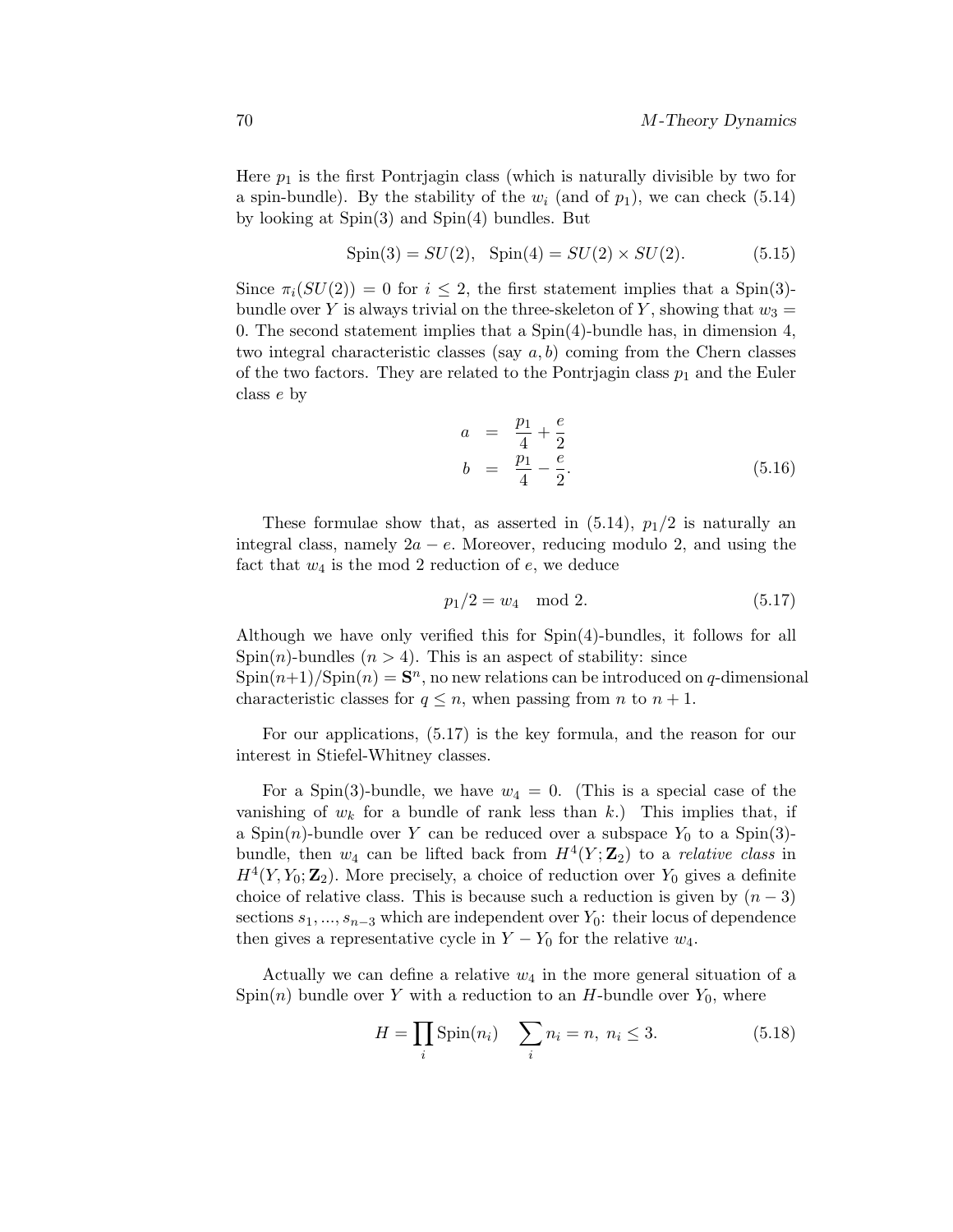(Such an H is not always a subgroup of  $Spin(n)$ ). It may be a finite covering of such, so a reduction means a reduction and a lifting.) Indeed, each  $Spin(n_i)$ bundle, with  $n_i \leq 3$ , has trivial Stiefel-Whitney classes  $(w = 1)$ , and so by the product formula (5.12),  $w = 1$  for an H-bundle. Thus again  $w_4$ lifts back to a relative class. The uniqueness can be seen from the universal case when  $Y, Y_0$  are the appropriate Grassmannians, using the fact that the Grassmannian for  $H$  (i.e. the product of the Grassmannians for the factors) has no cohomology in dimension 3.

Similar reasoning enables us to use the product formula in the relative case to show that if,  $E, F$  are spin-bundles over Y with reductions to groups of type H over  $Y_0$ , then the relative  $w_4$  is additive:

$$
w_4(E \oplus F) = w_4(E) + w_4(F). \tag{5.19}
$$

Here one must use the fact that, for spin-bundles,  $w_1 = w_2 = w_3 = 0$ .

### **5.2 Topological formula for**  $\nu(B)$

After this digression about Stiefel-Whitney classes, we return to our problem of computing the index function  $\nu(B)$  and the corresponding invariant  $\mu(Q)$ introduced in eqn. (5.7).

We shall give a topological way of computing these mod 2 invariants under the assumption that at least near  $Q$ , our space-time manifold is  $M =$  ${\bf R}^5 \times Y$  where Y is a spin six-manifold and  $Q \subset Y$ . However we shall not assume that Q is the boundary of some  $B \subset Y$  since, as we argued earlier, this would make our invariant automatically zero.

In fact, for our applications, we will allow  $Q$  to be not quite a smooth submanifold of  $Y$ , but the union of a number of smooth submanifolds

$$
Q = Q_1 \cup Q_2 \cup \ldots \cup Q_k. \tag{5.20}
$$

It may be that the  $Q_i$  intersect in Y, but if this happens, we can separate these components, so that they do not intersect, by using some of the additional  $\mathbb{R}^5$ -variables. Thus we take k distinct vectors  $u_1, ..., u_k$  in  $\mathbb{R}^5$  and shift the component  $Q_j$  to lie over the point  $u_j$ . With this understanding, Q becomes a genuine submanifold of M, and  $\mu(Q)$  is unchanged by such a shift since the metrics induced by  $Q$  remain the same and  $\mu$  is defined for immersions.

We now assume that  $B$  is a compact spin four-manifold, embedded in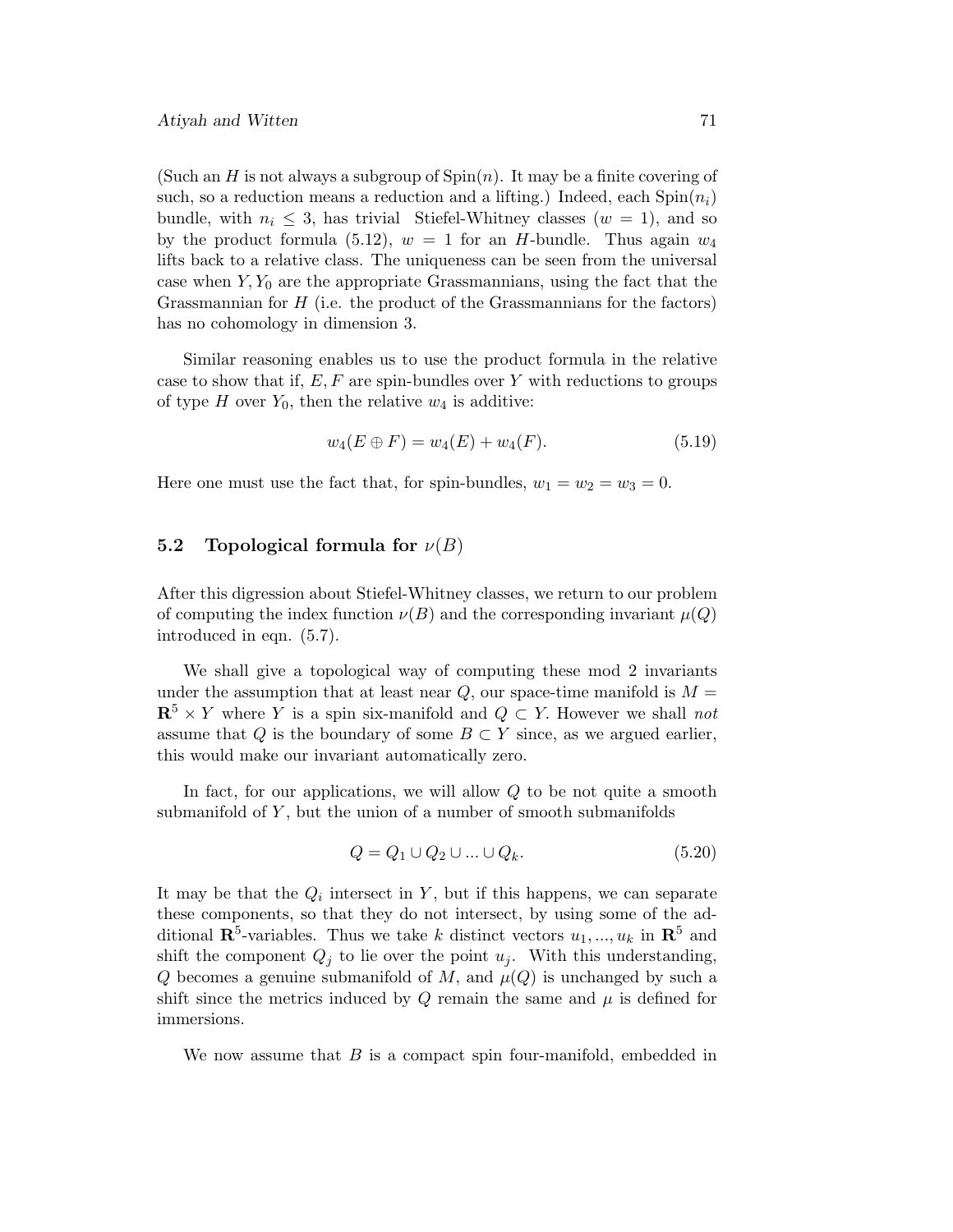M, with boundary Q. This implies that, in homology,

$$
Q = \sum_{j} Q_j = 0 \quad \text{in } H_3(M) = H_3(Y). \tag{5.21}
$$

We shall also assume that, near each  $Q_j$ , B is the product of  $Q_j$  with the half-line  $ru_j$ ,  $r \geq 0$ , so that  $u_j$  is normal to  $Q_j$  in B.

Consider now the normal bundle  $N_B$  to B in M. This is a Spin(7)bundle. Over each  $Q_i$  it splits off a trivial  $\mathbb{R}^4$  factor (orthogonal to  $u_i$  in **R**5) and hence reduces to a Spin(3)-bundle. In this situation, as explained above, we have a relative class

$$
w_4(N_B) \in H^4(B, Q; \mathbf{Z}_2). \tag{5.22}
$$

We claim that

$$
\nu(B) = w_4(N_B) \tag{5.23}
$$

where on the right side we evaluate the relative class  $w_4$  on the top cycle of B, to get an element of  $\mathbb{Z}_2$ .

To argue this, note first that over each component  $Q_j$  we have a natural decomposition

$$
N_B|_{Q_j} = N_j \oplus R^4,\tag{5.24}
$$

where  $N_j$  is the normal Spin(3)-bundle to  $Q_j$  in Y. Since dim  $Q_j = 3$ ,  $N_j$  is actually trivial, so that  $N_B$  also gets trivialized over  $Q = \partial B$ . Now take two copies of B, and put a rank 7 vector bundle over each copy. Over the first copy  $B_1$  we take  $N_1 = N_B$  while over the second copy  $B_2$  we take the trivial bundle  $N_2$ . Gluing  $B_1$  and  $-B_2$  together to form a closed spin four-manifold B, we can also glue together the two vector bundles, using the trivialization coming from  $(5.24)$ , to get a vector bundle N. We now compute the index of the Dirac operator, with coefficients in the spinors of this rank 7 bundle, for the two  $B_i$  and for B. We denote the spinors of N by  $S(N)$ , and for the manifolds with boundary  $B_i$ , we take APS boundary conditions. The additivity of the APS index gives

$$
indexD_{B_1}(S(N_1)) - indexD_{B_2}(S(N_2)) = indexD_{\hat{B}}S(N).
$$
 (5.25)

Now over  $B_2$ ,  $N_2$  is trivial, so the index is divisible by 8. On the closed manifold  $B$ , the index theorem gives

$$
\frac{1}{2} \text{index} D_{\widehat{B}}(S(\widehat{N})) = \frac{p_1(\widehat{N})}{2} \text{ mod } 2,
$$
\n(5.26)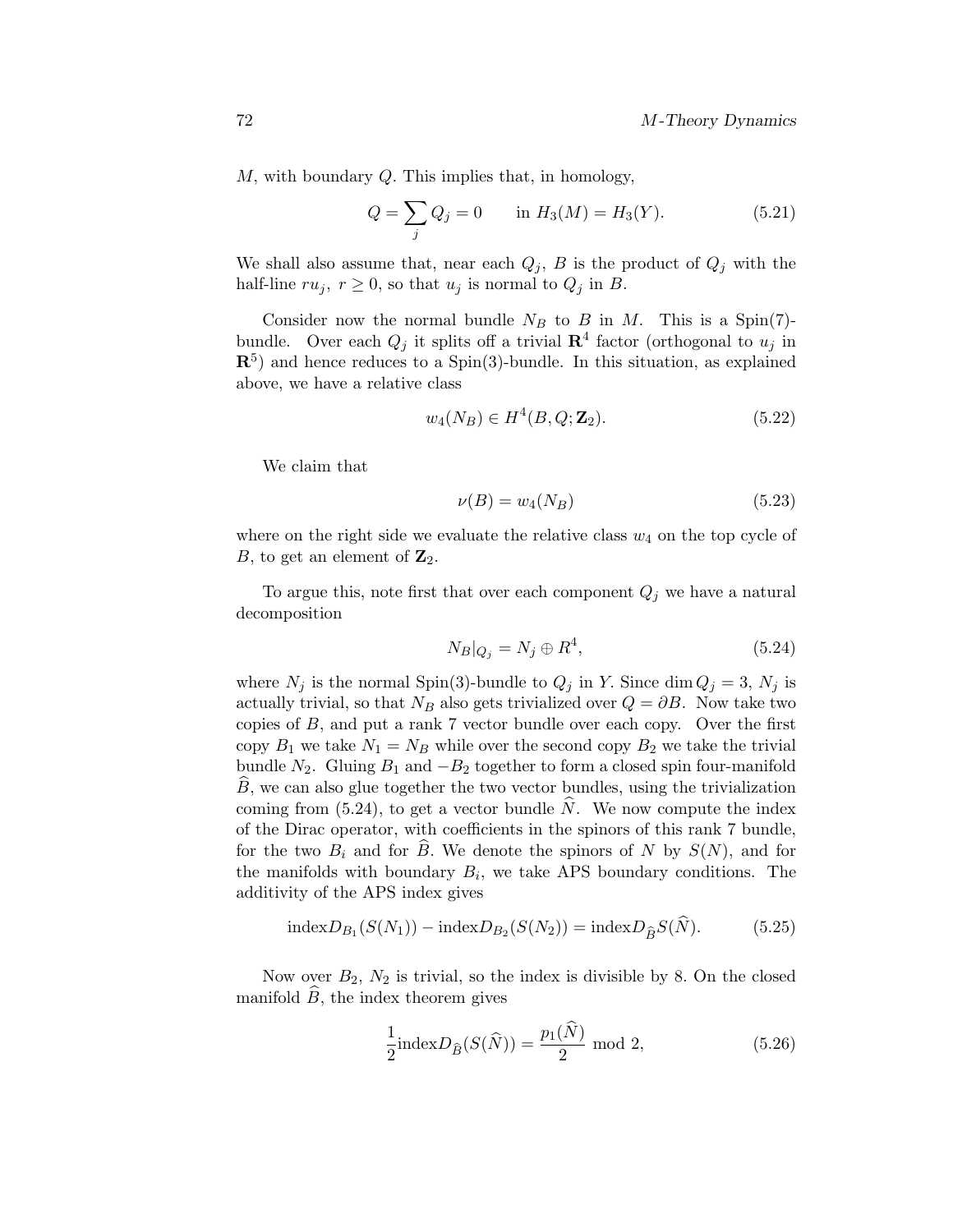where the right-side is viewed as an integer by evaluation on the top cycle of B.

Hence (5.25) gives

$$
\nu(B) = \frac{p_1(N)}{2} \mod 2. \tag{5.27}
$$

But  $p_1(\hat{N})$  is just the relative Pontrjagin class of  $N_B$  given by the trivialization (5.24) on  $\partial B$ . As explained in section 5.1, this can be re-written in terms of the relative  $w_4$  to give  $(5.23)$ .

At this stage we could just as well have stuck to (half) the relative Pontrjagin class. The advantages of using  $w_4$  will appear later.

## **5.3** Topological Formula For  $\mu(Q)$

If we can explicitly find a convenient four-manifold  $B \subset M$  with boundary  $Q$ , then (5.23) gives an effective way to calculate  $\nu(B)$  and hence our anomaly  $\mu(Q)$ . We shall exhibit a concrete example of this later for the case when  $Y = S^3 \times S^3$  and each  $Q_j$  is also  $S^3$ . However, as we shall now explain, it is possible to give a useful formula for  $\mu(Q)$  for some cases even when we do not know how to construct B.

The first step is to observe that

$$
N_B \oplus T_B = T_M|_B \tag{5.28}
$$

where  $T_B$ ,  $T_M$  are the respective tangent bundles. Moreover, we are in the general situation, explained in the discussion on Stiefel-Whitney classes, where we can apply the formula (5.19) for relative  $w_4$  (here  $H = \text{Spin}(3) \times$  $Spin(3) \rightarrow Spin(11)$ , so that

$$
w_4(N_B) + w_4(T_B) = \langle w_4(T_M), B \rangle.
$$
 (5.29)

Thus, in (5.23), we can replace  $w_4(N_B)$  by the other two terms in (5.29). We examine each in turn.

The easy one is  $w_4(T_B)$ . By (5.13), we have

$$
w_4(T_B) = e(B, \partial B) \mod 2
$$
  
=  $\chi(B) \mod 2,$  (5.30)

where  $\chi$  is the usual Euler-characteristic. For a four-dimensional spinmanifold B with boundary,  $\chi(B)$  mod 2 depends only on  $\partial B$ . This follows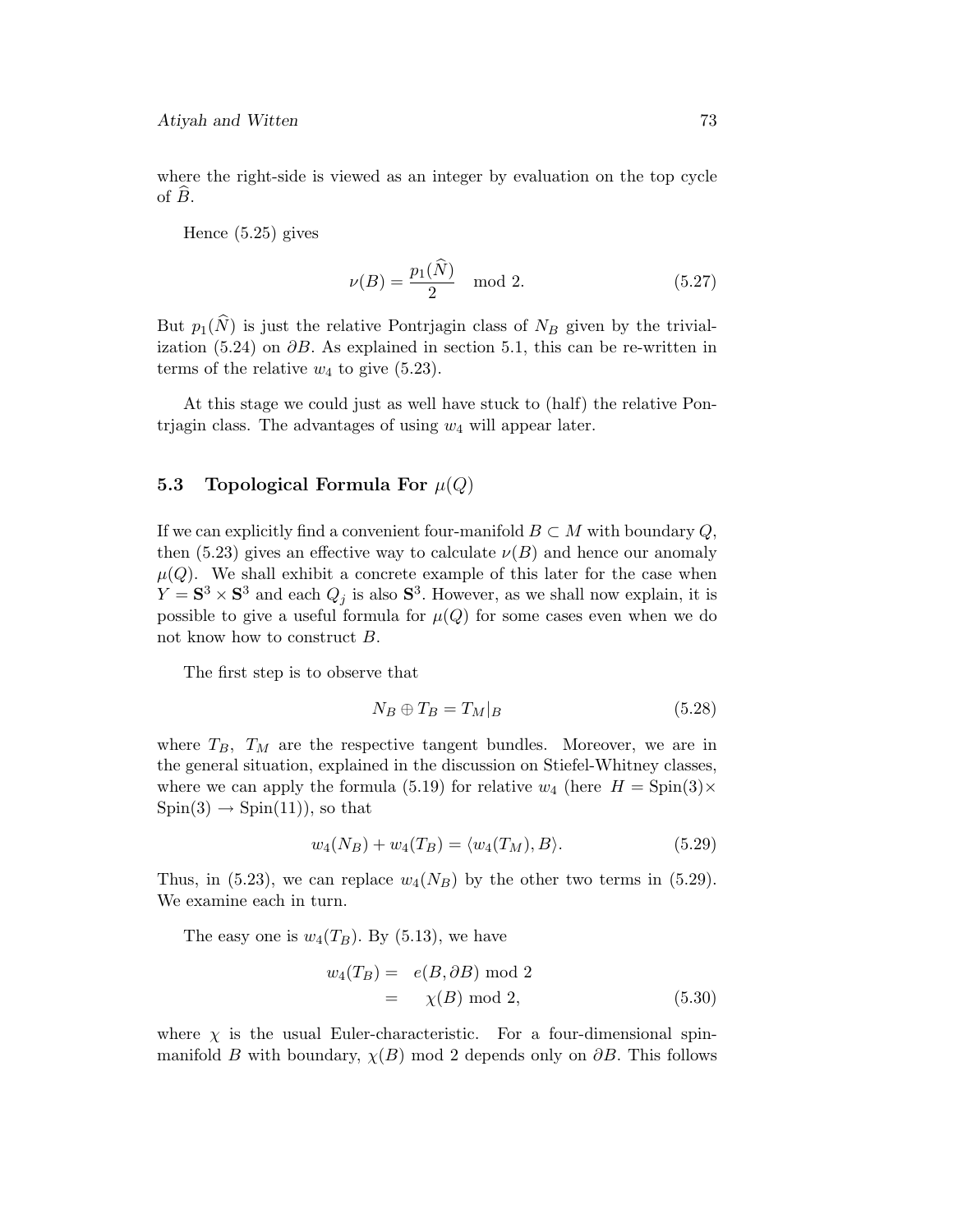from the fact that  $\chi$  is additive under gluing, while for a closed spin manifold  $\chi$  is congruent to the signature mod 2, and hence even.<sup>15</sup> Notice that, in this elementary argument, given  $Q$  we can choose any spin manifold  $B$  with  $\partial B = Q$ . We do not need B to be embedded in M. In particular, if Q is a union of components  $Q_i$ , we can take B to be a disjoint union of  $B_i$  with  $\partial B_i = Q_i$ . Thus, if (as in our example) Q is a union of three three-spheres  $Q_j$ , we can take each  $B_j$  to be a four-ball so that  $\chi(B_j) = 1$  and hence  $\chi(B) \equiv 1 \mod 2$ .

It remains for us to dispose of the term in (5.29) coming from the relative  $w_4$  of  $T_M$ . We would like to find conditions that make this zero. One can actually show that the absolute  $w_4$  is always zero for  $M = Y \times \mathbb{R}^5$ , but we need the relative version. From the definition and properties of the relative  $w_4$ , we see that to show that this object vanishes, it is sufficient to find a reduction of  $T_M$  to  $Spin(3) \times Spin(3)$  which agrees with the natural decomposition over each  $Q_i$  (with the first factor being tangent to  $Q_i$  and the second normal to  $Q_i$  in Y). Essentially, all we need is a (spin) 3-dimensional sub-bundle of  $T_Y$  which is transversal to each  $Q_j$ . This is easy to do if we make the following further assumptions (which hold in the examples we need):

(A)  $Y = Y_1 \times Y_2$ , where the  $Y_i$  are three-dimensional spin-manifolds.

(B) Each  $Q_j$  is either a cross-section or a fibre of the projection  $\pi_2 : Y \to Y$  $Y_2$ .

To get our sub-bundle of  $T_Y$  we start with the bundle  $\pi_1^* T_{Y_1}$ . This is certainly transversal to all cross-sections of  $\pi_2$ , but of course it is not transversal to the fibres of  $\pi_2$ . However spin three-manifolds are always parallelizable so that  $\pi_1^* T_{Y_1} \cong \pi_2^* T_{Y_2}$ . Choosing such an isomorphism we can rotate  $\pi_1^* T_{Y_1}$  slightly in the Y<sub>2</sub>-direction. If this rotation is small enough it does not destroy transversality to a finite set of cross-sections. But any non-zero rotation (with all "rotation angles" nonzero) gives us transversality to all fibres. Thus conditions  $(A)$  and  $(B)$  are sufficient to ensure that

$$
\langle w_4(T_M), B \rangle = 0 \tag{5.31}
$$

and hence  $(5.23), (5.29),$  and  $(5.30)$  give us our final formula

$$
\mu(Q) = \chi(B) = \sum_{j} \chi(B_j) \text{ mod } 2,
$$
\n(5.32)

where  $B_j$  are any spin four-manifolds (not necessarily in M) with  $\partial B_j = Q_j$ .

 $15$ The signature of a four-dimensional spin-manifold is even (and in fact divisible by 16) by the index theorem.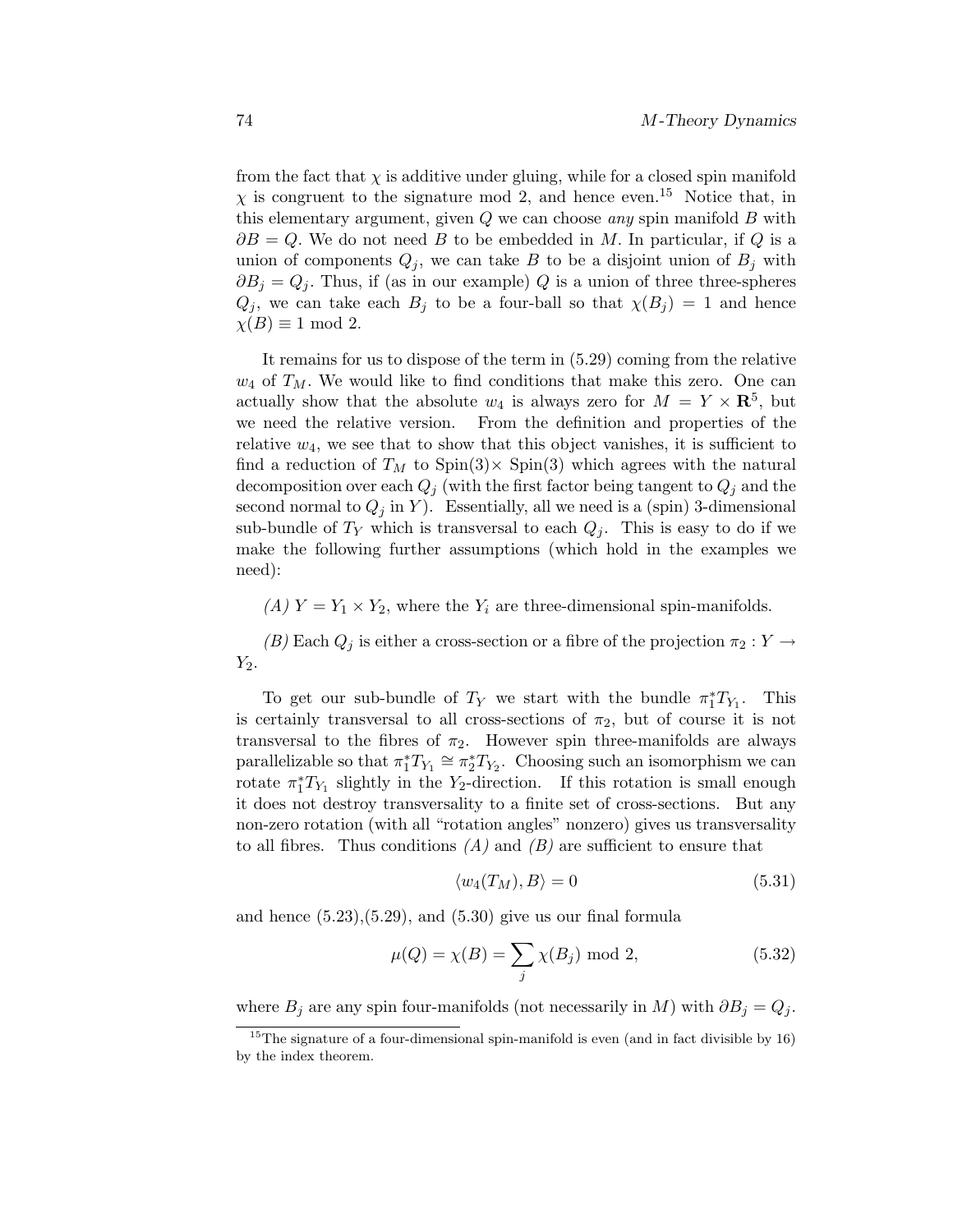#### **5.4 The Examples**

Our first example is the familiar case

$$
Y = SU(2)3/SU(2).
$$
 (5.33)

There are three projections  $\pi_j : Y \to \mathbf{S}^3$  (given by omitting the j<sup>th</sup> coordinate), and the  $S^3$ -fibres of the  $\pi_j$  we have denoted by  $D_j$ . We noted in section 2.5 that, in  $H_3(Y; \mathbf{Z})$ , we have

$$
D_1 + D_2 + D_3 = 0.\t\t(5.34)
$$

We want to compute  $\mu(Q)$  with  $Q = D_1 \cup D_2 \cup D_3$ .

 $D_2$  and  $D_3$  are both cross-sections of the projection  $\pi_1$ : in fact, if we identify Y with the product of the first two factors, then  $D_2$  is the graph of a constant map  $S^3 \to S^3$ , while  $D_3$  is the graph of the identity map.

Thus, the conditions  $(A)$  and  $(B)$  are satisfied, so that formula (5.32) applies. Taking B to be a union of balls bounded by the  $D_i$ , we get

$$
\mu(Q) = 1 \mod 2. \tag{5.35}
$$

This establishes (5.10) as promised.

The second example is the generalization discussed in section 2.5 and further explored in section 6. It involves the six-manifold

$$
Y_{\Gamma} = \mathbf{S}^3 / \Gamma \times \mathbf{S}^3, \tag{5.36}
$$

where  $\Gamma$  is a finite subgroup of  $SU(2)$ . This can also be viewed as the quotient of

$$
Y = SU(2)^3 / SU(2) \tag{5.37}
$$

by the action of  $\Gamma$  on the left on the first factor. The three projections of  $Y$ to **S**<sup>3</sup> now give rise to projections

$$
\pi_1': Y_{\Gamma} \to \mathbf{S}^3
$$
  
\n
$$
\pi_2': Y_{\Gamma} \to \mathbf{S}^3/\Gamma
$$
  
\n
$$
\pi_3': Y_{\Gamma} \to \mathbf{S}^3/\Gamma.
$$
\n(5.38)

The fibres of these projections are denoted by  $D'_j : D'_1 = \mathbf{S}^3/\Gamma, D'_2 = D'_3 = \mathbf{S}$ **S**<sup>3</sup>. Again  $D'_2$  and  $D'_3$  are cross-sections of the projection  $\pi'_1$ . The homology relation in  $H_3(Y_\Gamma; \mathbf{Z})$  is given as in section 2.5 by

$$
ND_1' + D_2' + D_3' = 0 \tag{5.39}
$$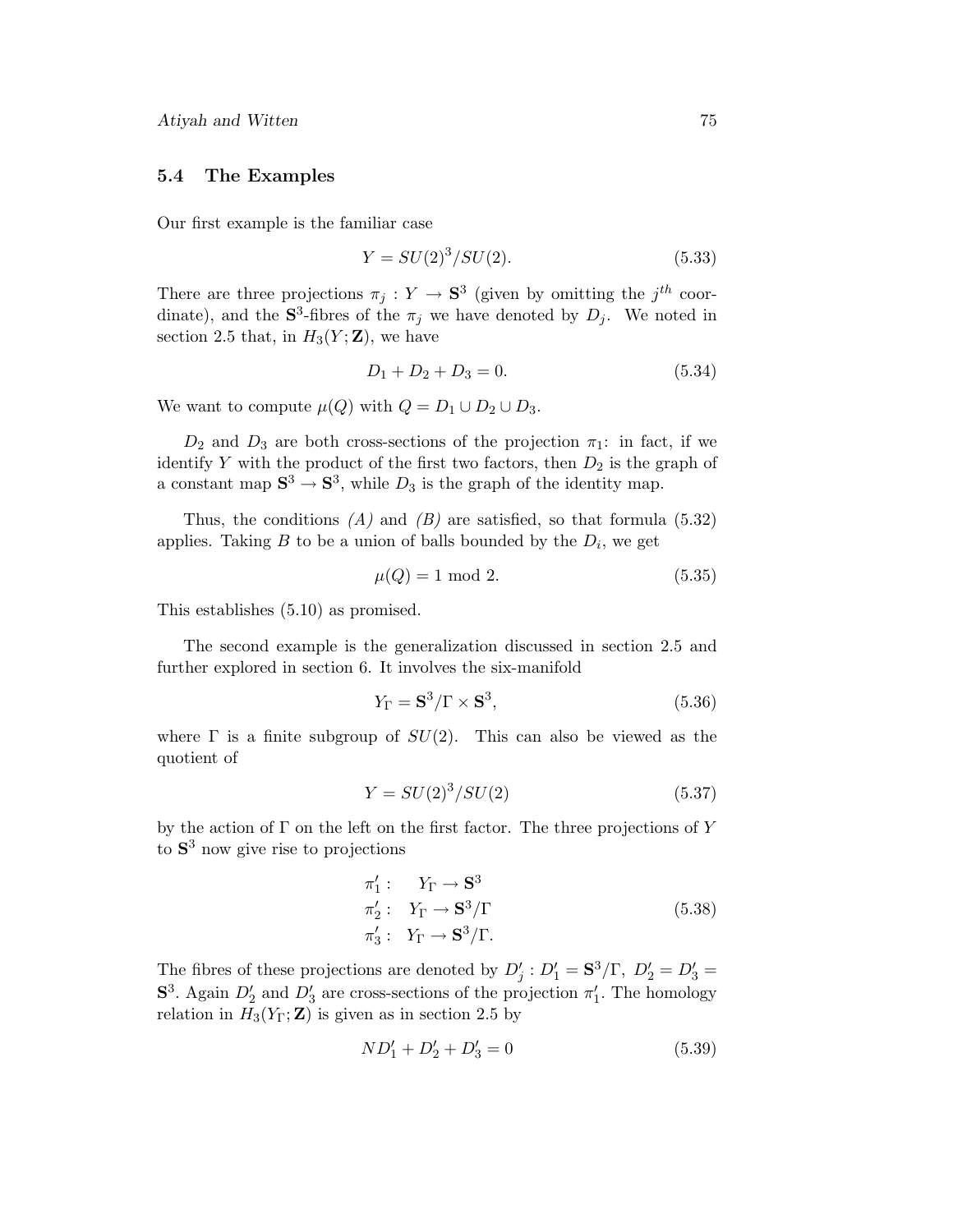where  $N$  is the order of  $\Gamma$ .

We therefore take our three-manifold  $Q$  to have  $N+2$  components

$$
Q = Q_1 \cup Q_2 \cup \dots \cup Q_{N+2},\tag{5.40}
$$

where the first N are parallel copies of  $D'_1$  (the fibre of  $\pi'_1$ ) and the last two are  $D'_2$  and  $D'_3$ . The conditions  $(A)$  and  $(B)$  are again satisfied, so that formula (5.32) gives

$$
\mu(Q) = \sum_{j=1}^{N+2} \chi(B_j),\tag{5.41}
$$

where  $B_j$  is any spin-manifold with boundary  $Q_j$ . For  $j = N + 1$  or  $N + 2$ , we can take  $B_j$  to be a four-ball, while for  $j \leq N$  we can take  $B_j$  to be the resolution of the singular complex surface  $\mathbb{C}^2/\Gamma$ . This has non-zero Betti numbers

$$
b_0 = 1
$$
  

$$
b_2 = r,
$$
 (5.42)

(5.43)

where r is the rank of the corresponding Lie group (of type  $A, D$  or  $E$ ). Thus, mod 2,

$$
\mu(Q) = N(1+r). \tag{5.44}
$$

But Nr is always even (in fact, N is even except for a group of type  $A$  with even  $r$ ), so finally

$$
\mu(Q) = N \text{ mod } 2,\tag{5.45}
$$

generalizing (5.35). This result will be used in section 6.2 (formula (6.7)).

Finally, we return to the first example of  $Y = S^3 \times S^3$  and exhibit an explicit four-manifold  $B$  with boundary  $Q$ , with the aim of giving a more direct proof of  $(5.35)$ . For this purpose we shall introduce the quaternionic projective plane **HP**2. By definition, this is the eight-manifold parameterized by triples of quaternions  $(u_1, u_2, u_3)$ , not all zero, modulo right multiplication by an element of the group  $\mathcal{H}^*$  of non-zero quaternions. This group is

$$
\mathcal{H}^* = SU(2) \times \mathbf{R}^+, \tag{5.46}
$$

the product of the unit quaternions and a radial coordinate. The subspace  $\mathbf{HP}^2_0$  of  $\mathbf{HP}^2$  in which the homogeneous quaternionic coordinates  $(u_1, u_2, u_3)$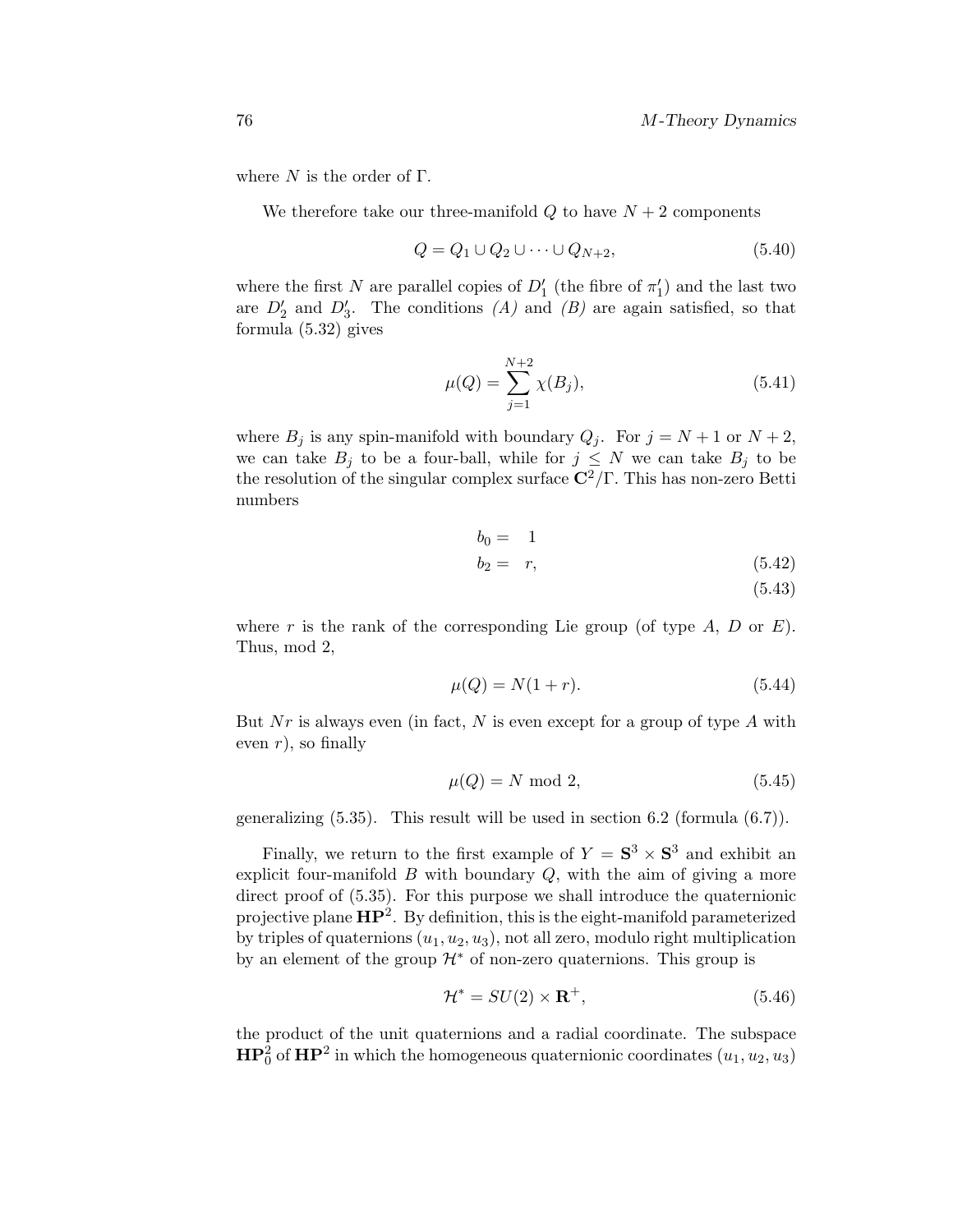are each nonzero is a copy of  $\mathcal{H}^* \times \mathcal{H}^* = SU(2) \times SU(2) \times \mathbb{R}^2$ . So our spacetime  $M = \mathbb{R}^5 \times Y$  can be identified as  $M = \mathbb{R}^3 \times \mathbb{HP}_0^2$ . Y is naturally embedded in  $\mathbf{HP}^2_0$  as the subspace whose homogeneous quaternionic coordinates  $(u_1, u_2, u_3)$  satisfy

$$
|u_1| = |u_2| = |u_3|.
$$
\n(5.47)

Similarly the three seven-manifolds  $X_i$  are also embedded in  $HP^2$ . For instance,  $X_1$  is given by

$$
|u_1| < |u_2| = |u_3| \,. \tag{5.48}
$$

The homology class  $D_j$  is represented in Y by the three-sphere with  $u_k = 1$  for  $k \neq j$ . In  $\mathbf{HP}_0^2$ ,  $D_j$  can be deformed to a three-sphere that links around the line  $u_j = 0$  in  $HP^2$ .

We get a simple choice for our required four-manifold  $B$  as follows. Let  $\overline{B}$  be a quaternionic line in  $\mathbf{HP}^2$  given by, say, the equation

$$
u_1 + u_2 + u_3 = 0.\t\t(5.49)
$$

Now define  $B$  by removing small neighbourhoods of the three points where  $\overline{B}$  meets the coordinate lines. Thus  $B$  is a four-sphere with three open balls removed.

It is now easy to compute the topological invariant  $w_4(N_B)$ , which by  $(5.23)$  determines our invariant  $\nu(B)$ . First we can replace the rank 7 bundle  $N_B$  by the rank 4 bundle  $N'_B$  which is just the normal to B in  $\mathbf{HP}^2$  (since the remaining  $\mathbb{R}^3$  of  $M = Y \times \mathbb{R}^2 \times \mathbb{R}^3$  gives a trivial factor). The reduction of  $N_B'$  to a Spin(3)-bundle over  $Q = \partial B$  amounts to fixing a normal direction to the compactification B at the three ends. The relative  $w_4(N'_B)$  is thus just  $w_4(N_{\overline{B}}^{\prime})$ , which is the reduction mod 2 of the Euler class of the normal bundle to  $\mathbf{HP}^1$  in  $\mathbf{HP}^2$ . But this is just 1, since two quaternionic lines in the quaternionic plane meet in just one point. This shows that

$$
\nu(B) = 1,\tag{5.50}
$$

in agreement with (5.35).

#### **5.5 More on the Quaternionic Projective Plane**

As we have just seen, the quaternionic projective plane **HP**<sup>2</sup> provides a convenient compact eight-manifold which naturally contains, as in (5.48),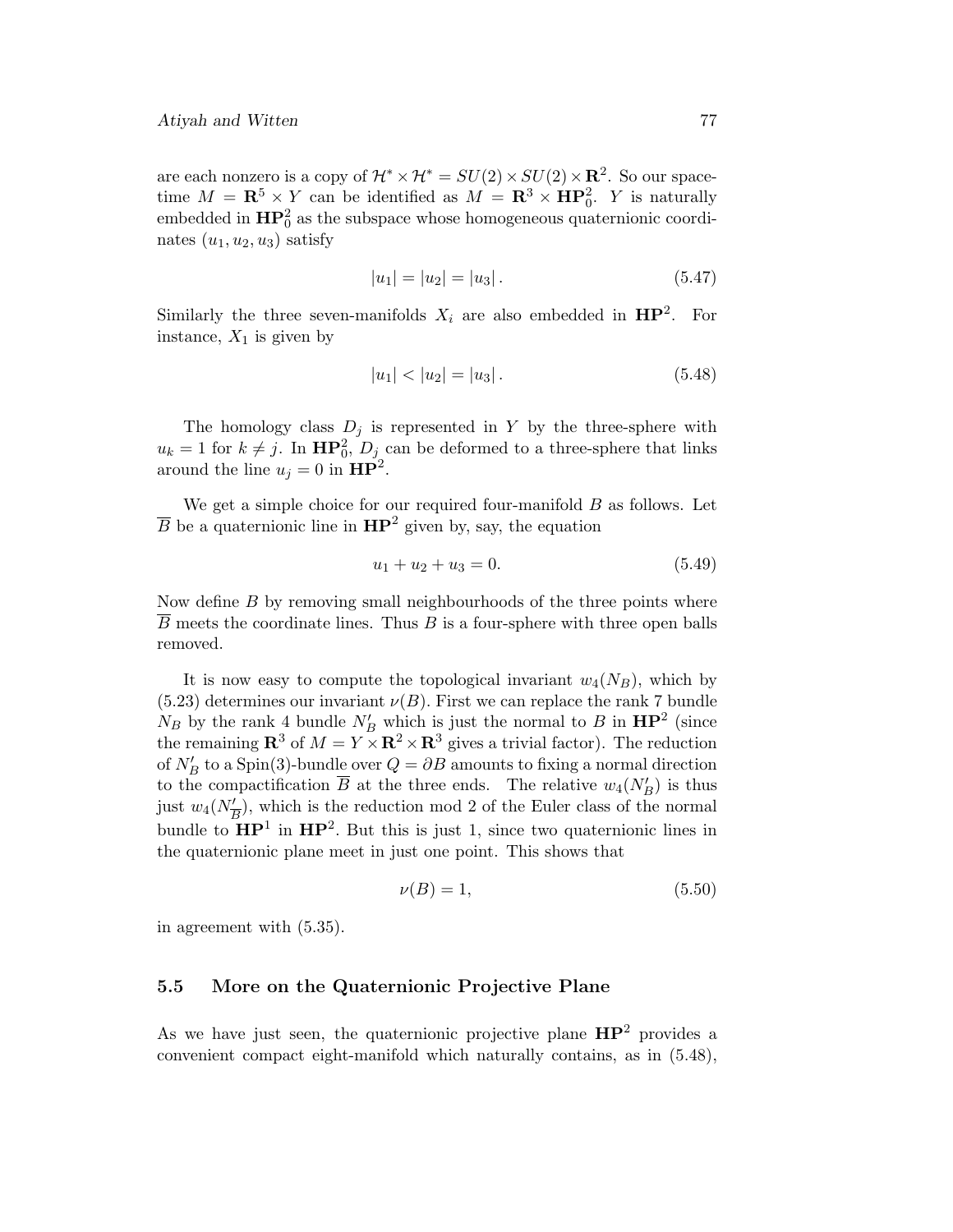the three seven-manifolds  $X_i$ , and it enabled us to give a direct computation of the fermionic anomaly in one of the main examples. We shall now point out some further geometric properties of **HP**2, which are closely related to the discussion in section 3. (The rest of the paper does not depend on the following discussion.)

Since **HP**<sup>2</sup> is the quotient of  $\mathcal{H}^3$  – {0} by the right action of  $\mathcal{H}^*$ , it admits the left action of  $Sp(3)$  and, in particular, of its subgroup  $U(3)$ . The complex scalars  $U(1) \subset U(3)$  therefore act on  $\mathbf{HP}^2$  and commute with the action of  $SU(3)$ . We shall show that

$$
\mathbf{HP}^2/U(1) = \mathbf{S}^7. \tag{5.51}
$$

Note that the fixed-point set of  $U(1)$  is  $\mathbb{CP}^2$  (the subset of  $\mathbb{HP}^2$  in which the homogeneous coordinates are all complex numbers), which has codimension 4.  $U(1)$  acts on the normal bundle in the usual way, so that the quotient is indeed a manifold.

In fact we will indicate two proofs of (5.51). The first is in the spirit of the proofs in section  $3$  and actually builds on the results of section  $3.5$ . The second is more elegant, and exploits the symmetry to show that the diffeomorphism  $(5.51)$  is actually compatible with the action of  $SU(3)$ , where **S**<sup>7</sup> is the unit sphere in the adjoint representation.

Since writing the first version of this paper, we have learned that the result  $(5.51)$  is actually a special case of a result by Arnold [18]. However, it seems worth keeping our presentation, partly because of the way it fits into the context of this paper, and partly because our approach is different from that of Arnold, and may generalize in different directions.

For our first proof we take  $(x, y, z)$  as homogeneous quaternionic coordinates for **HP**<sup>2</sup>. Then  $\lambda = |x|^2$ ,  $\mu = |y|^2$ , and  $\nu = |z|^2$  are naturally homogeneous coordinates for  $\mathbb{RP}^2$ , and fill out the interior of a triangle in  $\mathbb{RP}^2$  (since  $\lambda, \mu, \nu$  are all positive or zero). The quotient of  $\mathbb{HP}^2$  by  $SU(2)^3$  (acting by conjugation on each of  $x, y, z$ ) is this triangle. The point  $A = (1, 1, 1)$  is a distinguished point in the triangle and corresponds to (that is, its inverse image in  $\mathbf{HP}^2$  is) our six-manifold  $Y = \mathbf{S}^3 \times \mathbf{S}^3$ . Any line in **RP**<sup>2</sup> is given by an equation

$$
a\lambda + b\mu + c\nu = 0,\t\t(5.52)
$$

with a, b, c real (and not all zero). It passes through A provided  $a+b+c=0$ .

The region of **HP**<sup>2</sup> corresponding to such a line is, in general, a smooth compact seven-manifold  $\overline{X}(a, b, c)$  containing Y. If any one of a, b, c is zero,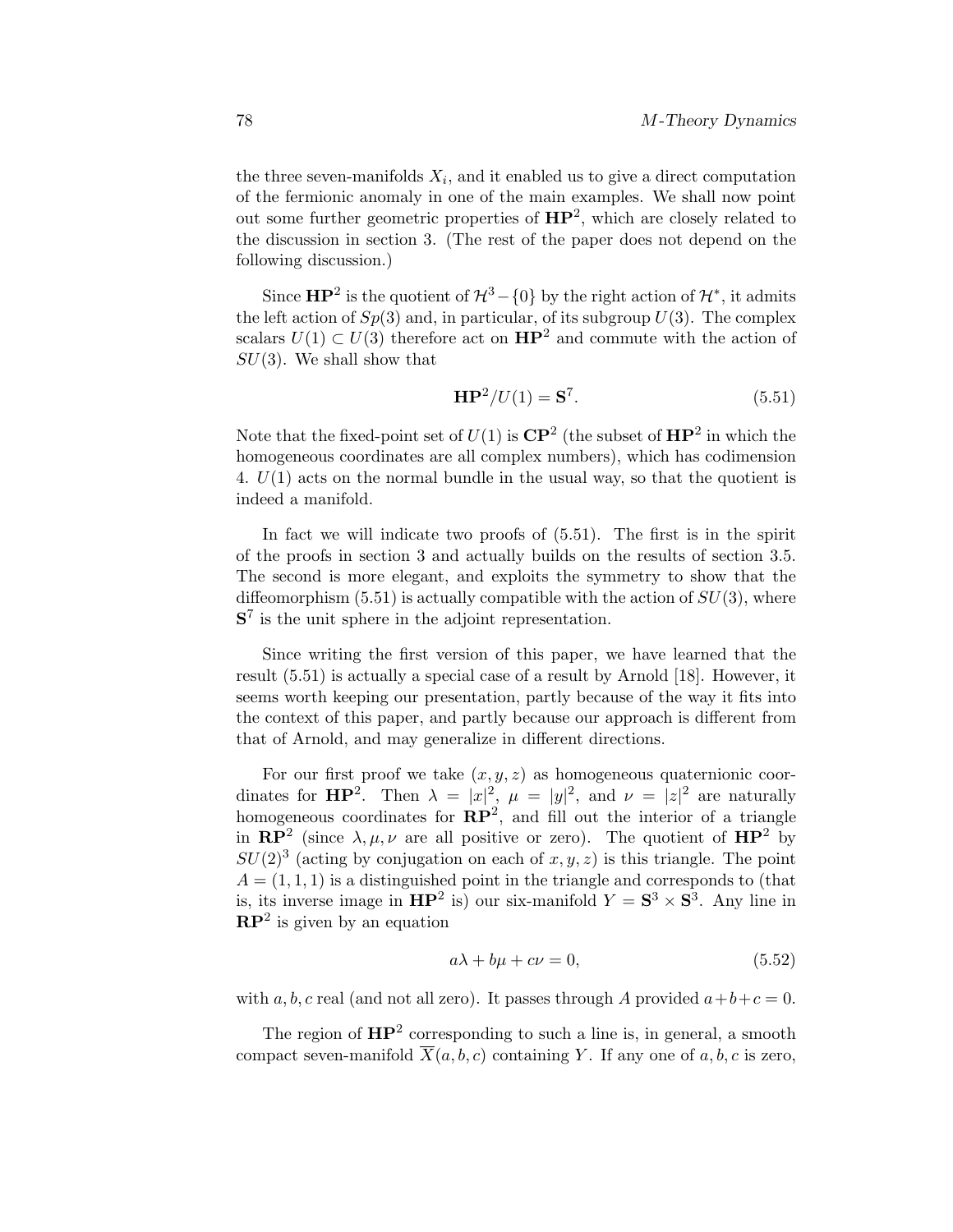say  $c = 0$ , then the line joins a vertex of the triangle to the mid-point of the opposite side. We then recognize  $\overline{X}(a, b, c)$  as the one-point compactification of one of our seven-manifolds  $X_i$ , and so it has just one singular point. For a general line, as indicated by the diagram, we have points  $B, C$  on two sides of the triangle. The segment  $AB$  corresponds to a manifold diffeomorphic to the compact form of  $X_2$  (with Y as boundary), while the segment AC gives  $X_3$  (with Y as boundary). Thus the whole segment expresses  $\overline{X}(a, b, c)$  as the double  $\overline{X}(a, b, c) = X_2 \cup_Y X_3$ , where the symbol  $\cup_Y$  refers to an operation of gluing two manifolds along  $Y$ .



Clearly, as the lines through A sweep out the (closed) triangle the manifolds  $\overline{X}(a, b, c)$  sweep out  $\mathbf{HP}^2$ , with axis Y. Now divide by  $U(1)$ . From the results of section 3.5, it follows that

$$
\overline{X}(a,b,c)/U(1) = \mathbf{S}^6.
$$
\n(5.53)

In fact, for general  $(a, b, c)$  we get  $S^6$  as the union of two closed six-balls (glued along  $Y/U(1) = S^5$ ), while if one of a, b, c is zero we get  $S^6$  as the one-point compactification of **R**6.

Thus we have exhibited the quotient  $HP^2/U(1)$  as being swept out by a one-parameter family of 6-spheres, having **S**<sup>5</sup> as axis. It only remains to check the local behaviour near the three special six-spheres (where  $a, b$ , or c is zero), and this can be done explicitly by using local coordinates. This completes the first proof of  $(5.51)$ .

We turn now to the second proof, which will be based on studying the orbit structure of  $HP^2$  under the action of  $SU(3)$ . The generic orbit has codimension one. Whenever this happens on a compact manifold, there must be two special orbits of lower (and possibly unequal) dimension, and the local behaviour near such special orbits is determined by the normal representation of the isotropy group. Thus, if the generic orbit is  $W = G/K$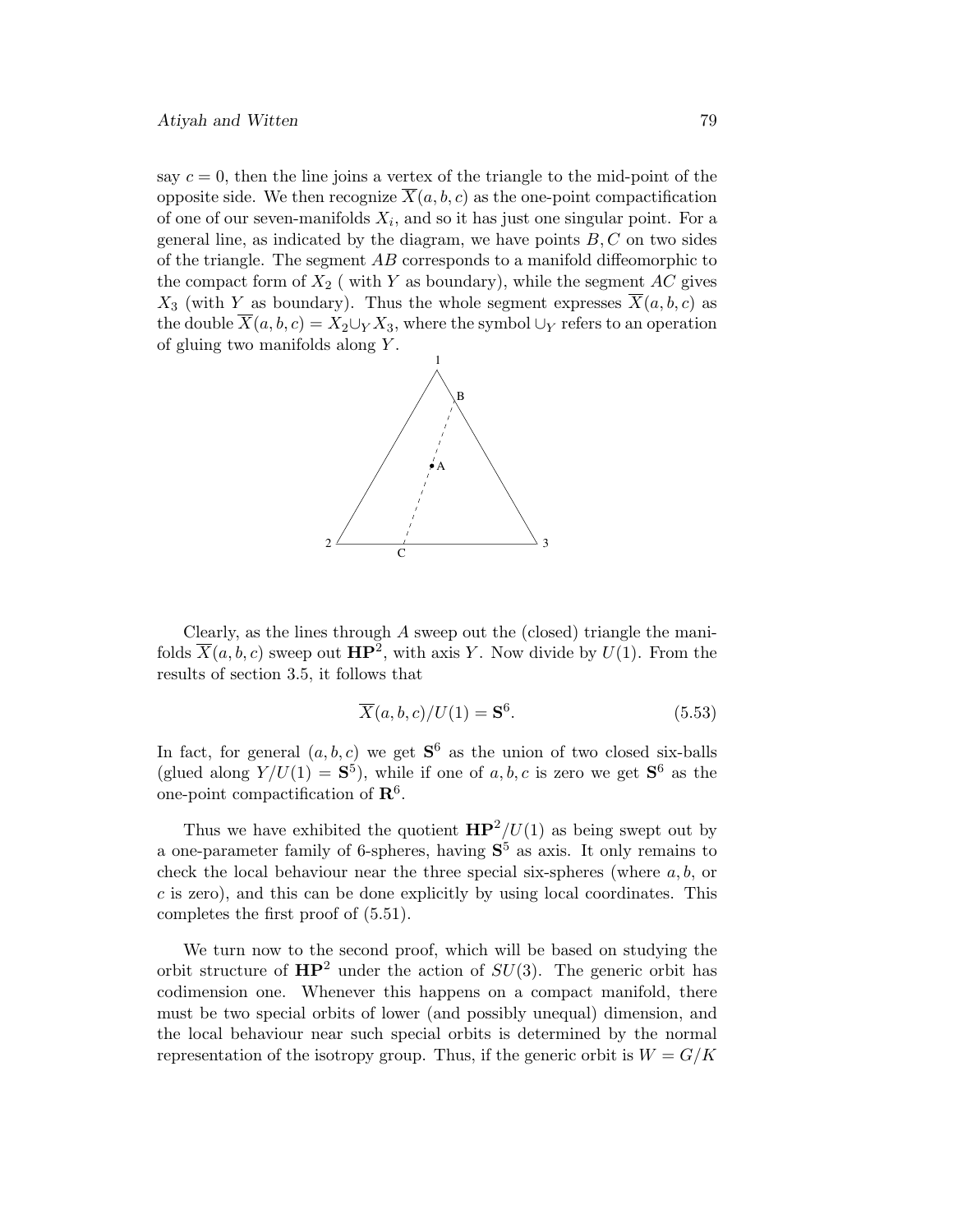and the special orbits are

$$
W_1 = G/K_1, \qquad W_2 = G/K_2,\tag{5.54}
$$

then the projections

$$
G/K \to G/K_1, \qquad G/K \to G/K_2 \tag{5.55}
$$

give the normal sphere-bundles of the special orbits. In particular  $K_1/K$ and  $K_2/K$  must both be spheres. Thus  $G/K$  is a sphere-bundle in two different ways. "Filling in" these sphere-bundles, joined along their common boundary, gives us back the original G-manifold, which is thus completely determined by the subgroups  $K_1$ ,  $K_2$ , and K of G, with  $K \subset K_1 \cap K_2$ .

A standard example with such codimension one orbits is the action of  $SO(p) \times SO(q)$  on  $\mathbf{S}^{p+q-1}$ . The generic orbit has isotropy group  $SO(p-1) \times$  $SO(q-1)$  while the two special orbits are  $S^{p-1}$  with  $K_1 = SO(p-1) \times SO(q)$ and  $S^{q-1}$  with  $K_2 = SO(p) \times SO(q-1)$ . The particular case  $p = 2, q = 3$ already occurred in section 3 and will be used again shortly.

We now return to the case of interest, where the manifold is  $HP^2$  and  $G = U(3)$ . We claim that the isotropy groups are

$$
K = U(1)^{2}, K_{1} = U(1) \times U(2), K_{2} = SU(2) \times U(1)
$$
 (5.56)

and the orbits are hence

$$
W = U(3)/U(1)^2, \quad W_1 = \mathbf{CP}^2, \quad W_2 = \mathbf{S}^5.
$$
 (5.57)

More precisely  $K, K_1$ , and  $K_2$  are represented by  $U(3)$  matrices of the form

$$
K: \left(\begin{array}{ccc} \lambda & 0 & 0 \\ 0 & \lambda^{-1} & 0 \\ 0 & 0 & \mu \end{array}\right), \quad K_1: \left(\begin{array}{ccc} \lambda & 0 & 0 \\ 0 & a & b \\ 0 & c & d \end{array}\right), \quad K_2: \left(\begin{array}{ccc} a & b & 0 \\ c & d & 0 \\ 0 & 0 & \mu \end{array}\right)
$$
(5.58)

(with  $ad-bc = 1$  in  $K_2$ ). This checks with the requirement that  $K \subset K_1 \cap K_2$ .

Deferring, for the moment, the proof of (5.56), we move on to consider the quotient by the action of the central  $U(1) \subset U(3)$ . We will get an induced orbit structure on the quotient of  $HP^2/U(1)$  for the action of  $U(3)$  and, since  $U(1)$  now acts trivially, this is essentially an  $SU(3)$ -orbit structure. *i* From  $(5.56)$ , we see that, using K', W', etc. for the isotropy groups and orbits in the action of  $U(3)$  on  $\mathbf{HP}^2/U(1)$ , we have

$$
K' = U(1)^3, \quad K'_1 = U(1) \times U(2), \quad K'_2 = U(2) \times U(1) \tag{5.59}
$$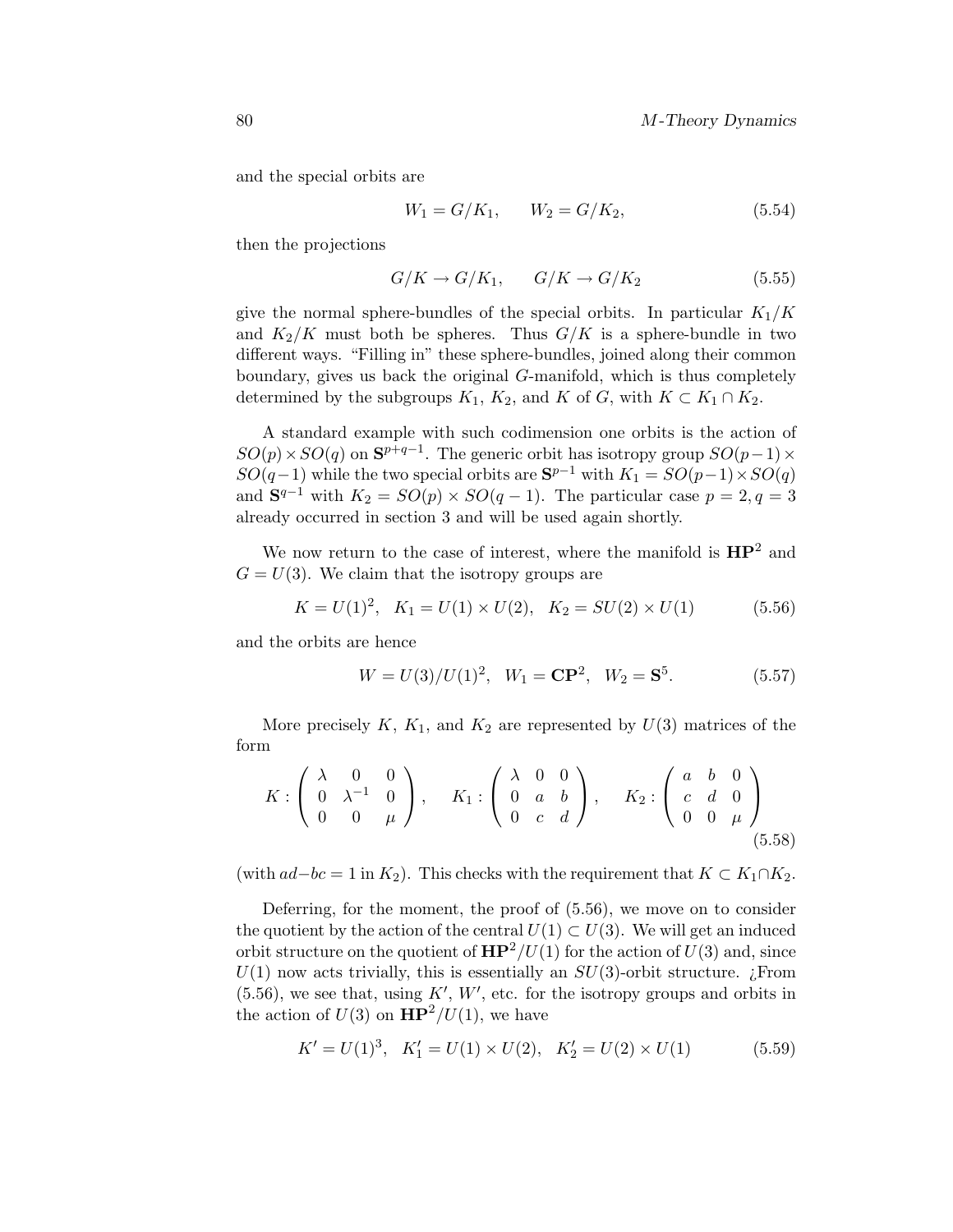and hence

$$
W' = U(3)/U(1)^3, \quad W'_1 = \mathbf{CP}^2, \quad W'_2 = \mathbf{CP}^2.
$$
 (5.60)

Since our aim is to identify  $HP^2/U(1)$  with  $S^7$ , as a manifold with  $SU(3)$ action, all we have to show is that the orbit structure described by (5.59) coincides with that of **S**7, regarded as the unit sphere in the adjoint representation of  $SU(3)$ . But the adjoint orbits are characterized by three imaginary eigenvalues  $i\lambda_1$ ,  $i\lambda_2$ ,  $i\lambda_3$  (with  $\sum_i \lambda_i = 0$ ), and we can arrange these so that  $\lambda_1 \leq \lambda_2 \leq \lambda_3$ . To be on the unit sphere we have in addition the equation

$$
\sum_{i} \lambda_i^2 = 1. \tag{5.61}
$$

For generic  $\lambda_i$ , the isotropy group in  $U(3)$  is the maximal torus  $U(1)^3$ , For generic  $\lambda_i$ , the isotropy group in  $U(3)$  is the maximal torus  $U(1)$ ,<br>and there are just two special cases  $(-1, -1, 2)/\sqrt{6}$  and  $(-2, 1, 1)/\sqrt{6}$  where the isotropy group is greater. These are both  $\mathbb{CP}^2$ -orbits with isotropy  $U(2) \times U(1)$ . The orbits can be viewed as parameterized by the middle  $\omega(z) \times \omega(1)$ . The orbits can be viewed as parameterized by the initiate eigenvalue  $i\lambda_2$ , with  $1/\sqrt{6} \geq \lambda_2 \geq -1/\sqrt{6}$ . The generic orbit has stabilizer  $U(1)^3$  and at the endpoint, the stabilizer is  $U(2) \times U(1)$ . But this, in view of (5.59), is identical with the  $U(3)$ -orbit structure of  $HP^2/U(1)$ , and hence establishes that  $\mathbf{HP}^2/U(1) = \mathbf{S}^7$ . (The embedding of  $\mathbf{CP}^2$  in  $\mathbf{S}^7$  that we have used here was described in [56].)

It remains to verify (5.56). In fact this is just the special case  $n = 3$  for the  $U(n)$ -action on  $\mathbf{HP}^{n-1}$ , and the general case is no more difficult. Start first with  $n = 2$ , i.e. the action of  $U(2)$  on  $\mathbf{HP}^1 = \mathbf{S}^4$ . This acts through its quotient by  $\{\pm 1\}$ . The quotient is  $SO(2) \times SO(3)$ , and acts by the natural action of  $SO(2) \times SO(3) \subset SO(5)$  on  $S<sup>4</sup>$ . As noted above (and also used in section 3), the generic orbit is  $S^1 \times S^2$  with  $S^1$  and  $S^2$  being the special orbits.  $S^2 = CP^1$  is fixed by  $U(1)$  and  $S^1$  is fixed by  $SU(2)$ .

Now we move to the case of general  $n$ . Consider the following involution of  $H$  (given by conjugation by **i**):

$$
\sigma(u + jv) = u - jv. \tag{5.62}
$$

Here  $u, v \in \mathbb{C}$  and the quaternion units are **i**, **j**, **k**. We also denote as  $\sigma$  the corresponding involution of **HP**n−<sup>1</sup> given by the left action of the complex scalar  $i \in U(1) \subset U(n)$ . Every  $\mathbb{CP}^1$  in  $\mathbb{CP}^{n-1}$  generates an  $\mathbb{HP}^1$  in  $\mathbb{HP}^{n-1}$ and every point  $\xi \in \mathbf{HP}^{n-1} - \mathbf{CP}^{n-1}$  lies in a unique such  $\mathbf{HP}^1$ : it is the quaternionic projective line joining  $\xi$  and  $\sigma(\xi)$ . Indeed, for  $\xi$  not in  $\mathbb{C}P^{n-1}$ , at least one component  $v_i$  is non-zero, and so  $\sigma(\xi)$  is not equal to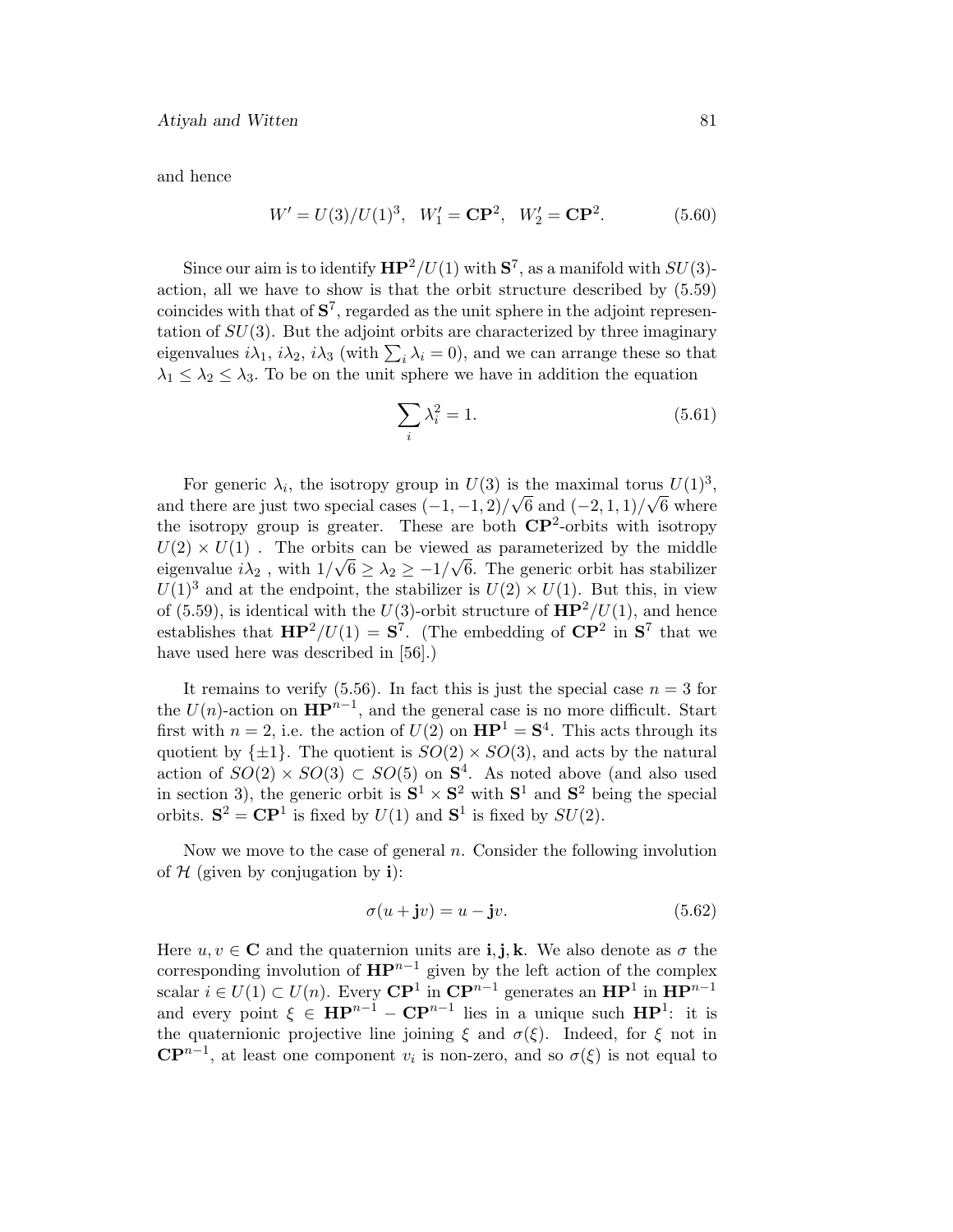ξ; they are joined by a unique  $\mathbf{HP}^1$ . This means that  $\mathbf{HP}^{n-1} - \mathbf{CP}^{n-1}$ is fibred over the complex Grassmannian  $Gr(2, n)$  of lines in  $\mathbb{CP}^{n-1}$ , with fibre  $\mathbf{HP}^1 - \mathbf{CP}^1 = \mathbf{S}^4 - \mathbf{S}^2 = \mathbf{S}^1 \times D^3$ . The origin of  $D^3$  yields the special orbit, the **S**<sup>1</sup>-bundle over  $Gr(2, n)$  which is  $U(n)/SU(2) \times U(n-2)$ . The generic orbit, given by the non-zero points of  $D^3$ , is of codimension one and is  $U(n)/U(1) \times U(n-2)$ , where  $U(1) \subset SU(2)$ . The other special orbit is of course  $\mathbb{C}\mathbb{P}^{n-1} = U(n)/U(1) \times U(n-1)$ . This describes the  $U(n)$ -orbit structure of **HP**<sup>n−1</sup>.

We want to apply this to the case  $n = 3$ , when the Grassmannian  $Gr(2, n)$ is again  $\mathbb{CP}^2$  (the dual of the first  $\mathbb{CP}^2$ ) and the generic orbit is  $U(3)/U(1)^2$ . More precisely, we get just the description in (5.59).

In comparing the second proof with the methods of section 3.5, we see that the key advantage of moving from the seven-manifold  $X$  to the eightmanifold  $HP^2$  is that the  $U(1)$ -action we want to divide out by has a large commutant  $SU(3)$  in  $U(3)$ . This gives rise to the codimension one orbits in the quotient  $S^7$ , whereas the  $U(1)$ -action on X only had a  $U(1)^2$  commutant in  $SU(2)^2$ , with correspondingly smaller orbits.

Our first proof of (5.51 shows that  $\overline{X}/U(1) = S^6$  is diffeomorphic to an equatorial  $S^6$  in  $HP^2/U(1) = S^7$ . This is not so transparent from the second point of view, because this equatorial division of  $S^7$  is not compatible with the  $SU(3)$ -action.

#### Further Comparison To Section Three

So far in this section we have studied  $HP^2$  and its quotient by  $U(1)$ in relation to Case III of section  $3.5$  . But it is intriguing to observe that the  $SU(3)$ -orbit structure of  $S^7$  which we have encountered (in the adjoint action) is also related to Case II, as studied in section 3.4. In fact we have shown that  $S^7$  contains two dual copies of  $\mathbb{CP}^2$  and that the open set obtained by deleting one is the  $\mathbb{R}^3$  bundle over the other (with sphere-bundle the flag manifold  $U(3)/U(1)^3$ . But these are just the seven-manifolds X of Case II. Thus  $S^7$  can be described as the double

$$
\mathbf{S}^7 = X_1 \cup_Y X_2,\tag{5.63}
$$

where  $Y$  is the flag manifold, and the  $X_i$  are two copies of the compact form of X, glued along their common boundary. There is an involution on **S**<sup>7</sup> which interchanges the  $X_i$  and comes from an involution of the Weyl group  $\Sigma_3$  on Y.

The results of section 3.4 applied to the decomposition  $(5.63)$  then show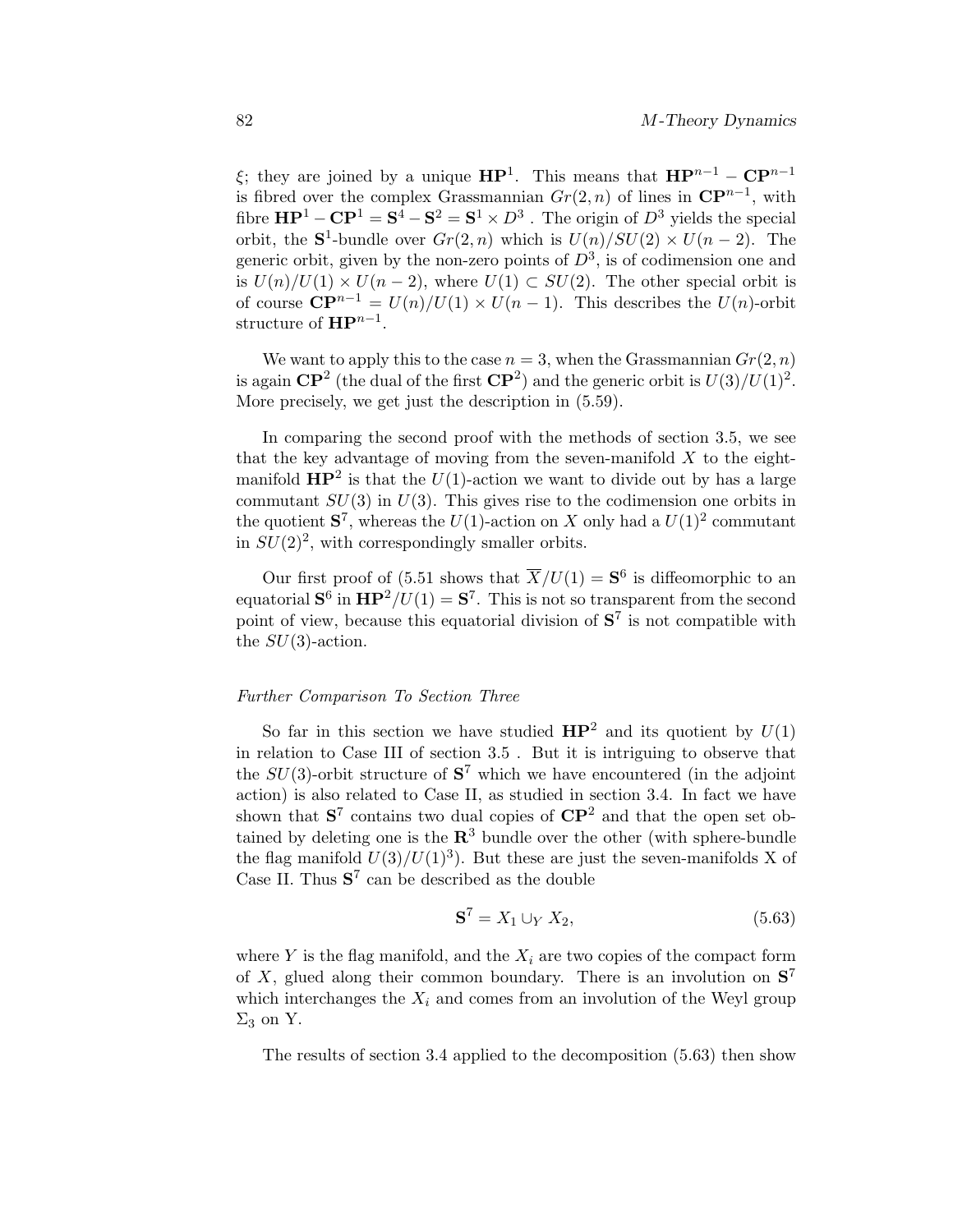that, on dividing by the same  $U(1)$ -subgroup of  $SU(3)$  as in section 3.4,

$$
\mathbf{S}^7/U(1) = B_{(1)}^6 \cup_{\mathbf{S}^5} B_{(2)}^6 = \mathbf{S}^6 \tag{5.64}
$$

where  $B<sup>6</sup>$  is a six-ball. Moreover this identification is compatible with the natural  $SU(3)$ -action on both sides.

### A Real Analogue

In conclusion, it is perhaps worth pointing out that there is a "real" analogue of the geometry of section 3, in which  $O(1) = \mathbb{Z}_2$  replaces U(1). To get a manifold as a **Z**2-quotient, we need this time a fixed-point set of codimension 2, the familiar branched locus of complex variable theory. The prototype is of course the quotient

$$
\mathbf{C}/\mathbf{Z}_2 = \mathbf{C} \tag{5.65}
$$

given by the map  $w = z^2$ . This can be embedded in the four-dimensional prototype

$$
\mathbf{C}^2/U(1) = \mathbf{R}^3. \tag{5.66}
$$

To see this note that  $\mathbb{R}^3$  in (5.66) is naturally

$$
\mathbf{R}^3 = \operatorname{Im} \mathcal{H} = \mathbf{R} \mathbf{i} + \mathbf{R} \mathbf{j} + \mathbf{R} \mathbf{k}.\tag{5.67}
$$

and that reflection in  $\mathbf{R}^2 = \mathbf{R}\mathbf{i} + \mathbf{R}\mathbf{k}$  corresponds to complex conjugation for the complex structure of  $H$  defined by **i**. The fixed-point set of this is

$$
\mathbf{R}^2 = \mathbf{R} + \mathbf{R}\mathbf{j} = \mathbf{C}(\mathbf{j}).\tag{5.68}
$$

Thus it is the real part of  $H$  for the complex structure **i**, but it has another complex structure defined by  $\mathbf{j}$ . Taking the real part (for  $\mathbf{i}$ ) of the relation in (5.66) gives the assertion (5.65), in which the complex structure of **C** is given by **j**.

More generally the same story applies with  $H$  replaced by the ALE spaces  $M(n)$  of type  $A_{n-1}$ . They have a quotient map

$$
M(n)/U(1) = \mathbf{R}^3,\tag{5.69}
$$

with distinguished points  $a_1, \ldots, a_n$ . If these lie in a plane  $\mathbb{R}^2$  in  $\mathbb{R}^3$  then, as for the case  $n = 1$ , one can take a real form of the assertion in (5.69), giving

$$
M^{\mathbf{R}}(n)/\mathbf{Z}_2 = \mathbf{R}^2. \tag{5.70}
$$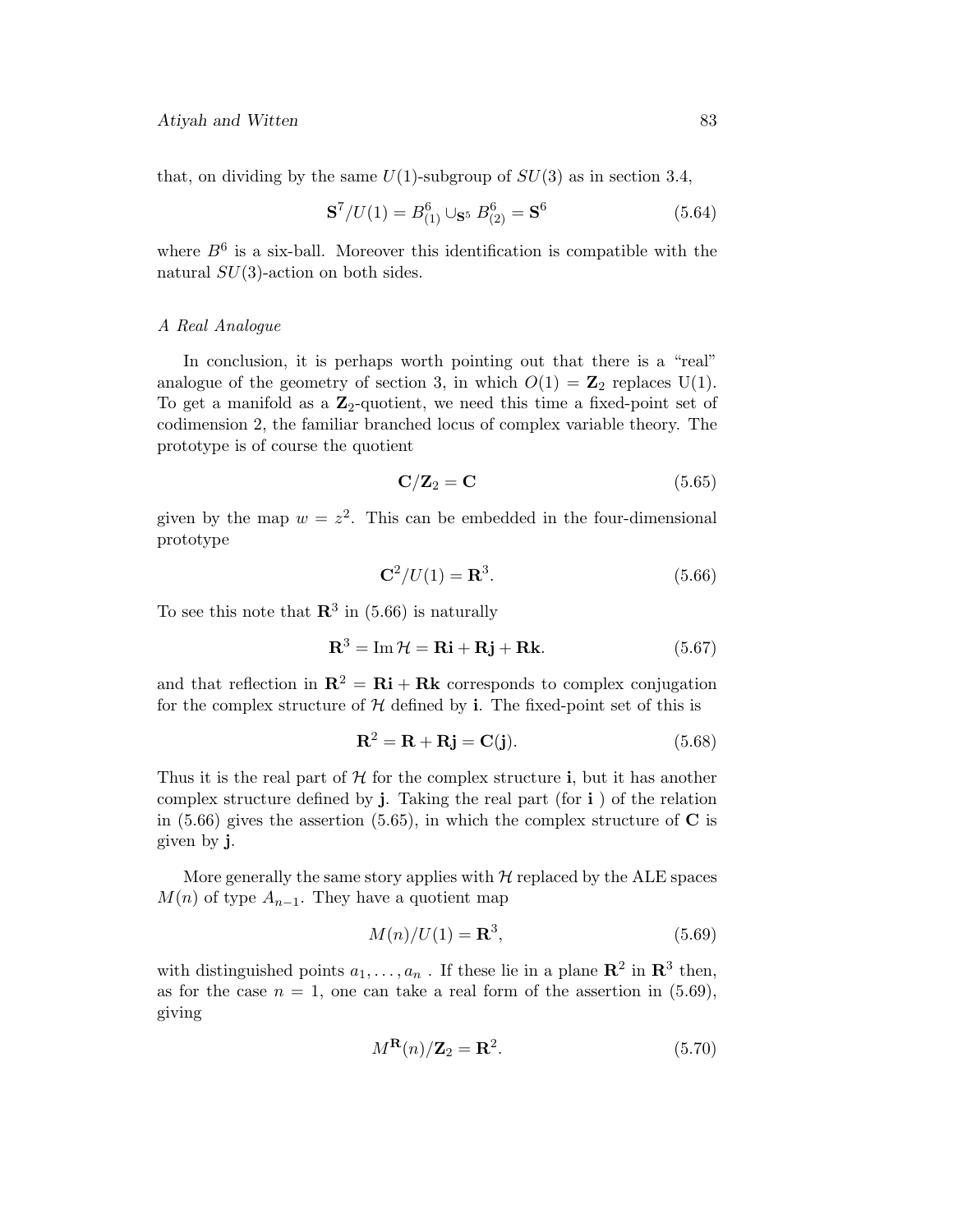Both sides have a complex structure given by **j**, which exhibits  $M^{\mathbf{R}}(n)$  as the Riemann surface given by

$$
y^2 = \prod_{i=1}^{n} (x - a_i)
$$
 (5.71)

A very similar situation occurs with projective spaces. Decomposing  $\mathcal{H}^n$ as a left **C**(**i**) vector space

$$
\mathcal{H}^n = \mathbf{C}^n + \mathbf{j}\mathbf{C}^n \tag{5.72}
$$

and taking the real part gives

$$
\mathbf{C}^n(\mathbf{j}) = \mathbf{R}^n + \mathbf{j}\mathbf{R}^n,\tag{5.73}
$$

which is a  $\mathbf{C}(\mathbf{j})$  vector space. Passing to the right projective spaces, we get

$$
\mathbf{CP}^{n-1}(\mathbf{j}) \subset \mathbf{HP}^{n-1} \tag{5.74}
$$

as the "real part." Dividing by the left  $U(1)$  in  $C(i)$  gives an embedding

$$
\mathbf{CP}^{n-1}/\mathbf{Z}_2 \subset \mathbf{HP}^{n-1}/U(1),\tag{5.75}
$$

where  $\mathbb{Z}_2$  acts as complex conjugation. Taking  $n = 3$  and using (5.51) we get an embedding  $\mathbf{CP}^2/\mathbf{Z}_2 \hookrightarrow \mathbf{S}^7$ .

The orbit structure of  $\mathbf{HP}^{n-1}$  under  $U(n)$  has an exact counterpart in the orbit structure of  $\mathbb{C}\mathbb{P}^{n-1}$  under  $O(n)$ . For  $n=3$ , the U(3)-orbit structure of  $S<sup>7</sup>$  in the adjoint representation corresponds to a similar  $O(3)$ -orbit structure of  $S<sup>4</sup>$ , but this time it is in the representation of real symmetric  $3 \times 3$  matrices of trace zero. Again the eigenvalues  $\lambda_1 \leq \lambda_2 \leq \lambda_3$  parameterize the orbits. The counterpart of (5.51) is the well-known identification  $\mathbf{CP}^2/\mathbf{Z}_2 = \mathbf{S}^4$ , where  $\mathbb{Z}_2$  acts by complex conjugation and the two special  $\mathbb{RP}^2$  orbits in  $\mathbb{S}^4$ arise from  $\mathbb{RP}^2$  in  $\mathbb{CP}^2$  and from  $\mathbb{S}^2$  in  $\mathbb{CP}^2$ , the latter being the totally imaginary conic  $\sum_i z_i^2 = 0$ . It is worth noting that, removing one  $\mathbb{RP}^2$  from  $S<sup>4</sup>$ , we are left with the moduli space of centred  $SU(2)$ -monopoles of charge 2, studied in [57], in which the generic orbit is

$$
O(3)/O(1)^3 = SO(3)/\mathbf{Z}_2 \times \mathbf{Z}_2 = SU(2)/\Gamma, \tag{5.76}
$$

with  $\Gamma$  of order 8, and where the remaining  $\mathbb{RP}^2$  represents the "coincident" monopoles.

Just as **HP**<sup>2</sup> is a compact eight-manifold containing the three sevenmanifolds  $X_i$  of section 3.5, so  $\mathbb{C}P^2$  is the compact four-manifold which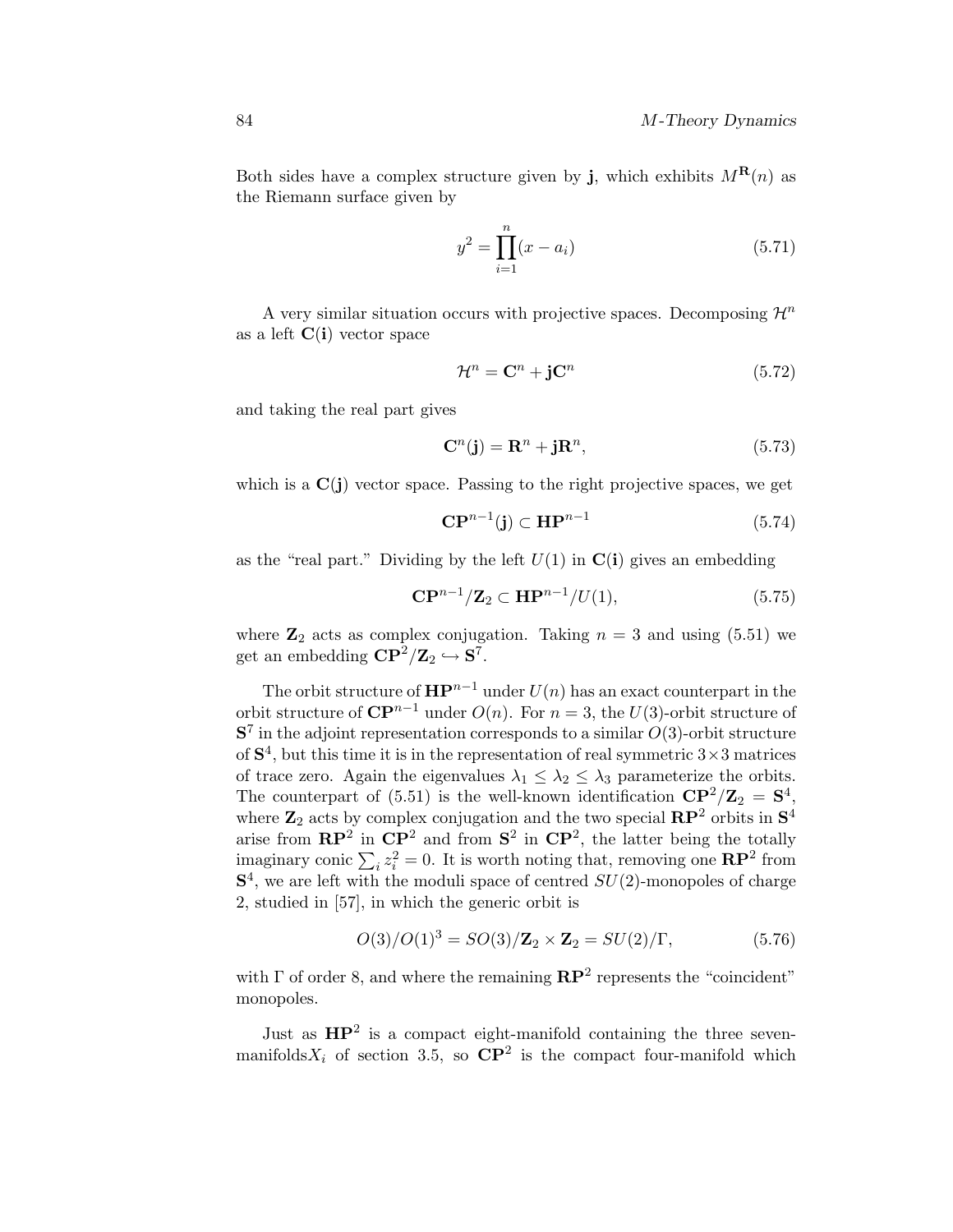contains three three-manifolds  $X_i'$ . Thus  $X_i'$  is given, relative to complex homogeneous coordinates  $(z_1, z_2, z_3)$  of  $\mathbb{CP}^2$ , by the equation

$$
|z_1| = |z_2| \neq 0. \tag{5.77}
$$

 $X'_i$ , which can be viewed as the "real part" of  $X_i$ , is clearly  $S^1 \times \mathbb{R}^2$ . The analogue of the statement  $X_i/U(1) = \mathbf{R}^6$  is now

$$
(\mathbf{S}^1 \times \mathbf{R}^2)/\mathbf{Z}_2 = \mathbf{R}^3, \tag{5.78}
$$

where  $\mathbf{Z}_2$  acts by complex conjugation on both factors with  $\mathbf{S}^0 \times \mathbf{R}$  as fixed points. Similarly the analogue of  $Y = SU(2)^3/SU(2)$  is now  $Y' =$  $U(1)^3/U(1)$ , and the statement that  $Y/U(1) = S^5$  corresponds to

$$
(\mathbf{S}^1 \times \mathbf{S}^1)/\mathbf{Z}_2 = \mathbf{S}^2,\tag{5.79}
$$

exhibiting an elliptic curve as the double covering of **S**<sup>2</sup> with four branch points. The action of the symmetric group  $\Sigma_3$  on the homology group  $H_3(Y)$ has its counterpart in the action of  $\Sigma_3$  on  $H_1(Y')$ .

There is a parallel story for Case I, with  $Y'$  being the real flag manifold of  $(5.76)$  and X' the corresponding  $\mathbb{R}^2$ -bundle over the Atiyah-Hitchin manifold [57]. The involution on  $\mathbb{RP}^2$  given by changing the sign of one of the three coordinates induces an action on X' with quotient  $\mathbb{R}^4$  and  $Y'/\mathbb{Z}_2 = \mathbb{S}^3$ . The branch locus  $F'$  in  $S^3$  is the union of three linked circles.

This suggests that the analogue of Case I is given by the  $\mathbb{R}^2$ -bundle over **S**<sup>2</sup> with Euler number 4. Taking the involution given by reflection in the equator of  $S^2$  we find that  $X'/\mathbb{Z}_2 = \mathbb{R}^4$  and  $Y'/Z_2 = S^3$  with branch locus  $F$  the union of two linked circles.

Note that, for the analogues of Cases I and II, the manifolds  $X'$  have dimension 4, while for Case III,  $X'$  is of dimension 3.

There is even a real analogue of the Lebrun manifolds of section 3.6. We take the connected sum  $M'(n)$  of n copies of  $\mathbb{RP}^2$  (giving a non-orientable manifold whose oriented cover has genus  $n-1$ ) and then take the appropriate **R**2-bundle over it (so that its lift to the oriented cover has Euler number 4).

# **6** M**-Theory Curve And Four-Dimensional Gauge Theory**

In this section, we apply the methods of section  $4$  to the case, considered in  $[7, 8]$ , of a manifold of  $G_2$  holonomy that is asymptotic to a cone on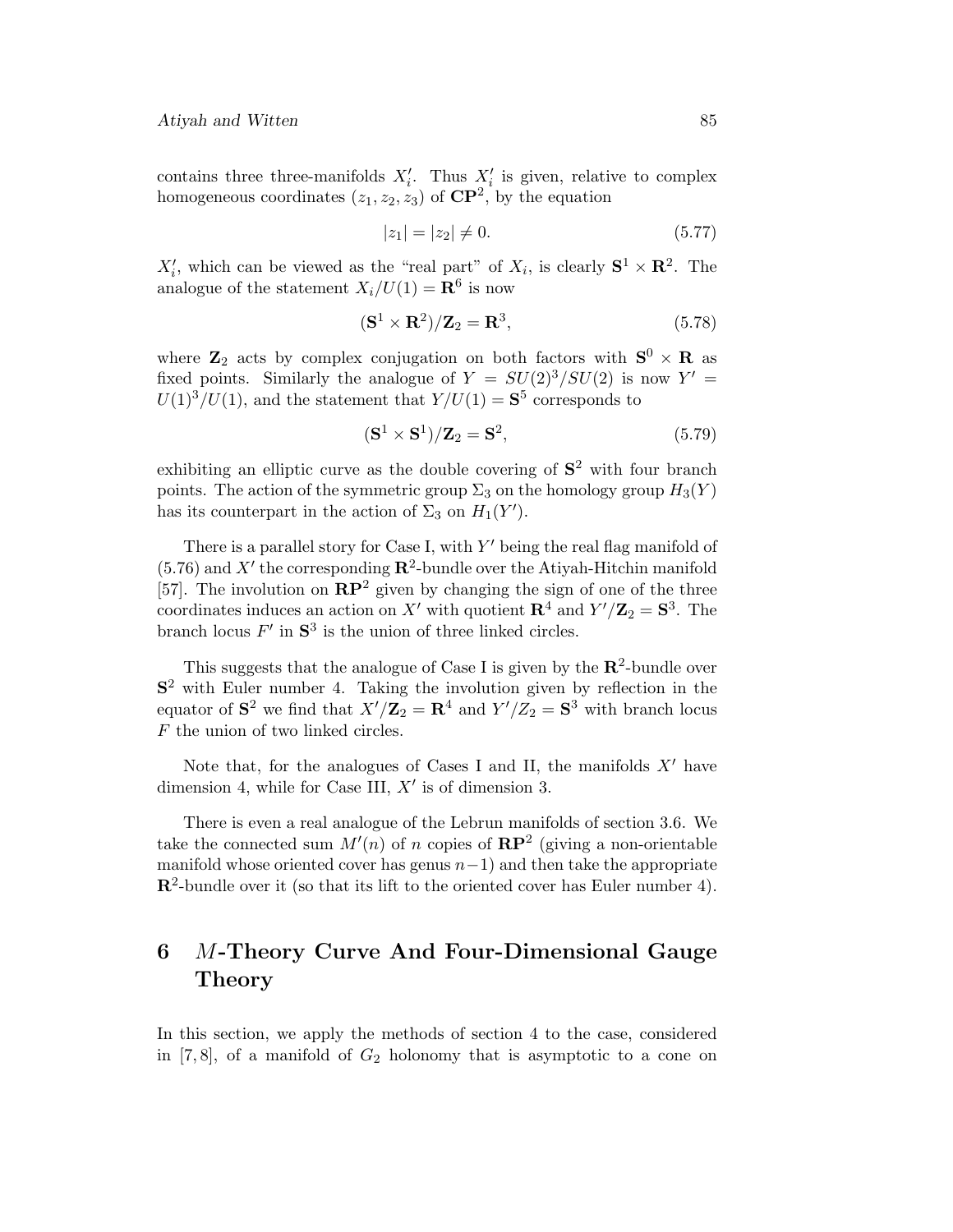$Y_{\Gamma} = (\mathbf{S}^3 \times \mathbf{S}^3)/\Gamma$ , where  $\Gamma$  is a finite subgroup of  $SU(2)$ . To be more specific, if  $S^3 \times S^3$  is understood as the space of triples  $(g_1, g_2, g_3) \in SU(2)$ modulo the right action of  $h \in SU(2)$ , then in the definition of  $Y_{\Gamma}$ , we will take  $\Gamma$  to act on the left on  $g_1$ .

Three different manifolds  $X_{i,\Gamma}$  of  $G_2$  holonomy can be made by "filling" in" one of the copies of  $SU(2)$ . If we fill in the first copy of  $SU(2)$  – and so allow  $g_1$  to vanish – we get a singular manifold  $X_{1,\Gamma} = \mathbf{S}^3 \times \mathbf{R}^4/\Gamma$ , where the singularity arises because  $\Gamma$  acts trivially at  $g_1 = 0$ . (Here we can "gauge away"  $g_3$  by  $(g_1, g_2, g_3) \to (g_1 h, g_2 h, g_3 h)$  with  $h = g_3^{-1}$ . Then **S**<sup>3</sup> is parameterized by  $g_2$  and  $\mathbb{R}^4/\Gamma$  by  $g_1$ .) If we fill in  $g_2$  or  $g_3$ , we get smooth manifolds  $X_{2,\Gamma}$  and  $X_{3,\Gamma}$  both diffeomorphic to  $S^3/\Gamma \times \mathbb{R}^4$ . (For example, if one "fills in"  $g_2$ , one gauges away  $g_3$ , after which  $g_1$ , modulo the action of Γ, parameterizes **S**3/Γ, and g<sup>2</sup> parameterizes **R**4.) Obviously, by choosing Γ to act in the first  $SU(2)$ , we have broken the symmetry  $\Sigma_3$  of permutations of the  $g_i$  to  $\Sigma_2 = \mathbb{Z}_2$ , the group that exchanges  $g_2$  and  $g_3$ . So  $X_{2,\Gamma}$  and  $X_{3,\Gamma}$ are equivalent, but  $X_{1,\Gamma}$  is completely different.

Now consider M-theory on  $\mathbb{R}^4 \times X_{i,\Gamma}$ , where  $\mathbb{R}^4$  is understood as fourdimensional Minkowski space. What does the low energy physics look like?

In the case of  $X_{1,\Gamma}$ , the A, D, or E singularity  $\mathbb{R}^4/\Gamma$  produces A, D, or E gauge symmetry on the fixed point set  $\mathbb{R}^4 \times S^3$ . At low energies, as  $S<sup>3</sup>$  is compact and simply-connected, this gives  $A, D$ , or  $E$  gauge theory on the four-dimensional spacetime  $\mathbb{R}^{4}$ . To be more precise, because of the  $G_2$  holonomy, one gets in four dimensions an  $\mathcal{N}=1$  supersymmetric gauge theory; it is the minimal  $\mathcal{N} = 1$  theory, with only the A, D, or E vector multiplet (and no chiral multiplets). About this theory, there are some standard and rather deep conjectures; it is believed to generate at low energies a mass gap, and to exhibit confinement, magnetic screening, and spontaneous breaking of chiral symmetry.

 $X_{2,\Gamma}$  and  $X_{3,\Gamma}$  are smooth, and admit no normalizable zero modes for supergravity fields (as the covering spaces  $X_2$  and  $X_3$  have none). So Mtheory on  $\mathbb{R}^4 \times X_{i,\Gamma}$ ,  $i > 1$ , has no massless fields that are localized in four dimensions. Therefore, if it is possible to smoothly interpolate from  $X_{1,\Gamma}$  to  $X_{i,\Gamma}$ ,  $i > 1$ , then M-theory on  $\mathbb{R}^4 \times X_{1,\Gamma}$  likewise has no massless four-dimensional fields. That in turn means that the minimal,  $\mathcal{N} = 1$  supersymmetric four-dimensional gauge theory with  $A$ ,  $D$ , or  $E$  gauge group has a mass gap. This framework for explaining the mass gap was proposed in [7, 8]. Related explanations have also been proposed for chiral symmetry breaking [8] and confinement [9].

Just as we explained in section 2.4 in the simply-connected case, the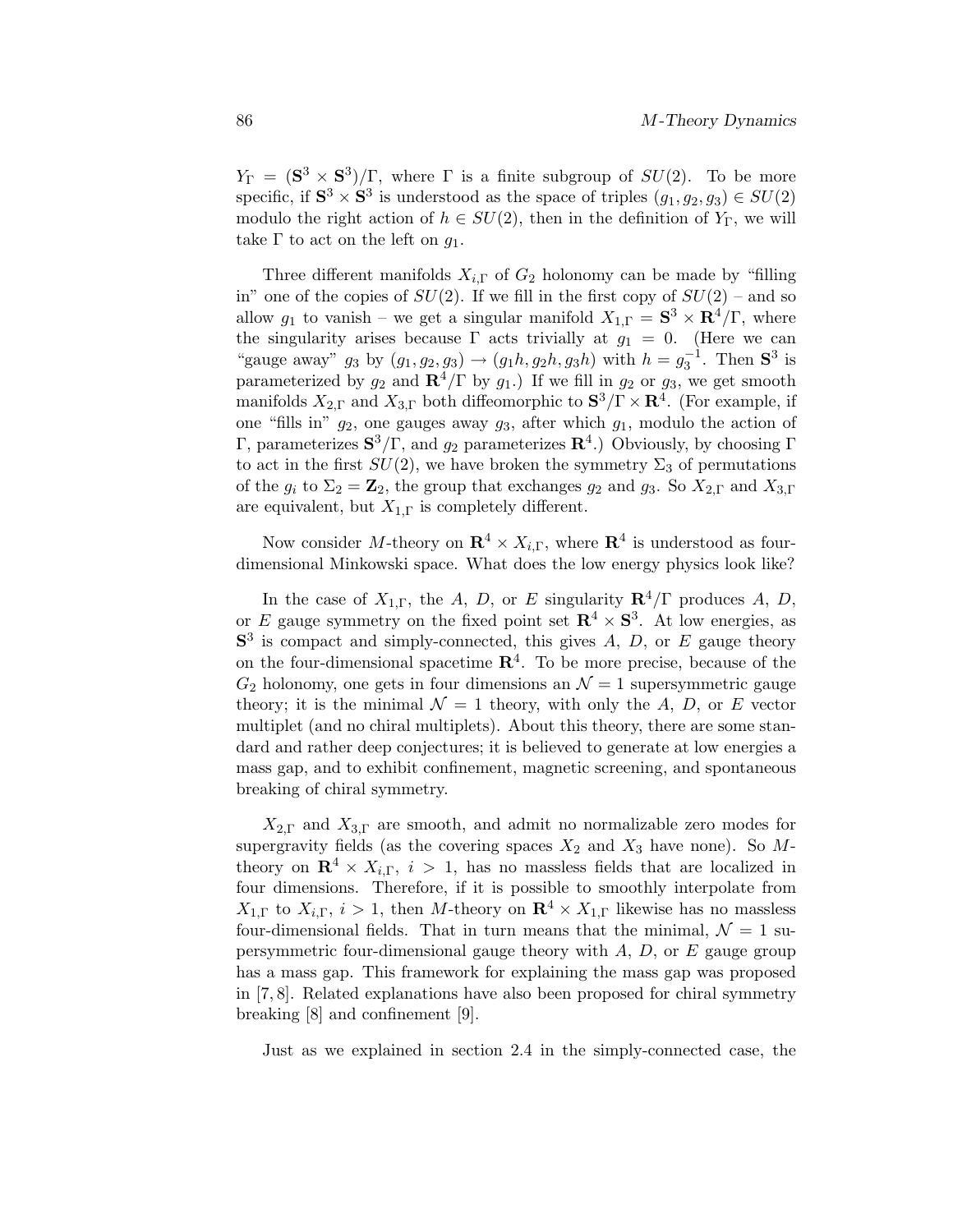moduli of  $X_{i,\Gamma}$  behave as coupling constants (rather than expectation values of massless fields) from a four-dimensional point of view. Our goal is to describe a Riemann surface  $\mathcal{N}_{\Gamma}$  that parameterizes the possible couplings. We will see that  $\mathcal{N}_{\Gamma}$  does indeed interpolate between the classical limits based on the various  $X_{i,\Gamma}$ .

## **6.1 Imprint At Infinity Of Chiral Symmetry Breaking**

At first sight, there is an immediate contradiction in the claim of a smooth interpolation from  $X_{1,\Gamma}$  to the other classical limits.

Let h be the dual Coxeter number of the  $A, D$ , or E group associated with Γ. (Thus, h is  $n + 1$  for  $A_n = SU(n + 1)$ ,  $2n - 2$  for  $D_n = SO(2n)$ , and 12, 18, or 30 for  $E_6$ ,  $E_7$ , or  $E_8$ .) The minimal  $\mathcal{N}=1$  supersymmetric gauge theory has a discrete chiral symmetry group  $\mathbb{Z}_{2h}$ . It is believed that this is spontaneously broken to  $\mathbb{Z}_2$ , producing h vacua. The  $\mathbb{Z}_{2h}$  is not an exact symmetry of M-theory on  $\mathbb{R}^4 \times X_{1,\Gamma}$ , but the explicit breaking of  $\mathbb{Z}_{2h}$ is unimportant in the infrared (if the length scale of  $X_{1,\Gamma}$  is large). The h supersymmetric vacua that in the field theory limit arise from chiral symmetry breaking are protected by supersymmetry and so should be present in some form in M-theory on  $\mathbb{R}^4 \times X_{1,\Gamma}$ . <sup>16</sup>

Thus, if we are near  $X_{1,\Gamma}$  (or more precisely in a limit in which  $X_{1,\Gamma}$ ) appears with large volume), it seems that there are  $h$  vacua for each point in  $\mathcal{N}_{\Gamma}$ . So the branch of  $\mathcal{N}_{\Gamma}$  that contains  $X_{1,\Gamma}$  appears to have an hfold cover  $\mathcal{N}_{\Gamma}'$  that parameterizes quantum vacua, while  $\mathcal N$  itself presumably parameterizes quantum theories or possible values of coupling constants.

On the other hand, near  $X_{i,\Gamma}$ ,  $i > 1$ , the infrared dynamics is trivial and there is precisely one vacuum for each point in  $\mathcal{N}_{\Gamma}$ . So on the branch of  $\mathcal{N}_{\Gamma}$  containing these classical limits, the moduli space of couplings and the moduli space of quantum vacua coincide.

This qualitative difference seems to show that  $X_{1,\Gamma}$  and the other  $X_{i,\Gamma}$ are contained on different branches of  $\mathcal{N}_{\Gamma}$ . However, we will claim otherwise. We will argue that the  $h$  different vacua of the gauge theory can all be distinguished at infinity  $-$  by the same sort of measurements of periods and volume defects that were considered in section  $4 -$  and hence that on each branch of the moduli space, once the measurements at infinity have all been

<sup>16</sup>A rough analogy is to a recent framework [58] for studying the same model (for the  $A_n$  case) in the AdS/CFT correspondence. Here there is no exact  $\mathbf{Z}_{2h}$  symmetry, but the h supersymmetric vacua do appear.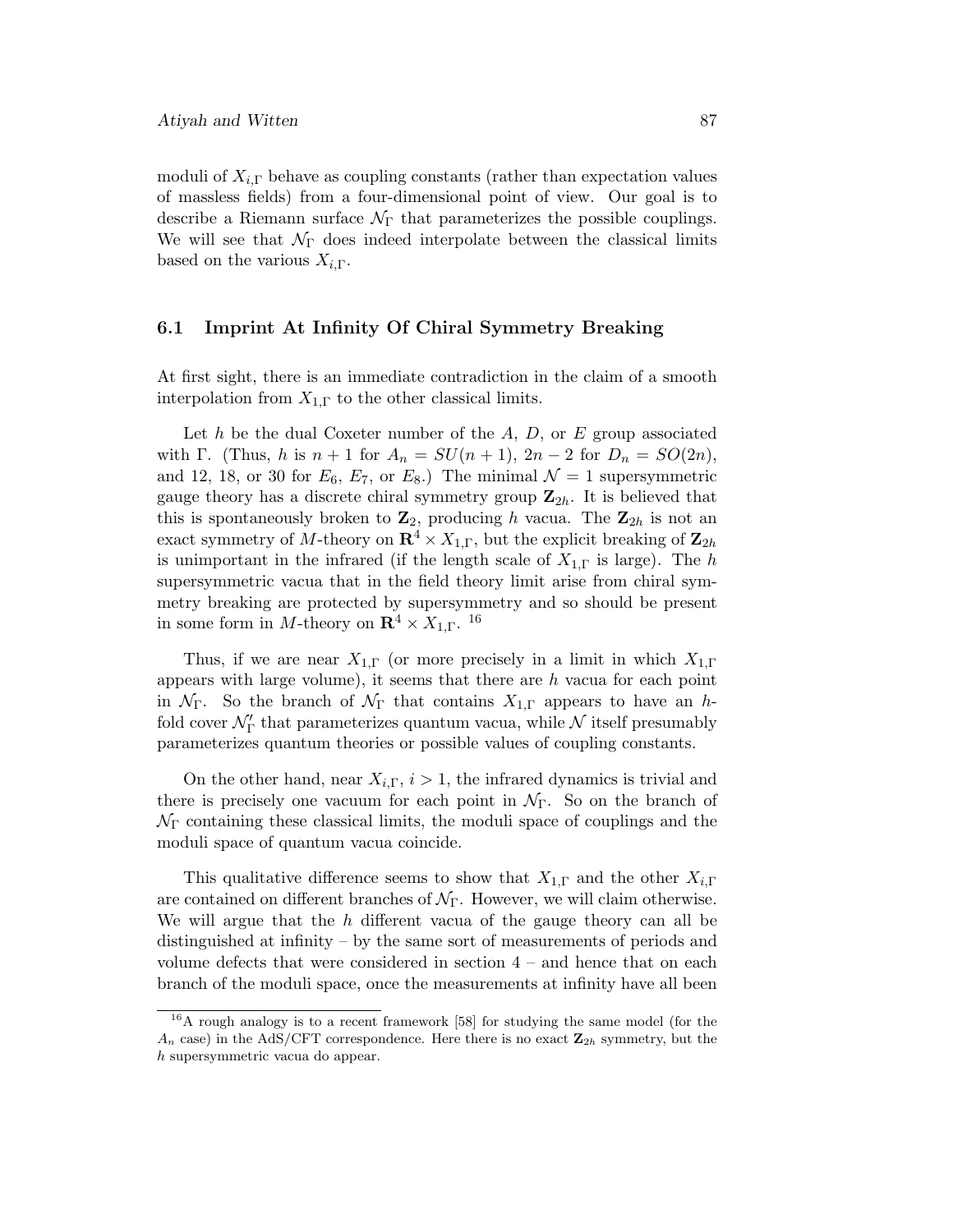made, there is only a unique quantum vacuum.

First we give a heuristic argument in this direction. In [13], the  $A_{n-1}$ case ofthese models was considered, in the Type IIA language. The vacuum degeneracy associated with chiral symmetry breaking was exhibited. The model, from the Type IIA standpoint, involves a resolved conifold singularity, of topology  $W = \mathbb{R}^4 \times \mathbb{S}^2$ . (The metric on W is asymptotic to a cone on  $S^3 \times S^2$ .) To get a dual description of  $A_{n-1}$  gauge theory, n units of Ramond-Ramond (RR) two-form flux were placed on **S**2. In addition, RR four-form flux was placed on the  $\mathbb{R}^4$  fibers of the conifold. This last step makes sense if the conifold singularity is embedded in a compact Calabi-Yau threefold  $\widehat{W}$ ; the RR four-form flux is then Poincaré dual to the  $\mathbf{S}^2$ . But if  $\hat{W}$  is decompactified to the conifold  $W = \mathbf{R}^4 \times \mathbf{S}^2$ , then the four-form flux spreads to infinity (there being no normalizable harmonic four-form on  $W$ ). This suggests that, when one decompactifies, some of the information about chiral symmetry breaking is stored at infinity.

Next, we will give a simple model of what we think is happening. We consider a supersymmetric theory on  $\mathbb{R}^7 = \mathbb{R}^4 \times \mathbb{R}^3$ , with a threebrane whose worldvolume is  $\mathbb{R}^4 \times \{0\}$ , with  $\{0\}$  being the origin in the second factor  $\mathbb{R}^3$ . We suppose that on the threebrane, there are  $\mathcal{N}=1$  supersymmetric A, D, or E vector multiplets. The fermionic components of these multiplets will be denoted as  $\lambda$ . Thus, the effective theory is four-dimensional supersymmetric gauge theory. We suppose further that in bulk there is a complex massless scalar field  $\phi$ , with a coupling on the brane of the form

$$
\int_{\mathbf{R}^4} d^4x \overline{\phi} \operatorname{Tr}\lambda\lambda + c.c.
$$
 (6.1)

Then, when  $Tr \lambda \lambda$  gets a vacuum expectation value, it will act as a source for  $φ$ . The *φ* field on **R**<sup>3</sup> will obey the Laplace equation with a delta function source at the origin, proportional to  $\langle \text{Tr}\lambda \lambda \rangle$ , and so will be a multiple of

$$
\frac{\text{Tr}\,\lambda\lambda}{|\vec{x}|},\tag{6.2}
$$

where  $|\vec{x}|$  is the distance from the origin in **R**<sup>3</sup>. Since the function  $1/|\vec{x}|$  is not square-integrable in three dimensions, the coefficient of  $1/|\vec{x}|$  is part of what we would regard as a "coupling constant," and parameterize by a point in  $\mathcal{N}_{\Gamma}$ . As this coefficient is Tr  $\lambda\lambda$ , in this simple model, the fields at infinity are different for the different chiral vacua.

Finally, we will try to show in a precise way that something just like this happens in M-theory on  $\mathbb{R}^4 \times X_{1,\Gamma}$ , but with the M-theory three-form field C playing the role of  $\phi$ . The analysis is very similar to the membrane instanton computation in section 4.4, and we will be schematic.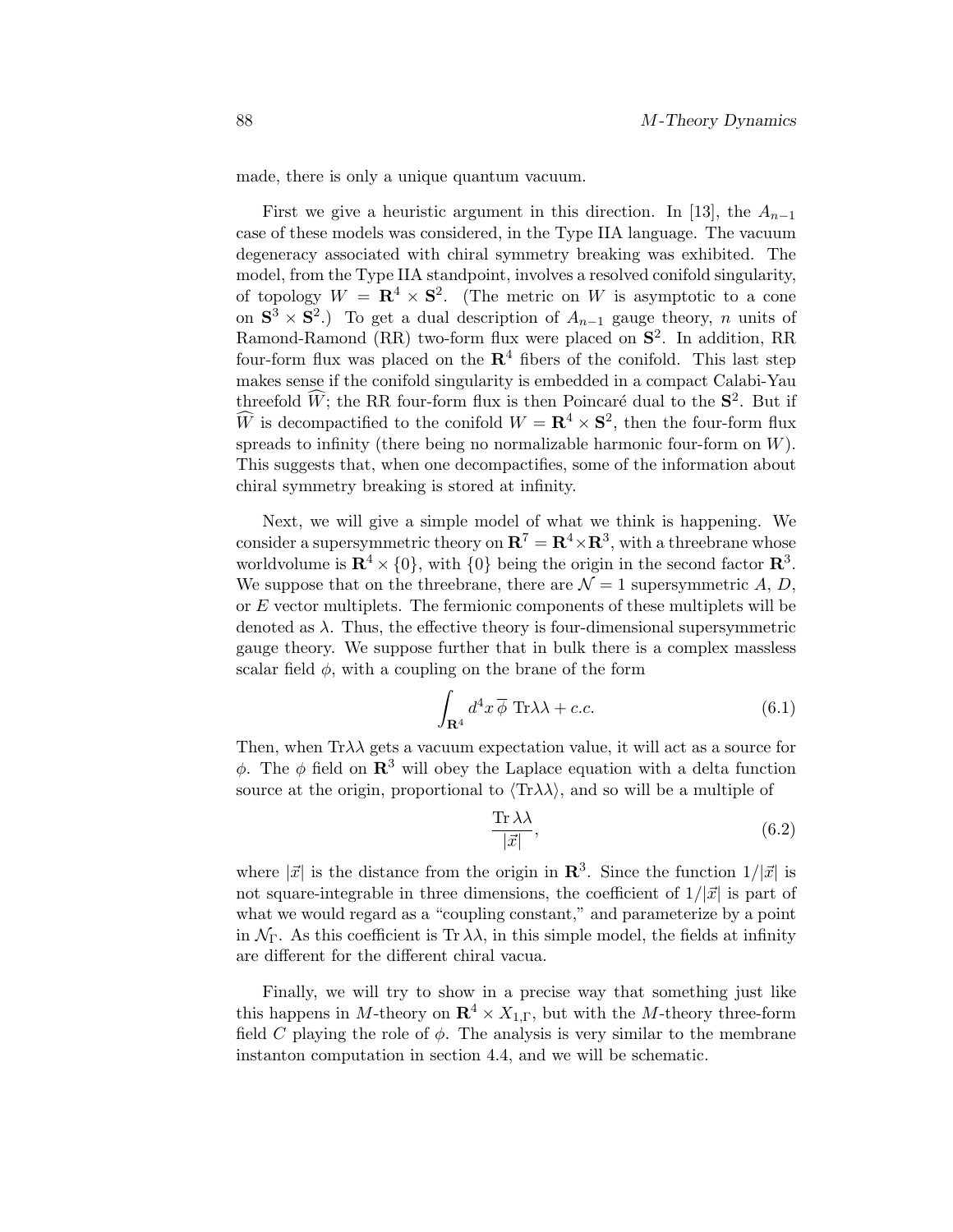In this spacetime, the gauge fields, whose curvature we will call  $F$ , are supported on the locus of the singularity, which is  $\mathbb{R}^4 \times \mathbb{S}^3 \subset \mathbb{R}^4 \times X_{1,\Gamma}$ . There is a coupling

$$
\int_{\mathbf{R}^4 \times \mathbf{S}^3} C \wedge \text{Tr} \, F \wedge F,\tag{6.3}
$$

which is familiar principally because it causes instantons to carry a membrane charge. The contribution to (6.3) that we are really interested in for the present is the term in which C is integrated on  $S^3$  and  $Tr F \wedge F$  is integrated on  $\mathbb{R}^4$ . In four-dimensional supersymmetric gauge theory,  $\text{Tr } F \wedge F$ arises as the imaginary part of a superspace interaction  $\int d^2\theta \,\mathrm{Tr}\, W_\alpha W^\alpha$ , where  $d^2\theta$  is the chiral measure in superspace and  $W_\alpha$  is the superfield that contains  $\lambda$  and F. The supersymmetric extension of (6.3) is thus the imaginary part of  $\int_{\mathbf{R}^4 \times \mathbf{S}^3} \int d^2\theta \ C \cdot \text{Tr} W_\alpha W^\alpha \cdot \epsilon$  (with  $\epsilon$  the volume form of  $\mathbb{R}^4$ ). <sup>17</sup> In section 4.4, we learned that  $\int d^2\theta C$  has a contribution proportional to  $\ast G$ . So in the present context, evaluating the  $d^2\theta$  integral generates a coupling

$$
\int_{\mathbf{R}^4 \times \mathbf{S}^3} *G \cdot \text{Tr} \,\lambda \lambda,\tag{6.4}
$$

which is part of the supersymmetric completion of  $(6.3)$ . (The detailed analysis of what components of  $G$  enter is just as in the membrane instanton calculation.)

Once we assume that  $Tr \lambda \lambda$  has a vacuum expectation value and replace it by a c-number, (6.4) is the same interaction that we arrived at in section 4.4. The derivation was a little different in that case, of course. At any rate, since the effective interaction is the same, the rest of the analysis is the same. The addition of the term  $(6.4)$  to the Lagrangian shifts the value of  $\int_{D_1} C$  as measured at infinity, just as in section 4.4.

The upshot is that the different vacua resulting from chiral symmetry breaking can be distinguished at infinity because of the way that the eleven-dimensional massless fields respond to four-dimensional chiral symmetry breaking. This information will enable us to proceed, even though, at some level, it is not entirely attractive. It prevents a clean separation between "problems" or "couplings" specified or measured at infinity, and "answers" resulting from the quantum dynamics in the interior. Instead, what is measured at infinity is a mixture of what a four-dimensional physicist would usually regard as a "coupling constant" and what such a physicist would regard as a dynamically generated answer.

<sup>&</sup>lt;sup>17</sup>Here C really should be completed to a chiral object, rather as we did in section 4.4.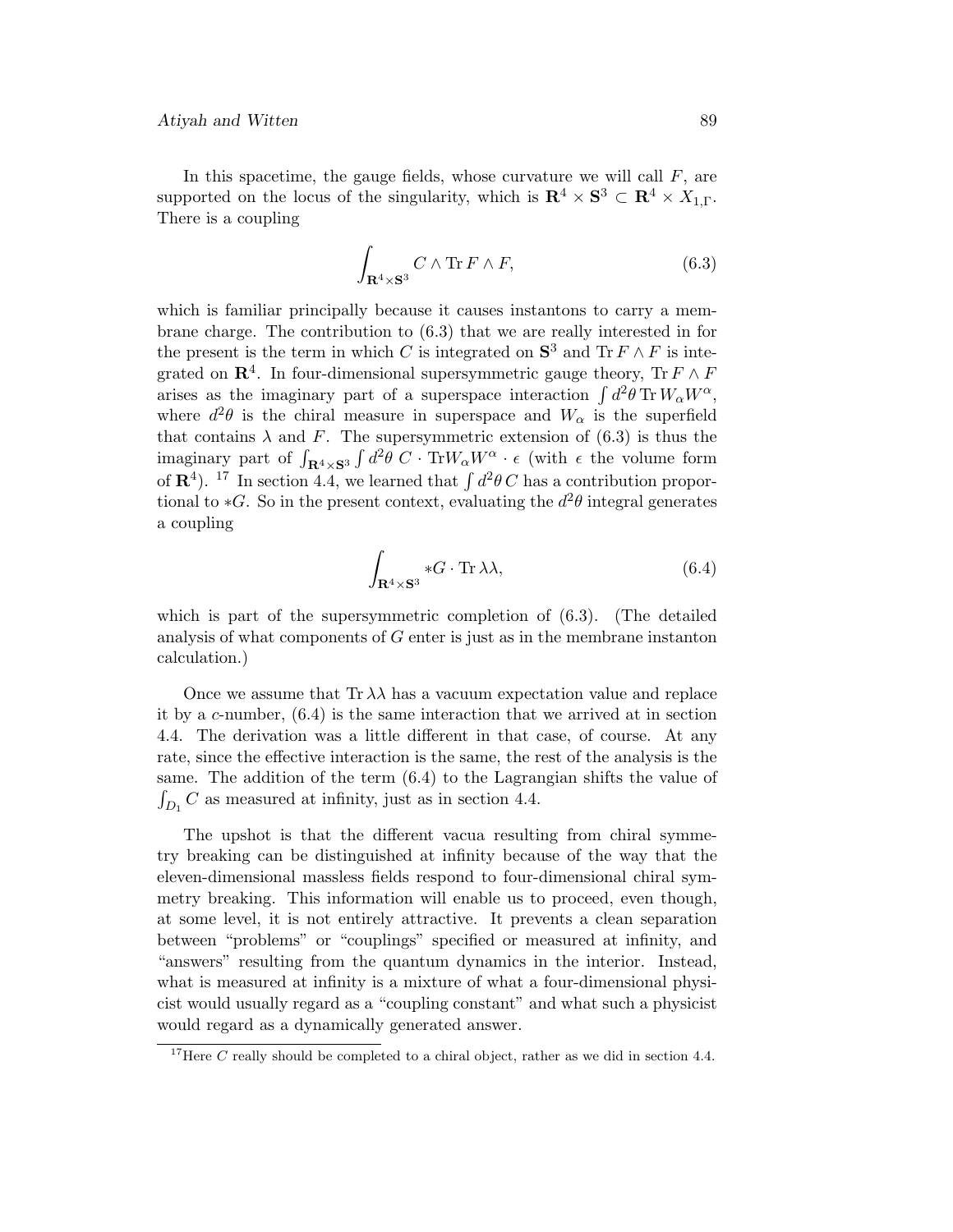### **6.2 First Approach To The Curve**

In section 2.5, we defined three-cycles  $D_i'$ ,  $i = 1, 2, 3$ , that generate the homology of  $Y_{\Gamma}$ . They obey

$$
ND_1' + D_2' + D_3' = 0 \tag{6.5}
$$

in  $H_3(Y_\Gamma; \mathbf{Z})$ . Here N is the order of the finite group  $\Gamma$ . The periods of the C-field at infinity are defined naively as

$$
\alpha_i' = \int_{D_i'} C,\tag{6.6}
$$

though some more care is needed because of a fermion anomaly that was explained in section 5. They obey

$$
N\alpha'_1 + \alpha'_2 + \alpha'_3 = N\pi,\tag{6.7}
$$

where the contribution  $N\pi$  comes from the anomaly and was explained in section 5. The  $\alpha'_i$  can be measured by an observer at infinity.

As in section 4, we complete the  $\alpha_i'$  to a set of holomorphic observables by considering also the metric parameters  $f_i$  that appear in (4.4). (This metric is Γ-invariant, so it makes sense in the present context where we are dividing by  $\Gamma$ .) To find the holomorphic combinations of the  $f_i$  and  $\alpha'_j$ , it is convenient to work on the N-fold cover Y of  $Y_{\Gamma}$ . Pulling back C to Y, its periods  $\alpha_i = \int_{D_i} C$  (with  $D_i$  as defined in section 2.5) obey

$$
\alpha_1 = N\alpha'_1, \quad \alpha_i = \alpha'_i \text{ for } i > 1. \tag{6.8}
$$

This is because  $D_1$  projects to  $ND'_1$ , and  $D_i$ ,  $i>1$ , projects to  $D'_i$ . The holomorphic combinations are found by making the substitutions (6.8) in the holomorphic combinations found in section 4.2, and hence are  $kf_1 +$  $i(\alpha'_2 - \alpha'_3)$ ,  $kf_2 + i(\alpha'_3 - N\alpha'_1)$ , and  $kf_3 + i(N\alpha'_1 - \alpha'_2)$ . The single-valued holomorphic functions are

$$
\eta_1 = \exp\left(\frac{2k}{3N}f_3 + \frac{k}{3N}f_1 + i\alpha'_1\right) \n\eta_i = \exp\left(\frac{2k}{3}f_{i-1} + \frac{k}{3}f_i + i\alpha'_i\right), \text{ for } i > 1.
$$
\n(6.9)

They obey

$$
\eta_1^N \eta_2 \eta_3 = (-1)^N. \tag{6.10}
$$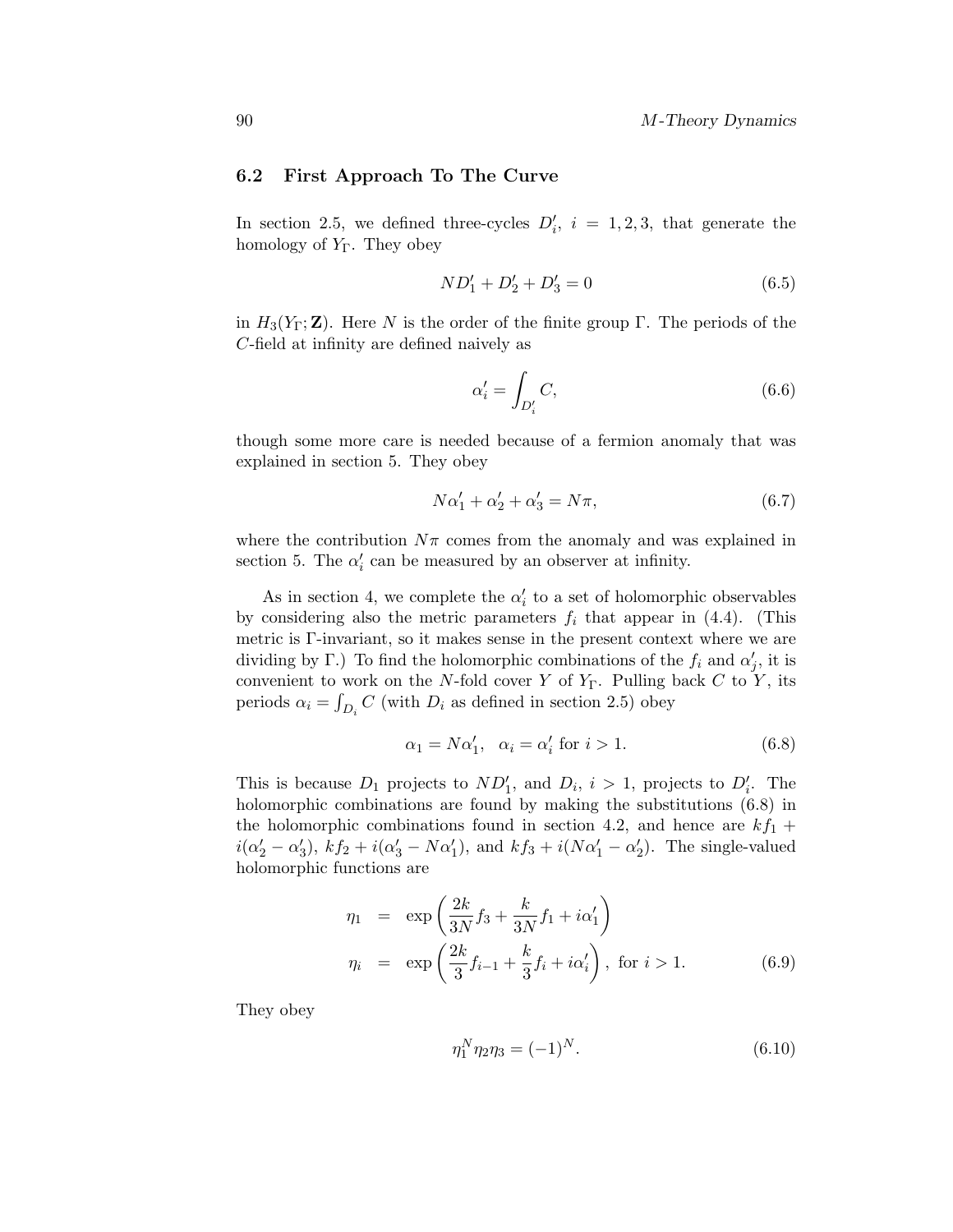The  $\mathbb{Z}_2$  symmetry that exchanges  $g_2$  and  $g_3$  should act on these variables by

$$
(\eta_1, \eta_2, \eta_3) \to (\eta_1^{-1}, \eta_3^{-1}, \eta_2^{-1}). \tag{6.11}
$$

The antiholomorphic symmetry that comes from a parity reflection in space acts by

$$
\eta_i \to \overline{\eta}_i. \tag{6.12}
$$

We assume that  $\mathcal{N}_{\Gamma}$  has distinguished points  $P_i$ ,  $i = 1, 2, 3$  corresponding to classical limits with the spacetimes  $X_{i,\Gamma}$ . On  $X_{i,\Gamma}$ ,  $\alpha'_{i}$  vanishes (since  $D'_{i}$  is "filled in"). The modulus of  $\eta_i$  is 1 at  $P_i$  because of the reasoning in section 4 about the volume defects  $f_i$  in the metric (4.4). (Dividing by the finite group  $\Gamma$  does not change the ratios of the  $f_i$ , which remain  $(-2, 1, 1)$  up to permutation.) So just as in section 4, we have  $\eta_i = 1$  at  $P_i$ .

Near  $P_i$ , the f's diverge to  $\pm\infty$  exactly as in section 4. This causes  $\eta_{i-1}$ to have a pole and  $\eta_{i+1}$  to have a zero at  $P_i$  for the same reasons as there. However, the orders of the zeroes and poles may be different, because of factors of N in the above formulas and because of chiral symmetry breaking. For  $i > 1$ , we can proceed precisely as in section 4.3. At the "center" of  $X_{i,\Gamma} = \mathbf{S}^3/\Gamma \times \mathbf{R}^4$  is a three-cycle  $Q_i' \cong \mathbf{S}^3/\Gamma$ . The membrane instanton amplitude is

$$
u = \exp\left(-TV(Q_i') + i \int_{Q_i'} C\right).
$$
\n(6.13)

It is a local parameter at  $P_i$ . The cycle  $D'_1$  is contractible in  $X_{i,\Gamma}$ ,  $i > 1$ , to  $\pm Q_i'$ , where the sign depends on orientations. Hence  $\alpha'_1 = \pm \int_{Q_i'} C$  near  $P_i$ . Since its argument is  $\pm 1$  times that of the local parameter u,  $\eta_1$  has a simple zero or pole at  $P_2$  and  $P_3$ . Since we know that  $\eta_1$  has a pole at  $P_2$ and a zero at  $P_3$ , these are in fact a simple pole and a simple zero.

If the  $P_i$  are the only points at which the  $f_i$  diverge to  $\pm \infty$ , then  $\eta_1$  has only the one simple zero and simple pole that we have just found. Existence of a holomorphic function  $\eta_1$  with only one zero and one pole implies that  $\mathcal{N}_{\Gamma}$  is of genus zero, and we can in fact identify  $\mathcal{N}_{\Gamma}$  as the complex  $\eta_1$  plane, including the point at infinity.

In section 4.3, we introduced an auxiliary parameter  $t$  to make the triality symmetry manifest, but there is no triality symmetry in the present problem and we may as well parameterize the moduli space via  $\eta_1$ . The global symmetries (6.11) and (6.12) act by  $\eta_1 \to \eta_1^{-1}$  and  $\eta_1 \to \overline{\eta}_1$ ; they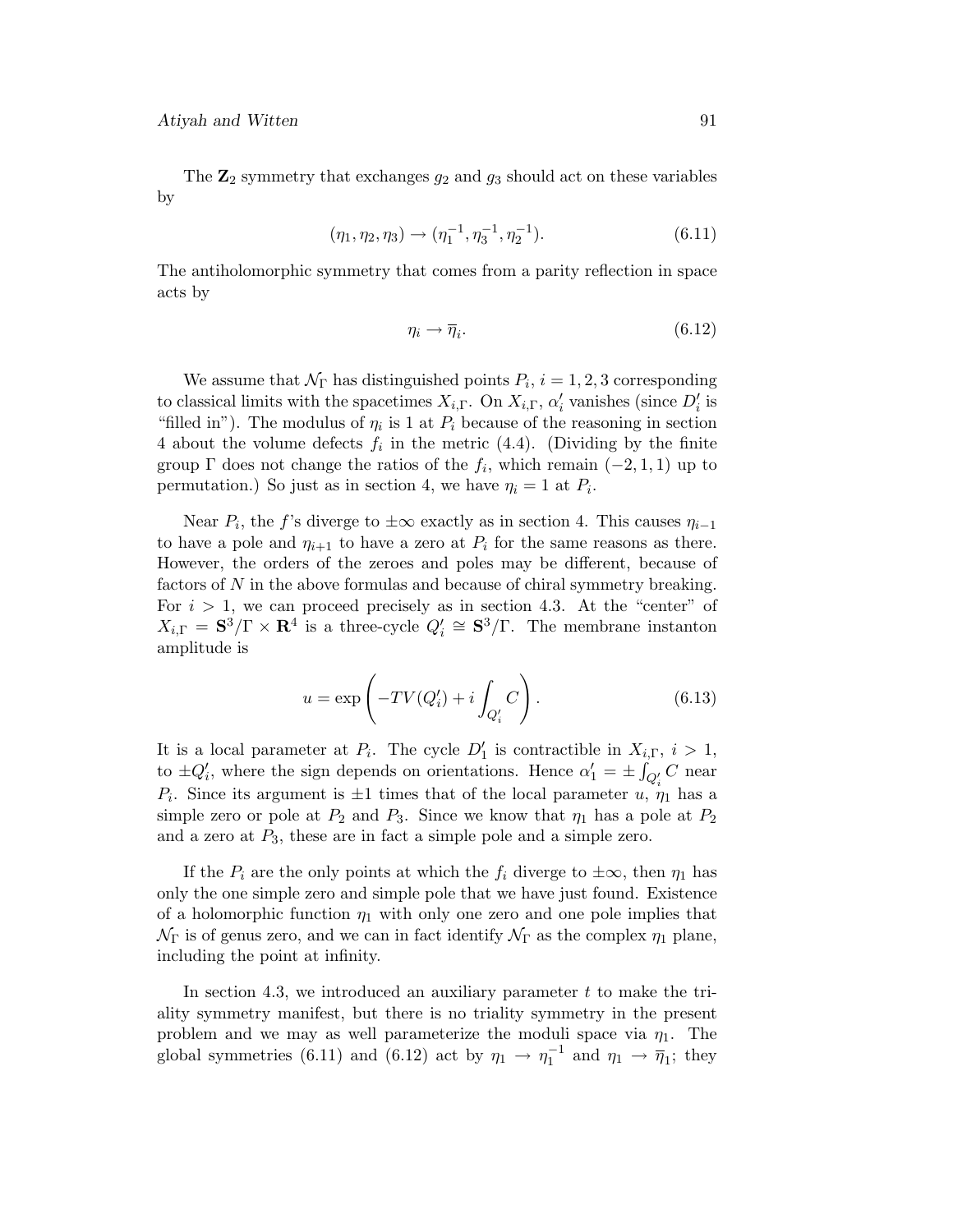can be perfectly clear in a description with  $\eta_1$  as the parameter. Taking  $\eta_1$ as the parameter and using our knowledge of how it behaves at the  $P_i$ , we simply identify  $P_1$ ,  $P_2$ , and  $P_3$  as the points  $\eta_1 = 1$ ,  $\infty$ , and 0, respectively.

Since  $\eta_1^N \eta_3 = (-1)^N$  near  $P_2$ , and  $\eta_1^N \eta_2 = (-1)^N$  near  $P_3$ , it follows that  $\eta_3$  has a zero of order N at  $P_2$ , and  $\eta_2$  has a pole of order N at  $P_3$ . What happens at  $P_1$ ? We know already that  $\eta_2$  has a zero and  $\eta_3$  has a pole at  $P_1$ , but to determine the orders of these zeroes and poles, we must be careful. With  $Q'_1$  understood as the  $S^3$  at the "center" of  $X_{1,\Gamma} = S^3 \times \mathbb{R}^4/\Gamma$ , the quantity  $u$  defined in  $(6.13)$  is the membrane instanton amplitude, but it is not a good local parameter for the curve  $\mathcal{N}_{\Gamma}$  at  $P_1$ . In fact, the membrane instanton in this singular geometry is equivalent to a (pointlike) Yang-Mills instanton in the four-dimensional supersymmetric  $A, D$ , or  $E$  gauge theory. Chiral symmetry breaking means that the gluino condensate is proportional to  $u^{1/h}$ , and hence that a local parameter in a curve that parameterizes quantum vacua must be not u but  $u^{1/h}$ . We have argued that  $\mathcal{N}_{\Gamma}$  is such a curve, so  $u^{1/h}$  is a good local parameter for  $\mathcal{N}_{\Gamma}$  near  $P_1$ .  $\eta_2$  and  $\eta_3$  are proportional to  $u^{\pm 1}$  near  $P_1$ , by the same reasoning as in section 4.3 (the three-spheres  $D'_2$  and  $D'_3$  are contractible to  $Q'_1$  in  $X_{1,\Gamma}$ ). They are thus proportional to the  $\pm h$  power of the local parameter  $u^{1/h}$ , so finally (since we know  $\eta_2$  vanishes at  $P_1$  and  $\eta_3$  diverges)  $\eta_2$  has a zero of order h at  $P_1$ and  $\eta_3$  has a pole of order h. The results are summarized in the table.

Table 1: This table shows the behavior of the  $\eta_i$  at the special points  $P_i$ .  $\infty^N$  denotes a pole of order N, etc.

|          | $P_1$      | $P_{2}$           | $P_3$      |
|----------|------------|-------------------|------------|
| $\eta_1$ |            | $\infty$          | 0          |
| $\eta_2$ | $0^h$      | 1                 | $\infty^N$ |
| $\eta_3$ | $\infty^h$ | $0^{\mathcal{N}}$ |            |

Now let us see if we can find  $\eta_2$  and  $\eta_3$  as functions of  $\eta_1$ . From what we have seen so far,  $\eta_2$ , for example, has a zero of order h at  $P_1$ , equals 1 at  $P_2$ , and has a pole of order N at  $P_3$ . If  $h = N$ , we can proceed on the assumption that these are the only zeroes and poles; for  $h \neq N$  there must be additional singularities.

Among the A, D, and E groups,  $h = N$  for and only for the A series.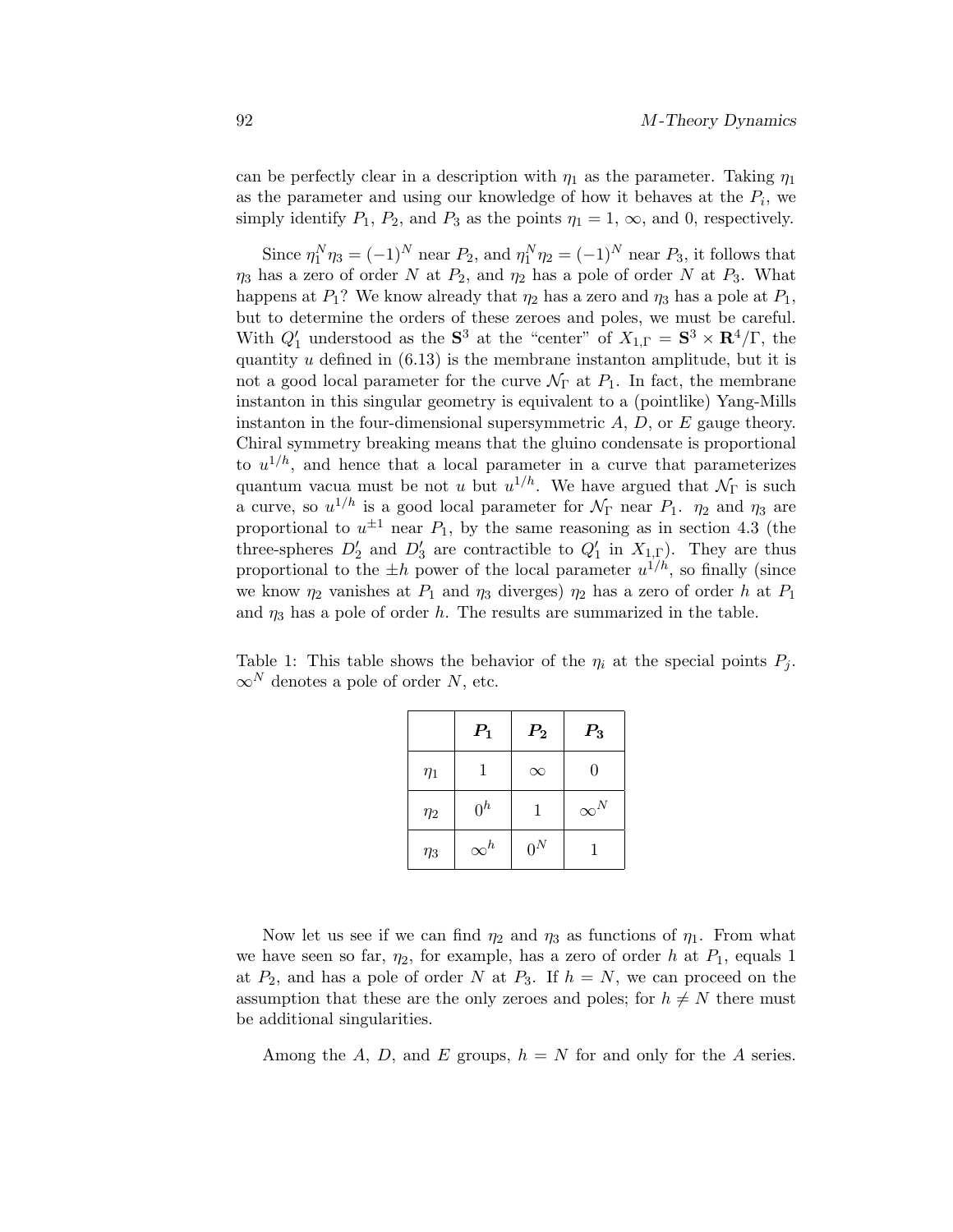Indeed, for  $SU(N)$ , h and the order of Γ both equal N. So for the moment, we limit ourselves to  $SU(N)$ .  $\eta_2$  and  $\eta_3$  are uniquely determined by the facts stated in the last paragraph to be

$$
\eta_2 = \eta_1^{-N} (\eta_1 - 1)^N \n\eta_3 = (1 - \eta_1)^{-N}.
$$
\n(6.14)

Here,  $\eta_2$  was determined by requiring that it have a zero of order N at  $\eta_1 = 1$ (which we have identified with  $P_1$ ), equals 1 at  $\eta_1 = \infty$  (which is  $P_2$ ), and has a pole of order N at  $\eta_1 = 0$  (which is  $P_3$ ). Similarly,  $\eta_3$  was determined by requiring that it have a pole of order N at  $\eta_1 = 1$  (or  $P_1$ ), a zero of order N at  $\eta_1 = \infty$  (or  $P_2$ ), and equals 1 at  $\eta_1 = 0$  (or  $P_3$ ).

This curve has all the expected properties. For example,  $\eta_1^N \eta_2 \eta_3 =$  $(-1)^N$ . Likewise, under  $\eta_1 \to \eta_1^{-1}$ ,  $\eta_2$  and  $\eta_3$  are mapped to  $\eta_3^{-1}$  and  $\eta_2^{-1}$ . This is the expected discrete symmetry (6.11). Finally, under  $\eta_1 \to \overline{\eta}_1$ , we have also  $\eta_i \to \overline{\eta}_i$  for  $i > 1$ , which is the antiholomorphic symmetry (6.12).

## **6.3 Extension To** D<sup>n</sup> **Groups**

Our next task is to generalize this result to groups of type  $D$  or  $E$ . We must find additional semiclassical limits contributing zeroes and poles of  $\eta_2$  and  $\eta_3$ , since  $h \neq N$  for these groups. It will turn out that  $\eta_1$  does not have additional zeroes or poles.

We consider first the  $D_n$  groups because in this case the extra semiclassical limit has a relatively familiar origin. In considering the  $D_n$  singularities and associated groups, we can assume that  $n \geq 4$ , since  $D_3$ , for example, coincides with the group  $A_3$ . There are in fact for  $n \geq 4$  two different types of  $D_n$  singularity in M-theory [59–61]. The more familiar one gives a gauge group  $D_n = SO(2n)$ , and the less familiar  $D_n$  singularity gives a gauge group  $Sp(n-4)$ . The familiar  $D_n$  singularity can be deformed away, a process that corresponds to Higgsing of the  $SO(2n)$  gauge symmetry down to an abelian group. For the exotic  $D_n$  singularity, the Higgsing process, or equivalently the deformation of the singularity, can proceed as long as there is nonabelian gauge symmetry,<sup>18</sup> that is as long as  $n - 4 \geq 1$ . But when we reach  $n = 4$ , the gauge symmetry  $Sp(n-4)$  becomes trivial; we remain with a "frozen" D<sup>4</sup> singularity that cannot be deformed or resolved.

<sup>&</sup>lt;sup>18</sup>This assertion can be deduced from supersymmetry. Supersymmetry in seven dimensions relates gauge fields to scalar fields in the adjoint representation. The scalars can receive expectation values, breaking the group (generically) to an abelian subgroup.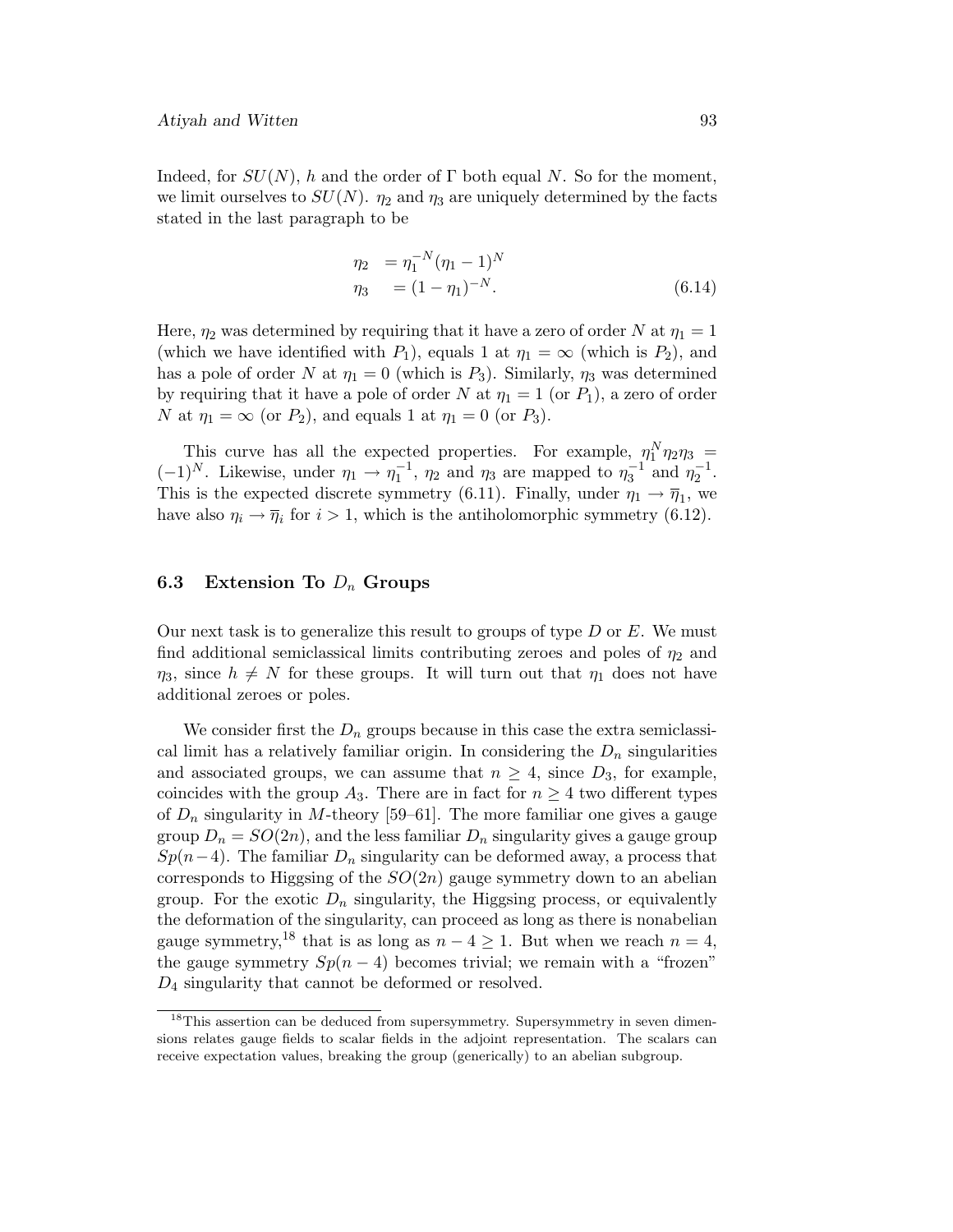The existence of a second type of  $D_n$  singularity has a simple explanation from the point of view of Type IIA superstring theory. In that theory, we can get  $D_n$  gauge symmetry in dimension seven by considering an  $O6$ orientifold plane with  $n$  pairs of  $D6$ -branes. The  $D6$ -brane charge, including the charge  $-2$  of the orientifold plane, is  $n-2$ . This object lifts in M-theory to a spacetime with a  $D_n$  singularity.

We can make another Type IIA configuration that looks the same at infinity and in particular has the same  $D6$ -brane charge by taking an  $O6^+$ orientifold plane (whose charge is  $+2$ ) with  $n-4$  pairs of D6-branes. In this case the gauge group is  $C_{n-4} = Sp(n-4)$ . Since this Type IIA spacetime looks the same except for microscopic details near the singularity, it lifts in M-theory to an object that has the same  $D_n$  singularity, though the microscopic details of the physics near the singularity are different. This is the  $D_n$  singularity in M-theory that has gauge group  $Sp(n-4)$ .

Now we want to find a new semiclassical limit for M-theory on a manifold asymptotic to a cone on  $Y_{\Gamma}$ , where  $\Gamma$  is of type D. Our basic idea is that the new limit comes from the manifold  $X_{1,\Gamma} = \mathbf{S}^3 \times \mathbf{R}^4/\Gamma$ , but now with the singularity  $\mathbf{R}^4/\Gamma$  giving  $Sp(n-4)$  gauge symmetry rather than  $D_n$ . Thus,  $\mathcal{N}_{\Gamma}$  will interpolate for  $D_n$  between four different classical limits:  $X_{1,\Gamma}$  with the two different kinds of  $D_n$  singularity and also  $X_{2,\Gamma}$  and  $X_{3,\Gamma}$ .

To see just where the new version of  $X_{1,\Gamma}$  should come in, it helps to use the following fact about orientifolds. In Type IIA, there is an NS two-form field  $B$ .  $B$  is odd under a reversal of orientation of the string worldsheet. So in an orientifold spacetime,  $B$  is actually twisted by the orientation bundle of spacetime and can be integrated over an unorientable cycle  $P \cong \mathbf{RP}^2$  that encloses the orientifold plane. We have [62]

$$
\int_{P} B = 0 \text{ for } \mathbf{O}6^{-}
$$
\n
$$
\int_{P} B = \pi \text{ for } \mathbf{O}6^{+}.
$$
\n(6.15)

In going to M-theory, P lifts to a three-cycle  $S^3/\Gamma \subset \mathbb{R}^4/\Gamma$  that encloses the singularity, and  $B$  lifts to the  $M$ -theory three-form field  $C$ . So we find that

$$
\int_{\mathbf{S}^3/\Gamma} C = 0 \tag{6.16}
$$

for a  $D_n$  singularity that gives  $D_n$  gauge symmetry, but

$$
\int_{\mathbf{S}^3/\Gamma} C = \pi \tag{6.17}
$$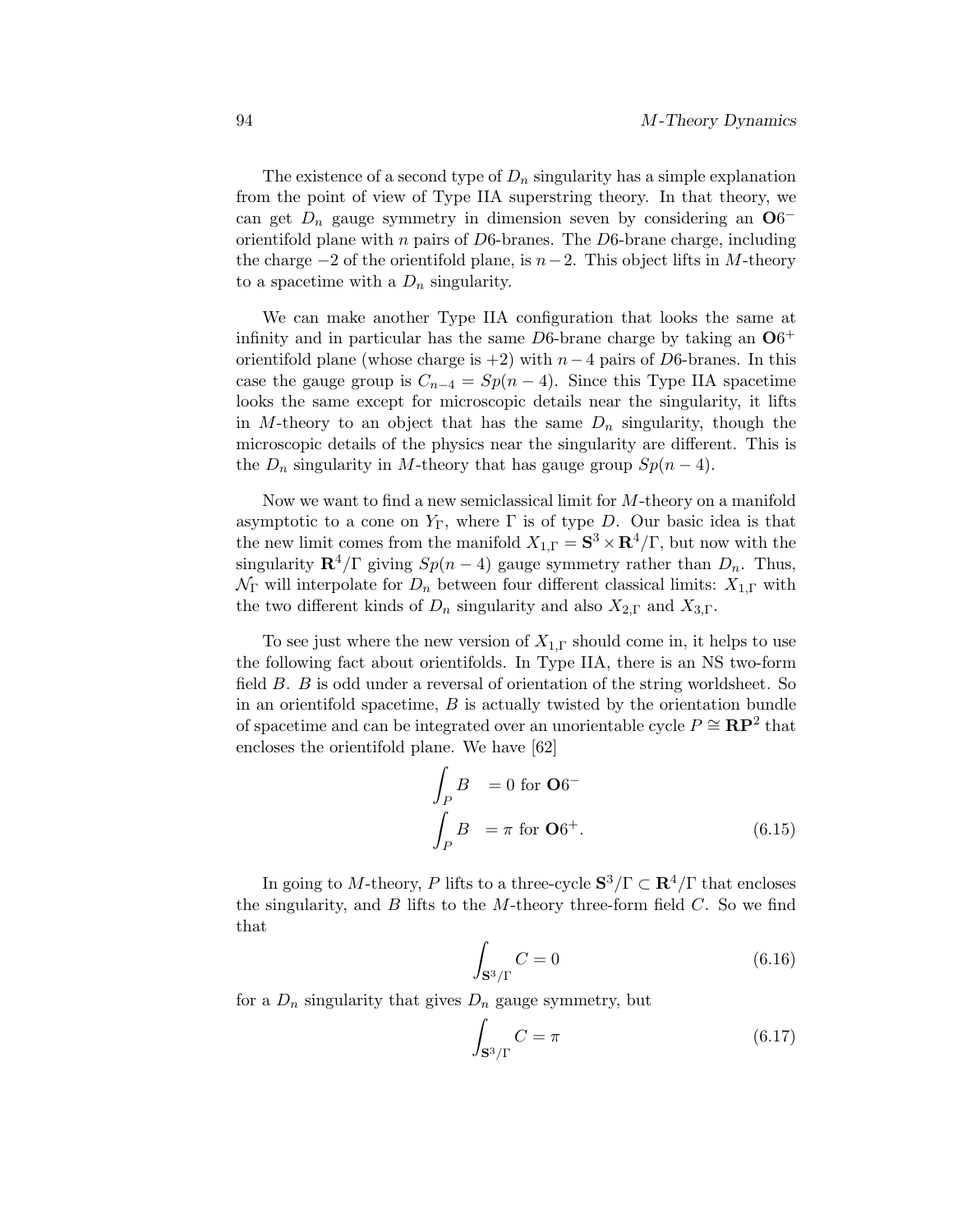for a  $D_n$  singularity that gives  $C_{n-4}$  gauge symmetry.

If we apply this to M-theory on  $X_{1,\Gamma} = \mathbf{S}^3 \times \mathbf{R}^4/\Gamma$ , an  $\mathbf{S}^3/\Gamma$  that encloses the singularity is our friend  $D'_1$ . So the argument of  $\eta_1$ , namely  $\alpha'_1 = \int_{D'_1} C$ , should be 0 or  $\pi$  for the two cases in the semiclassical limit on  $X_{1,\Gamma}$ . The modulus of  $\eta_1$  is 1 in either case since the reasoning of section 4 based on the behavior of the volume defects is applicable. This means that  $\eta_1$  must be 1 in the large volume limit on  $X_{1,\Gamma}$  if the gauge symmetry is  $D_n$ , but it must be  $-1$  if the gauge symmetry is  $C_{n-4}$ .

The last statement, in particular, means that  $\eta_1$  does not have a zero or pole in the new semiclassical limit. That is just as well, since we had no problem with the zeroes or poles of  $\eta_1$ . But we must investigate the behavior of  $\eta_2$  and  $\eta_3$  at the new limit point, which we now identify as  $\eta_1 = -1$ .

Let again  $u$  be the amplitude for a membrane wrapped on the supersymmetric cycle  $Q_1 \cong S^3 \subset X_{1,\Gamma}$ . One would expect at first sight that u would be the instanton amplitude of the  $Sp(n-4)$  gauge theory. If so, as in section 6.2, a local parameter near  $\eta_1 = -1$  would be  $u^{1/h'}$ , where h' is the dual Coxeter number of  $Sp(n-4)$  and the h' root results from chiral symmetry breaking. Actually, as we explain presently, at  $\eta_1 = -1$ , the wrapped membrane is equivalent to two  $Sp(n-4)$  instantons. So the amplitude for one instanton is  $u^{1/2}$  and (taking the h' root) the local parameter on a curve  $\mathcal{N}_{\Gamma}$  that parameterizes quantum vacua is  $u^{1/2h'}$ . Since  $\eta_2$  and  $\eta_3$  are proportional to  $u^{\pm 1}$  in a classical limit of  $X_{1,\Gamma}$  (the derivation of this statement in section 4 just involved the behavior of the metric parameters  $f_i$  and not the microscopic properties of the singularity), it follows that at  $\eta_1 = -1$ ,  $\eta_2$  has a zero of order  $2h'$ , and  $\eta_3$  has a pole of the same order.

So far we know for  $\eta_2$  a pole of order N and zeroes of order h and  $2h'$ , while for  $\eta_3$ , the orders of zeroes and poles are exchanged. A happy fact now is that for  $D_n$ 

$$
N = h + 2h'.\tag{6.18}
$$

In fact,  $N = 4n - 8$  for  $D_n$ , while  $h = 2n - 2$ , and for  $Sp(n-4)$ ,  $h' = n-3$ . So we can assume that the four semiclassical limits that we have identified give the complete story.

On this basis, we can determine  $\eta_2$  and  $\eta_3$ . Requiring them to have zeroes and poles of the specified order at  $\eta_1 = 0, 1, -1$  and  $\infty$ , and also requiring  $\eta_2 = 1$  at  $\eta_1 = \infty$  and  $\eta_3 = 1$  at  $\eta_1 = 0$ , we get

$$
\eta_2 = \eta_1^{-N}(\eta_1 - 1)^h(\eta_1 + 1)^{2h'}
$$
  
\n
$$
\eta_3 = (\eta_1 - 1)^{-h}(\eta_1 + 1)^{-2h'}.
$$
\n(6.19)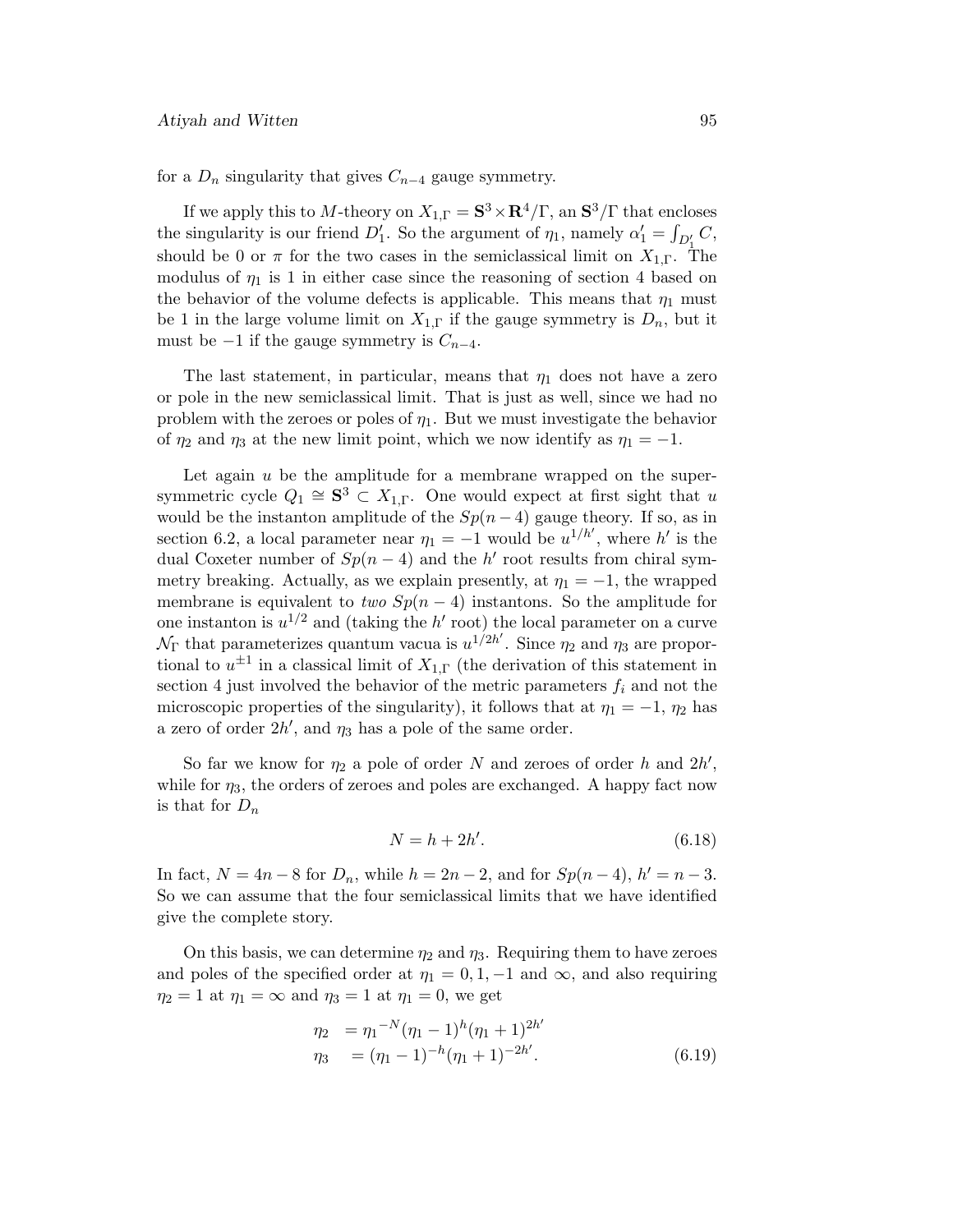All the expected properties are satisfied. For example,  $\eta_1^N \eta_2 \eta_3 = 1$  (note that  $(-1)^N = 1$  for  $D_n$ , and also for the E groups considered in section 6.4), and the global symmetries (6.11) and (6.12) are clear.

It remains to explain why for  $Sp(n-4)$  a membrane is equivalent to two instantons. Consider in Type IIA superstring theory a system of s D6 branes away from an  $\mathbf{O6}^{\pm}$  orientifold plane. The gauge group is  $U(s)$ . The RR fields couple to the  $U(s)$  gauge fields by

$$
\int C \wedge \ch(F) \tag{6.20}
$$

where  $ch(F)$  is the Chern character of the  $U(s)$  gauge fields (represented as a polynomial in the curvature  $F$ ). Because of this coupling, a  $U(s)$  instanton has a membrane charge of one.

Now, let the D6-branes approach an **O**6− plane. The gauge group is enhanced from  $U(s)$  to  $D_s = SO(2s)$ . An instanton number one gauge field in  $U(s)$  has instanton number one when embedded in  $SO(2s)$ . So a membrane corresponds to a single instanton of  $D_s$ ; that is why, for  $D_s$ , the membrane amplitude  $u$  is the same as the instanton amplitude.

What happens if instead the  $D6$ -branes approach an  $O6^+$  plane? The gauge group is enhanced from  $U(s)$  to  $Sp(s)$ . A  $U(s)$  instanton has instanton number two when embedded in  $Sp(s).^{19}$  So a gauge field that has membrane charge one has  $Sp(s)$  instanton number two, as we claimed. That is why, if the membrane amplitude is u, the amplitude for an  $Sp(s)$  instanton is  $u^{1/2}$ .

#### A Comment

In Type IIA language, we have learned that an  $O6<sup>+</sup>$  plane wrapped on **S**<sup>3</sup> (perhaps with some D6-branes) can be continuously deformed to an **O**6<sup>−</sup> plane wrapped on **S**<sup>3</sup> (with four more D6-branes).

One might ask whether a similar deformation can be made before wrapping on S<sup>3</sup>. The answer is "no." An **O**6<sup>−</sup> plane of worldvolume **R**<sup>7</sup> cannot be deformed smoothly to an  $O6^+$  plane of the same worldvolume, because they give different gauge symmetries. Gauge theory in seven dimensions is infrared-free, and the gauge group can be determined simply by detecting

<sup>&</sup>lt;sup>19</sup>When we embed  $U(s)$  in  $Sp(s)$ , the 2s-dimensional representation V of  $Sp(s)$  transforms as  $s \oplus \overline{s}$  of  $U(s)$ . So under a minimal  $SU(2)$  subgroup of  $U(s)$ , in which we can embed a field of  $U(s)$  instanton number one, V contains two copies of the **2** of  $SU(2)$ , plus singlets. That is why its instanton number is two in  $Sp(s)$ . An instanton number one field in  $Sp(s)$ can be made by embedding instanton number one in a subgroup  $SU(2) \cong Sp(1) \subset Sp(s)$ , such that V decomposes as *one* copy of the **2** of  $SU(2)$ , plus singlets.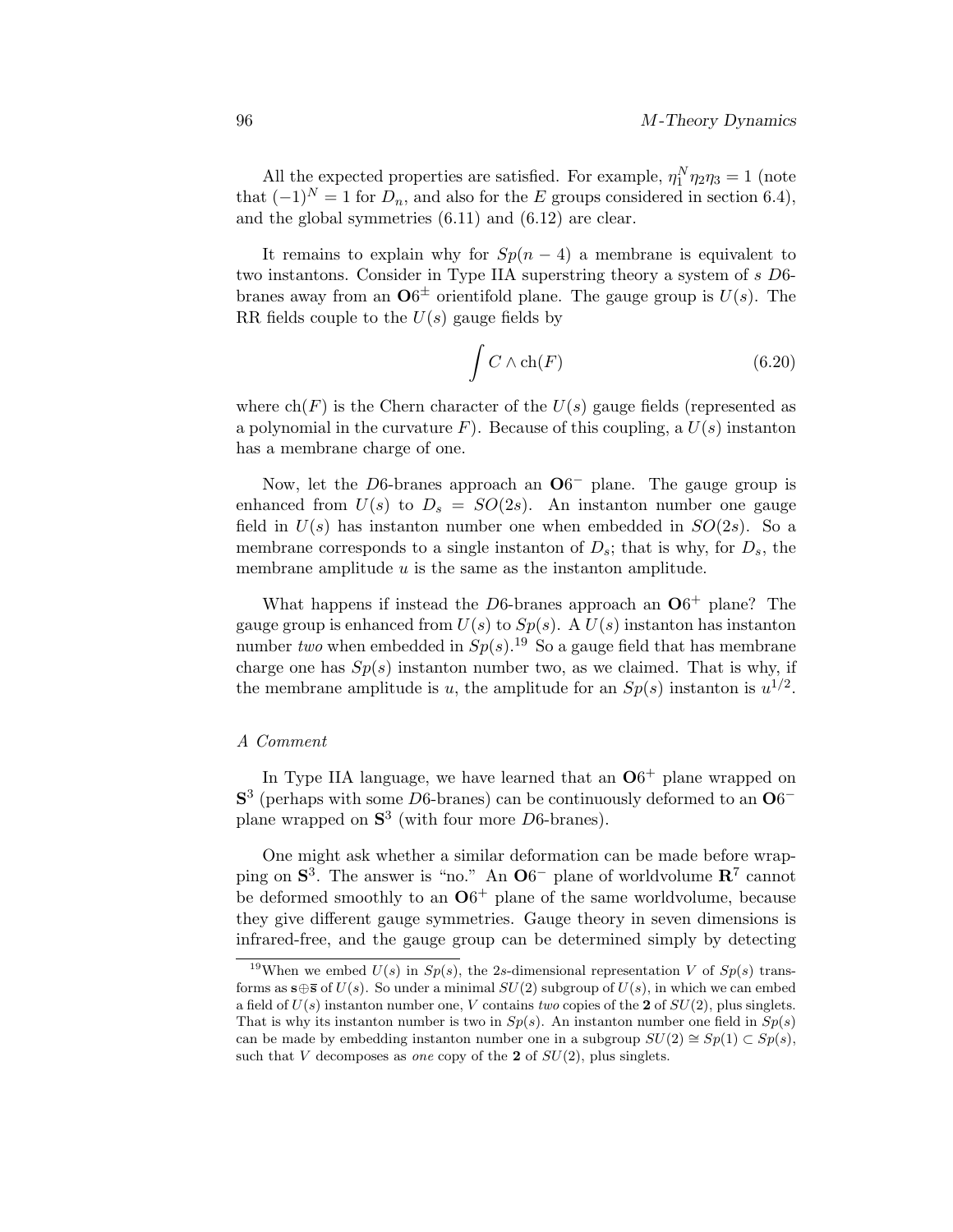the massless particles and measuring their low energy interactions. Similarly, an  $\mathbf{O6}^-$  plane wrapped on a manifold M of dimension  $n < 3$  (and so compactified down to  $7 - n > 4$  dimensions) cannot be smoothly deformed to an  $\mathbf{O6}^+$  plane. Three is the smallest number of compact dimensions for which something like this can happen to an **O**6 plane, because four is the largest dimension in which gauge interactions are non-trivial in the infrared.

## **6.4 The** E **Series**

For any finite subgroup  $\Gamma$  of  $SU(2)$ , let  $k_i$  be the dimensions of the irreducible representations of  $\Gamma$ . By a well known fact about finite groups, the order N of  $\Gamma$  is

$$
N = \sum_{i} k_i^2. \tag{6.21}
$$

The  $k_i$  are the Dynkin indices of the A, D, or E group associated with  $\Gamma$ . (They are the usual labels on the nodes of the extended Dynkin diagram of  $G$ ; alternatively, they are 1 and the coefficients of the highest root of  $G$  when expanded in simple positive roots.) It can be shown that the dual Coxeter number of  $G$  is

$$
h = \sum_{i} k_i. \tag{6.22}
$$

Comparing the two formulas, we see we will have  $N = h$  if and only if

$$
\sum_{i} k_i = \sum_{i} k_i^2. \tag{6.23}
$$

that is, if and only if the  $k_i$  are all one. Among the A, D, and E groups that is true only for the A series, which is why we need new semiclassical limits for the  $D$  and  $E$  groups.

A similar problem appeared in studying  $\text{Tr}(-1)^F$  in the minimal supersymmetric gauge theory in four dimensions with gauge group  $G$  (the same theory that also arises in our present problem). The index was computed [63] by compactifying the spatial directions to a three-torus **T**3, and then performing some quantum mechanics on the space of flat connections. A flat connection on  $\mathbf{T}^3$  has holonomies that are three commuting elements  $(g_1, g_2, g_3) \in G$ ; we refer to a triple of such elements as a commuting triple. By assuming that the  $g_i$  could be conjugated to the maximal torus in G and then quantizing, it seemed that Tr  $(-1)^F$  it should equal  $r + 1$ , where r is the rank of  $G$ . From the point of view of chiral symmetry breaking, one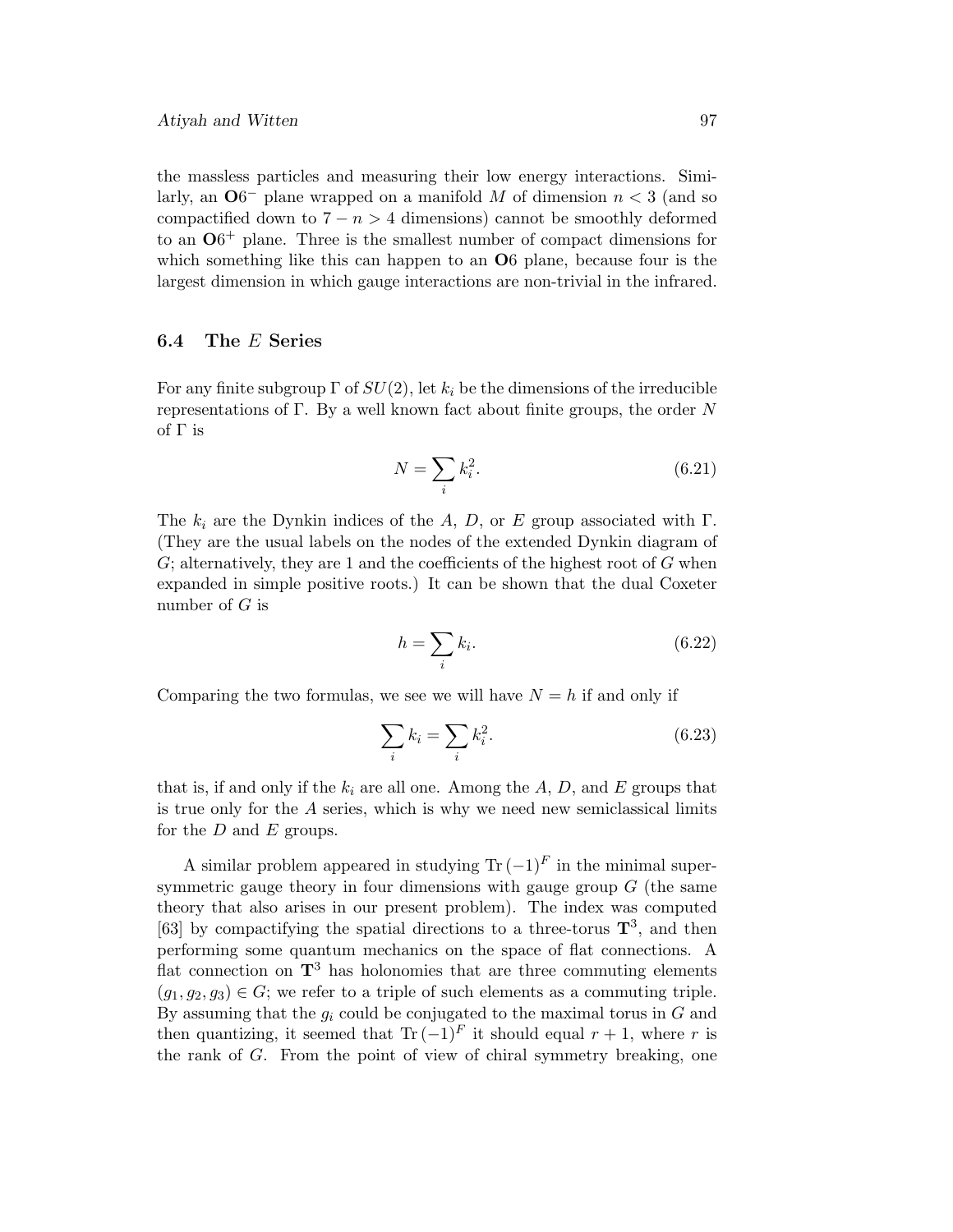expects Tr  $(-1)^F = h$ . Since  $r + 1$  is the same as the number of nodes on the extended Dynkin diagram, the formula one needs here is

$$
\sum_{i} 1 = \sum_{i} k_i. \tag{6.24}
$$

This formula, which has an obvious resemblance to (6.23), is again valid if and only if the  $k_i$  are all one. This contradiction was eventually resolved  $[60, 64]$  by observing that the moduli space of commuting triples has several components. Each component has a rank  $r_a$  (the rank of the subgroup of G that commutes with the triple) and the formula for Tr  $(-1)^F$  is  $\sum_a (r_a + 1)$ , generalizing the naive  $r + 1$  that arises if one assumes that every commuting triple can be conjugated to the maximal torus. So one expects

$$
\sum_{i} k_i = \sum_{a} (r_a + 1). \tag{6.25}
$$

By now there is an extensive literature on commuting triples [65–68] with proofs of this assertion.

Commuting triples are related to  $A - D - E$  singularities in M-theory with reduced rank gauge group for the following reason [21]. Consider the  $E_8 \times E_8$  heterotic string on **T**<sup>3</sup>. A commuting triple in  $E_8 \times E_8$  (with a condition on the Chern-Simons invariant) gives a heterotic string vacuum with unbroken supersymmetry. If the triple cannot be conjugated to the maximal torus, the rank of the unbroken gauge group and the dimension of the moduli space are reduced relative to the usual value. In terms of the duality between the heterotic string on  $\mathbf{T}^3$  and M-theory on K3, the reduction in dimension of the moduli space is achieved by constraining the K3 surface to have  $A, D$ , or  $E$  singularities that generate a gauge group of reduced rank.

From this point of view, for every component of the moduli space of commuting triples in a group of type  $A, D$ , or  $E$ , there is a corresponding A, D, or E singularity in M-theory. For example, for  $A_n$ , every commuting triple can be conjugated to the maximal torus, so there is only one kind of  $A_n$  singularity in M-theory. However, for  $D_n$ , there are two components of the moduli space of commuting triples  $[60]$ , so there are two types of  $D_n$  singularity in M-theory. These two possibilities were used in section 6.3. For  $E_6$ ,  $E_7$ , and  $E_8$ , the number of components of the moduli space of commuting triples is respectively 4, 6, or 12; these are also the numbers of different kinds of M-theory singularities of type  $E_6$ ,  $E_7$ , and  $E_8$ .

For the E-groups, the singular manifold  $X_{1,\Gamma}$  thus represents 4, 6, or 12 possible semiclassical limits in M-theory. Our proposal is that the curve  $\mathcal{N}_{\Gamma}$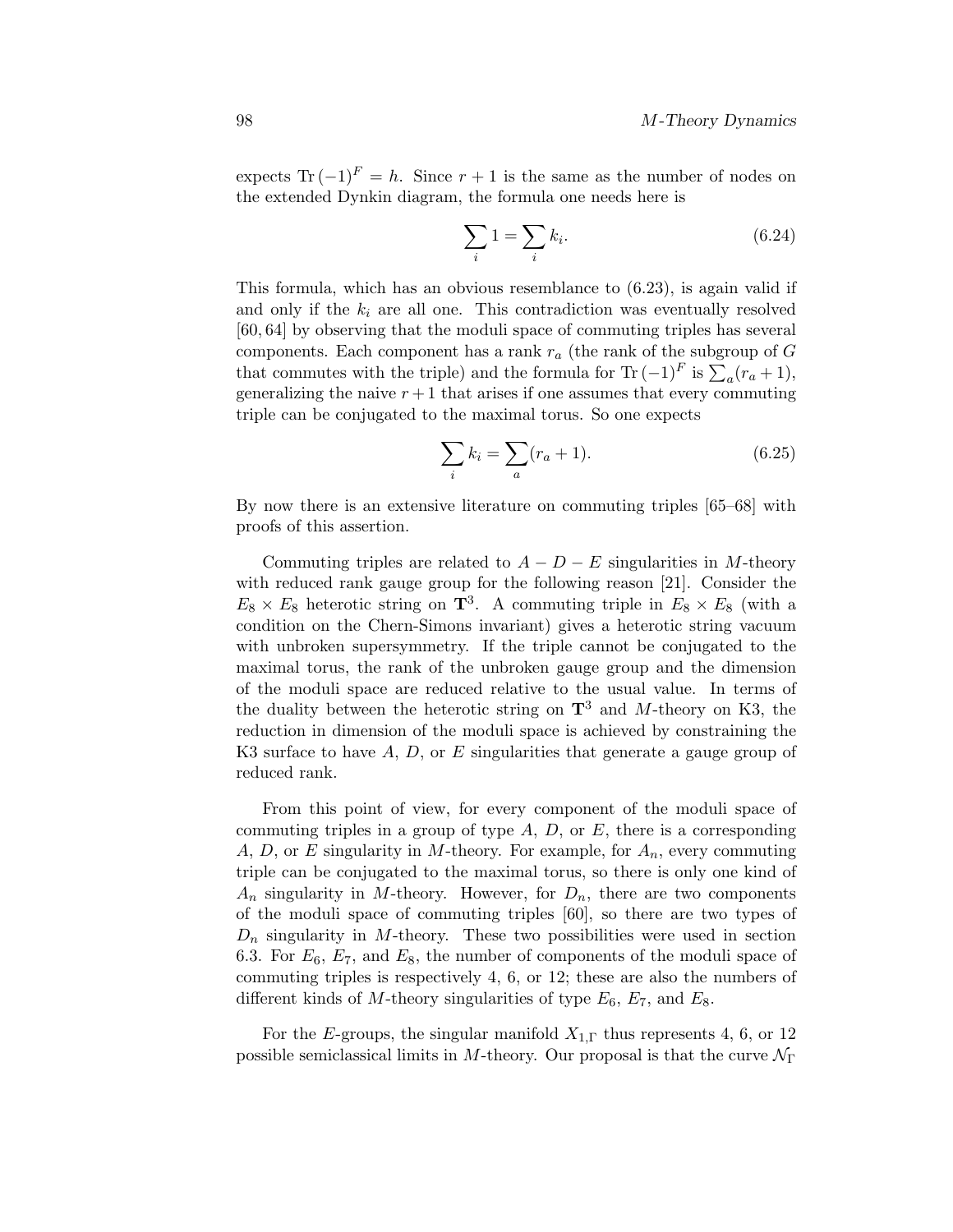interpolates between all of these possibilities as well as two more classical limits corresponding to  $X_{2,\Gamma}$  and  $X_{3,\Gamma}$ . To implement this proposal, we need to recall (from [68] and [21]) some facts about commuting triples.

For every simple Lie group  $G$ , every component of the moduli space of commuting triples is associated with an integer  $t$  that divides some of the  $k_i$ . (One way to characterize t is that it is the least order of any one of the commuting elements  $(g_1, g_2, g_3)$  in a given component of commuting triples.) For  $A_n$ , t must be 1 (as all  $k_i = 1$  for  $A_n$ ), for  $D_n$ ,  $t \le 2$  (as the  $k_i$  are all 1 or 2), and for  $E_6, E_7$ , or  $E_8$ , the possible values are  $t \leq 3, \leq 4$ , and  $\leq 6$ , respectively. We will call  $t$  the index of the component or the associated singularity. For every t with  $2 \le t \le 6$ , there is a unique A, D, or E group of lowest rank for which t divides some of the  $k_i$ . It is  $D_4$  for  $t = 2$ ,  $E_6$  for  $t = 3, E_7$  for  $t = 4$ , and  $E_8$  for  $t = 5, 6$ .

For these values of t and these groups, there is a "frozen"  $M$ -theory singularity that produces no gauge symmetry at all. Thus, frozen singularities appear for  $D_4$ ,  $E_6$ ,  $E_7$ , and  $E_8$ . By adjusting the moduli of a K3 surface that contains a frozen singularity, one can enhance the singularity to one of higher rank. If the rank of the singularity is increased by  $s$ , one gets gauge symmetry of rank  $s$ . (As we explain below, a frozen singularity is not completely classified by  $t$  if  $t > 2$ . However, the gauge symmetry that develops upon further enhancement of the singularity depends only on  $t$ . For example, a frozen  $D_4$  singularity that is enhanced to  $D_{4+s}$  gives  $C_s = Sp(s)$  gauge symmetry (this case appeared in section 6.3), while if it is enhanced to  $E_6$ ,  $E_7$ , or  $E_8$ , the resulting gauge symmetry is  $C_2 = Sp(2)$ ,  $B_3 = SO(7)$ , or  $F_4$ . These last statements can be derived using a generalization of the Narain lattice that is adapted to this problem [61] and have also been derived in F-theory [21]. A frozen  $E_6$  singularity that is enhanced to  $E_7$  or  $E_8$  gives  $SU(2)$  or  $G_2$  gauge symmetry, respectively, and a frozen  $E_7$  singularity that is enhanced to  $E_8$  gives  $SU(2)$  gauge symmetry [21].

In each case, the gauge symmetry associated with a given  $A, D$ , or  $E$ singularity is strongly constrained by the following fact. Let G be a group of type  $A, D$ , or E. Let t be a positive integer that divides some of the Dynkin indices  $k_i$  of G. Let  $J_t$  be the set of values of i such that  $k_i$  is divisible by t, and let  $\#J_t$  be the number of its elements. Let  $K_t$  be the gauge group in M-theory at a G-singularity of index t. Then the Dynkin indices of  $K_t$ are  $k_i/t$ , for all  $i \in J_t$ . The dual Coxeter number  $h_t$  of  $K_t$  is the sum of the Dynkin indices so

$$
h_t = \frac{1}{t} \sum_{i \in J_t} k_i. \tag{6.26}
$$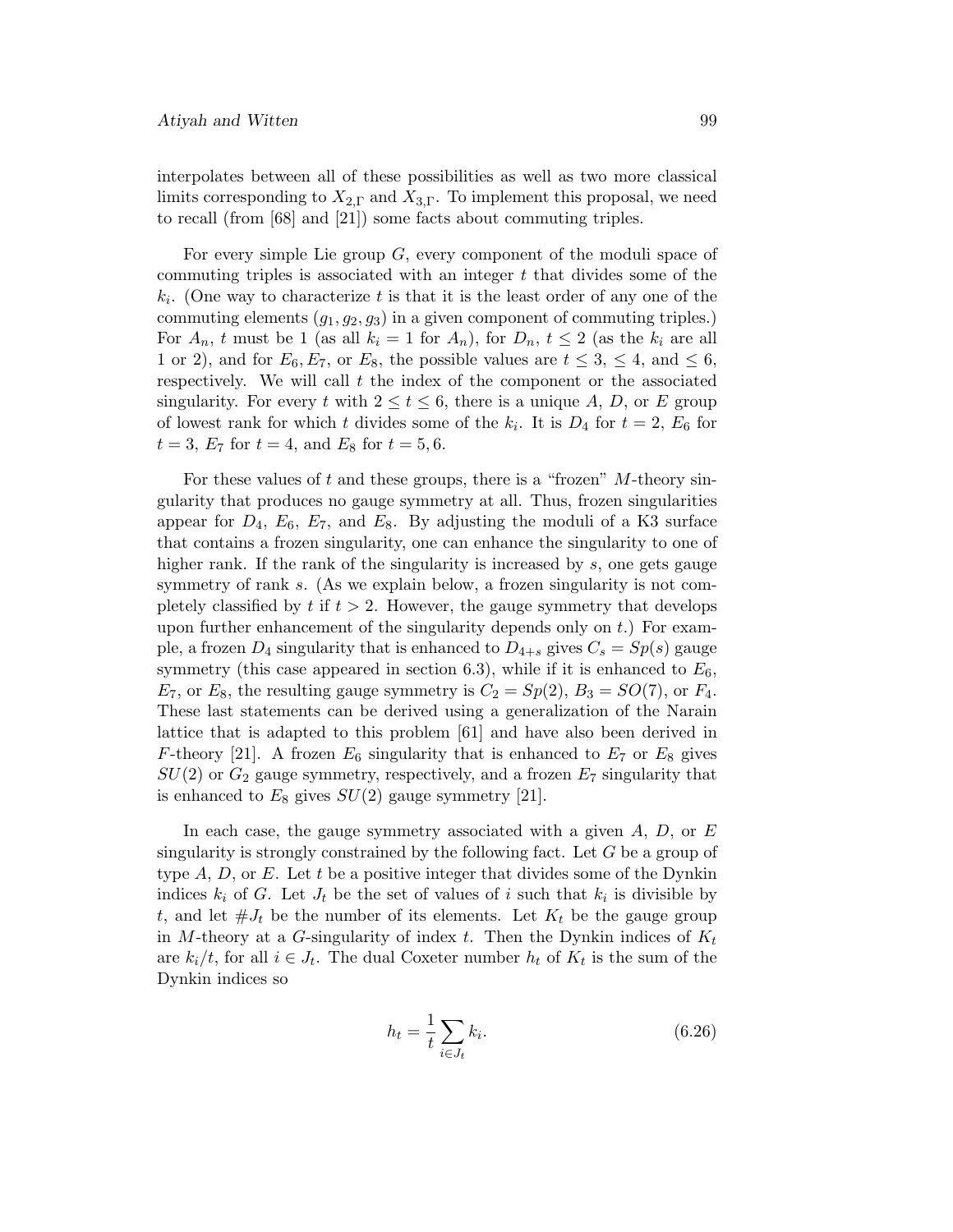The statement that  $k_i/t$  are the Dynkin indices of  $K_t$  implies, in particular, that the rank  $r_t$  of  $K_t$  obeys

$$
r_t + 1 = \#J_t. \tag{6.27}
$$

As an example, take  $G = E_8$  and  $t = 3$ . The  $k_i$  for  $E_8$  are  $1, 2, 2, 3, 3, 4, 4, 5, 6$ , so the  $k_i$  that are divisible by 3 are 3, 3, 6 and after dividing them by 3, we get  $1, 1, 2$  for the Dynkin indices of  $K_3$ . The only Lie group with precisely these Dynkin indices is  $G_2$ , so an  $E_8$  singularity of index  $t = 3$  gives  $G_2$  gauge symmetry. A frozen  $E_6$  singularity has  $t = 3$ , so an equivalent statement is that if a frozen  $E_6$  singularity is enhanced to  $E_8$ , the gauge symmetry that is generated is  $G_2$ .

A component of the moduli space of commuting triples in  $G$ , or equivalently an  $M$ -theory singularity of type  $G$ , is not completely classified by the value of t (though the group  $K_t$  does depend only on t). The remaining information one needs is the Chern-Simons invariant of the flat bundle on **T**<sup>3</sup> that is determined by the commuting triple. As proved in [68] (in accord with conjectures in  $[64]$ ), the values of the Chern-Simons invariants for flat bundles with a given  $t$  are

$$
\frac{2\pi\mu}{t},\tag{6.28}
$$

where if  $t \geq 2$ ,  $\mu$  runs over all positive integers less than t that are prime to t, and  $\mu = 0$  if  $t = 1$ . We let  $\phi(t)$  be the number of such  $\mu$ . t and  $\mu$  give a complete classification of the components of the moduli space of commuting triples. With this information and (6.27), (6.25) can be deduced from the elementary number theory formula

$$
k = \sum_{t|k} \phi(t),\tag{6.29}
$$

for all positive integers  $k$ . One simply writes

$$
\sum_{i} k_{i} = \sum_{i} \sum_{t|k_{i}} \phi(t) = \sum_{t} \sum_{i \in J_{t}} \phi(t) = \sum_{t,\mu} \sum_{i \in J_{t}} 1 = \sum_{t,\mu} \# J_{t} = \sum_{t,\mu} (r_{t} + 1).
$$
\n(6.30)

According to [21], for the M-theory singularity associated with a commuting triple, the Chern-Simons invariant has the following interpretation. The period of the C-field over a copy of  $S^3/\Gamma$  that encloses the  $\mathbb{R}^4/\Gamma$  singularity is

$$
\int_{\mathbf{S}^3/\Gamma} C = \frac{2\pi\mu}{t}.\tag{6.31}
$$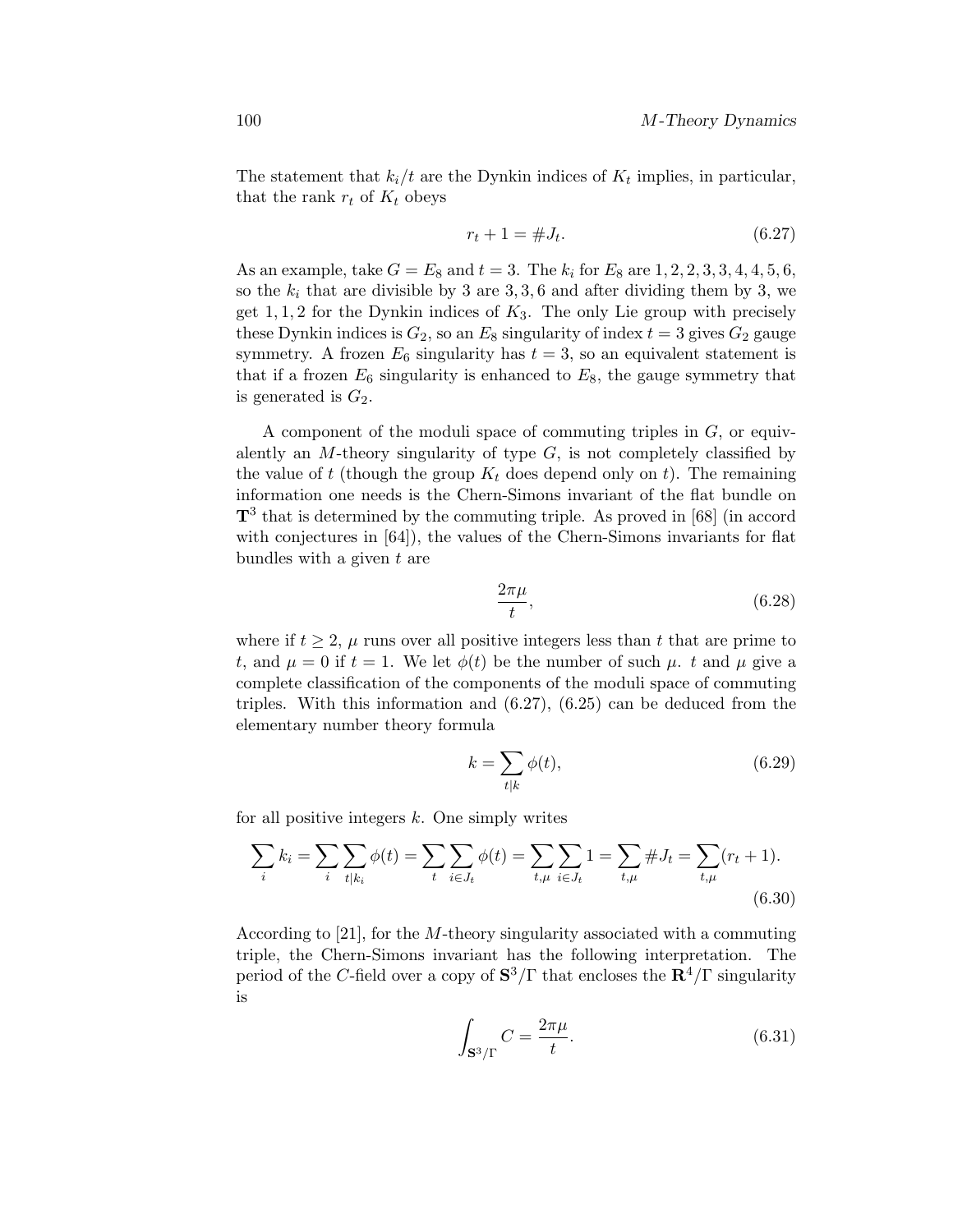#### Atiyah and Witten 101

In our application, we can interpret this as the period of the  $C$ -field on the cycle  $D'_1 \cong \mathbf{S}^3/\Gamma$  in  $X_{1,\Gamma} = \mathbf{S}^3 \times \mathbf{R}^4/\Gamma$ . In other words, it is the argument of  $\eta_1$  in the classical limit. The modulus of  $\eta_1$  is 1 in the classical limit because of the behavior of the volume defects as studied in section 4. So in the construction of the curve  $\mathcal{N}_{\Gamma}$ , the only value of  $\eta_1$  at which a classical limit  $X_{1,\Gamma}$  may appear with given  $\mu$  and t is

$$
\eta_1 = \exp(2\pi i \mu/t). \tag{6.32}
$$

We will assume that all the possible classical limits corresponding to all values of t and  $\mu$  (for given Γ) do appear.

To determine the curve  $\mathcal{N}_{\Gamma}$ , we still need to know how  $\eta_2$  and  $\eta_3$  behave at the distinguished values of  $\eta_1$  corresponding to the new classical limits. Recalling that  $K_t$  is the gauge group in a classical limit with a given t, we will assume that a membrane wrapped on  $S^3 \subset S^3 \times \mathbb{R}^4/\Gamma = X_{1,\Gamma}$  is equivalent to t instantons in  $K_t$ . This was demonstrated for  $t = 1, 2$  at the end of section 6.3; we will have to assume that it is also true for  $t > 2$ . On this assumption, by the same reasoning as in section 6.3,  $\eta_2$  and  $\eta_3$  have respectively a zero and a pole of order th<sub>t</sub> at  $\eta_1 = \exp(2\pi i \mu/t)$ .

Let us now add up the orders of the zeroes of  $\eta_2$  (or poles of  $\eta_3$ ) to show that we have the right number. Summing over t and  $\mu$ , the orders of the zeroes add up to

$$
N' = \sum_{t,\mu} th_t = \sum_t th_t \phi(t).
$$
 (6.33)

Using (6.26), this is equivalent to

$$
N' = \sum_{t} \sum_{i \in J_t} k_i \phi(t) = \sum_{i} k_i \sum_{t|k_i} \phi(t) = \sum_{i} k_i^2 = N.
$$
 (6.34)

We have used the same formula  $(6.29)$  that has been used in verifying  $(6.25)$ . This equality  $N' = N$  is what we need, since N is the total multiplicity of known poles of  $\eta_2$  (the only pole we know of being a pole of order N at  $\eta_1 = 0$ ).

Having reconciled the numbers of zeroes and poles of  $\eta_2$  and  $\eta_3$ , we can finally express these observables as functions of  $\eta_1$ . Given the locations and orders of the zeroes and poles, and the fact that  $\eta_2(\infty) = \eta_3(0) = 1$ , we must have

$$
\eta_2 = \eta_1^{-N} \prod_{t,\mu} (\eta_1 - \exp(2\pi i \mu/t))^{th_t}
$$
  

$$
\eta_3 = \prod_{t,\mu} (1 - \exp(-2\pi i \mu/t)\eta_1)^{-th_t}.
$$
 (6.35)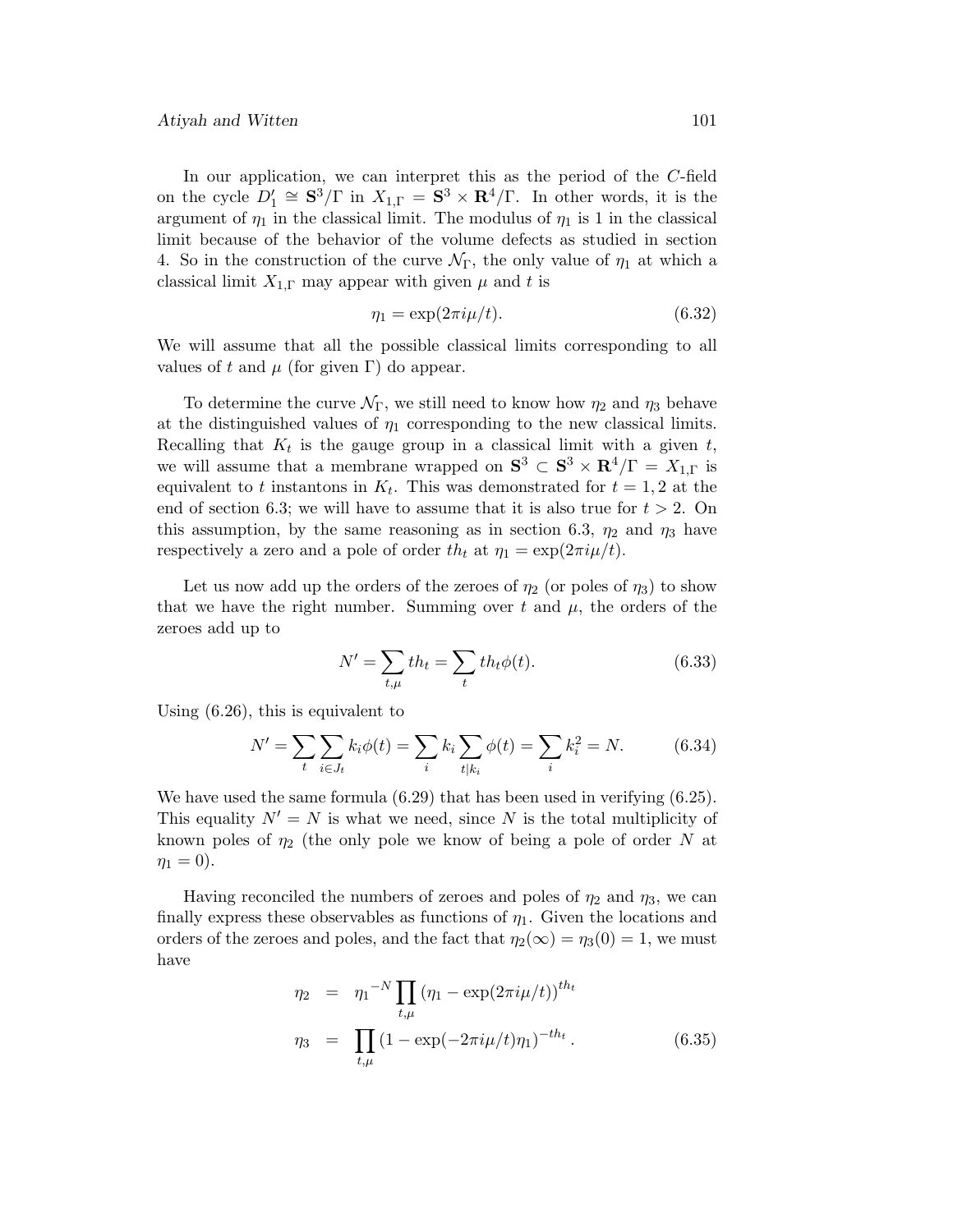These formulas obey all the requisite symmetries and conditions, and this is our proposal for  $\mathcal{N}_{\Gamma}$ .

We would like to thank J. Gomis, S. Gukov, K. Intriligator, S. Sethi, and N. Warner for discussions. This work was initiated while the first author was a Moore Scholar at Caltech. Work of the second author has been supported in part by NSF Grant PHY-0070928 and the Caltech Discovery Fund.

# **References**

- [1] P. S. Aspinwall, B. R. Greene, and D. R. Morrison, "Multiple Mirror Manifolds And Topology Change In String Theory," Phys. Lett. **B303** (1993) 249, hep-th/9301043.
- [2] E. Witten, "Phases Of  $\mathcal{N} = 2$  Models In Two Dimensions," Nucl. Phys. **B403** (1993) 159, hep-th/9301042.
- [3] A. Strominger, "Massless Black Holes And Conifolds In String Theory," Nucl. Phys. **B451** (1995) 96, hep-th/9504090.
- [4] B. Greene, D. R. Morrison, and A. Strominger, "Black Hole Condensation And The Unification Of String Vacua," Nucl. Phys. **B451** (1995) 109, hep-th/9504145.
- [5] R. Bryant and S. Salamon, "On The Construction Of Some Complete Metrics With Exceptional Holonomy," Duke Math. J. **58** (1989) 829.
- [6] G. W. Gibbons, D. N. Page, and C. N. Pope, "Einstein Metrics On  $S^3$ ,  $R^3$ , and  $R^4$  Bundles," Commun. Math. Phys. **127** (1990) 529.
- [7] B. Acharya, "On Realising  $\mathcal{N} = 1$  Super Yang-Mills In M Theory," hep-th/0011089.
- [8] M. F. Atiyah, J. Maldacena, and C. Vafa, "An M-Theory Flop As A Large  $\mathcal N$  Duality," hep-th/0011256.
- [9] B. Acharya, "Confining Strings From  $G_2$  Holonomy Spacetimes," hepth/0101206.
- [10] B. Acharya and C. Vafa, "On Domain Walls Of  $\mathcal{N}=1$  Supersymmetric Yang-Mills In Four Dimensions," hep-th/0103011.
- [11] R. Gopakumar and C. Vafa, "On The Gauge Theory/Geometry Correspondence," hep-th/9811131.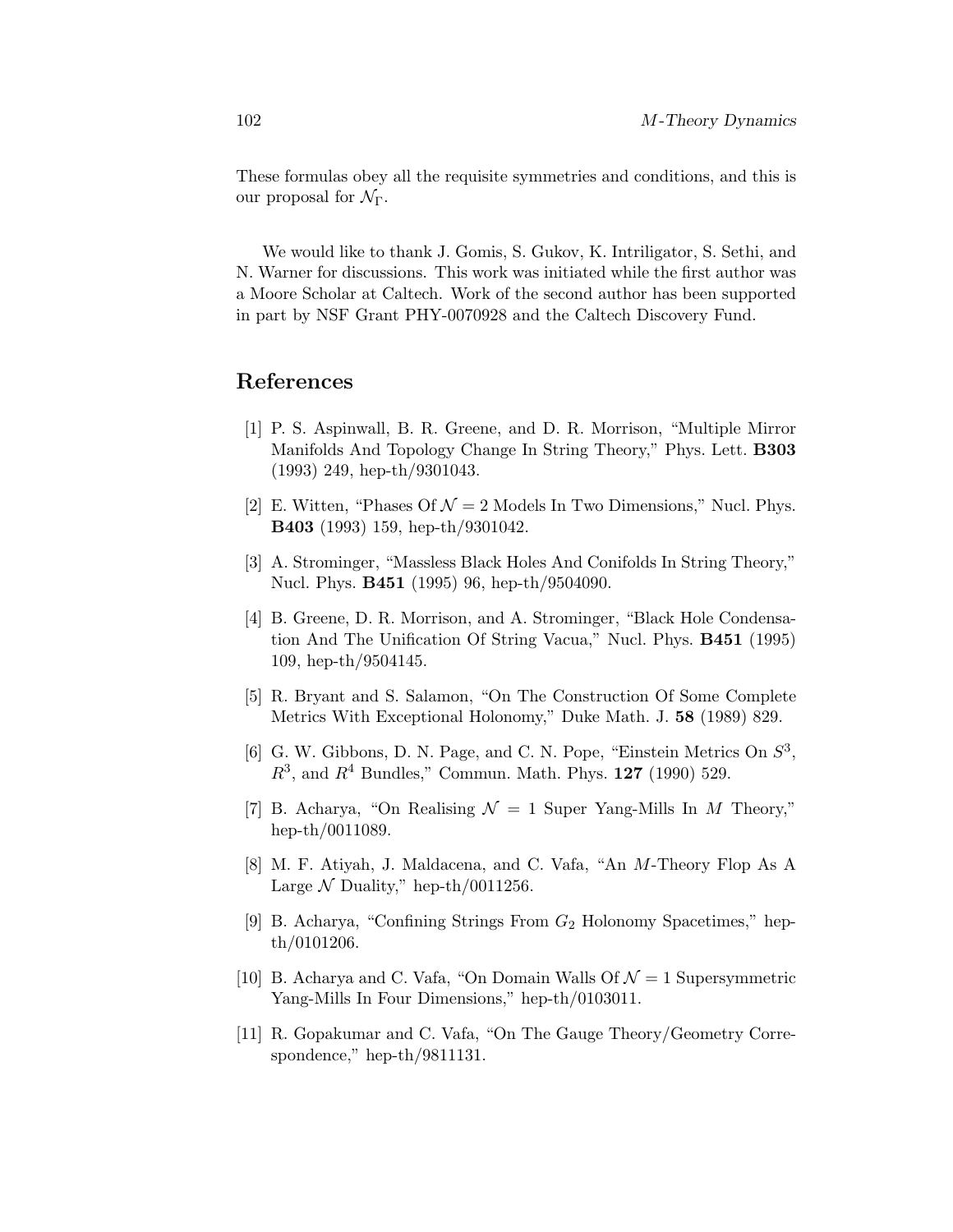- [12] I. R. Klebanov and M. J. Strassler, "Supergravity And A Confining Gauge Theory: Duality Cascades And  $\chi$ SB-Resolution Of Naked Singularities," JHEP **0008:052** (2000), hep-th/0007191.
- [13] C. Vafa, "Superstrings And Topological Strings At Large  $\mathcal{N},$ " hepth/0008142.
- [14] J. M. Maldacena and C. Nunez, "Towards The Large N Limit Of Pure  $\mathcal{N} = 1$  Super Yang Mills," Phys. Rev. Lett. **86** (2001) 588, hepth/0008001.
- [15] S. Sinha and C. Vafa, "SO and Sp Chern-Simons At Large  $N$ ," hepth/0012136.
- [16] M. Aganagic and C. Vafa, "Mirror Symmetry And A  $G_2$  Flop," hepth/0105225.
- [17] D. Joyce, "On Counting Special Lagrangian Homology 3-Spheres," hepth/9907013.
- [18] V. I. Arnold, "Topological Content Of The Maxwell Theorem On Multipole Representations Of Spherical Functions," Topological Methods In Nonlinear Analysis, Journal of the Jliusz Schauder Center, **7** (1996) 205, "Relatives Of The Quotient Of The Complex Projective Plane By The Complex Conjugation," Proc. Steklov Mathematical Institute (1998).
- [19] J. P. Gauntlett, G. W. Gibbons, G. Papadopoulos, and P. K. Townsend, "Hyper-Kähler Manifolds And Multiplet Intersecting Branes," hepth/9702202.
- [20] N. Seiberg, "The Power Of Holomorphy Exact Results in 4D SUSY Field Theories," hep-th/9408013.
- [21] J. de Boer, R. Dijkgraaf, K. Hori, A. Keurentjes, J. Morgan, D. R. Morrison, and S. Sethi, "Triples, Fluxes, and Strings," hep-th/0103170.
- [22] D. Joyce, Compact Manifolds With Special Holonomy (Oxford University Press, 2000).
- [23] M. Cvetic, H. Lu, and C. N. Pope, "Brane Resolution Through Transgression," hep-th/0011023.
- [24] M. Cvetic, G. W. Gibbons, H. Lu, and C. N. Pope, "Supersymmetric Non-Singular Fractional D2-Branes And NS-NS 2-Branes," hepth/0101096.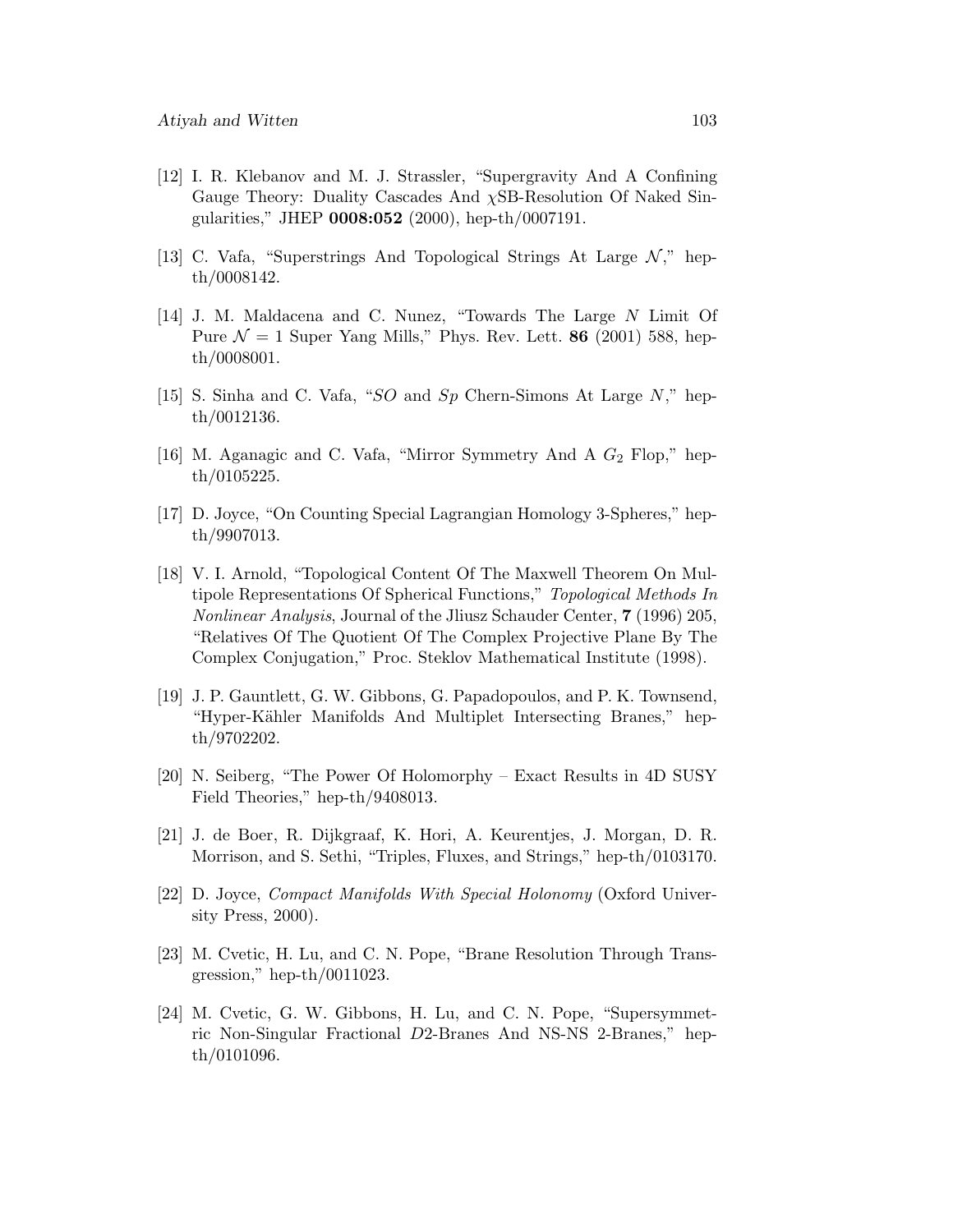- [25] M. Cvetic, G. W. Gibbons, H. Lu, and C. N. Pope, "Ricci-Flat Metrics, Harmonic Forms, and Brane Resolutions," hep-th/0012011; "Hyper-Kahler Calabi Metrics, **L**<sup>2</sup> Harmonic Forms, Resolved M2-Branes, and AdS4/CFT<sup>3</sup> Correspondence," hep-th/0102185; "New Complete Non-Compact Spin(7) Manifolds," hep-th/0103155.
- [26] P. Townsend and G. Papadopoulos, "Compactification Of  $D = 11$ Supergravity On Spaces Of Exceptional Holonomy," hep-th/9506150, Phys. Lett. **B357** (1995) 472.
- [27] J. A. Harvey and G. Moore, "Superpotentials And Membrane Instantons," hep-th/9907026.
- [28] B. S. Acharya, J. M. Figueroa-O'Farrill, C. M. Hull, and B. Spence, "Branes At Conical Singularities And Holography," Adv. Theor. Math. Phys. **2** (1999) 1249, hep-th/9808014.
- [29] B. Acharya, "M-Theory, Joyce Orbifolds, And Super Yang-Mills," Adv. Theor. Math. Phys. **3** (1999) 227, hep-th/9812205.
- [30] B. S. Acharya, J. P. Gauntlett, and N. Kim, "Fivebranes Wrapped On Associative Three-Cycles," hep-th/0011190.
- [31] F. Cachazo, K. Intriligator, and C. Vafa, "A Large N Duality Via A Geometric Transition," hep-th/0103067.
- [32] J. Edelstein and C. Nunez, "D6 Branes And M Theory Geometrical Transitions From Gauged Supergravity," hep-th/0103167.
- [33] J. Gomis, "D-Branes, Holonomy and M-Theory," hep-th/0103115.
- [34] H. Partouche and B. Pioline, "Rolling Among  $G_2$  Vacua," hepth/0011130, JHEP **0103** (2001) 005.
- [35] S. Kachru and J. McGreevy, "M-Theory On Manifolds of  $G_2$  Holonomy and Type IIA Orientifolds," hep-th/0103223.
- [36] P. Kaste, A. Kehagias, and H. Partouche, "Phases of Supersymmetric Gauge Theories From M-Theory On  $G_2$  Manifolds," hep-th/0104124.
- [37] Y. Konishi and M. Naka, "Coset Construction Of Spin $(7)$ ,  $G_2$  Gravitational Instantons," hep-th/0104208.
- [38] A. Brandhuber, J. Gomis, S. S. Gubser, and S. Gukov, "Gauge Theory At Large  $N$  And New  $G_2$  Holonomy Metrics," hep-th/0106034.
- [39] M. Cvetic, H. Lu, and C. N. Pope, "Massless 3-Brane In M-Theory," hep-th/0105096.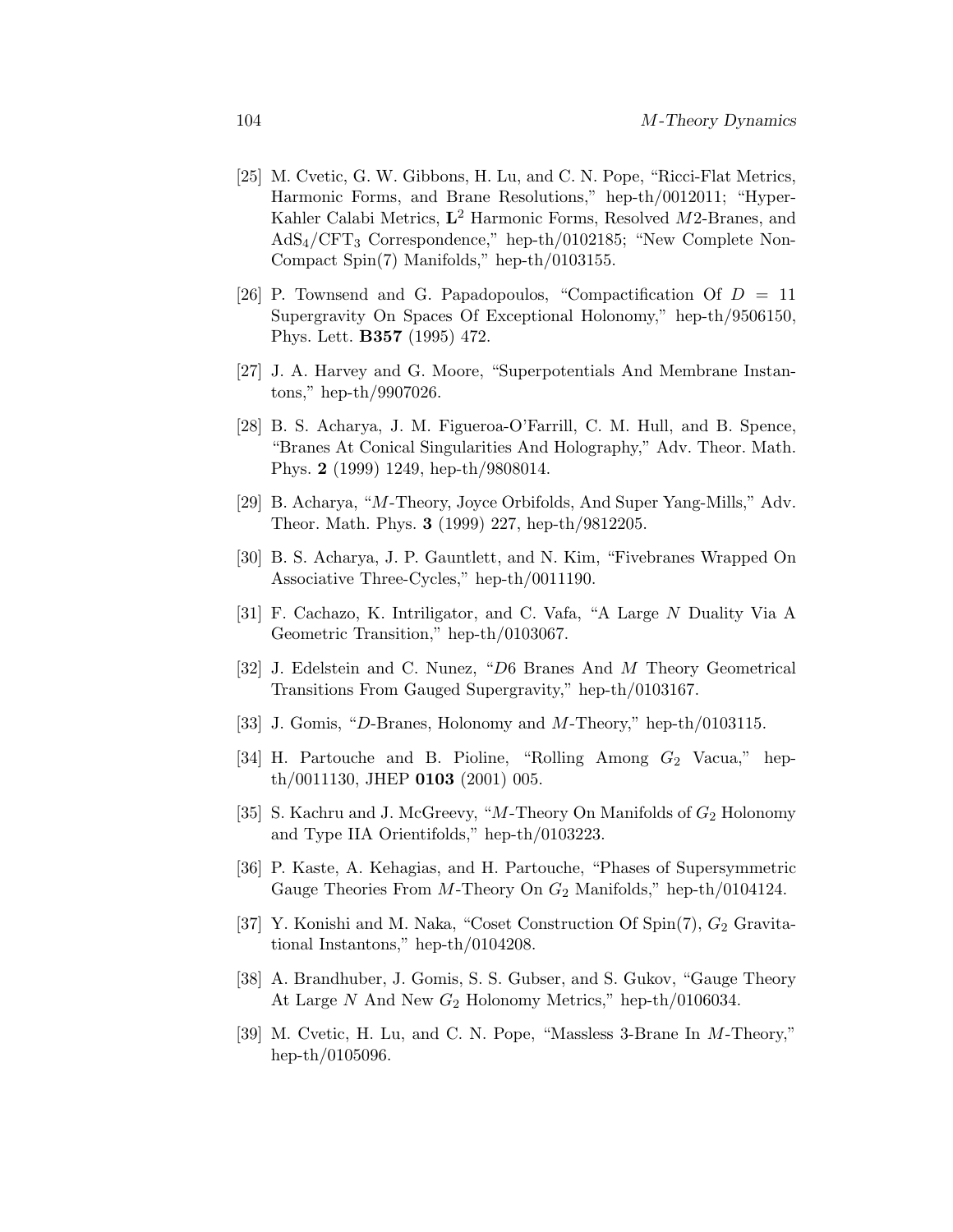- [40] M. Cvetic, G. W. Gibbons, H. Lu, and C. N. Pope, "Supersymmetric  $M3$ -Branes And  $G_2$  Manifolds," hep-th/0106026.
- [41] M. Cvetic, G. W. Gibbons, H. Lu, and C. N. Pope, "Resolved Branes And M-Theory On Special Holonomy Spaces," hep-th/0106177.
- [42] M. Cvetic, G. W. Gibbons, J. T. Liu, H. Lu, and C. N. Pope, "A New Fractional D2-Brane,  $G_2$  Holonomy, and T-Duality," hep-th/0106162.
- [43] P. Townsend, "The Eleven-Dimensional Supermembrane Revisited," hep-th/9501068.
- [44] R. Harvey and H. B. Lawson, "Calibrated Geometries," Acta Mathematica **148** (1982) 47.
- [45] M. Berkooz, M. R. Douglas, and R. G. Leigh, "Branes Intersecting At Angles," Nucl. Phys. **B480** (1996) 265, hep-th/9606139.
- [46] C. G. Callan, Jr. and J. M. Maldacena, "Brane Dynamics From The Born-Infeld Action," Nucl. Phys. **B513** (1998) 198, hep-th/9708147.
- [47] S. Kachru and J. McGreevy, "Supersymmetric Three Cycles And Supersymmetry Breaking," Phys. Rev. **D61** (2000) 026001, hep-th/9908135.
- [48] G. W. Gibbons and S. W. Hawking, "Gravitational Multi-Instantons," Phys. Lett. **B78** (1978) 430.
- [49] C.Lebrun, "Explicit Self-Dual Metrics on  $\mathbb{CP}^2 \# \dots \# \mathbb{CP}^2$ ," J. Differential Geometry **34** (1991) 223.
- [50] A. Kovalev, "Twisted Connected Sums And Special Riemannian Holonomy," math. DG/0012189.
- [51] I. Affleck, M. Dine, and N. Seiberg, "Dynamical Supersymmetry Breaking In Four Dimensions And Its Phenomenological Implications," Nucl. Phys. **B256** (1985) 557.
- [52] N. Seiberg, "Exact Results On The Space Of Vacua Of Four-Dimensional SUSY Gauge Theories," Phys. Rev. **D49** (1994) 6857, hepth/9402044.
- [53] V. Kaplunovsky and J. Louis, "Field Dependent Gauge Couplings In Locally Supersymmetric Effective Quantum Field Theories," Nucl. Phys. **B422** (1994) 57, hep-th/9402005.
- [54] E. Cremmer, B. Julia, and J. Scherk, "Supergravity in 11 Dimensions," Phys. Lett. **76B** (1978) 409.